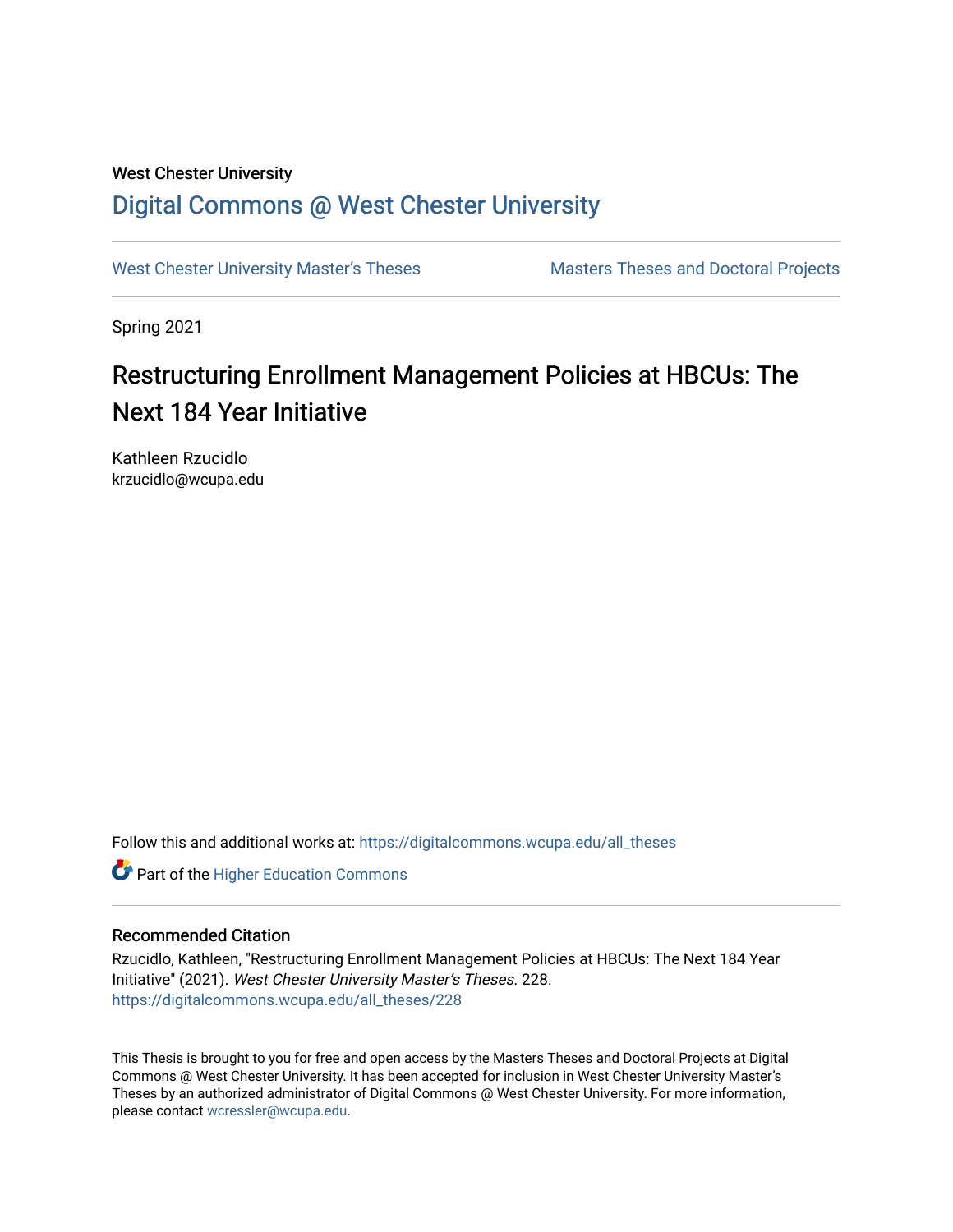Restructuring Enrollment Management Policies at HBCUs: The Next 184 Year Initiative

A Thesis

Presented to the Faculty of the Department of Educational Foundations and Policy Studies

West Chester University

West Chester, Pennsylvania

In Partial Fulfillment of the Requirements for the

Degree of

Master of Science

By

Kathleen "K" Rzucidlo

May 2021

© Copyright 2021 Kathleen Rzucidlo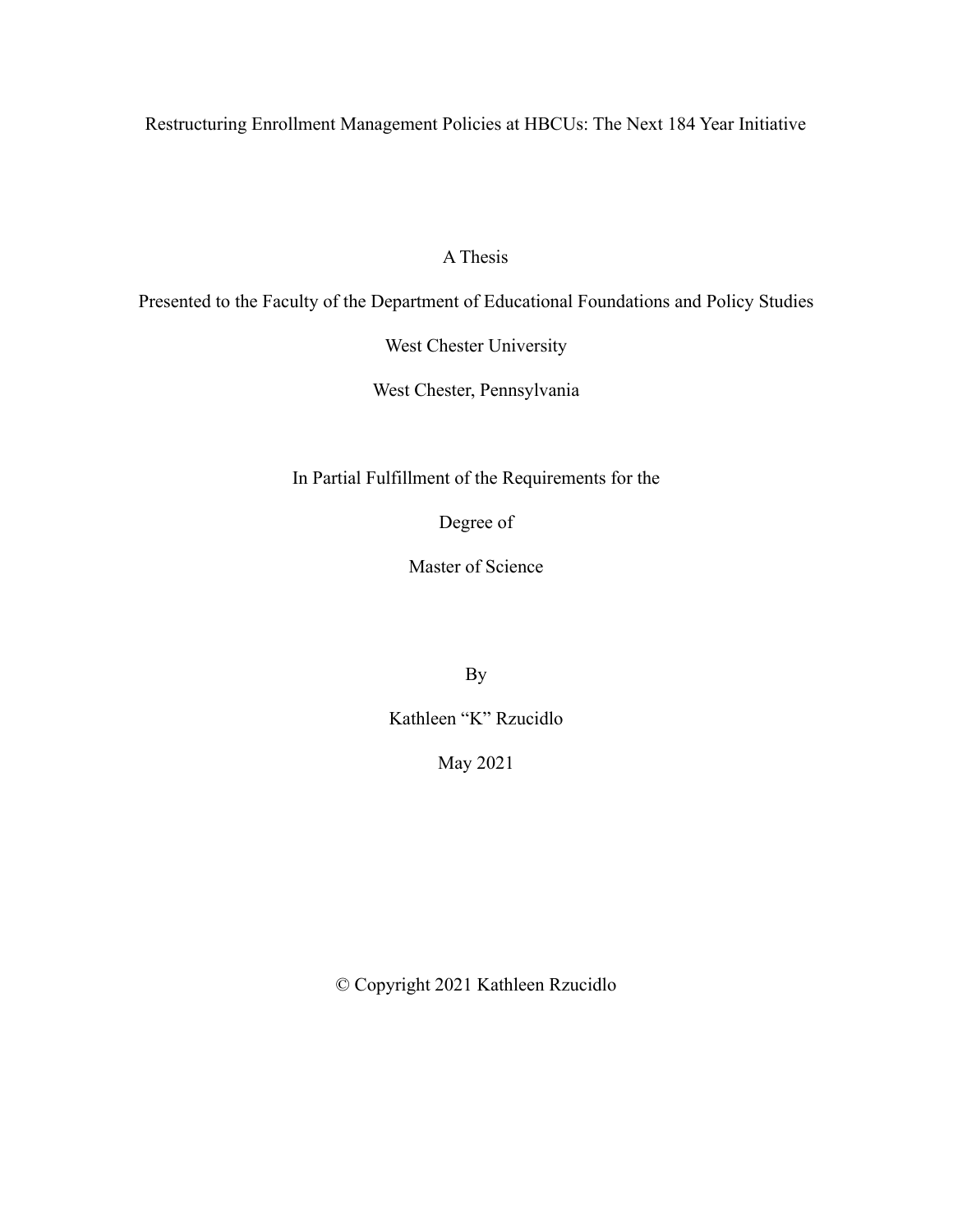# Dedication

This thesis is dedicated to all HBCU staff, faculty and administrators who constantly push above every challenge presented by systematic racism and more to provide the best college experience for our students. A special dedication to the reason behind this thesis and the oldest Institution of Higher Education for African Americans in the nation, Cheyney University, 1-8-3-7. Thank you for your welcoming arms and challenging work environment which sparked this entire thought. Without Cheyney, I would not be writing this thesis.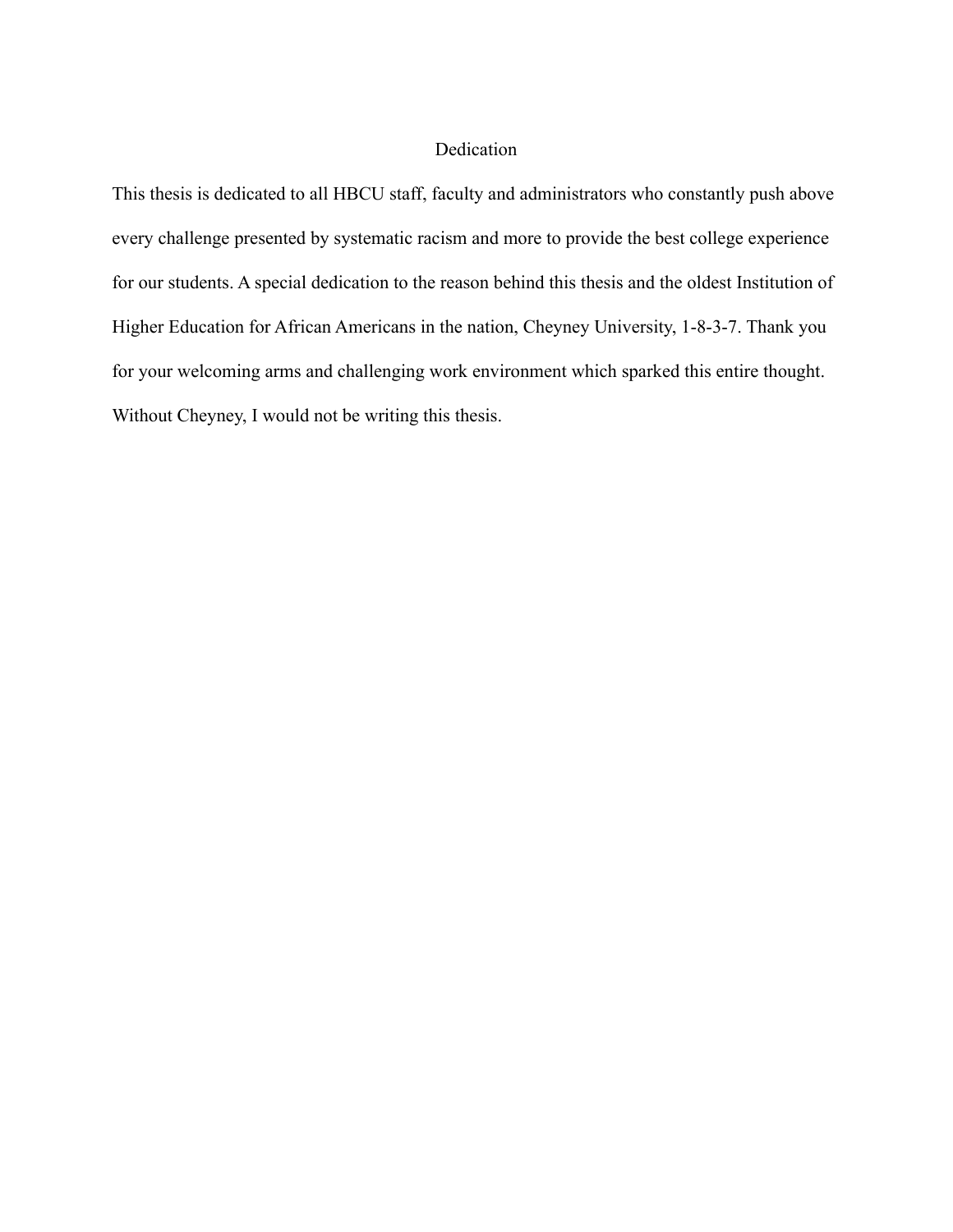# Acknowledgements

I would like to first thank my family for being so supportive and encouraging during this process. Mom, Dad, Phillip, Ben and Laura, thank you for always asking me what I was up to in class and letting me ramble about the readings and my thesis ideas. I love you all.

To my sweet cat, Daffodil, for being the best non-contributing partner I've ever completed a project with.

To my 5Star family, the ones who originally instilled in me that greatness cannot be achieved alone. I love you all, thank you for your support as our family continues to grow and achieve the most amazing milestones in life. Love Eos.

To my friends, who have offered words of support, encouragement and have offered a time for me to destress during this thesis process, if you think this is about you, it is.

To my amazing coworkers and colleagues at West Chester University who have encouraged me and supported me in this balancing act of working full time and going to school full time.

To my forever colleagues at Cheyney University, Mrs. Elora Berkley, Mr. Vernell Edwards, Mr. Frederick Goode and Mr. Harold "Coach" Johnson, thank you for furthering my knowledge and challenging myself, not only about admissions, but myself.

Mr. Benjamin, thank you for teaching me how to love and appreciate Cheyney and all her history, I truly believe I would have had a different experience without you as my colleague, mentor and friend.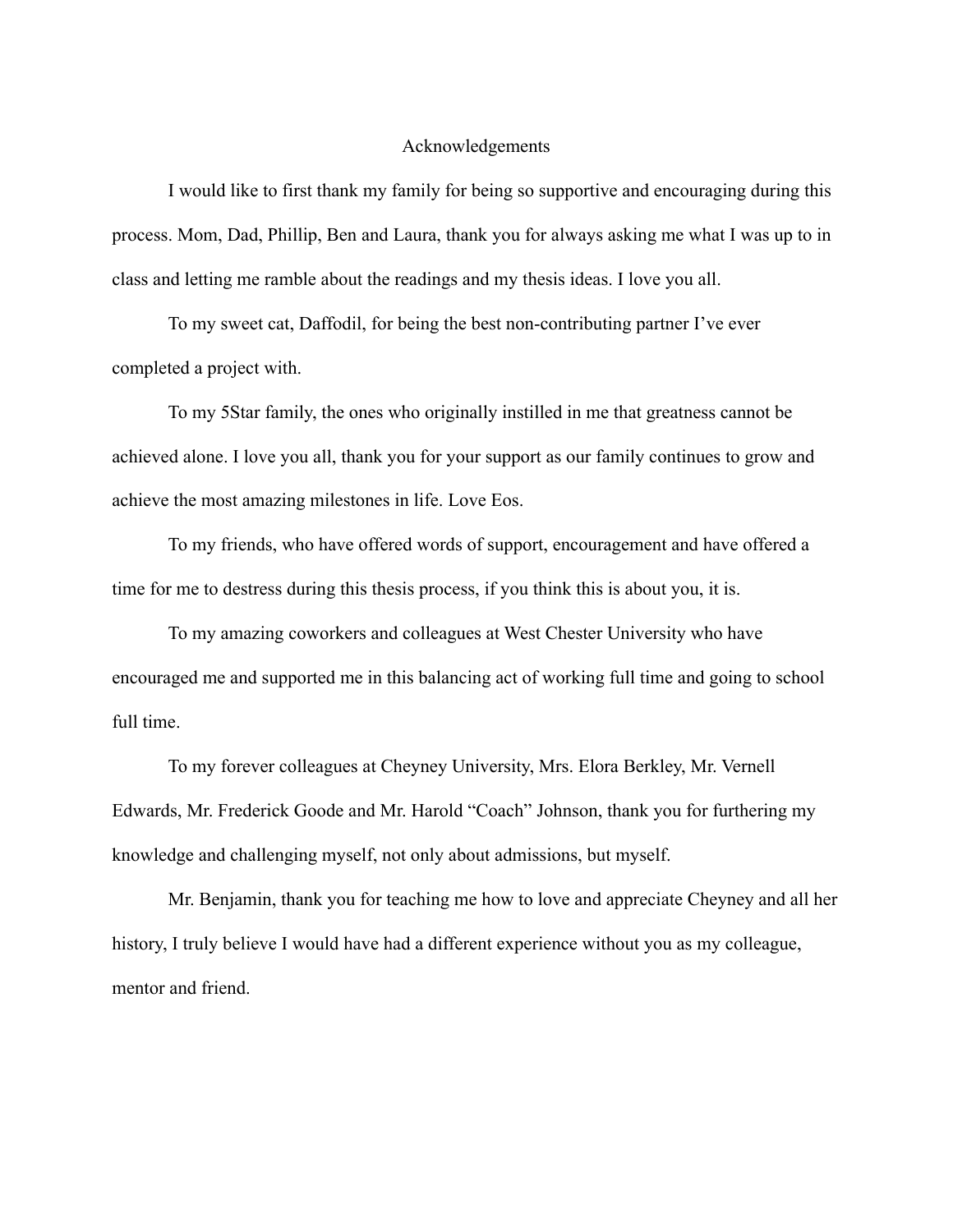To Lauren Sealy, my roll dog, thank you for being there on the worst days and the best days. I would not be where I am without you and our car ride conversations to and from work. I love you, superwoman. You are up next, friend!

To my cohort, I knew none of you until late August of 2019, and now I would not trade any of you for the world. I am truly thankful for each of you. I cannot wait to see where this profession takes each and every one of you. A special shout out to my HEPSA hotties. #RealHotGirlStudentAffairs

My Graduate Student Association friends, you made this journey even more eventful and I am humbled to have had the opportunity to serve the student body with you. Continue on in your greatness wherever life takes you.

To my mentors, I am so fortunate to have so many who have helped me in this journey from words of encouragement, to a letter of recommendation or simply setting the standard. Thank you for all that you've done Dr. Sharone Glasco, Dr. Marilyn Brown, Dr. Cornelia Sewell-Allen, Kat LeConey, soon to be Dr. Stephanie Allen, Robin Thompkins, Alexis Blanden, Khayriy Tilghman, my NCNW Sisters and the rest of my Village.

To the Faculty of the Department of Educational Foundations and Policy Studies. Dr. Mojaheri, Dr. Wozniak, Dr. Morgan, Dr. Kruger-Ross, Dr. Tweedy, Dr. Morrison and Dr. Horowitz. Thank you for taking time to always be the absolute best for your students and colleagues, I have had the immense pleasure of working with some of you professionally and learning from you all within the classroom. You all create an open and honest classroom where we can be transparent in our needs and that truly has helped so many of us more than you may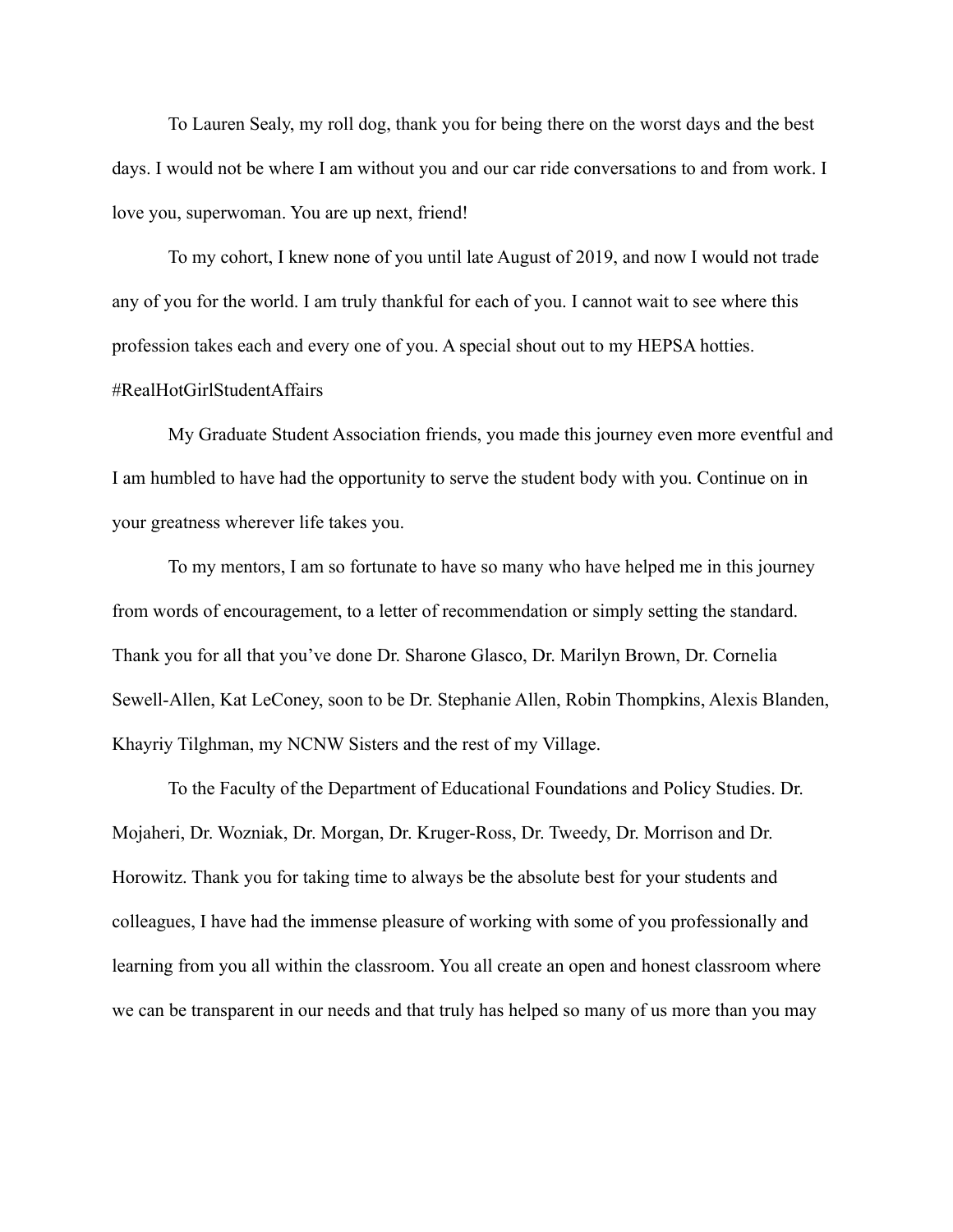ever know. Thank you for pushing us to become the best scholars, researchers and practitioners we can be.

To Dr. Jacqueline Hodes, thank you for becoming a guiding light in my life, my professor, my advisor and my colleague. This program is nothing without you and we recognize all the hard work you put in. You have taught us the fundamentals of the practice and the fundamentals of how to be the best, most caring practitioners we can be. You truly set the example of what it is to be great within this field and it is an honor to work with you.

Thank you all for being my good company.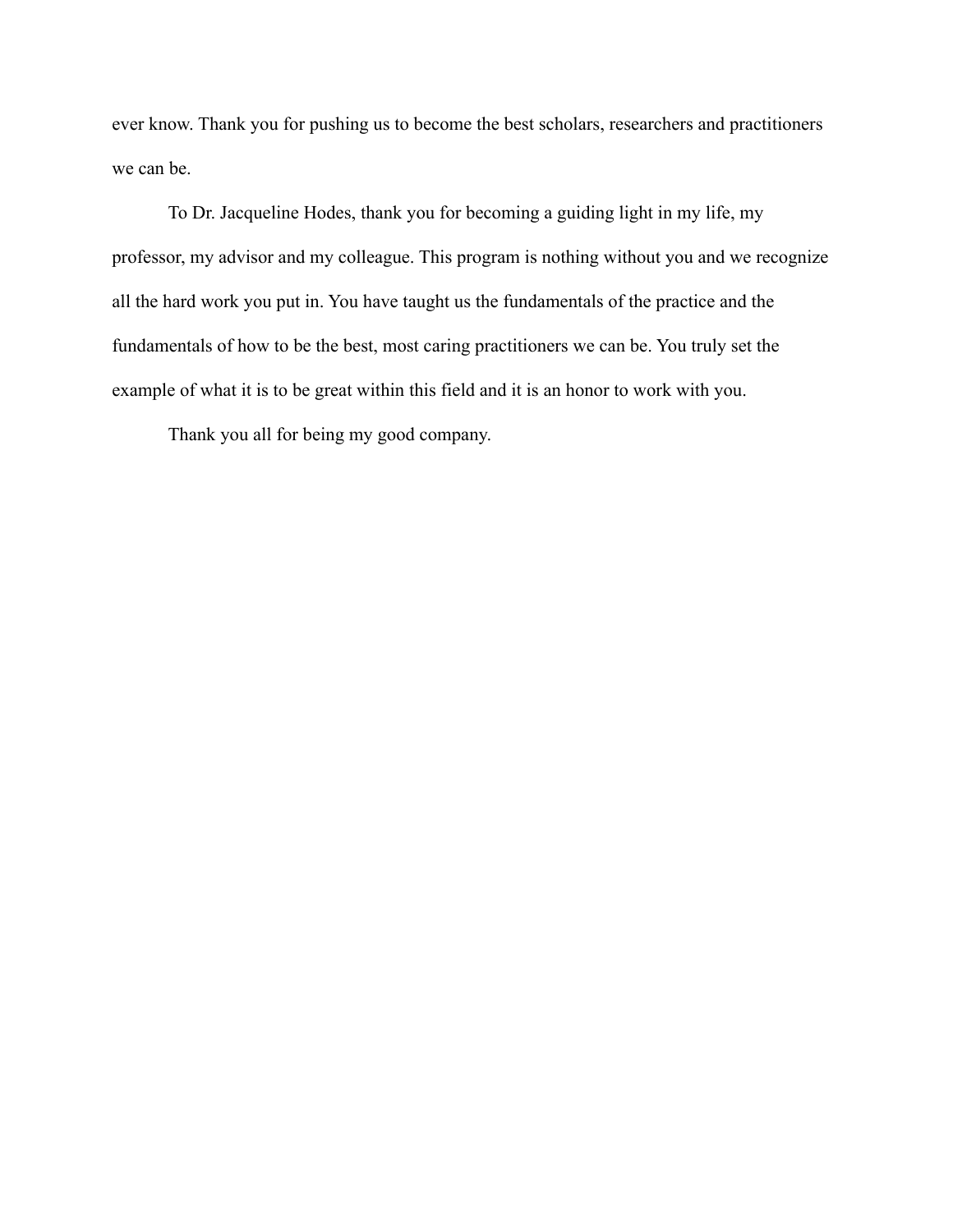#### Abstract

Historically Black Colleges and Universities (HBCUs) were created in the early 1800s during times of segregation and explicit racism. HBCUs continue to play a very key role in educating students of all racial and ethnic backgrounds but continue to focus on the development of Black students in the United States. Currently there are 101 HBCUs in 19 states and in Washington D.C. and the Caribbean. For my thematic concern, I will be tackling the concern of why being student success focused in enrollment management approaches are critical at Historically Black Colleges and Universities, and how student success and support practices can combat low-enrollment, retention and degree completion with tools like high touch advising methods and intentional housing arrangements. When it comes to the intervention and implementation of my thematic concern, what research has shown to be most conducive, it campus wide buy in from a diverse committee to ensure success of any new policy or procedure. Enrollment practices cannot continue to be siloed and expect transformative changes to occur for student success.

*Keywords*: HBCUs, enrollment management, retention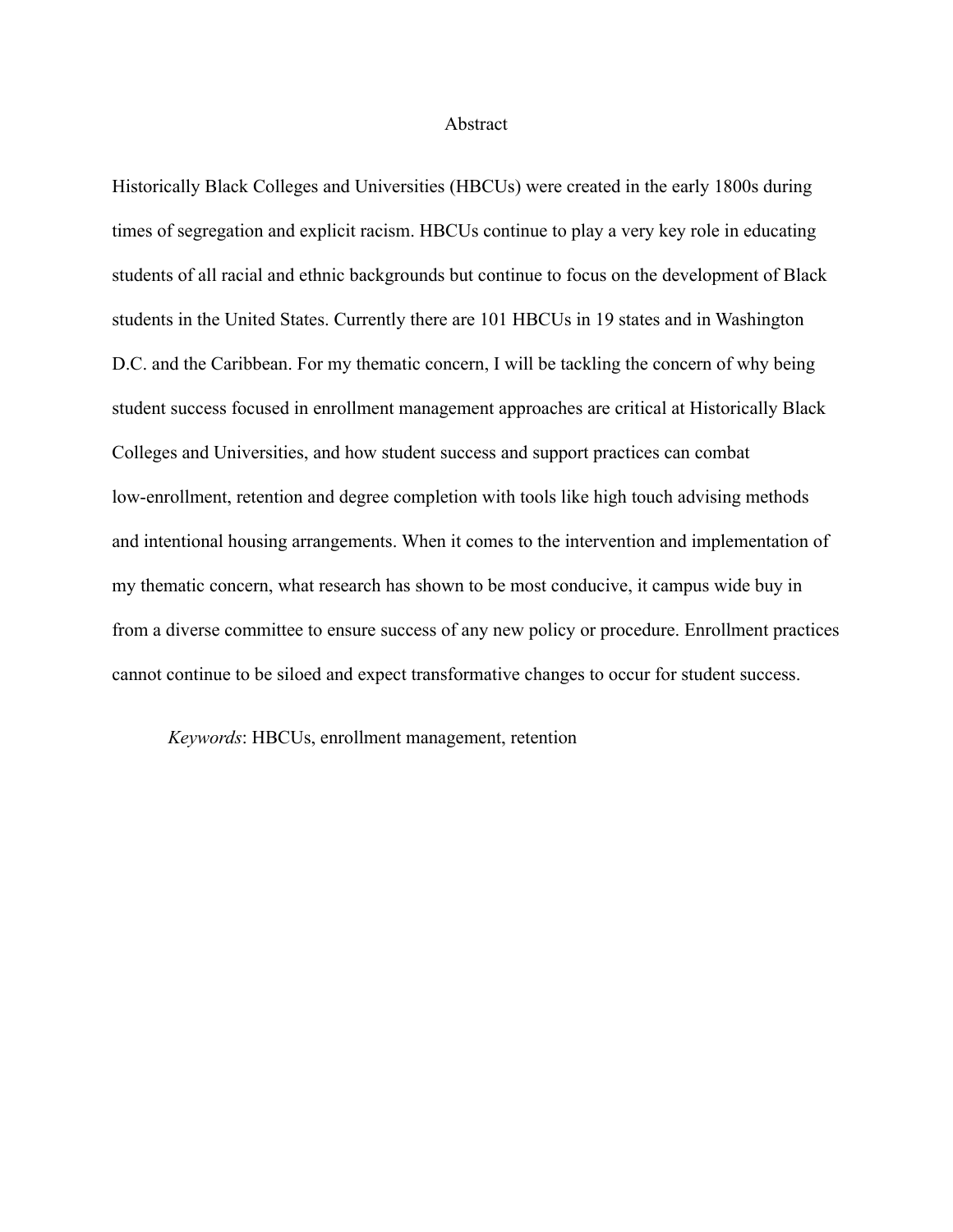# Table of Contents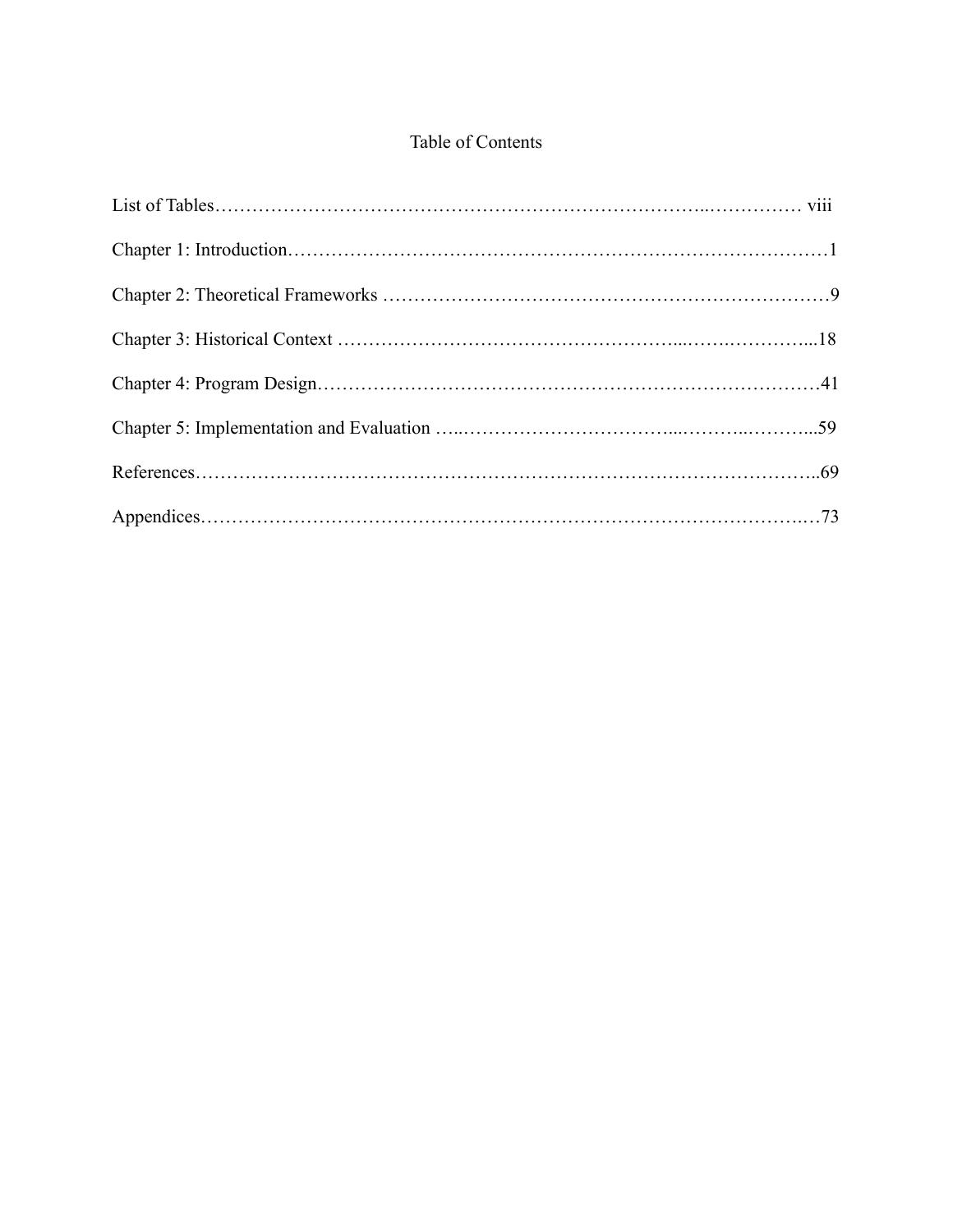# List of Tables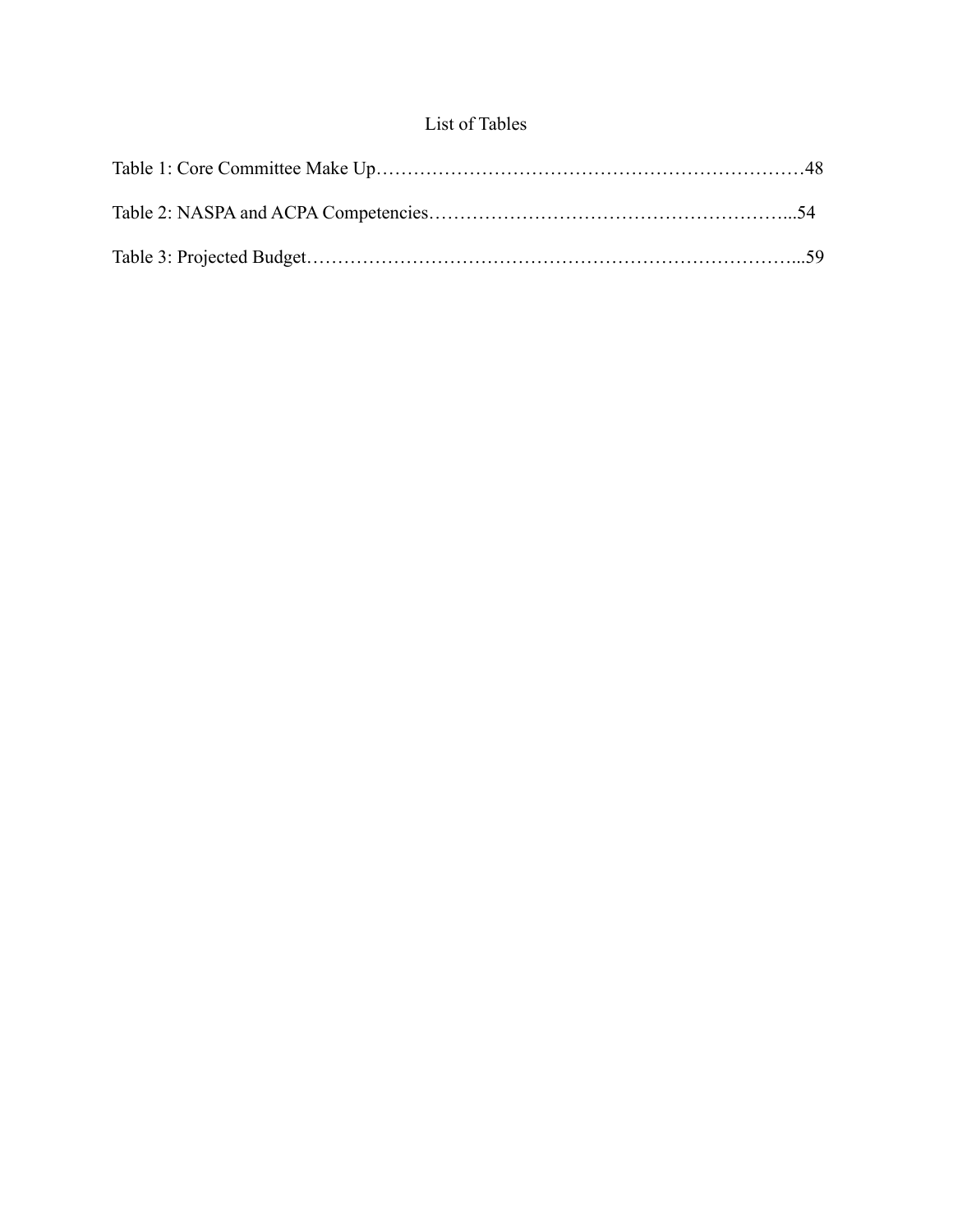#### **Chapter One: Introduction**

When I first entered college, I was the student who picked a major out of fear of coming to school undecided, and I did not want to waste time or money. Growing up, it seemed like every woman I knew was a teacher, nurse or stay at home mom. I did not have any kids and passed out at the sight of blood, so I decided on the educator route even though I was not sure if this is what I wanted to do. Outside of the classroom, I knew exactly what I wanted to do, I quickly got involved in committees, clubs, and organizations, and was present at every event in my residence hall. Although I would end up changing my major to Communication Studies, the joke was that K majored in the Office of Multicultural Affairs (OMA) and minored in Communication Studies.

I was so much more interested in student programming than I was in the philosophers we discussed in our theory classes. It had never dawned on me that some of the most influential people around me worked for the university, which meant I could work for a university. I often say, no one grows up saying, "I want to be a Director of Admissions." These are not the positions we hear about in our living biography assignments in elementary school, so instead we aspire to be Serena Williams or Mia Hamm and other famous athletes, astronauts and actresses. As soon as I learned that higher education was a career choice, I was sold. Almost five years ago, I accepted a job offer as an Admissions Counselor and later shifted to my most loved role as an Assistant Director of Undergraduate Admissions at Cheyney University.

As I entered the field, I wanted to spend time professionally at as many types of institutions as possible, large, small, private, public, HBCU, religiously based; I wanted to take

1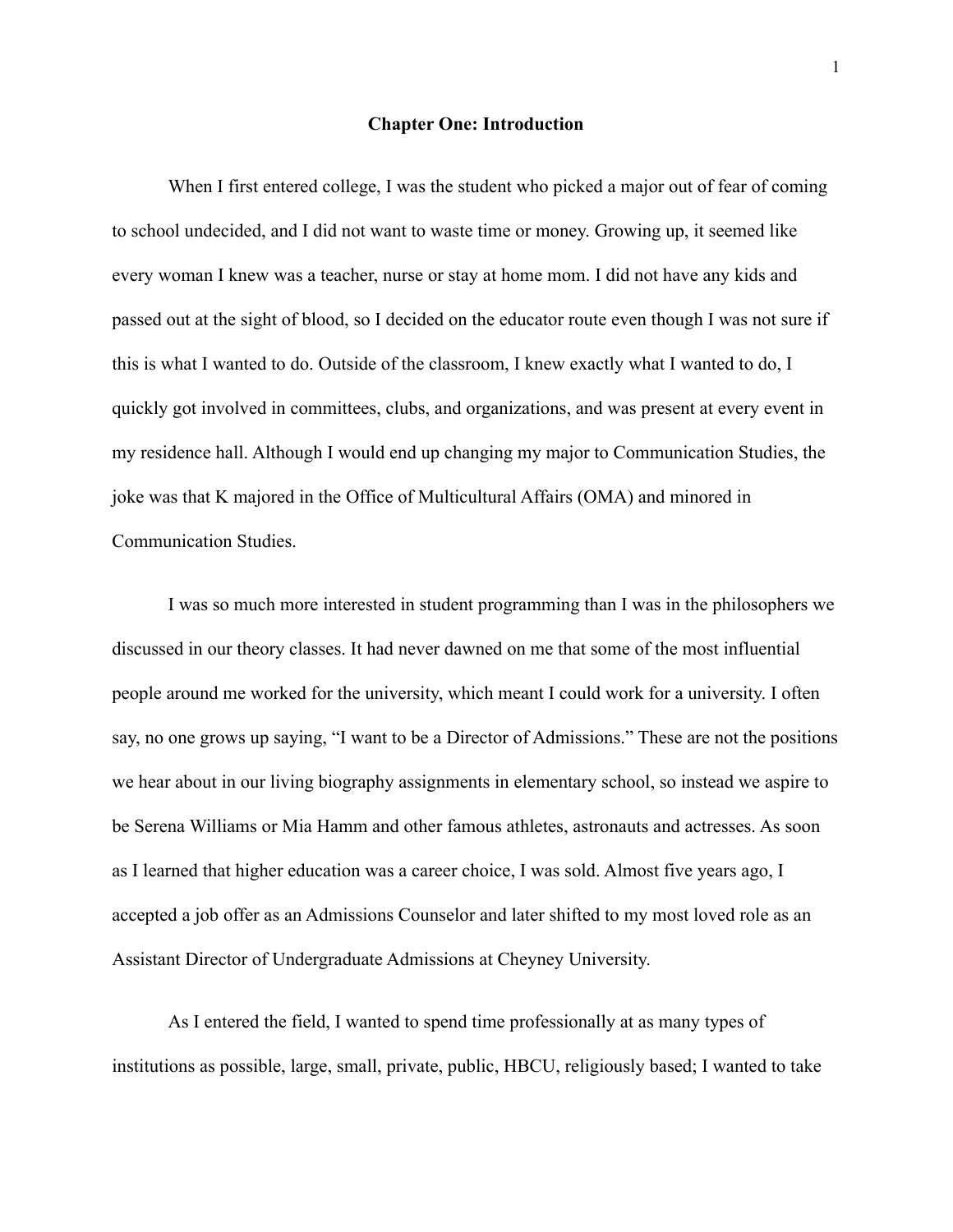advantage of every opportunity I could, until I met Cheyney University. Prior to coming to Cheyney, I saw myself utilizing admissions as a foot in the door to higher education. I had the goal of swiftly making the professional change to student affairs, until I fell in love with enrollment management. I was hired at Cheyney University in April of 2018 while still thinking that admissions was going to be just an initial step and that I would eventually switch to the student affairs and programming side of the university. My experience working at Cheyney University was life changing, I completely shifted my focus professionally and, thus, my concern for this thesis. My professional development goals started to reflect becoming a leader in enrollment management at a Historically Black College or University. Subsequently, I went from hardly having an answer as to what I would want to write about, to knowing exactly what I wanted to focus on: enrollment management policies and the lack of coordinated supports for the retention, persistence, and degree completion of students at HBCUs

We were in our last year before Middle States, our accrediting body, would come in and either extend our accreditation for the next five years or revoke the accreditation, but I believe the students received the short end of the stick since majority of those admitted were failing by the end of the fall semester. Acceptance letters had not been sent out due to inexperienced leadership and registration for accepted student's day was in the double digits. It looked like Cheyney would not make it. Something had to be changed, and it did. New leadership came in, and they even had admissions experience from two prior Pennsylvania state system schools. But the pressure to perform had leadership looking for students anywhere. I did not agree with the practices and ethics that were being put into motion: valuing the number of students—or "heads in beds"—over the students' needs to be successful and persist through to completion. We were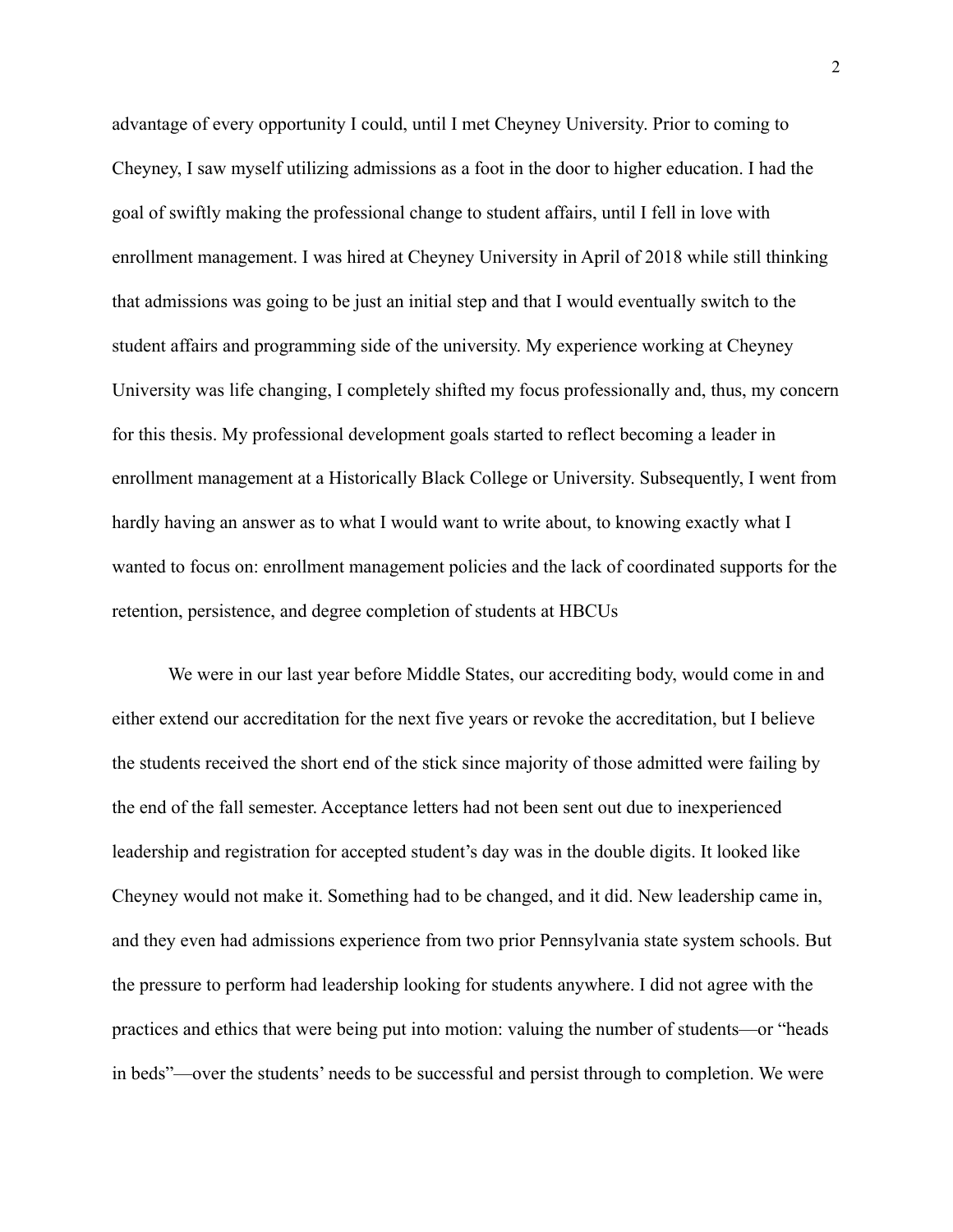in our last year before Middle States, our accrediting body, would come in and either extend our accreditation for the next five years or revoke the accreditation all together, making students ineligible to apply for federal financial aid. The university was stuck in a bind of needing to keep the doors of the institution open, but at what cost to the students who were funding our institution?

I believe the students received the short end of the stick when the decision was made to maintain open enrollment policies where majority of those admitted were failing by the end of the fall semester. I could not stand under an administration who, due to lack of planning, decided to quickly rush and pump previously denied students into the university with little to no additional support or bridge programming. This effort completely shifted my focus within my research to emphasize the importance of a structural approach to student support and enrollment management policy. It was clear we needed a shift in order to combat low retention, persistence, and degree completion rates.

# **Meet Cheyney University**

Cheyney University was founded in 1837, originally named the Institute for Colored Youth, and located in the heart of Philadelphia. Years later the institution moved 30 miles west of the city to Chester County, Pennsylvania. Cheyney University holds the title for being the oldest Historically Black College and University (HBCU) in the nation. Cheyney University is the bloodline of my thematic concern, as I truly believe experience is life's best teacher. My experience at Cheyney University verified many of the hearsay comments of the inequality and systematic shortcomings of the only HBCU within the Pennsylvania state system. I believe that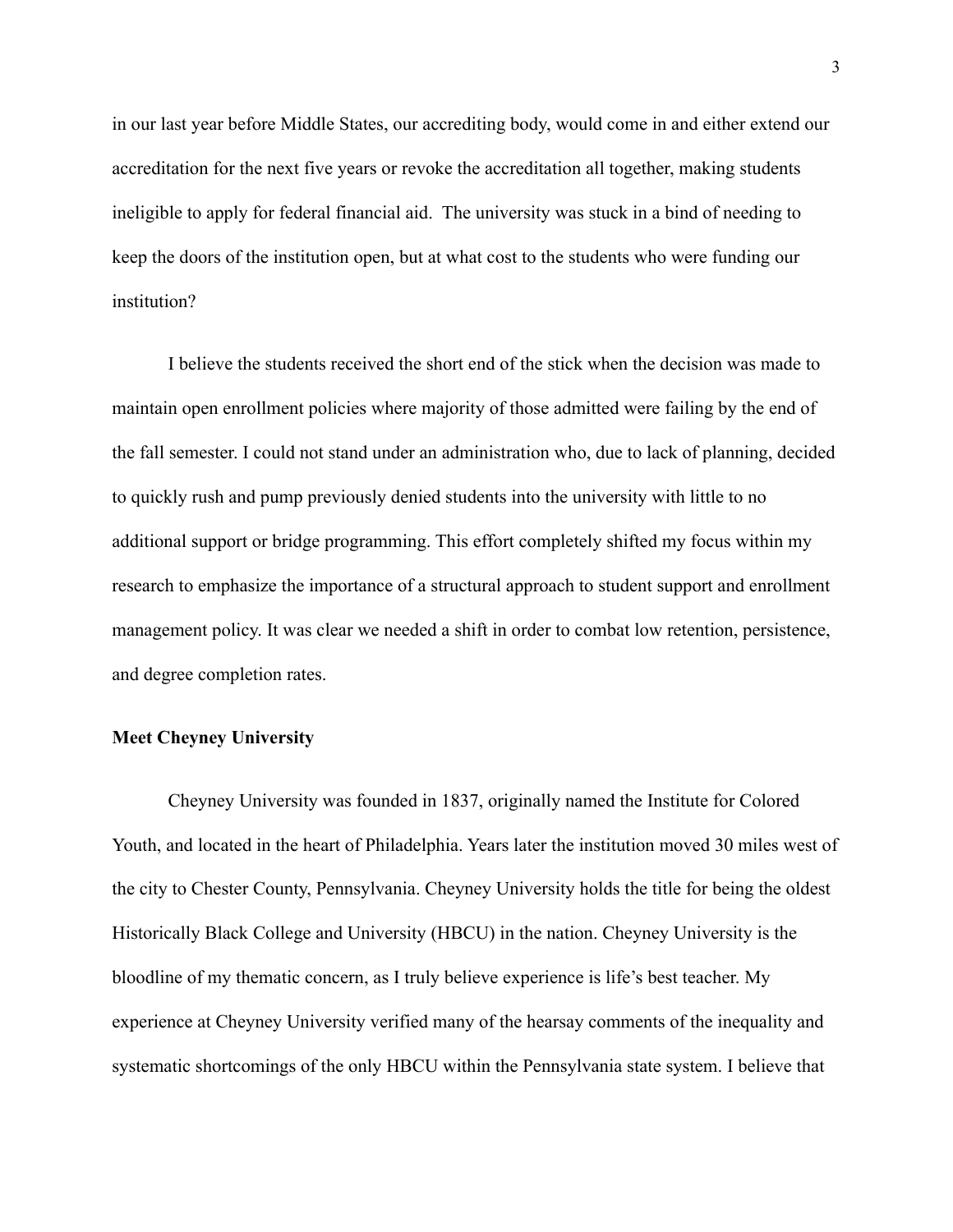universities like Cheyney, in state systems like Pennsylvania's, could be example setting campuses if systems invested the same resources and talent into those walls. Poor state system leadership often led to poor outcomes, which pushed the snowball down the hill to the point of the University's accreditation being on the edge of the cliff with an avalanche on its way. Leaders and administrators with no background in higher education were brought in to assess the trouble. Previous state system employees with no functional area background were put in charge of departments, and consultants were put in charge of offices. For instance, my first supervisor at the University served the institution first as a consultant with the Standardized Aptitude Test (SAT) and then as the director of admissions. This person had less than 2 years of prior admissions or higher education experience. When we asked the person charged with serving as the equivalent to a Vice President of Enrollment Management when we should release acceptance letters, she suggested we hold onto them a bit longer. In April, it is not best practices to hold acceptance letters due to May 1 being observed as National Signing Day, a day where most universities have their fall classes made. By holding the letters, our students who may have wanted to commit to Cheyney, did not even know they had been admitted so late in the timeline of the admissions cycle. According to Pennwatch.pa.gov (2021), this person was being paid as a consultant as the Chief Operating Officer for Access Services charging 100 dollars an hour. These people, as well as others, were hand-picked by the state system and had previously served on the Board of Governors in Harrisburg. With Cheyney's accreditation dangling in the wind, academic programs were dropped, athletics were cut and buildings were closed. Staff were let go and the students left behind. The goal was not student success, it was to maintain accreditation.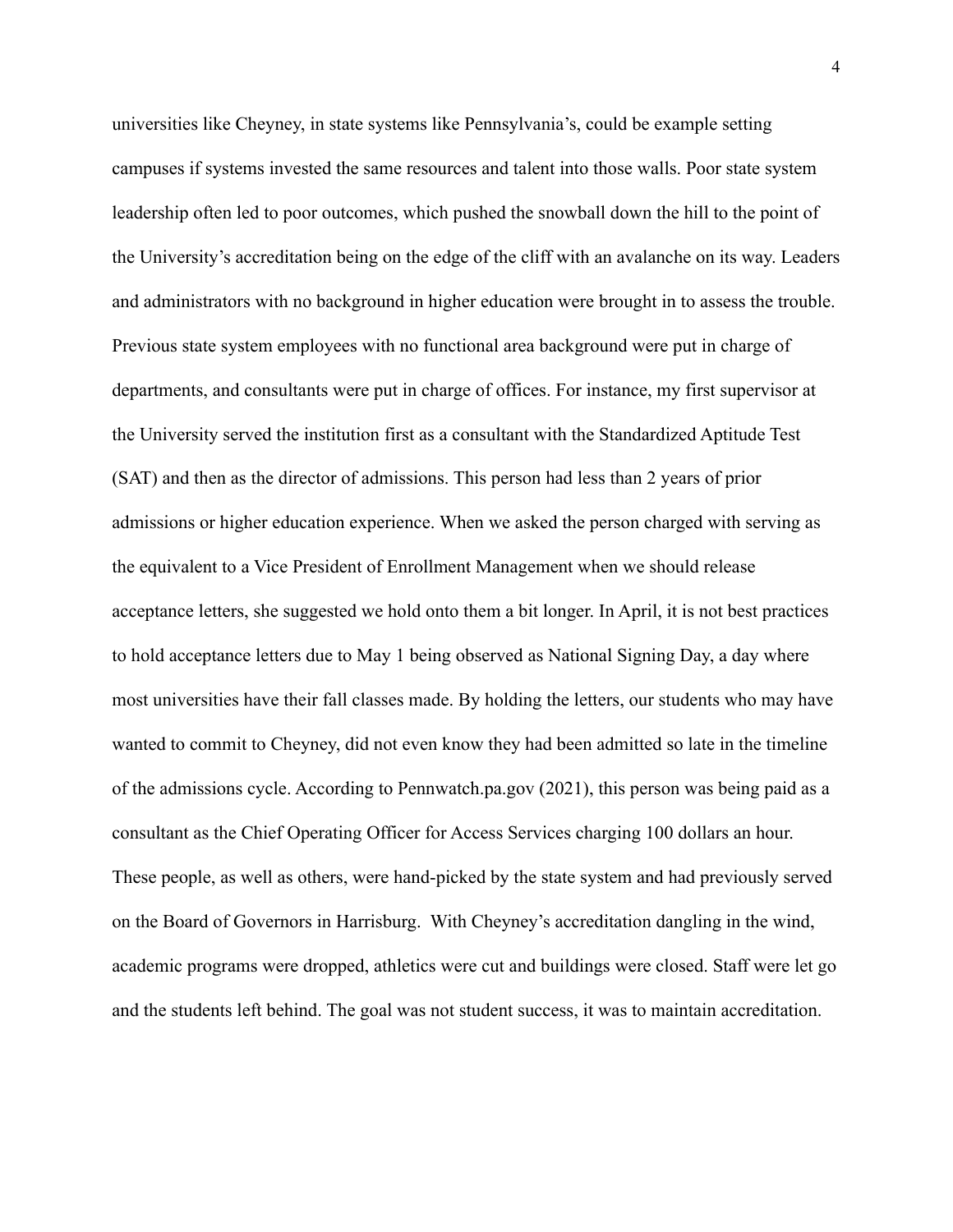Early in 2019, prior to the decision of whether or not Cheyney would secure its accreditation, the state system Chancellor said "Cheyney should plan for that likelihood and figure out a new path, perhaps one in which it affiliates with another university as a department or school or provides career training programs that don't require accreditation" (Snyder, 2019). The governor and university president had repeatedly taken a stance of positivity with a healthy serving of realism when looking into the future of Cheyney, but Chancellor Greenstein seemed ready throw in the towel. The goal, of course, was to keep the doors open and once the university's standing was solidified, then we could focus on the students again. I remember on the day of my second interview with a previous employee who had been asked to come out of retirement from working at the state to come and work at Cheyney, she was very candid with me about the situation Cheyney was in. I understood the journey that was ahead of me, at least I thought I had. I was a student within the Pennsylvania State System and involved in Student Senate, we had a bit closer look at the happenings within the state system and it had always seemed that Cheyney got the short end of the stick and that the students had to suffer for it. I did not know what I had gotten myself into.

This story is common among many HBCUs and this is not by chance, it is by design. Later in chapter three, I will discuss the historical context and how HBCUs have systematically been placed in a position to be challenged in a system that has been created to exclude them and the students that attend them. HBCUs struggling should be a concern of every higher education professional because they house our students and our next generation. It may be cliché, but the children are our future, and just because they are not the universities we are employed at or they are not the specific students that sit in our classes does not mean we should not be concerned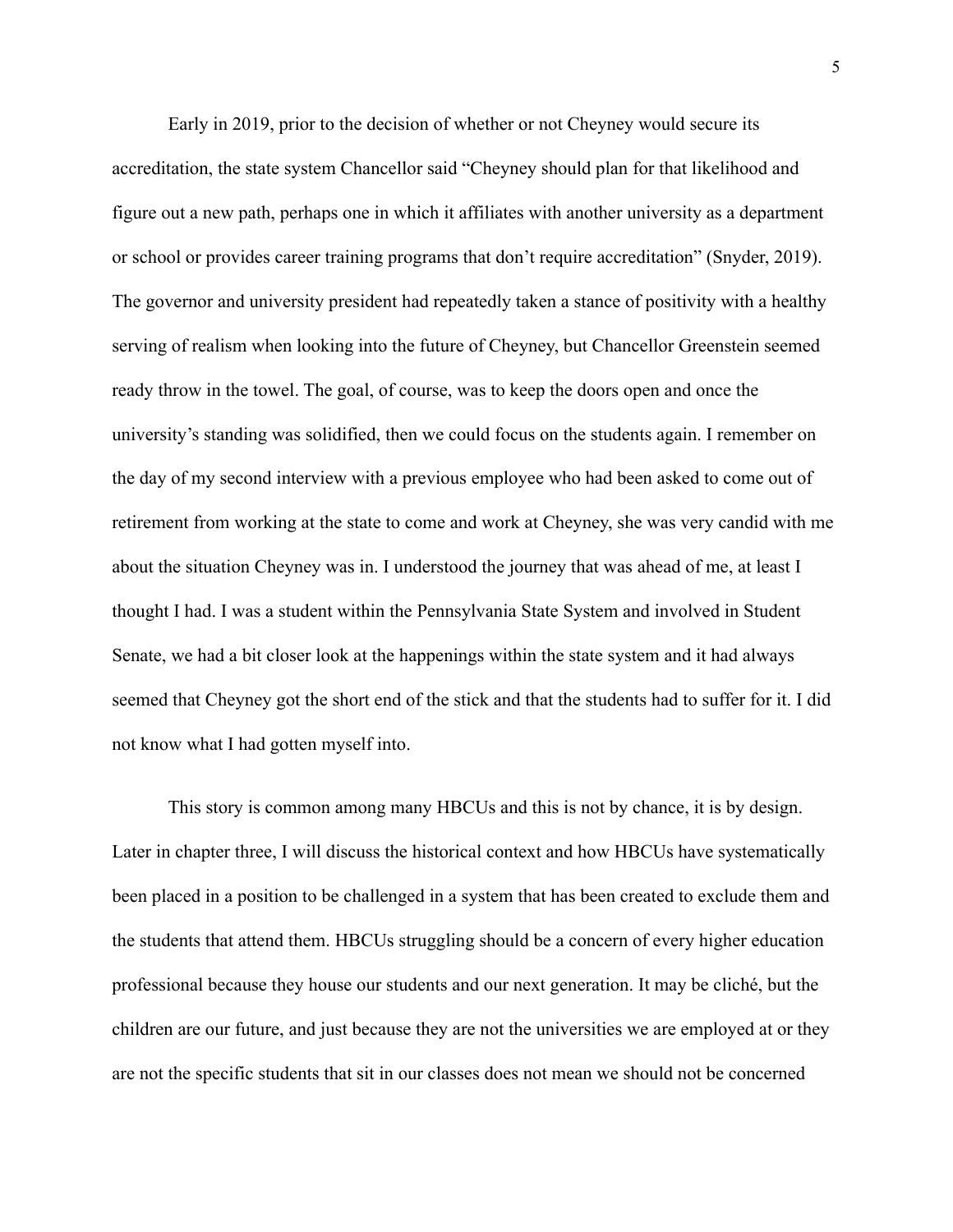about what is going on in the classrooms and campuses. Supporting HBCUs is an issue of equity and access for the field of higher education and student affairs. HBCUs are not just another type of institution, their existence is rooting in equity and access for those that had higher education restricted to them previously. We must act to dismantle the systemic barriers and practices that keep our HBCUs from true and unfettered success.

# **The Concern**

During my time in the Higher Education Policy and Student Affairs (HEPSA) program at West Chester University, my research began with what I would title as all things enrollment management at HBCUs and has grown more specifically to addressing the lack of active retention and persistence efforts and the programs and structures in place to support students through their academic and co-curricular journey through that college or university. If my research and life experience has taught me anything, it is the importance of campus community participation and buy-in. The collective mindset focused on the success of our students is key to implementing any intervention or policy. Many HBCU's are often painted as struggling, not up to par, and below the standard of their Predominantly White Institution (PWI) counterparts. The sheer existence of HBCU's has even been debated, with people asking whether or not they are necessary in the 21<sup>st</sup> century. As leadership at HBCUs often voice, these schools are "the people's university" that have continued "serving the underserved," and this contention appears to be true. Research shows that although HBCUs make up a small percentage of colleges and universities in the United States, they produce far more Black professionals in a number of fields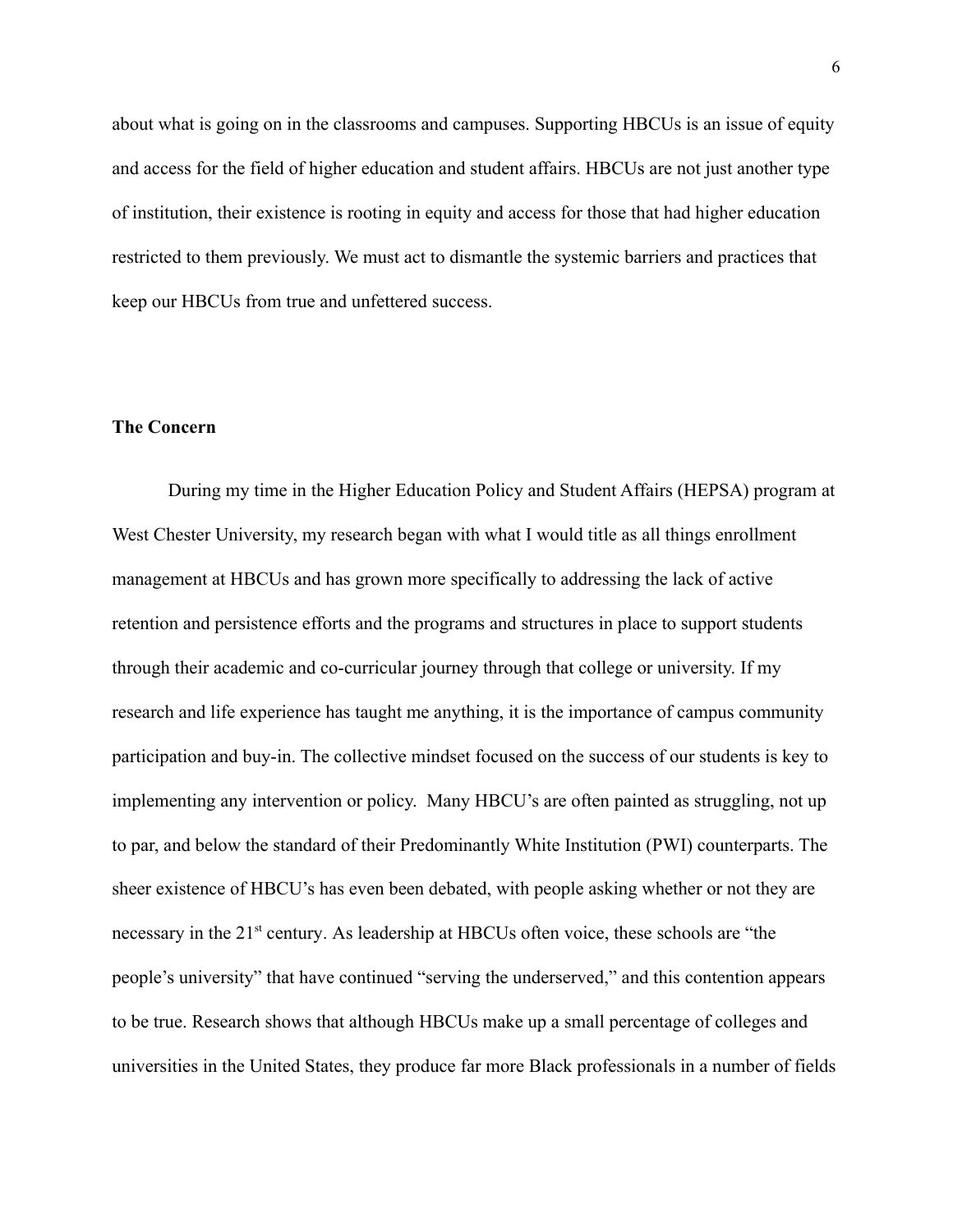then their predominately white institution counterparts (Esters, 2013, p. 120). Yet as discussed by Dr. Robert Palmer, retention, persistence and degree completion is a huge struggle for HBCUs but specifically the Black men that attend. As explained by Palmer (2013),

Despite the impact that HBCUs have on the educational outcomes of Black students and the supportive campus climates that they engender, recent reports and empirical research have highlighted the problems that HBCUs are experiencing with Black male enrollment, campus engagement, retention, success, and graduation. (p. 66)

I want to utilize my intervention to offset years of systematic racism in the K-12 education system to better assist students be retained, persist and complete their degrees at an HBCU.

I believe with focusing on our student's academic and cocurricular skills we could shift the academic progress trends and increase retention, persistence and degree completion rates. Admitting to ourselves the things we already know are happening on our campuses. Students will party, students will aim to join Greek letter organizations, they will get caught up in relationships, and they will miss a class or two. How can we re-shift the focus to excelling at a social and academic life at the same time? My intervention begins with a core committee of student, staff, faculty and administrators coming together to identify key components needed to be addressed on their individual campuses, please refer to Table 1 for the committee make up. I believe with student success as the focus of practice and foundation in policy, if student success truly became the core of why we functioned on campuses, our campus culture would shift drastically to support students from application to matriculation and eventually to graduation. Programs like the Aggie Impact Scholar Program, the Magnificent MILE (Slade, 2015) and the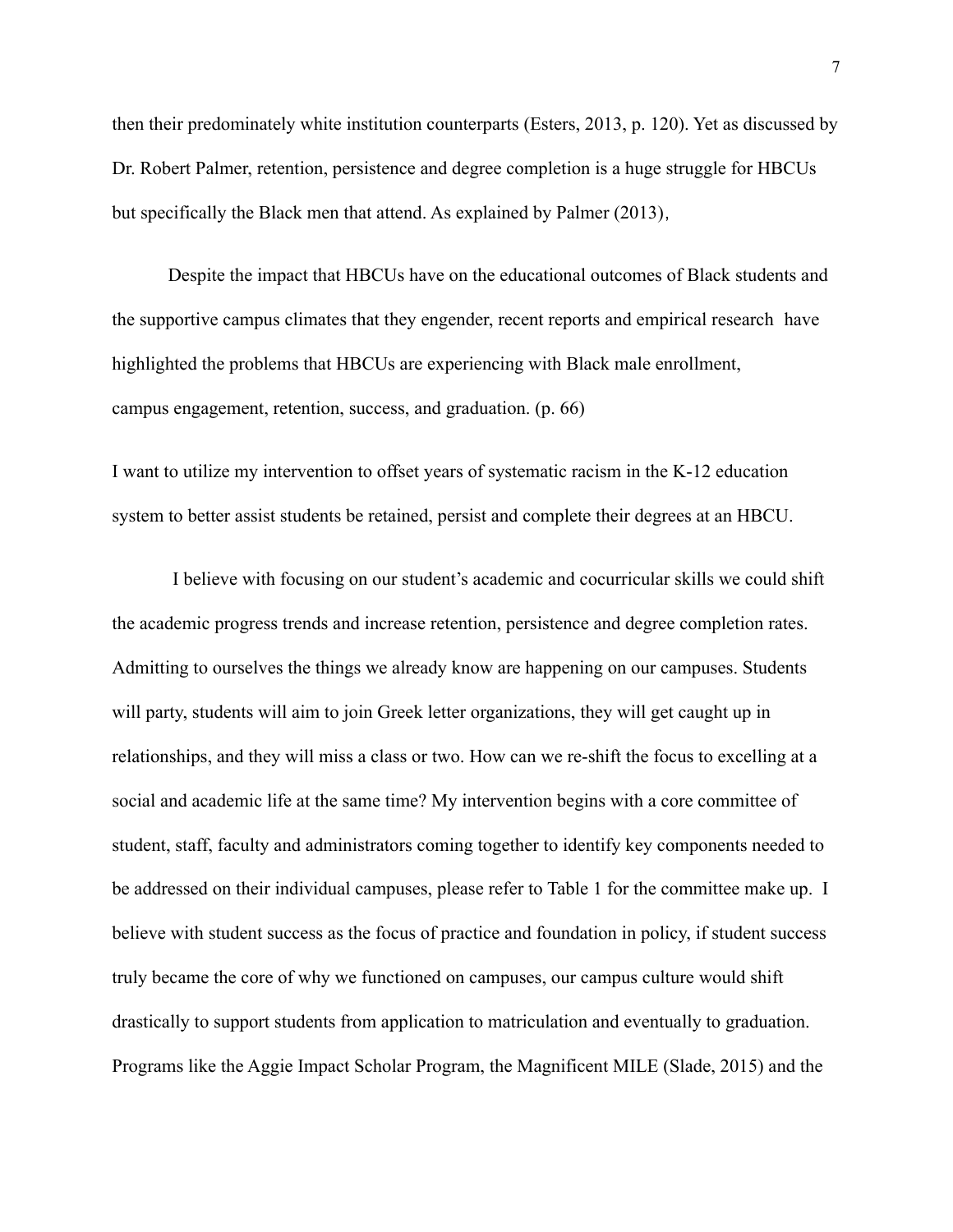shift to Living Learning Communities at Norfolk State University (Ericksen, 2015) are the backbone to my argument that student success focused enrollment management practices can be the tool that can turn around some of the challenges we see at our HBCUs. This intervention, that I will discuss in chapter 4 and 5, start to finish, will aid in retention and persistence with incoming first year students throughout their time on campus and why other universities and enrollment management offices should adopt this approach.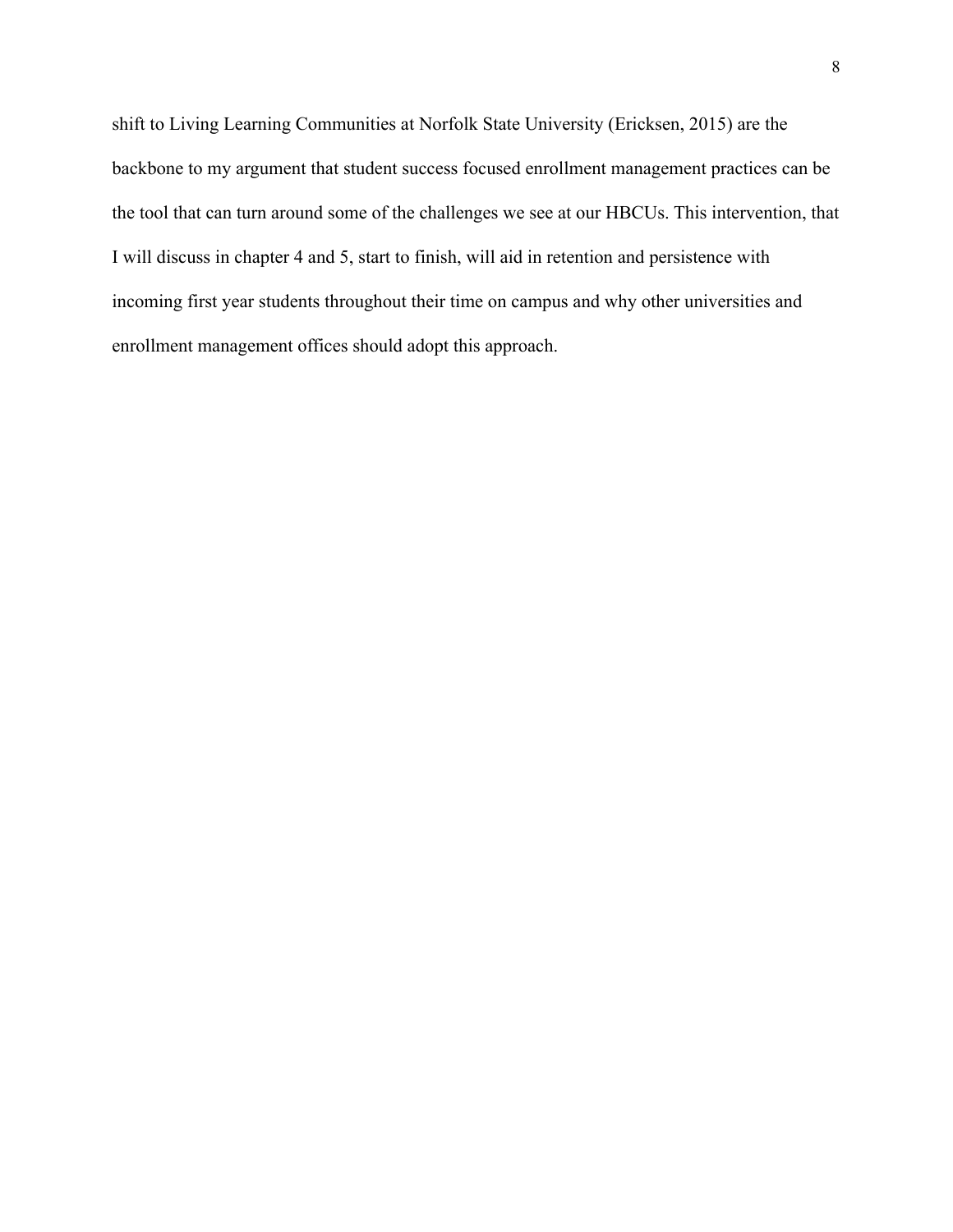#### **Chapter Two: Theoretical Frameworks**

Education is the passport to the future, for tomorrow belongs to those who prepare for it today. -Malcolm X

#### **Philosophy of Higher Education and Student Affairs**

Education is often treated as the key to life; those who are well educated are successful and will go far. As we enter schools, our parents have a responsibility to have us attend until a certain age to avoid the penalty of truancy and fines, then we decide. Will we continue in our secondary education or begin to work? If you do decide to continue, the next step of education is typically college. Whether it be for an associate or bachelor's degree, we must make the decision if we will go. The luxury of attending is not often afforded to the masses, although it seems like the expected thing to do after high school or a GED. If formal education and college are supposed to form our students into well rounded and participating members of society, why does it do them such harm? Is it worth the debt and extended time living at home and delaying other life goals or societal milestones?

Post-secondary education typically requires a hefty price be paid. In the 2017–18 academic year the National Center for Educational Statistics (2019) reported, annual current dollar prices for undergraduate tuition, fees, room, and board were estimated to be \$17,797 at public institutions, \$46,014 at private nonprofit institutions, and \$26,261 at private for-profit institutions. Between 2007–08 and 2017–18, prices for undergraduate tuition, fees, room, and board at public institutions rose 31 percent, and prices at private nonprofit institutions rose 23 percent (National Center for Educational Statistics, 2018). Students have the option to put themselves into a crippling amount of debt, in the hopes that they will succeed and be able to one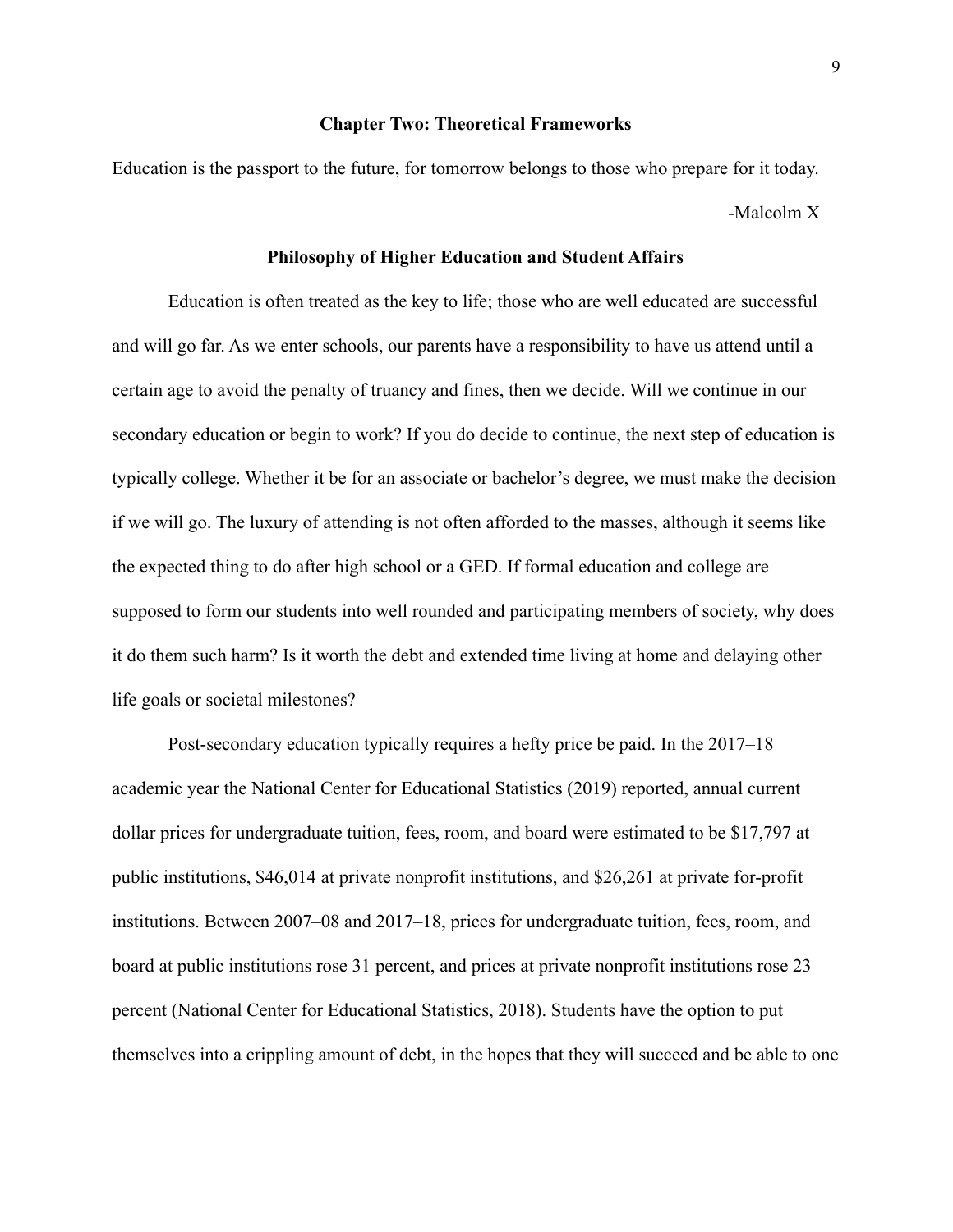day, pay off that debt and begin their journey to the American dream. Louis Althusser introduces interpellation to us, interpellation is the concept of cyclical rebirth of ideology. Interpellation can be described as the concrete occurrence of ideological reproduction (Backer, 2017). Specifically, the concept that we must go to college, buy a house, get a respectable job and so on is an example of interpellation. I like to think of interpellation being society willingly being cogs in the machine. Society and the ruling class has pushed these ideas onto the dominated classes for so long that it simply feels to be true; this is how the ruling class maintains the power. In the United States, many of the citizens are raised to think that if you can go to college, you will get a better job which will lead to more money. More money leads to more success and an easier life. Unfortunately, the price to achieve these goals set before us have risen to the levels stated above, and simply having to take out the loans to attend college continues to make the dream unattainable. David Saunders (2010) agrees, explaining

As neoliberal policies, practices, and ideas developed in the United States, a parallel process of neoliberal development occurred in U.S. public higher education. Throughout the past four decades, the economics, structure, and purpose of higher education, as well as the priorities and identities of faculty and students, have been altered to better align with neoliberal practices and ideology.

As Saunders (2010) argues, "To make up for the decrease in funds that resulted from the drastic decrease in funding of social services under the neoliberal regime, colleges and universities have prioritized revenue generation and have become increasingly reliant on private sources of funding. I believe that our students deserve better. Students who do make the choice to attend college, should be able to be fully embraced and supported during their journey and seen as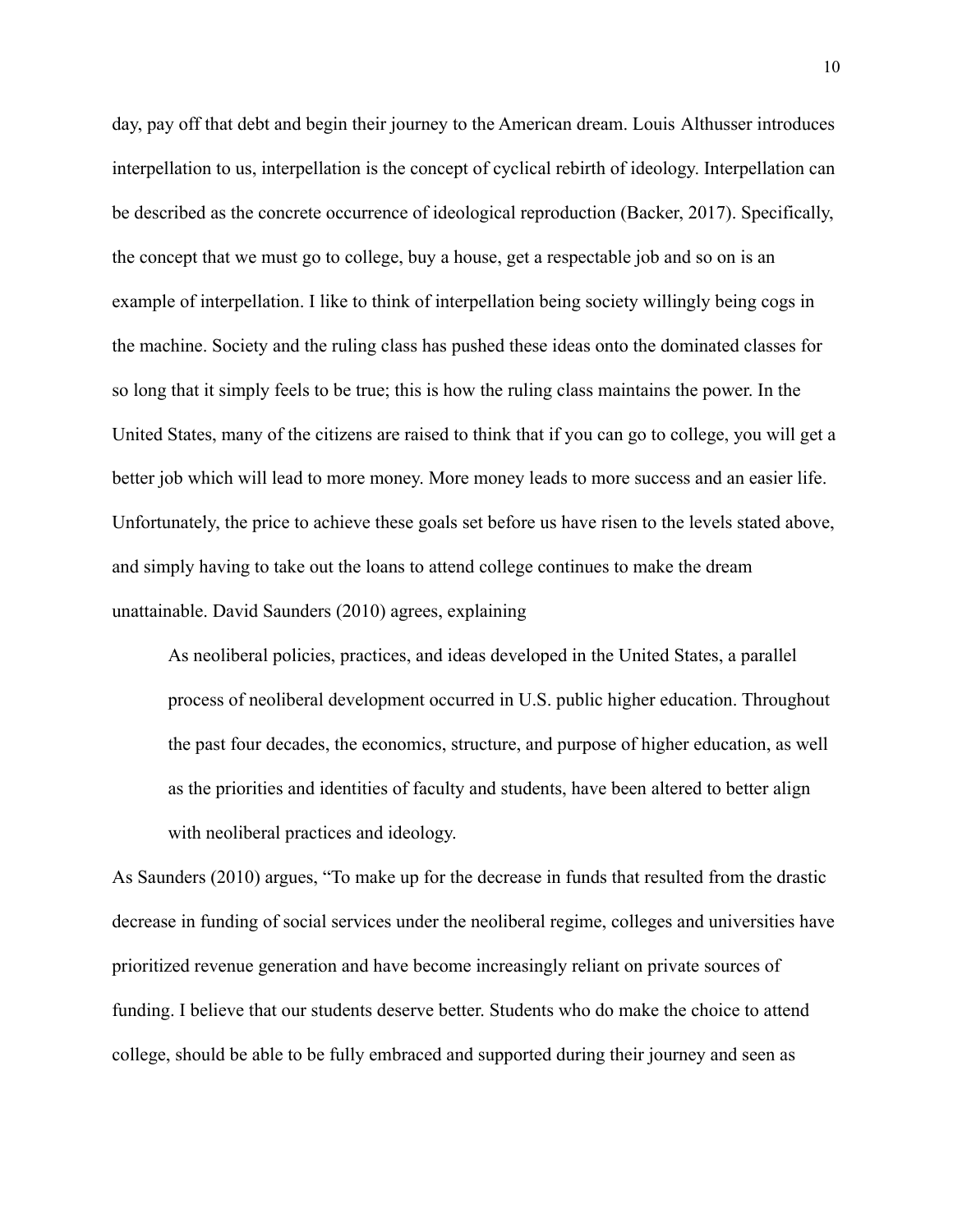students, not just dollar signs equivalent to their loans and tuition payments. I believe the university should invest in policies, practices and resources to lead our students to their desired success.

# **The College Experience**

Typically, most new college students are roughly 17-18 years old and going to college may be the first time they are left to their own devices. Dropped off at a college campus with hundreds, if not thousands, of new people around them, college students have a few paths they may take. The main reason for going to college is to learn and become educated in a specific area. You select a major based on what you are interested in, what your family wants to see you become, or you hope will maybe make you a lot of money. There are plenty of clubs, organizations, sports, and parties to take your mind off of the academics outside of the classroom. I believe the purpose of higher education is to develop students into well rounded individuals who question their thought process as well as the identity they may have grown up with. Higher education should facilitate learning to continue to push boundaries that may have been set by their small town or large city by investing time to learn more about what this world has to offer. The purpose of higher education over all, is to become global citizens and active participants that can better our society. These lessons may happen in the classroom. Typically, we associate these goals with our philosophy or sociology courses, but I found in my experience that these lessons and developmental moments mostly came from outside of the classroom. Students learn lessons outside the classroom about the many identities we have, and these lessons push us to think deeper about the stereotypes we may believe about ourselves or others. My college development and overall experience would end up becoming the very roots of my thematic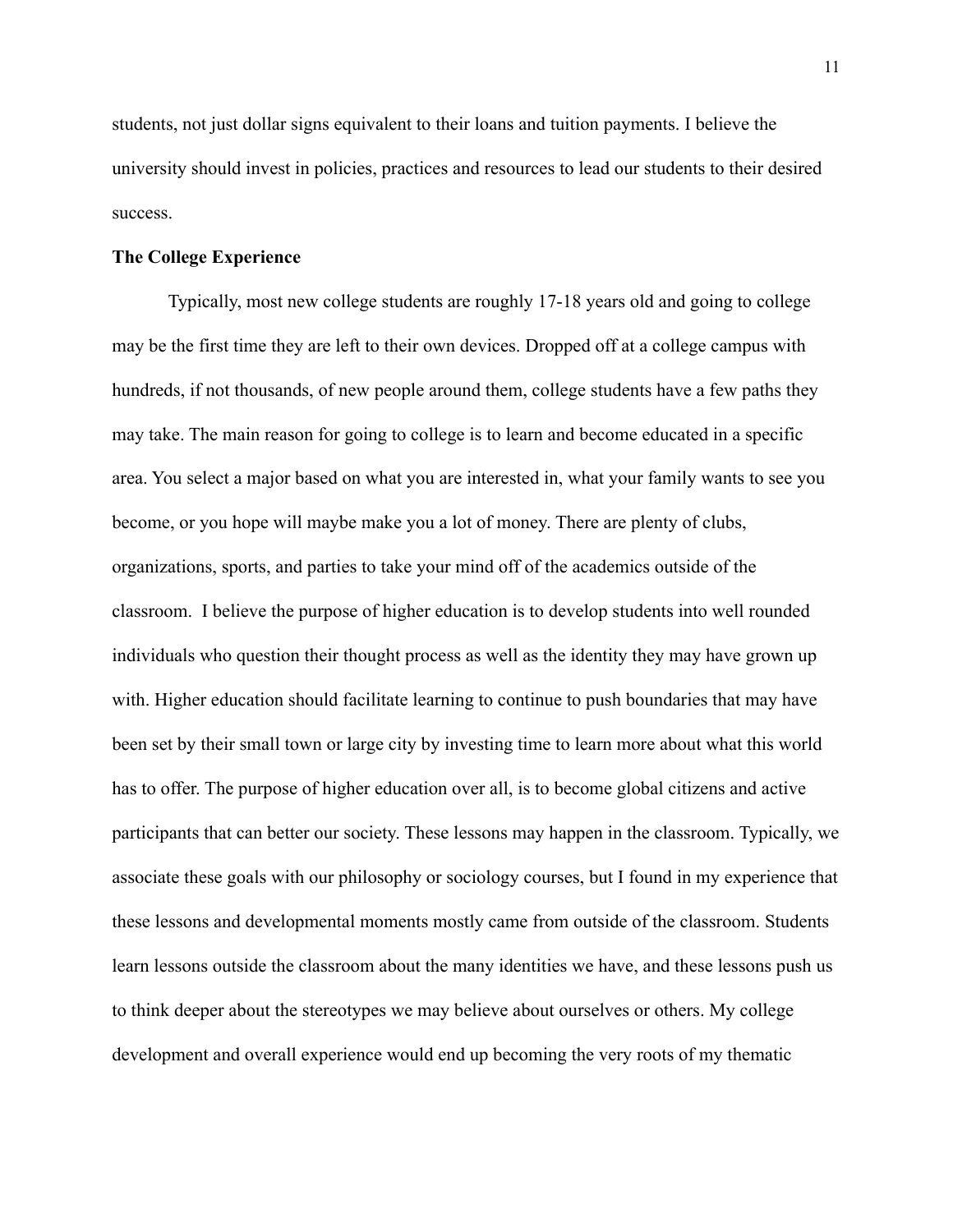concern and professional track. I was a very involved student leader who did not prioritize my school work. My grades were not terrible, but I could have done much better academically than my GPA reflects. I could say I was too busy embracing the other side of what the university had to offer through student affairs, but if we are being honest, I simply did not apply myself to my academics, mostly, because I did not know how to access the resources needed to better myself as a student. These experiences have led me to my thematic concern as well as my approach to addressing this concern.

#### **The Minds Behind the Method**

College can oftentimes be described as the best time of our lives. As higher education professionals, I believe it is our responsibility to create an environment for our students to succeed and enjoy the time they spend on the campus. Paulo Freire is quoted as saying that the purpose of education is "… to begin always anew, to make, to reconstruct, and to not spoil, to refuse to bureaucratize the mind, to understand and to live life as a process- live to become…" (hooks, 1994). Become what? Become anything. As previously stated, my beliefs on higher education and the purpose it serves is to create a place for students to become well-rounded individuals who questions their current thought process, who look at the world critically, and who take this opportunity to create more change in our society. Higher education serves to mold students into active participants in society. As bell hooks states (1994),

In the United States it is rare that anyone talks about teachers in university settings as healers. And it is even more rare to hear anyone suggest that teachers have any responsibility to be self-actualized individuals. Learning about the work of intellectuals and academics primarily from nineteenth-century fiction and nonfiction during my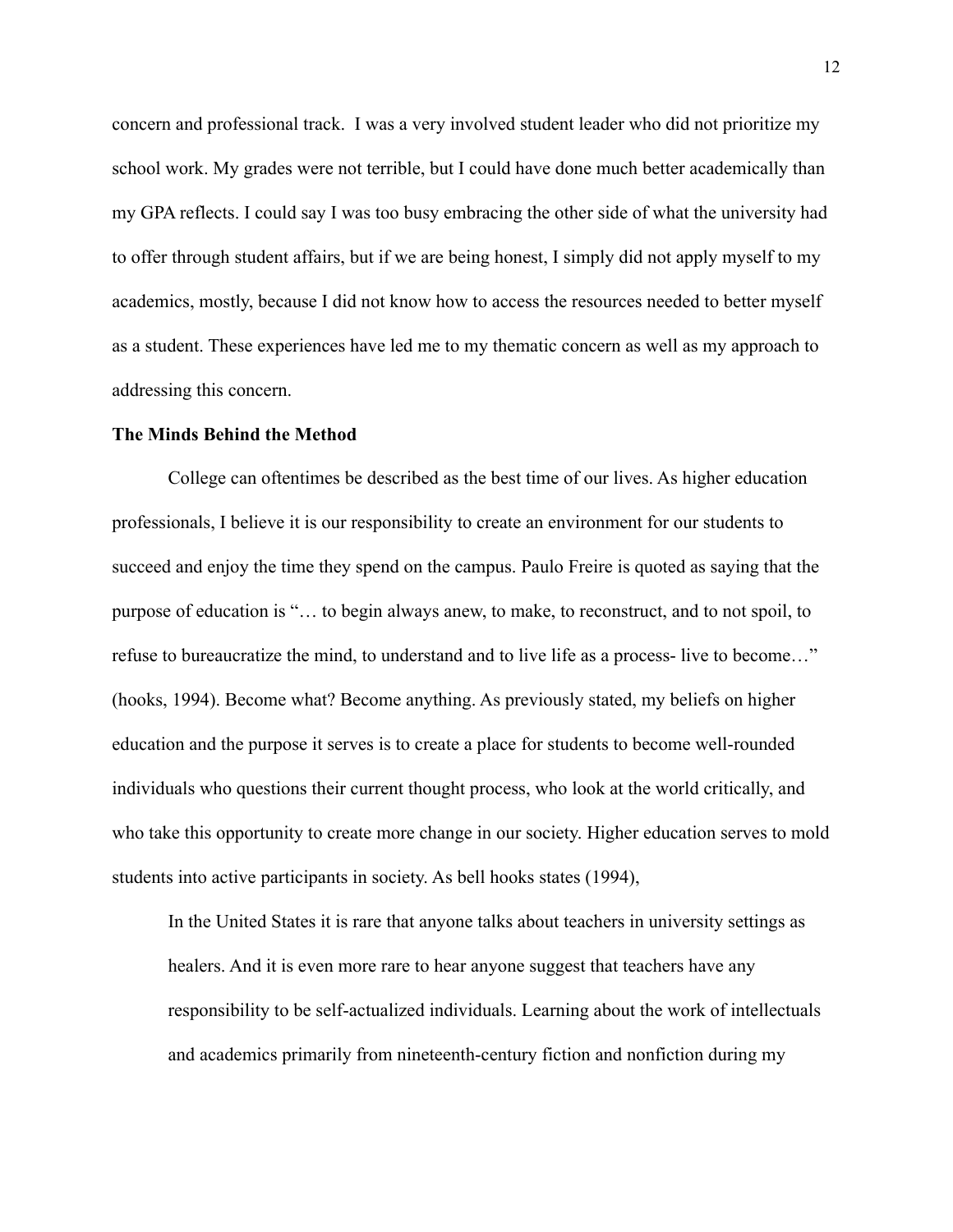pre-college years, I was certain that the task for those of us who chose this vocation was to be holistically questing for self-actualization. It was the actual experience of college that disrupted this image. It was there that I was made to feel as though I was terribly naive about "the profession." I learned that far from being self-actualized, the university was seen more as a haven for those who are smart in book knowledge but who might be otherwise unfit for social interaction. Luckily, during my undergraduate years I began to make a distinction between the practice of being an intellectual/teacher and one's role as a member of the academic profession. (p. 16)

I am inspired by bell hooks' distinction and realization separating the practice and the role of being in academia. I believe there is the need for the same distinction in higher education. For staff, faculty and administrators, our jobs must go beyond the task at hand. For example, admissions employee's jobs are to recruit and process applications, but if we dare to go a step further and embrace self-actualization in ourselves we can work to cultivate that in our student's journey before we send them into 'the real world' after their time on campus.

# **The Role of Student Affairs and Friends**

Oftentimes, when it comes to enrollment management practices, our most successful events occur when we bring together all offices across campus. The main event that comes to mind when I think of campus wide buy-in is orientation. Orientation requires Enrollment Management, Residence Life and Housing, Student Affairs, Academic Affairs and student leaders come together to ensure a successful event when it comes to recruitment and solidifying the incoming class of students. The next question to ask is, can we increase student success and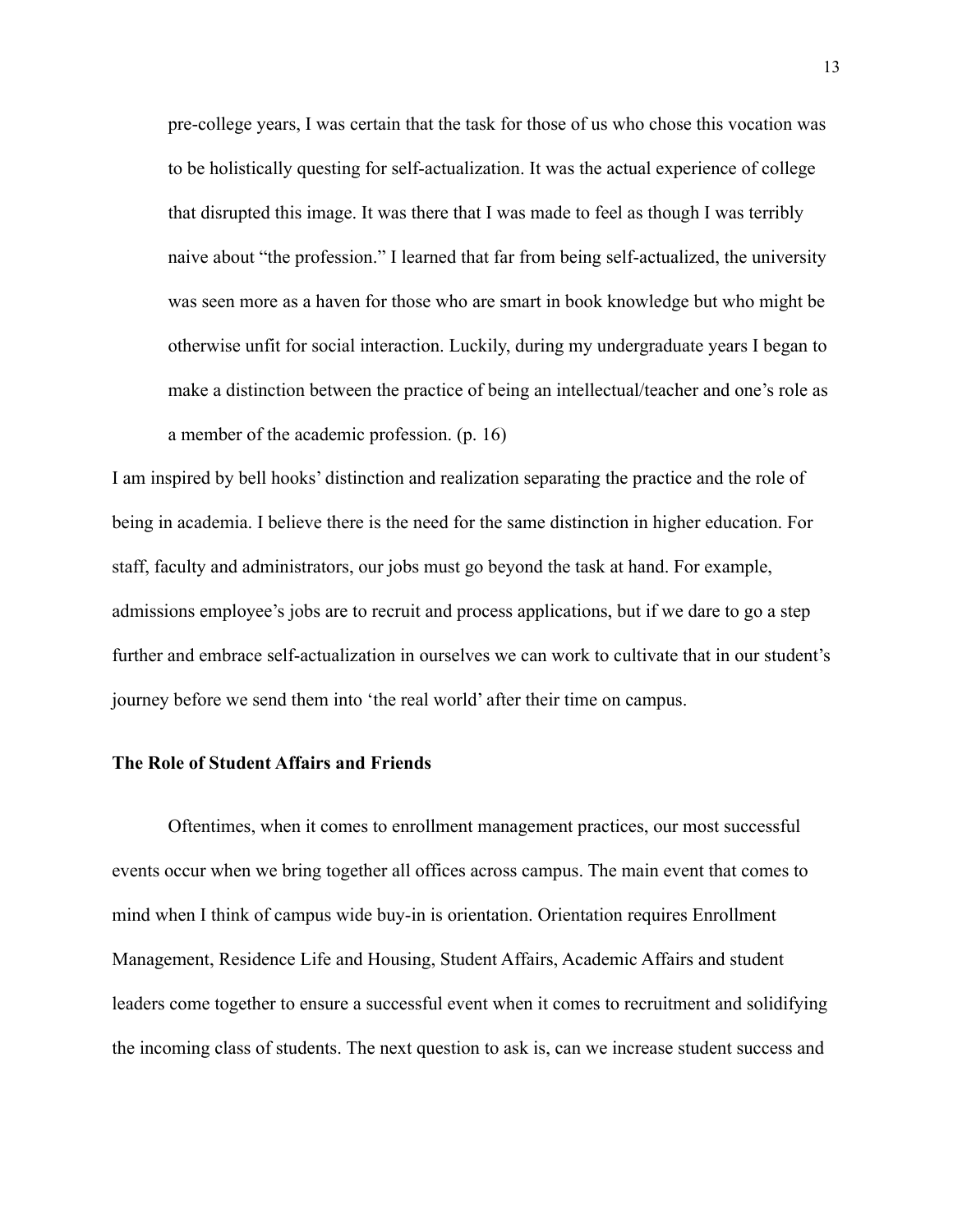retention by implementing more campus wide initiatives? Norfolk State University, a Historically Black Colleges and Universities (HBCUs) ambitiously set out to invent and implement Living Learning Community styled hosting in just one year and this article takes us through the process. NSU has roughly 2,000 residents on campus and have a high percentage of first-generation students and more than 90 percent receive financial aid. In 2012, NSU decided to implement LLCs to help retain freshman students. The started the process with an LLC advisor committee that was made up of faculty, staff, students and administrators. Two groupings of LLC were made, one for honors students and the other encompassed additional schools and colleges on campus. This article outlines the lessons learned from this swift implementation of LLCs. Lesson one, LLCs much match universities needs, lesson two, educate the community as to what LLCs are to help create buy in, lesson three provide LLC administrative support like workshops and trainings to better execute the implementation, lesson four, incorporate and build on past success, lesson five, develop supportive teams to go beyond fostering support and collaboration, step six, incorporate assessment. The overarching lesson learned was that there must be a strong and intricate collaborative partnership between academic affairs and student affairs for these LLCs or any campus initiative to succeed, there must be campus and community wide buy-in. This story of transition from traditional housing to LLCs sheds light on what many may think to be a common-sense idea, that you need support from all areas to see success in a project. I believe this approach that NSU took could not have been replicated if only residence life was invested. The university saw a 7% higher increase in freshman retention compared to other models with non-LLC participants. After reading this article and having a point of reference of when and how this has been done before I think it only strengthens the conversation within my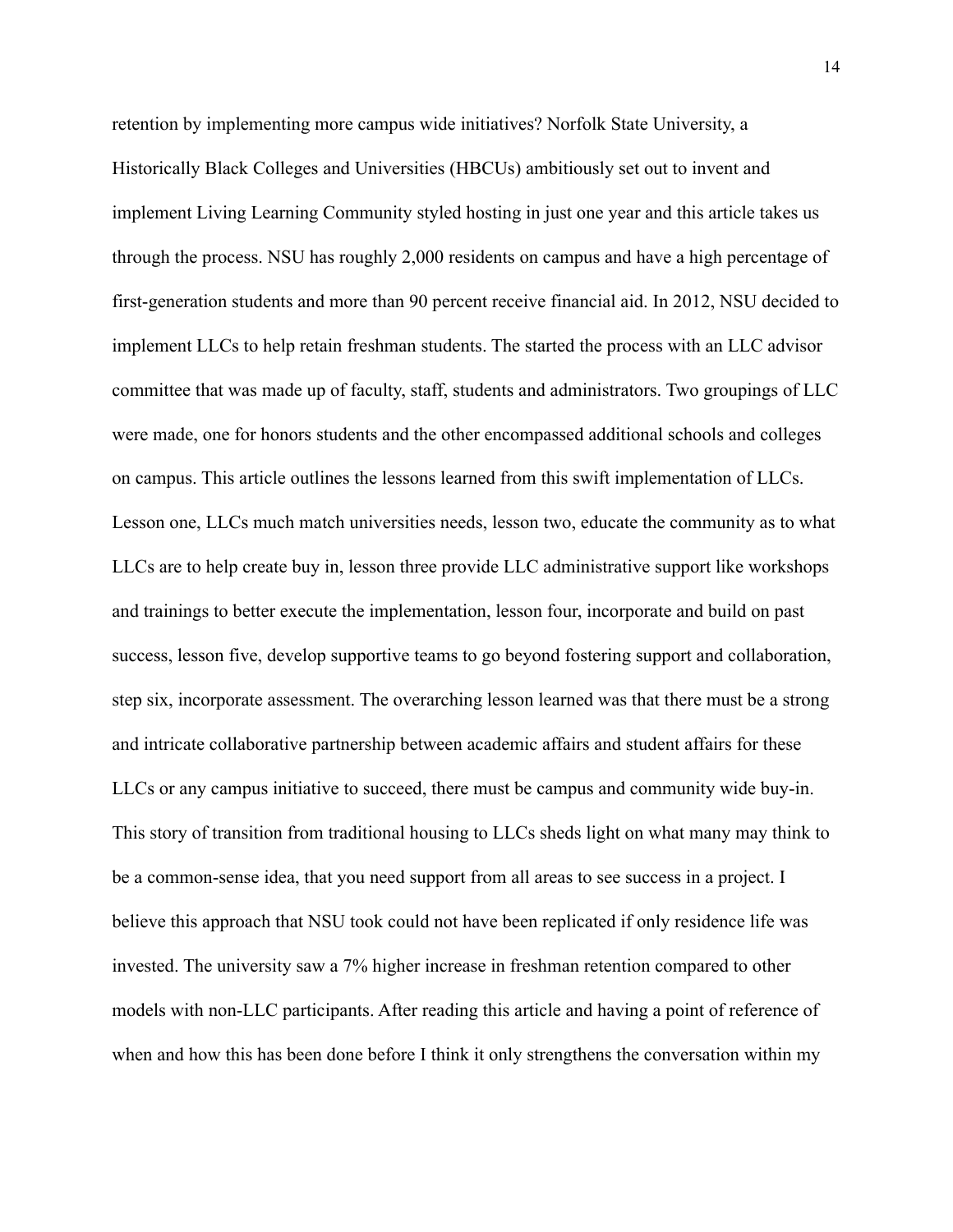intervention that having an LLC style for first year students, and the community college students would be beneficial as long as it is paired with campus wide buy in and support.

# **Critical Action Research: To Be Critical or to Not Be Critical**

To break down the idea of Critical Action Research, we can look into the idea in its most basic definition. Critical, defined as exercising or involving careful judgment or judicious evaluation. Action, defined as a thing done and the accomplishment of a thing usually over a period of time, in stages, or with the possibility of repetition. Finally, research, defined as the collecting of information about a particular subject. In its very core of a definition, Critical Action Research is to exercise judgement or to evaluate something, to then do something (either once or potentially repeatedly) and to collect information about the thing or topic. Of course, this definition may sound awfully similar to what we may see as typical research, observe a thing, do something, and collect the information, this may appear as elementary as a science project. Originally, Kemmis and McTaggart (1998) defined action research as, "a form of collective, self-reflective enquiry undertaken by participants in social situation in order to improve the rationality and justice of their own social or educational practices, as well as their understanding of these practices and situations in which these practices are carried out" (pp. 121-122). This definition emphasized that the research performed should actively involve the participants to collectively gain understanding within the topic being researched. In this instance, of creating an intervention to serve students, this means to actively involve those same students. The difference between action research and critical action research, is that critical action research is a particular form of action research that aims to respond to these challenges observed (Kemmis, 2008). In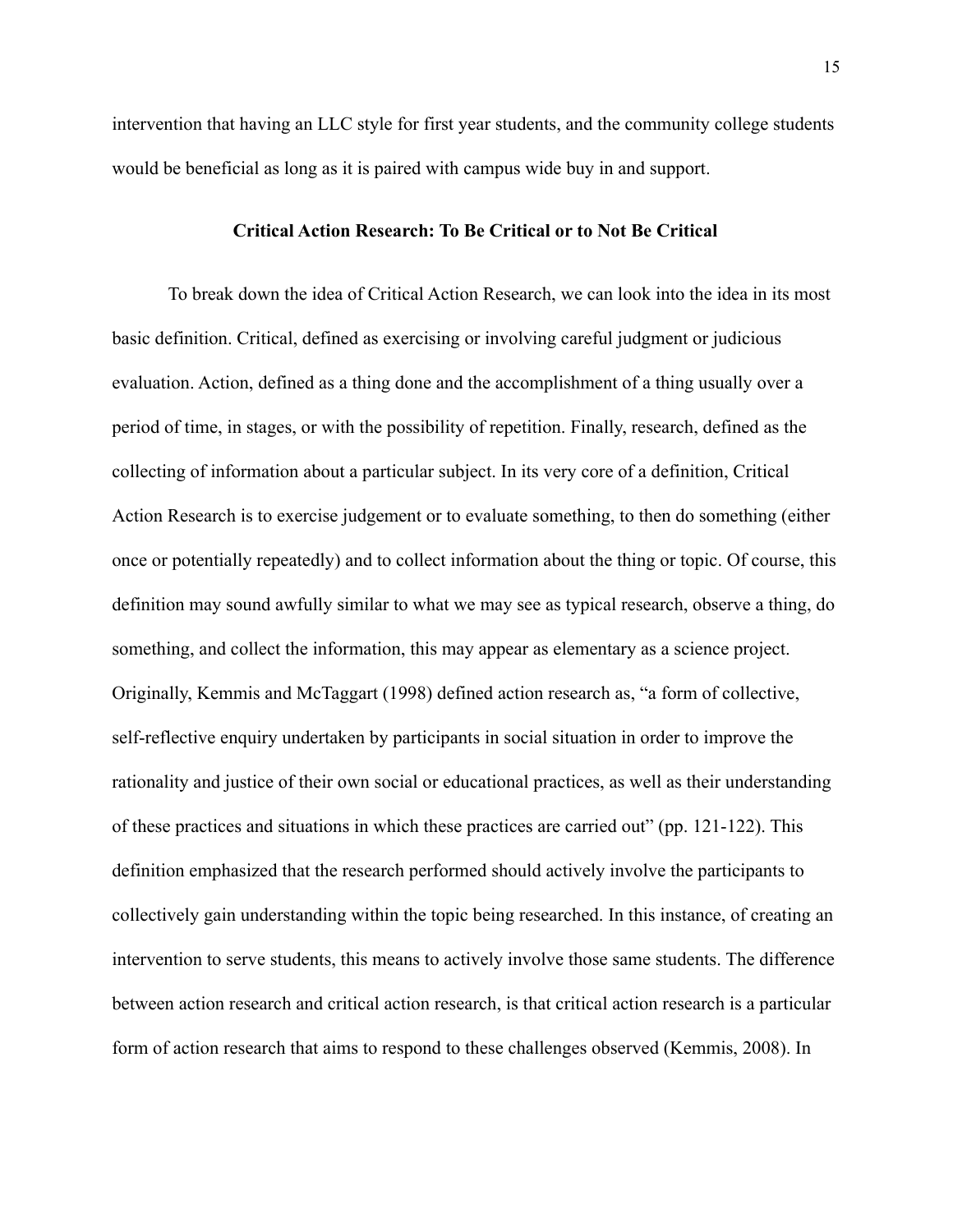1972, Max Horkeimer described critical theory as having "no specific influence on its side, except a concern for the abolition of social injustice" and that "its own nature turns it toward a changing of history and the establishment of justice" (Kemmis, 2008). Between Kemmis and Horkeimer, this is an active reminder to constantly focus your work within the population you are working to assist through research or programming. Without consulting the participants, in this case, college students, the response created to aid in fixing the problem, may not be sufficient. We can often distance ourselves from our students, whether it is by our identity, our job title or our age differences. It is not surprising to see upper level staff, faculty and administrators lose sight at who is on the other side of our decisions

# **Look to the Bottom**

I believe what is most important while navigating my aspirations within higher education is to avoid a savior complex. As a white woman looking to work at Historically Black Colleges and Universities, it is imperative to keep in mind that although, over the next few decades I hope to gain many years of experience in higher education, I must always continue to 'look to the bottom.'According to Mari Matsuda (1987), looking to the bottom is,

adopting the perspective of those who have seen and felt the falsity of the liberal promise—can assist critical scholars in the task of fathoming the phenomenology of law and defining the elements of justice. . . when notions of right and wrong, justice and injustice, are examined not from an abstract position but from the position of groups who have suffered through history, moral relativism recedes, and identifiable normative priorities emerge. (p. 325)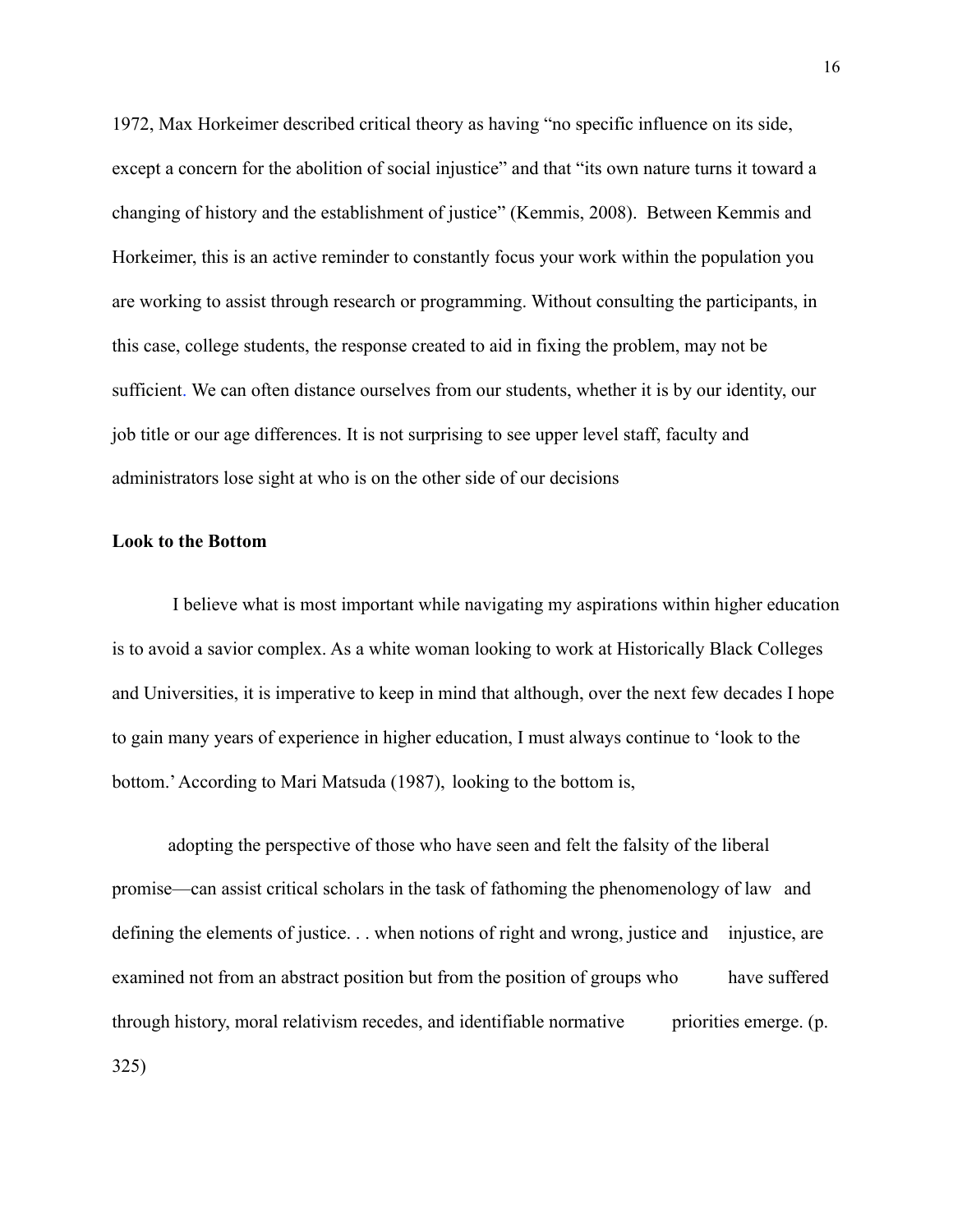We must, specifically, continue to look to our students. If I have learned anything from my time in higher education is that depending on the professional or culture of the institution, the further you get away from student interaction, the more decisions you make that concern your students. The more we focus on being student centric in our leadership and universities and not simply outcome and financially driven. As we look to bolster enrollment and bring in more funds to these struggling universities, we must remember the current students, that they matter just as much as the prospective students. It is my goal to present universities with a plan to increase student support roles on both academic and student affairs sides of campus to truly see students succeed in far more than just getting a career or completing the next step of their scheduled and expected life time. This critical action research thesis will examine current enrollment management practices within historically Black colleges and universities. Historically Black Colleges and Universities are often the focal point when it comes to conversations of low enrollment and accreditation trouble, in this critical action thesis I will discuss how systematic racism plays its role and how we as HBCU faculty and administrators can continue to combat the symptoms of systematic racism and the side effects it has in our higher education institutions. This concern has informed my intervention to implement student success tools like diverse admissions processes, student support and transition procedures like summer bridge and first year experience courses, high touch student outreach for all students with positions like academic advisors and residence hall directors and intentional housing assignments to limit students feeling unsupported or unable to persist.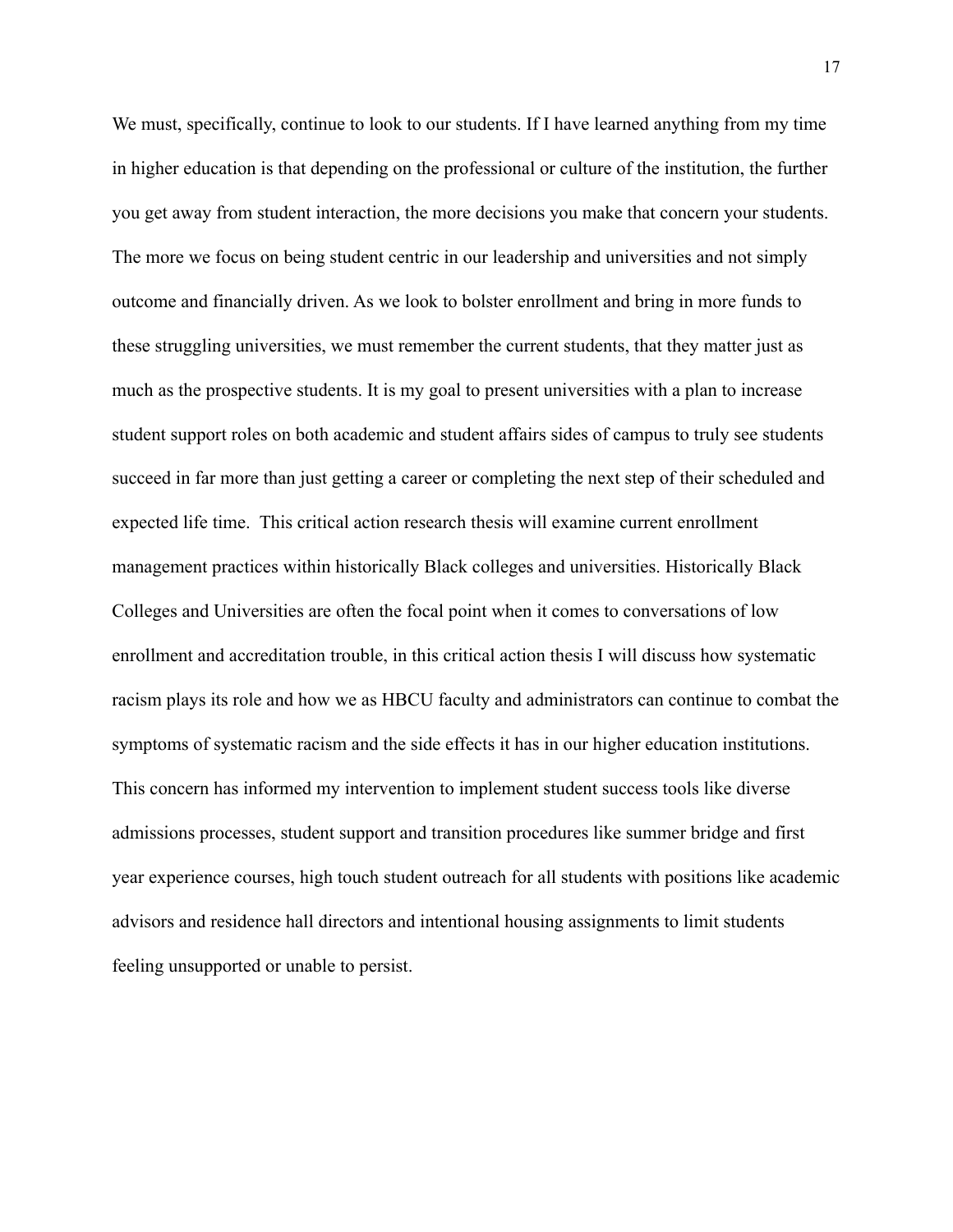#### **Chapter Three: Historical Context**

When discussing student enrollment, retention, persistence and degree completion as it pertains to Historically Black Colleges and Universities (HBCUs) it is important to start at the beginning. The HBCU was created initially, because in the United States, Black people were not able to attend a white college or receive any form of higher education because of their race. An educated Black person has always seemed to be America's biggest fear. During slavery, for example, following the Stono Rebellion in 1739 in South Carolina, many states adopted laws that made it illegal to teach a slave to write, and the laws were strengthened after Nat Turner's Revolt of 1831 (Woodson, 1915, p. 193). Black people could be beaten and killed for asking about education or learning to read. Laws like the Negro Act of 1740 in South Carolina, for example, made it illegal for slaves to move abroad, assemble in groups, raise food, earn money, and learn to read English. Slave owners were even permitted to kill rebellious slaves if necessary (Rasmussen, 2010.) Education is seen as the key to freedom, which is why religious oppression and physical and mental domination were key to keeping white people in charge (Kendi, 2016). Since their inception, HBCUs have had the odds stacked against their success, and almost 200 years later many of their campuses are still standing despite forces of systemic racism designed to constantly fight against them.

#### **Historical Context: 1837-1899**

In 1837, the first institution for the higher education of Black Americans was founded as the Institute for Colored Youth later to be known as Cheyney University. Although depending on who you ask, some will say that the Ashmun Institute or Lincoln University in 1854 was the first Historically Black College or University to be founded in the United States. The District of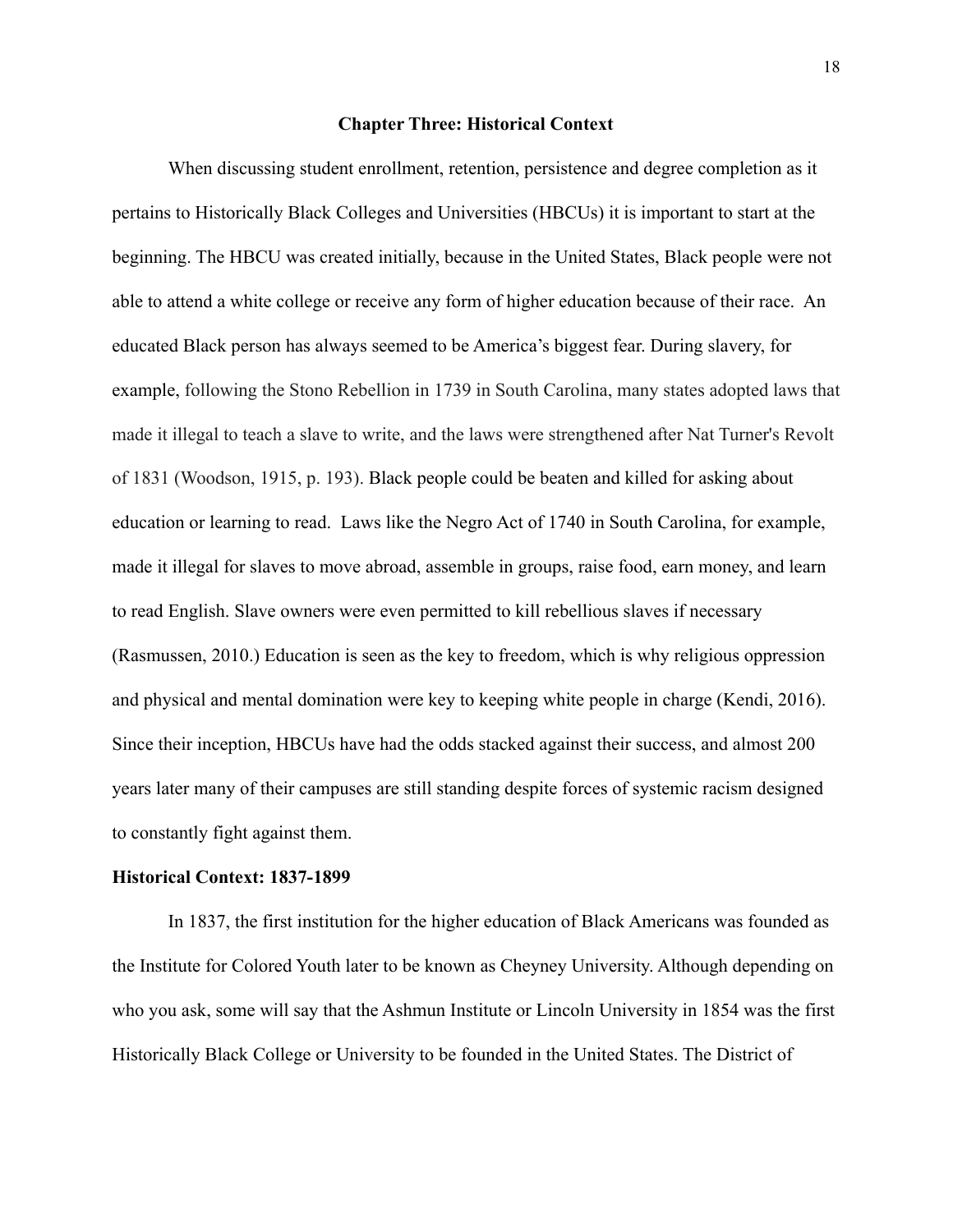Columbia in 1851 and Wilberforce University in 1856 have argued for the title of first as well. 1837, in the heart of Philadelphia, Pennsylvania is where it all began. It was not until after the Civil War (1861-1865) when HBCUs began to emerge across the nation. Shaw University became the first HBCU in the south, located in Raleigh, North Carolina.

On August 30, 1890, the Second Morrill Act was passed and required states with racially segregated public higher education systems to provide a land-grant institution for Black students whenever a land-grant institution was established and restricted for White students. After the passage of the Act, public land-grant institutions specifically for Blacks were established in each of the southern and border states. As a result, some new public Black institutions were founded, and many formerly private Black schools came under public control; eventually 19 Black institutions were designated as land-grant colleges. These institutions mostly offered courses in agricultural, mechanical, and industrial subjects and today are known as Delaware State University, University of Maryland Eastern Shore, Virginia State University, North Carolina A&T, South Carolina State University, Fort Valley State University, Florida A&M University, Alabama A&M University, Tuskegee University, Alcorn State University, Kentucky State University, Tennessee State University, Lincoln University Missouri, University of Arkansas at Pine bluff, Southern University, Southern A&M College, Langston University and Prairie View A&M University (HBCU First, 2021).

A scholar, by the name of Travis J. Albritton (1991) stated in his article "Educating Our Own: The Historical Legacy of HBCUs and Their Relevance for Educating a New Generation of Leaders,"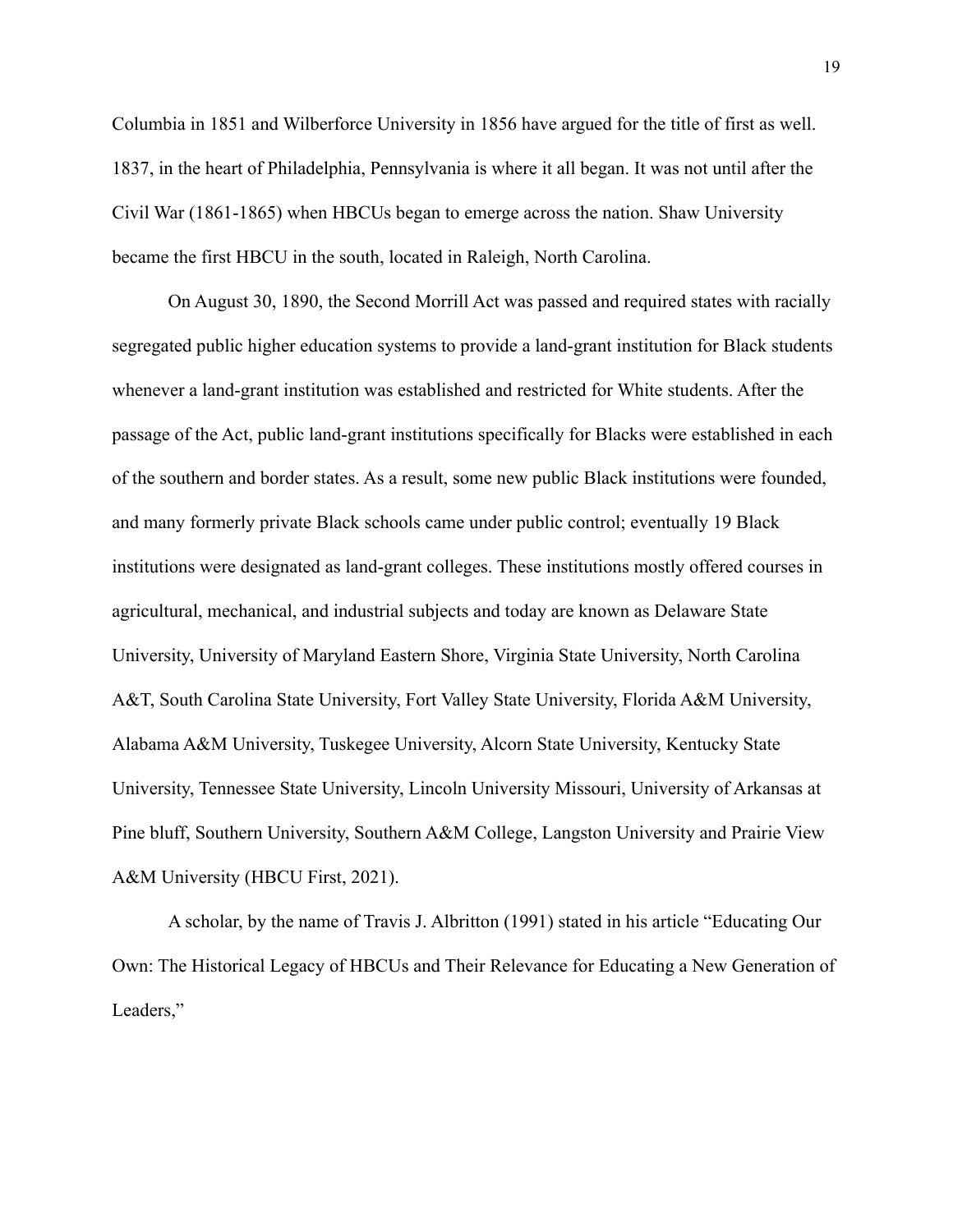The lack of funding offered to HBCUs established between 1865 and 1896 inhibited their early growth and development. Under the provisions outlined in the Second Morrill Act, states received ''an annual appropriation of \$15,000 which after 10 years would grow to  $$25,000."$  (p. 55)

While in theory the Act supported the growth and advancement of HBCUs, the fact that state legislators could maintain policies to ensure Black and White institutions remained separate served to undermine the success of HBCUs, specifically with respect to funding. Even in their attempt to ensure that Black people received an education, sponsors of the Second Morrill Act adopted a contradictory stance, which ensured that new land-grant HBCUs would in no way be on equal footing with their White counterparts. Moreover, the insufficient financial support offered by individual states further hampered the institutional capacity for long-term financial solvency and the acquisition of physical resources on par with their predominantly White counterparts (Albritton, 2012). From their inception, HBCUs were not meant to be equal to their white counterparts.

#### **Historical Context: 1900-1920**

The beginning of the 20th century saw still more schools established for, but by the Great Depression of the 1930s the number of these schools had begun to decline. Many factors contributed to the closings, consolidations, and mergers, including diminished financial support from northern philanthropists and church groups, and the rise of accreditation agencies for colleges and universities (Clement, 2011). Another scholar, as cited by Albritton, Jenkins (1991) highlights this fact, citing a 1919 Federal Bureau of Education Study of Alabama Colleges: State funding for Alabama's black land-grant institution remained constant at \$4,000 annually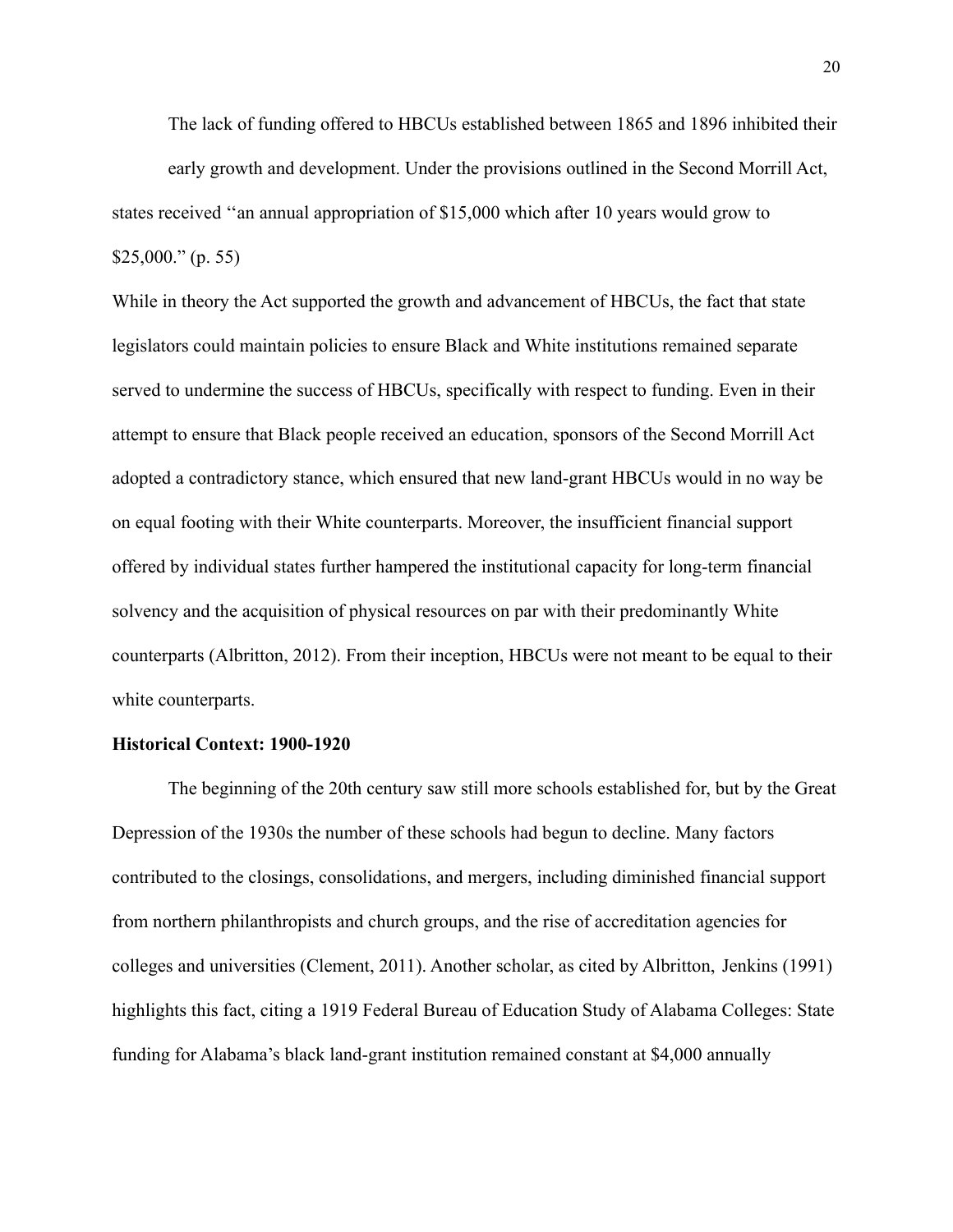throughout the Great Depression. Unlike its white counterpart, whose state funding averaged \$65,000 yearly between 1900 and 1916, at no time during the period did the black college benefit from special appropriations 'to meet the growth in enrollment and the advancing cost of maintenance' (p. 66). Policies and practices, such as this striking discrepancy in funding, guaranteed that HBCUs throughout the South, limited in their capability to provide the necessary resources to educate students, would remain financially inferior to their White counterparts for years to come (Albritton, 2012). These claims scholars make that HBCUs are typically underfunded in comparison to their PWI counterparts is not something new, but inherently sewn into the very fabric of how our system funds Black institutions of higher education and how that affects the students that attend these institutions.

#### **Historical Context: 1921-1940**

Legislation also plays a huge role in higher education. The type of institution makes a huge difference in how much say the current legislation and laws have over them. If you are a public-state funded institution, there is influence from both state, federal and local legislation. Enrollments at HBCUs grew consistently between their inception and the 1930s. This growth resulted from expansion among public land grant HBCUs funded under the Second Morrill Act of 1890, and from expansion among private HBCUs supported by churches and foundations. Anderson (1988) documents enrollment trends between 1900 and 1935, revealing the dramatic increases in Black student enrollment over this time period. In 1900, 3,880 Black college and professional students were enrolled in southern institutions, including the District of Columbia (Anderson, 1988). By 1935, the number of Black college and professional students in the South had grown to over 29,000 (Jewell, 2002). Nonetheless, it is important to acknowledge that Black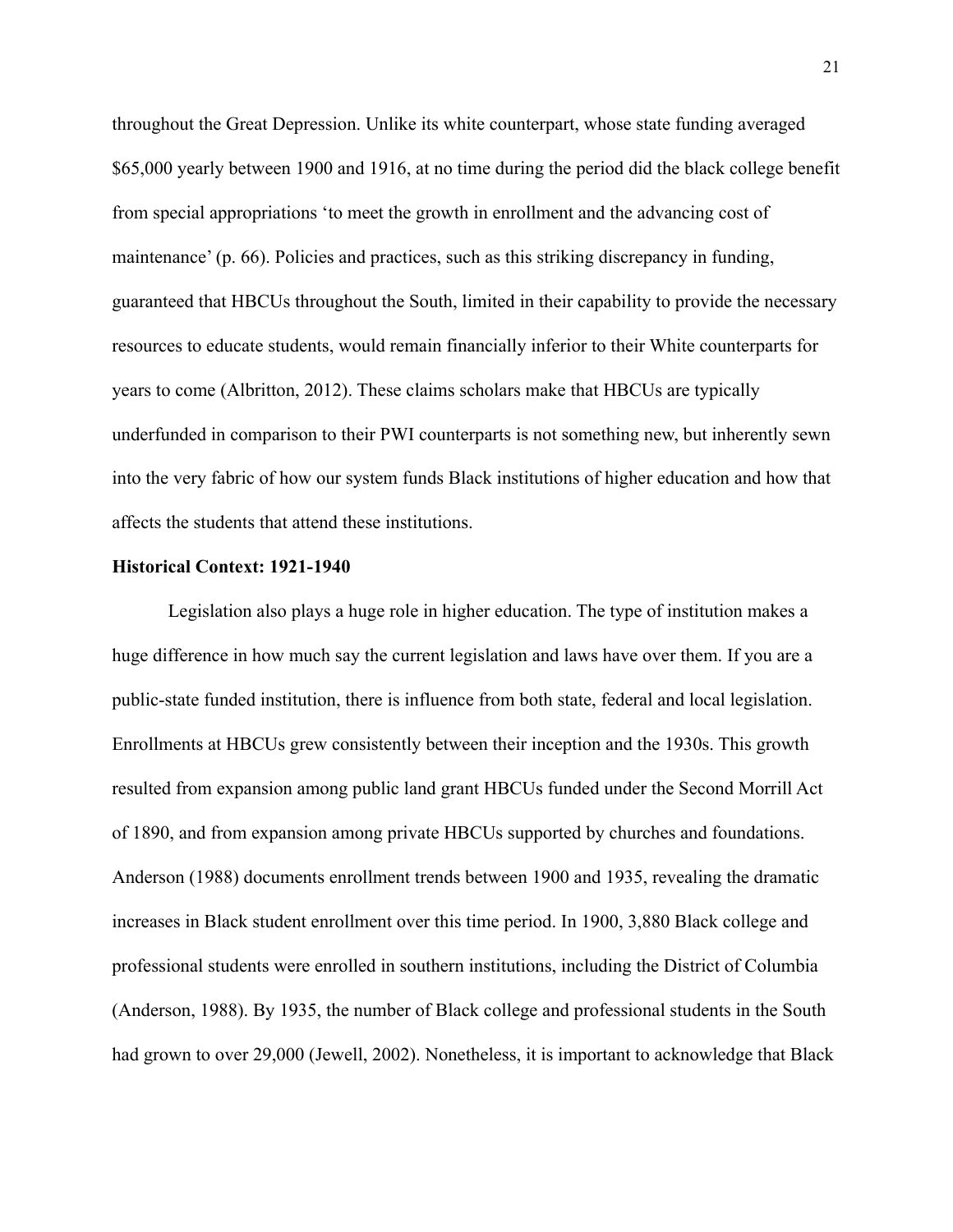women were often able to attend college in more significant numbers than their white female peers because of the open access mission of HBCUs (Jewell, 2002). While in 1900, Black men vastly outnumbered Black women in terms of college and professional school enrollments at southern colleges, we can see the beginnings of current trends among Black women in college representation by the 1930s (Jewel, 2002).

Anderson (1988) states, in 1900, 3,115 Black men and 761 Black women were receiving a college or professional education in the South. However, by 1935 just over 12,000 Black men and over 16,000 Black women were enrolled in college and professional programs throughout the South (Anderson, 1988). While the salience of racial dynamics in higher education has been a useful framework for analyzing HBCUs, in the 1930s scholars called attention to the importance of economic shifts in American society for HBCUs, thereby underscoring the interaction of class and race (Anderson, 1988). Continuing the emphasis on the transformative role of HBCUs relative to Black communities, Woodson' s analysis of curricular and ideological trends in higher education for Blacks pointed to a need to transcend the industrial/classical debate in favor of an educational model that incorporated both strains and was more consistent with then- current economic realities. Similarly, Gallagher (1938/1966), while stating that the purpose of. HBCUs was twofold, playing an "active role in transforming the caste system" and "addressing the internal problems of the Negro group" (pp. 217-218), noted that it was the responsibility of the HBCU to "transform the institutions of class and race" in American society (p. 225). Bond argued that changes in the basic economic functions of American society stressed the absolute utility of higher education for Blacks in a changing economy. Higher education has often been something that opens doors and shapes our young students into well-rounded and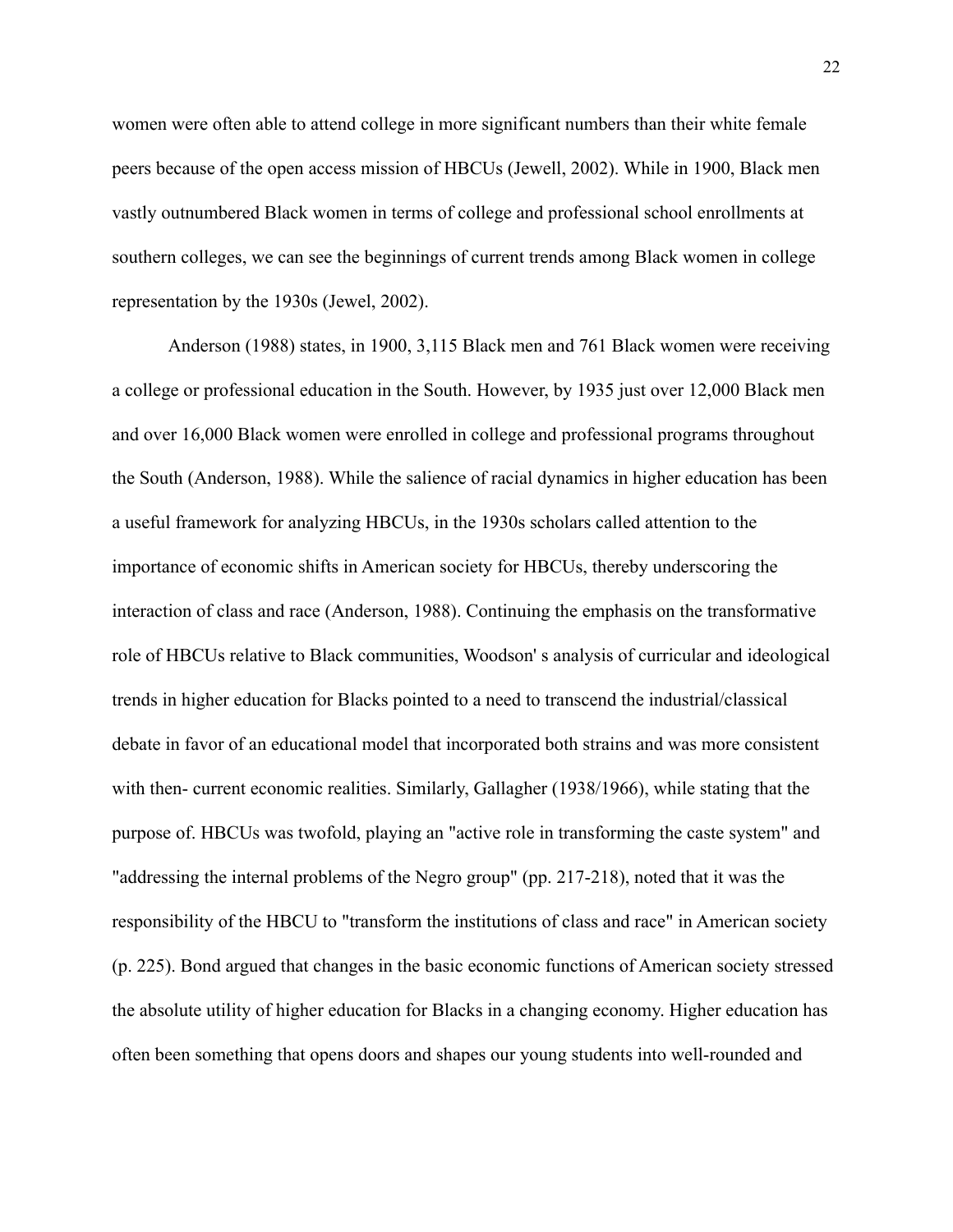responsible members of society, coming out of a world of slavery and into the era of Jim Crow before the Civil Rights Movement, the role of HBCUs has shifted with the times and continues to fight the structural obstacles placed in front of them.

# **Historical Context: 1941-1960**

Another huge court case that began to change the face of the student population at HBCU's was in 1954. In 1954, the U.S. Supreme Court declared "separate but equal" unconstitutional, ordering the integration of the American public education system through their ruling in Brown vs. Board of Education, Topeka, Kansas (Roebuck & Murty, 1993). This change expanded the number of institutions Black students had access to and increased the number of students attending college. For example, between 1950 and 1960, the number of non-whites (including Blacks) with at least one year of college grew from 414,000 to 779,000(Allen, 2007). As cited by Allen (2007), not only did more Black students begin to enroll in Predominantly White Institutions but also, non-Black students began to enroll at Historically Black Colleges and Universities. The face and make up of HBCUs began to shift as the student enrollment began to shift at PWIs as well.

#### **Historical Context: 1961-1980**

As we entered the peak of the Civil Rights movement, we continue to see more and more legislation changing the overall face of our society. Within the realm of the university, we continued to see change in enrollment in college overall. Overall, Black enrollments had increased 110% between 1964 and 1969 (Allen, 2007). The Civil Rights Act of 1964 further pushed desegregation, carrying through the federal commitment to desegregate public education(p. 269). Title IV of the Civil Rights Act required that all colleges receiving public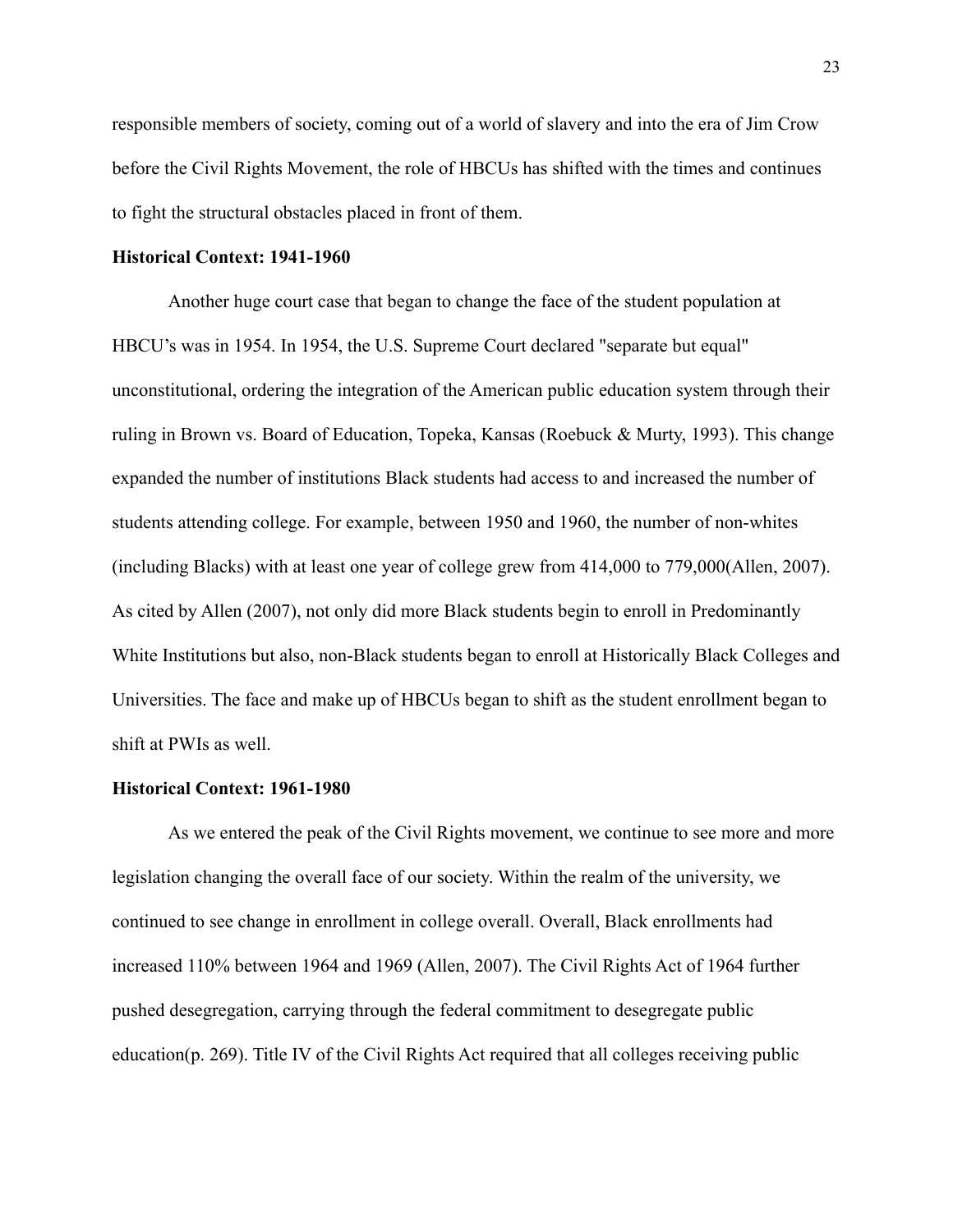funds or operated by the state to desegregate, while Title VI made it illegal for institutions receiving federal aid to discriminate against students on the basis of race, color, or national origin (p. 269). This legal precedent fueled the second "Great Migration," representing the migration in enrollments from HBCUs to traditionally White institutions (p 270).

As more predominately White institutions (PWIs) opened their doors to Black students throughout the late 1960s and 1970s (many of them offering financial assistance), the number of Black students overall, and high-achieving students in, enrolling at HBCUs began to decline (allen, 2007). The departure of high-ability Black students coupled with the "open door" policy of HBCUs resulted in demonstrative gaps in academic achievement between Blacks at HBCUs and their counterparts at PWIs (Allen, 2007). As cited by Allen, data reveal that by 1971, 3% of Black students entering PWIs had an A or  $A<sup>+</sup>$  grade point average (GPA), compared to 1.4% of Black students entering HBCUs (Allen, 2007). While educating Black students regardless of academic preparation was a central part of the mission of HBCUs, the considerable enrollment of Black students with academic challenges changed the landscape of HBCUs for the upcoming decade, leading to increased reallocation of resources to remediation rather than college-level instruction (Allen 2007)

The other most pertinent piece of legislation that occurred during this time was the Higher Education Act of 1965. The Higher Education Act (HEA) was the legislation that is responsible for the authorizing federal student aids programs, including the Free Application for Federal Student Aid (FAFSA), the Federal Pell Grant, Federal Work Study and federal student loans (Allen, 2007). Although higher education has not always been as expensive as it is now, there was a price tag that created exclusivity for mostly affluent, white men, excluding Black and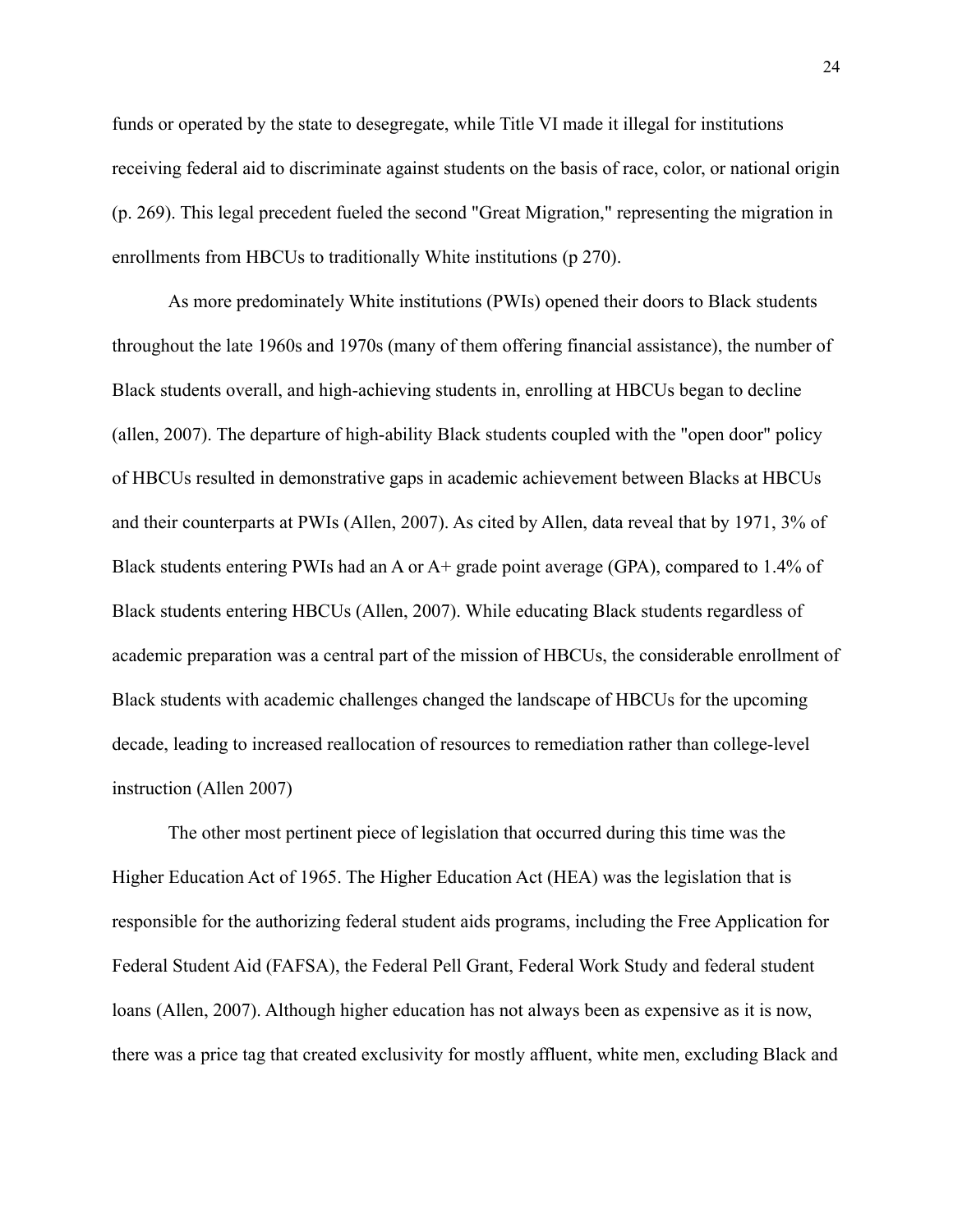brown people, poor people and women. When these programs became available, there was this new-found availability to the chance for education for anyone who wanted to take out loans and receive funding to further their journey at the chance of obtaining the American dream.

#### **Historical Context: 1981-2000**

After accessibility to higher education increased, the make-up of enrollment shifted once again, not necessarily by race, but by gender. While total enrollments for Black students overall attending HBCUs stabilized by the 1980s, enrollments for women soared (Allen, 2007). In 1976, 117,944 women were enrolled at Black colleges and universities and by 1989, this number increased to more than 140,000 (Allen, 2007). By comparison, and unlike the early 20th century trends, total enrollments for men at HBCUs decreased from 104,669 in 1976 to 102,484 in 1989 (Allen, 2007). As the student makes changes, our support for students must adapt as well as change with the times. 2000 entered a new millennium and all colleges wereexpected to keep up with the advancements and new technologies made throughout the decades to come. How can universities keep up to make these changes when they are constantly put at a disadvantage? Another important court case to be familiar with is Ayers v Fordice, which came to the courts in 1992. Molly Mitchell (2002) takes us through the 17 years of litigation during this case. After 17 years of litigation, Mississippi's public university system remained racially divided. The state had operated legally segregated universities, but had since adopted race-neutral policies to dismantle its "de jure" segregated system (Mitchell, 2002). All students could choose which school to attend, though the choices produced nearly all white and all black institutions of higher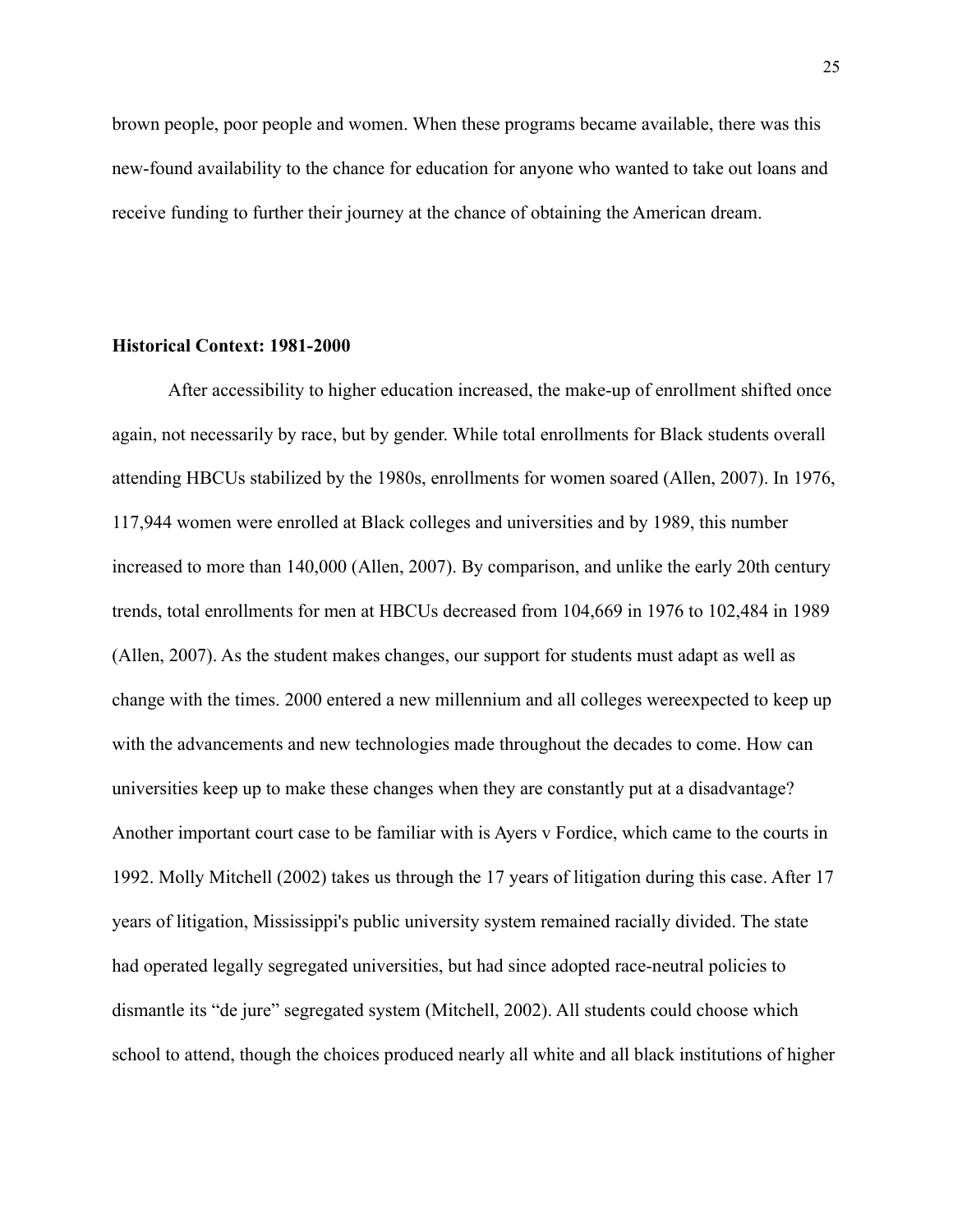learning due to extreme. Mississippi was one of the last states to show true change after the Brown v Board decision (Mitchell, 2002). After the landmark decision of Brown was announced in 1954, not much happened to integrate higher education in Mississippi. In fact, even the Brown II mandate of "all deliberate speed" in Mississippi meant no speed at all" (Mitchell, 2002). It was not until 1962, by court order, that Mississippi admitted its first black student, James Meredith, to the University of Mississippi (Mitchell, 2002, p. 1013). The Board of Trustees adopted several new admissions requirements including a minimum score on the American College Testing Program (ACT) test and that applicants have at least five letters of recommendation written on their behalf by alumni of the school to which they applied (Mitchell, 2002). The Board of Trustees were asked to submit a plan to truly desegregate in 1969, to be submitted within 120 days, five years later a plan was submitted to the Department of Health, Education and Welfare (HEW) and it was declined due to not meeting the requests of HEW and even then, state legislation refused to fund this limited effort plan until 1978(Mitchell, 20020). Finally, this case went to the Supreme Court, where the Supreme Court disagreed with the current standard applied by the lower courts that upheld this de jure segregation of the state higher education system. The Court pointed out four suspect remnants of the prior de jure system (Mitchell, 2002). The Court first addressed the admissions policies of the universities and found that they were enacted with a discriminatory purpose and had current discriminatory effects (Mitchell, 2002).

The unnecessary duplication of programs at Historically Black Universities (HBUs) and Historically White Universities (HWUs) was the second area of concern for the Supreme Court. The policy of "separate but equal" resulted in the duplication of programs; continuing such duplication, the Court reasoned, perpetuated the illegal policy (Mitchell, 2002, p.1018). Next, the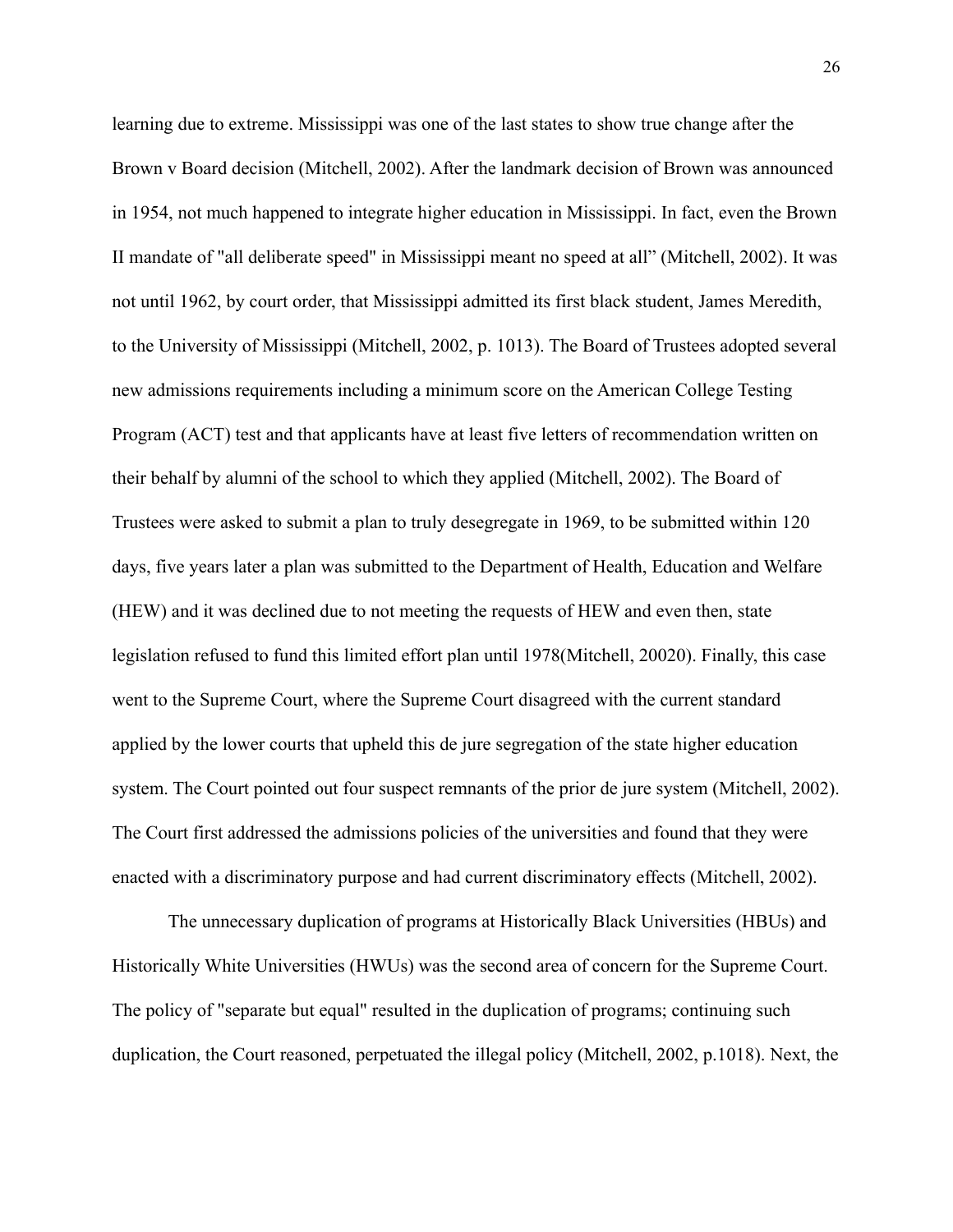Court considered Mississippi's institutional mission classifications and whether they perpetuated a dual education system. The Court found the mission classifications were traceable to policies enacted to continue segregation and that the classifications also limited student choice. Finally, the Court recognized that the existence of eight public universities was traceable to the dual system. A huge win came from this settlement. The proposed settlement consists of \$503 million to be paid to the HBUs over the next seventeen years(Mitchell, 2002). This amount includes \$245 million to go towards academic programs, \$75 million for capital improvements, \$55 million in public endowment funds, \$35 million in private endowment funds and the over \$83 million already spent as part of the Ayers remedy (Mitchell, 2002). The agreement stipulates that \$500,000 will be paid annually for the fiscal years of 2002-2006, and \$750,000 will be paid for the following five years to increase financial aid for summer remedial programs (Mitchell, 2002). The settlement also includes the requirement that the HBUs attract ten percent other-race enrollment by the Fall of 2018 and sustain it for three years to share in the principal of the private and public endowment funds (Mitchell, 2002). This settlement created a fund for new infrastructure on campus, hiring staff and faculty to create new academic programs, accreditation requirements, equipment needs within labs and other practicing classrooms, sports stadiums, the addition of higher level academic programs like masters and doctoral work and more. It would be naive to think that the success of our state and land grant institution, as well as our students, has not been affected by the legislation throughout history.

# **Relevant Factors from the Literature**

While researching some of the current means of addressing the concern of retention, persistence and degree completion at HBCUs, I found quite a few articles and current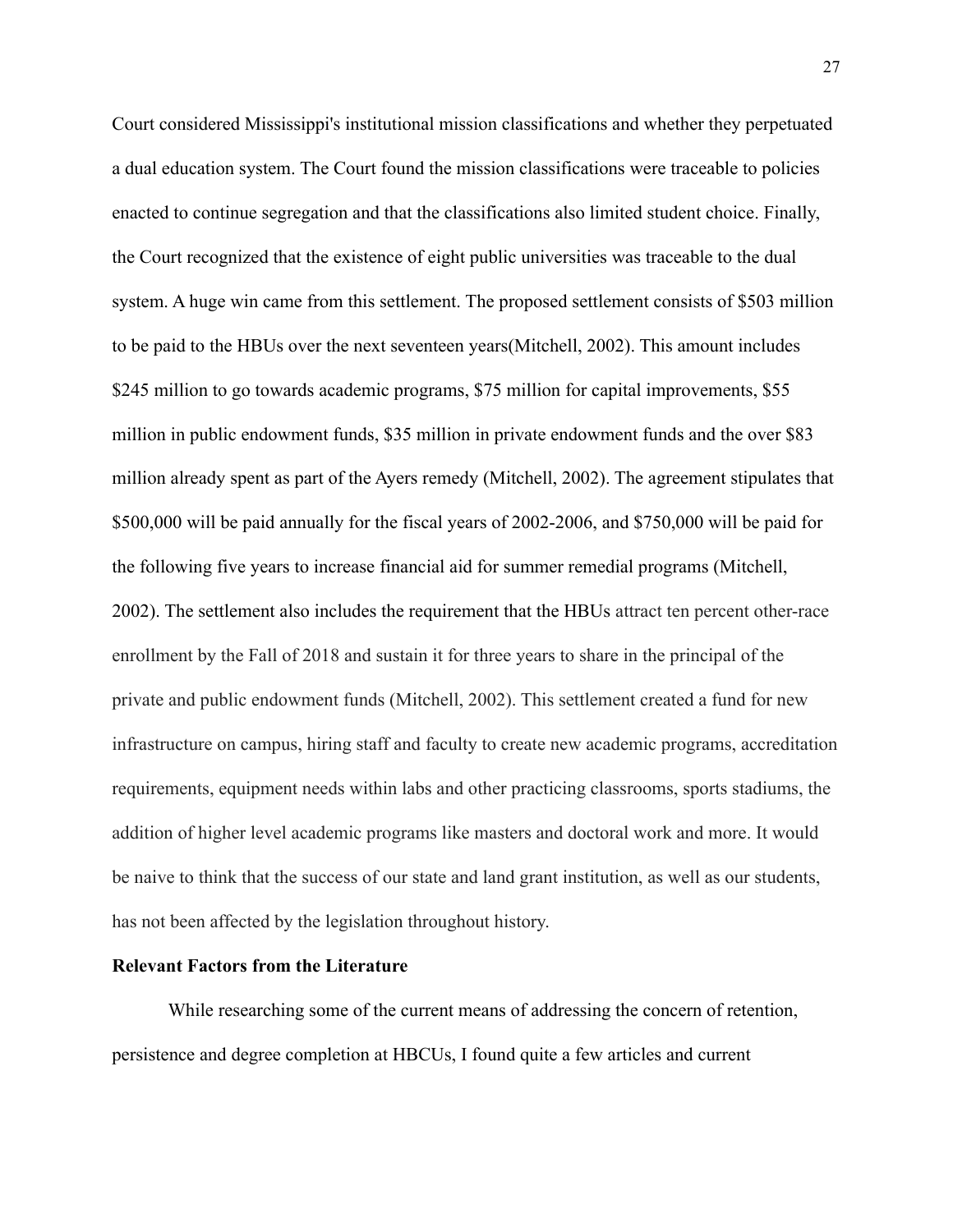interventions that were being implemented across the nation. In the next few sections, I will a) overview some of the relevant factors that impact HBCU's today, b) discuss the current literature on HBCU's, and c) highlight what some HBCUs are doing to address their students' struggles and what is helping combat them.

#### *Relevant Factor: Neoliberalism*

Neoliberalism can be defined as a set of political ideologies that favor free market capitalism, deregulation and reduction in government spending (Harvey, 2007). Neoliberal ideology has affected the very foundation of the university, more specifically, public and state funded institutions. Over the last 10 years, considerable attention has been given to policies that have influences the accessibility to a college experience or postsecondary education. The United States, however, continues to fall behind our peers in the percentage of working adults with a postsecondary degree (Burt, 2018). Furthermore, disparities in postsecondary access by demographic background, notably race, ethnicity, and class, remain. These outcomes suggest that principles of meritocracy and egalitarianism are elusive ideologies for postsecondary institutions (Burt, 2018). Burt continues to write, in order to gain a deeper understanding of the contemporary contest between these contrasting views on higher education, it is valuable to revisit a critical turning point in this dialogue. Burt (2018) notes that the state-higher education partnership was forever reshaped by the structural deterioration of the United States economy in the mid-to-late 1970s.

Rising costs of social programs established under President Lyndon Johnson, led to a bipartisan effort to realign public postsecondary education with free market beliefs. Prior to this period, the public approach to higher education had been increasingly reinforced through federal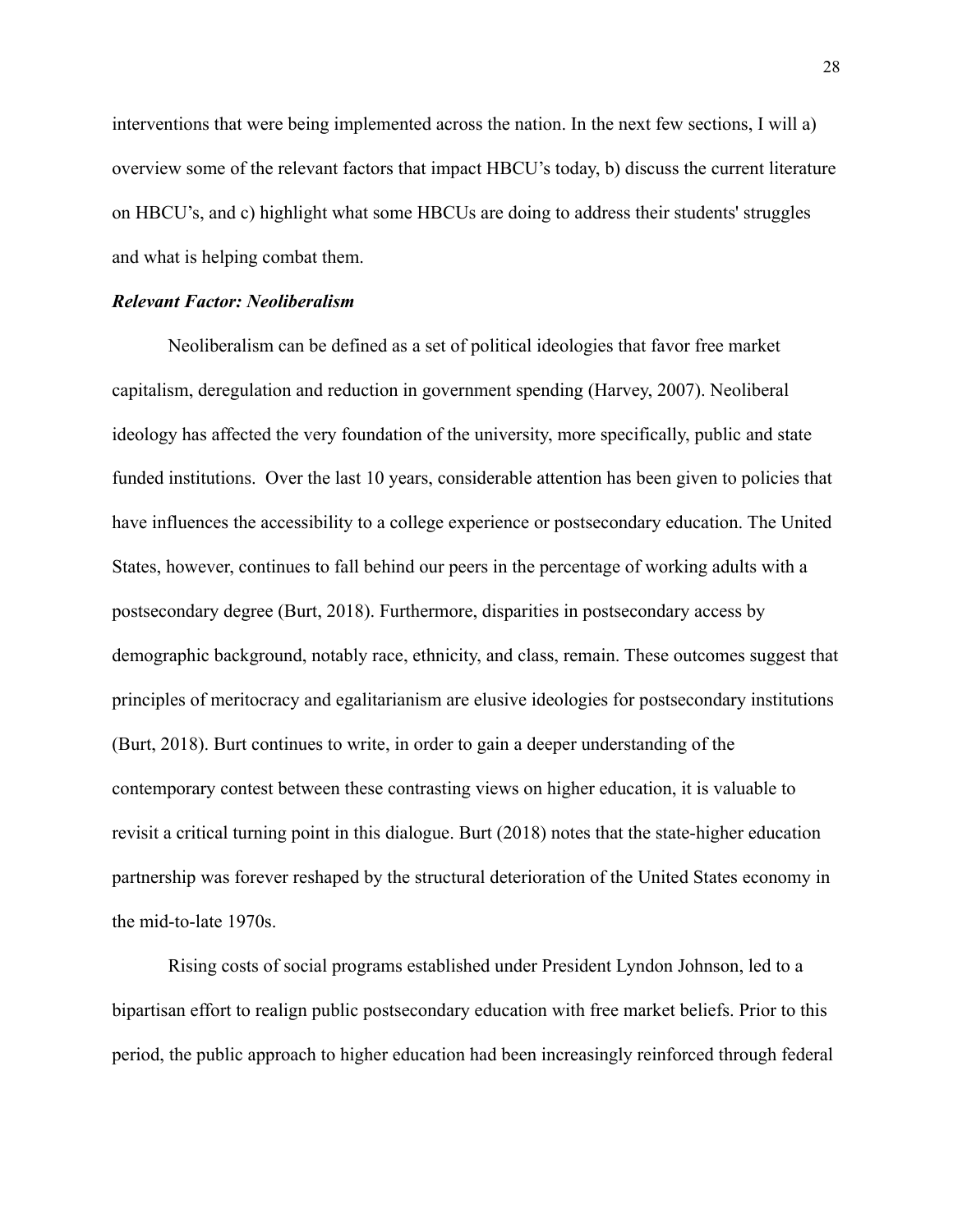acts expanding postsecondary opportunities—legislation such as the Servicemen's Readjustment Act, otherwise known as the G.l Bill (1944), the Higher Education Act (1965), and Title IX (1972), as well as a series of Supreme Court decisions desegregating higher education—Gaines v. Canada (1938), Sweatt v. Painter (1950), and McLaurin v. Oklahoma State Regents (1950) (Burt, 2018). More recently, scholars have suggested that shifting racial dynamics in the United States during this period altered support for social institutions like higher education (Burt, 2018). We saw a major shift from using eligibility for federal funds like Pell Grants being used for public good to being used for private good and the betterment of businesses and banks.

Fast forward to what financial aid looks like for most students, American undergraduate student loan debt and default have been on the rise with an estimated \$1.3 trillion in outstanding student loan debt as of October 2017 an increase of approximately \$200 billion from September 2014 (Federal Reserve Bank of New York, 2014). The College Board reports that Black students are more likely than their peers, particularly white peers, to borrow; to borrow at higher rates; to have higher monthly debt burdens; and to default on repayment (Baker, 2019). Those in power have and continue to set tuition, fees and housing to a level so high that students are leaving public institutions with so much debt that is makes it nearly impossible to excel in this neoliberal society and as previously stated, scholars have suggested that the shift happened when other races, mostly Black Americans began to seek higher education, this of course, hits our HBCU students and their futures.

## *Relevant Factor: Race in the US*

Emmett Till. Oscar Grant. Trayvon Martin. Kimani Gray. Eric Garner. Ahmaud Aubery. Michael Brown. Tamir Rice. Walter Scott. Alton Sterling. Philando Castile. Breonna Taylor.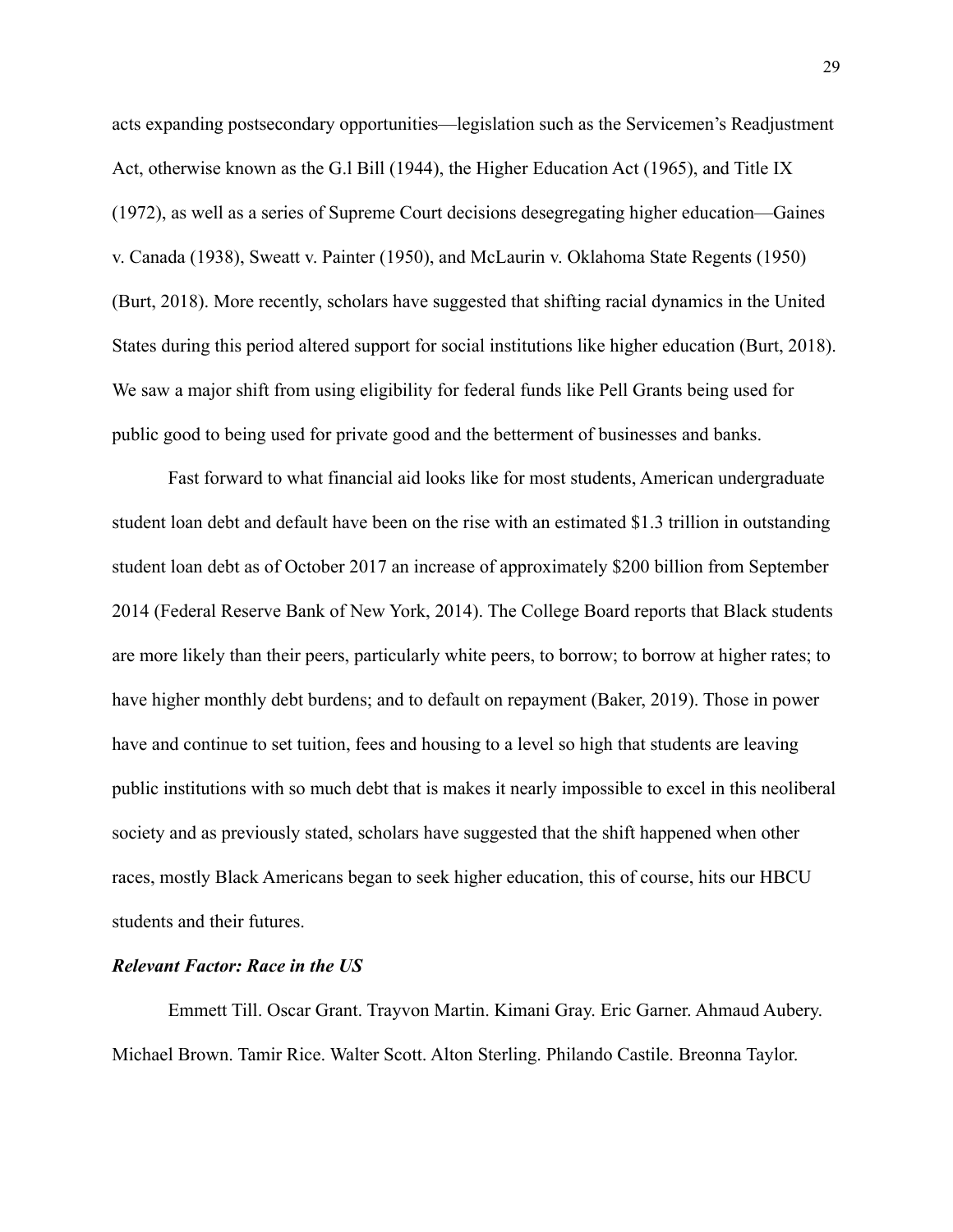George Floyd. These are just some of the names that have created a worldwide call for accountability, justice and the end of police violence against any life, but specifically Black lives. Black lives matter is a phrase that means so much more than simply a Black life matters. It means that Black livelihood matters, Black futures matter, Black joy matters, Black feelings matter, Black health matters, Black education matters, Black neighborhoods matter, Black schools matter. Yet the most common question posed toward HBCUs in this new millennium is, "do we even need HBCUs?" In our supposedly post-racial society, is there still a need for HBCU's the way there was in their first 100 years of existence? Marybeth Gasman (2017) professor and scholar wrote, "As the Black Lives Matter movement began to fight racial injustices and the murdering of Black people at the hands of law enforcement, Gasman (2017) argued that the 'relevancy' question began to take on new meaning. As the rapid killing of Black men and women took place in cities throughout the country, the treatment of African Americans on college campuses became a hot button issue. The Black Lives Matter Movement, which also began around this time took hold in great forces on campuses and led to the removal of leadership and vast changes in policy (Gasman, 2017).

However, at the same time, many African Americans—parents and future students—were watching these incidents on campuses and beginning to wonder if predominantly white institutions were healthy environments for learning, and more importantly, if they were safe for Black and Brown students. During this same time period, HBCUs began to see an increase in new student enrollment. Gasman (2017) notes, according to the National Center for Educational Statistics nearly 38 percent of HBCUs reported a 10 percent increase in undergraduate student enrollment between fall semesters 2013 and 2014. And since 2014, the increases have continued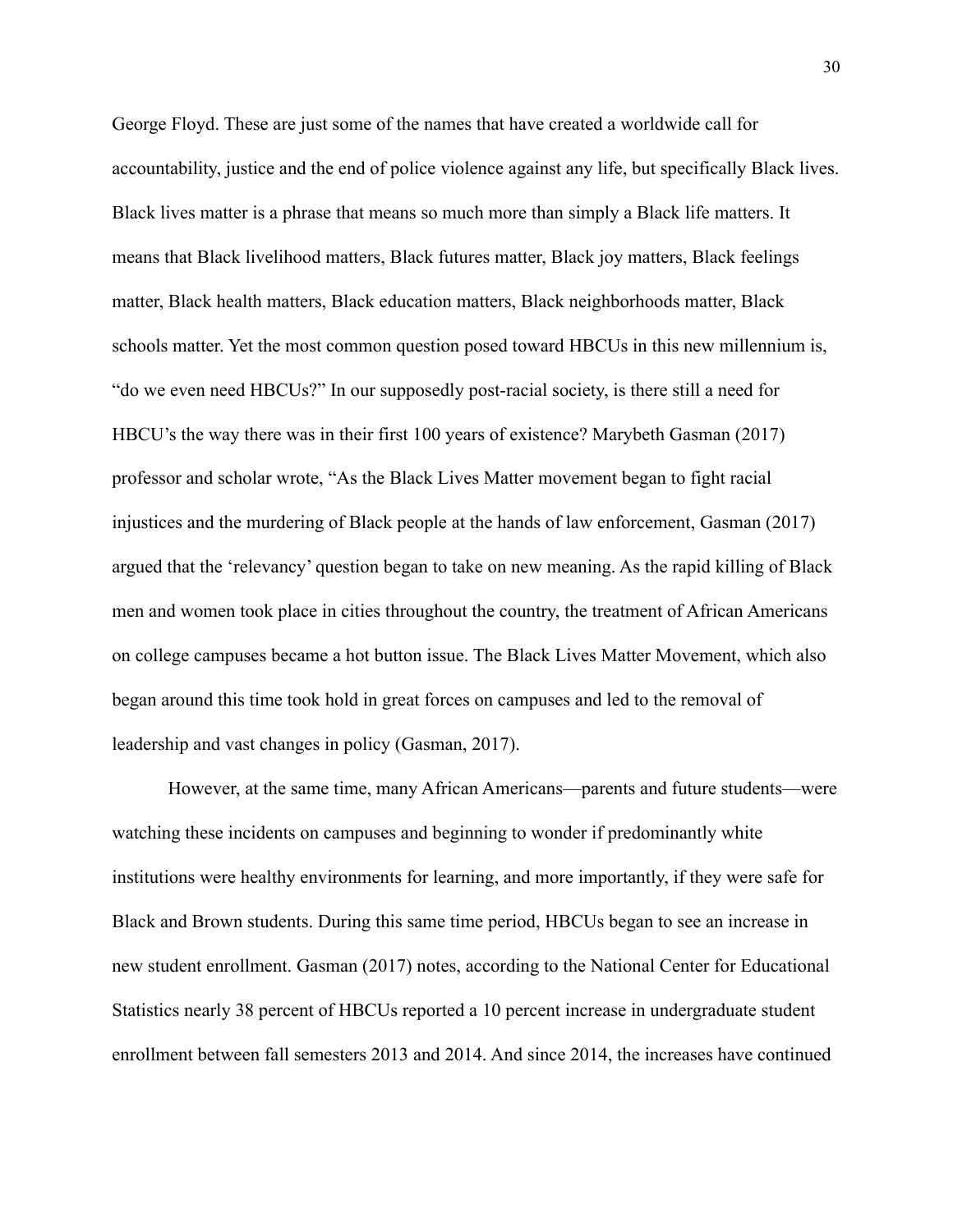with over 40 HBCUs (nearly 40% of the 105 in existence), boasting increases in new student enrollments between 10% and 50% (Gasman, 2017). Although it is too soon to make a direct connection between the racial conflict on predominantly white campuses, the attention brought about related to these conflicts by the Black Lives Matter movement, and the increases in enrollment at HBCUs, we know anecdotally that these parents are concerned about sending their children to unsafe campuses. Equally, we know that students are concerned they will not be able to learn or be valued at PWIs. It is my hope that researchers focused on HBCUs will begin to conduct qualitative interviews and survey research with incoming HBCU students to see the correlation between racial conflicts in America effecting the choices students make for their postsecondary education.

In 2016, I was still asked the relevancy question about HBCUs but I expanded my answer to include issues of inclusion, having a safe and empowering learning environment, being valued for your contributions to the academic community, as well as your cultural background. These features of HBCUs have always been in existence but I think they are even more important right now, especially as we move into an era of deep and open hatred and racism fueled by the president of the United States, with no apologies. HBCUs have always been important but they are priceless, essential, and fundamental to the lives of African Americans in the 21st Century. (Gasman, 2017)

HBCUs matter, because Black lives matter and it is important and essential to invest in our students and the universities in which they attend. In the next chapter, I will discuss the importance of creating a community where students feel supported in both their academic and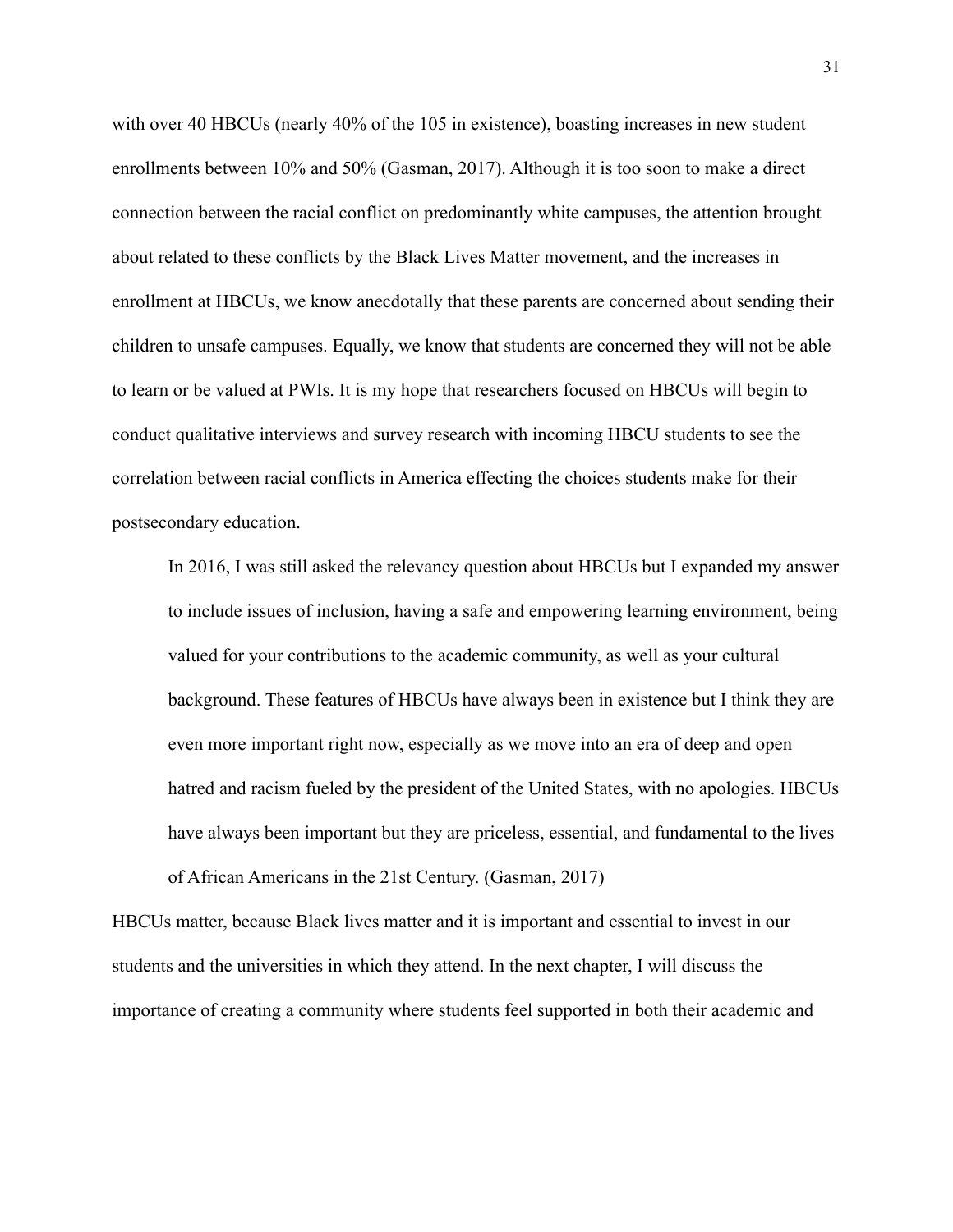extra-curricular coursework through restructuring of functional areas across campus at Historically Black Colleges and Universities.

### *Current Literature on HBCUs*

During my time as a higher educational professional, it became very transparent to me that three things mattered the most to having a successful university, outside of money: student retention, student persistence and students completing their degrees. As an admissions professional, I always encouraged prospective students to ask their tour guides at other institutions two questions, 1) why did you decide to attend this college and 2) why did you stay? These two questions tell you a lot about not only the student, but the institutions as well. I went to a school where I only ever met one student who said it was their top choice, everyone else ended up here because it was an affordable state school or they got some type of grant or scholarship to attend. We all stayed for a variety of reasons, for our freshmen year friends, for an amazing program, for a fraternity or sorority we joined, for the clubs, organizations and sports teams, and even for the environment.

Dr. Claude Hutto, an Assistant Professor at Morehouse College, published an article on the impact that living on campus made for student retention and persistence. Hutto (2002) says, living on campus was further positively associated with satisfaction with college experience and retention. This pattern was observed among all categories of students regardless of sex, race, academic ability, or family background. Unlike commuter students, residential students exhibited greater involvement and attachment to undergraduate life. Living in a dormitory was also positively associated with interaction with faculty and support services, participation in organizations and social fraternities and sororities, and achievement of leadership in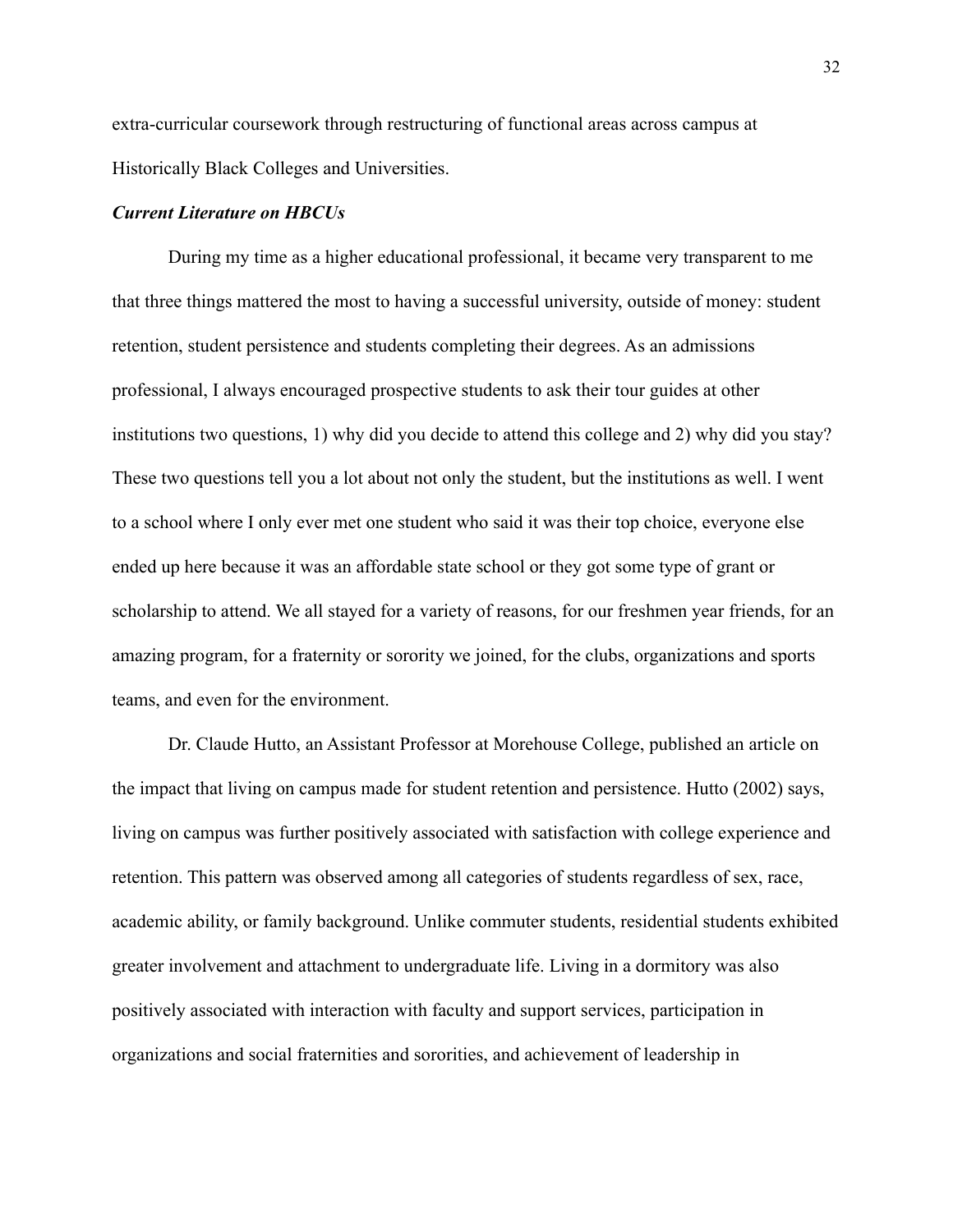organizations and athletics. Astin (1993) similarly reported a high positive correlation between on campus housing and satisfaction with faculty, attainment of the bachelor's degree, and willingness to re-enroll in the same institution for advance study (cited by Hutto, 2002). The goal goes beyond retention, it is imperative that universities continue. Even now, HBCUs, compared to non-HBCUs, serve students who have a relatively more difficult time sustaining their education all the way through to graduation. It is certainly the case that students from lower socioeconomic statuses, and who come from families with lower household incomes, are more likely to withdraw early and less likely to graduate within six years. HBCUs tend to enroll a greater proportion of these students than their non-HBCU counterparts. Some HBCU students may not have been admitted to other institutions of higher learning due to lower standardized test scores another equally elitist and classist identifier to determine if students are "college material." For such students, HBCUs (26 percent of which are open enrollment) represent an opportunity for higher learning that might not otherwise have been available (Richards, 2012). It is important that as faculty, staff and administrators at HBCUs, we continue to make the best decision to help our students see it through to graduation and in the next chapter I will discuss how each campus can take an approach to better support our Black students at HBCUs from start to finish.

#### *Addressing the Challenges: Living Learning Communities*

HBCUs and the departments within their walls often operate as separate entities, Enrollment Management on one side, Student Affairs on another and the Academic Affairs on another with every department in between not seeming able to collaborate. Ericksen (2015) poses the idea of Living Learning Communities (LLCs) becoming a step in the right direction for all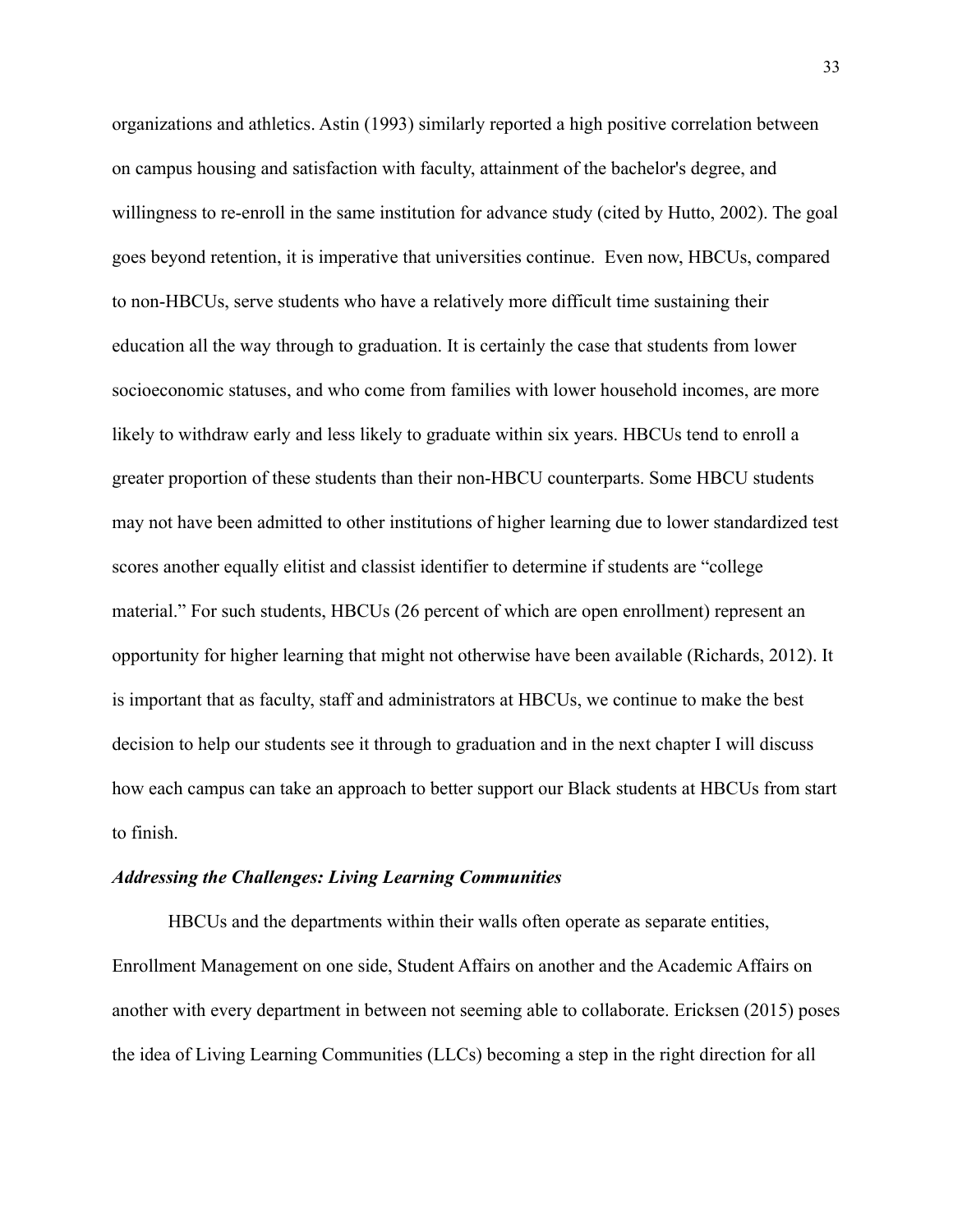offices and areas on campus to come together in the just cause of student success. The importance of involvement on all sides of the university have proven in previous research to help students feel more supported, which in turn leads to retention. The article goes into, if an HBCU would like to implement an LLC program there are necessary steps needed to be taken starting with having a supportive administration, creating an advisory group and planning team with faculty, staff and administration involved. These members will also partake in learning communities, essentially monthly check ins and professional development, this assists in another step of establishing campus buy-in and finally encouraging team teaching, the step to exemplify the critical partnership between staff and faculty.

Norfolk State University, a Historically Black Colleges and Universities (HBCUs) ambitiously set out to invent and implement Living Learning Community styled hosting in just one year and this article takes us through the process. NSU has roughly 2,000 residents on campus and have a high percentage of first generation students and more than 90 percent receive financial aid. In 2012, NSU decided to implement LLCs to help retain freshman students. The started the process with an LLC advisor committee that was made up of faculty, staff, students and administrators. Two groupings of LLC were made, one for honors students and the other encompassed additional schools and colleges on campus. This article outlines the lessons learned from this swift implementation of LLCs. Lesson one, LLCs much match university's needs, lesson two, educate the community as to what LLCs are to help create buy in, lesson three provide LLC administrative support like workshops and trainings to better execute the implementation, lesson four, incorporate and build on past success, lesson five, develop supportive teams to go beyond fostering support and collaboration, step six, incorporate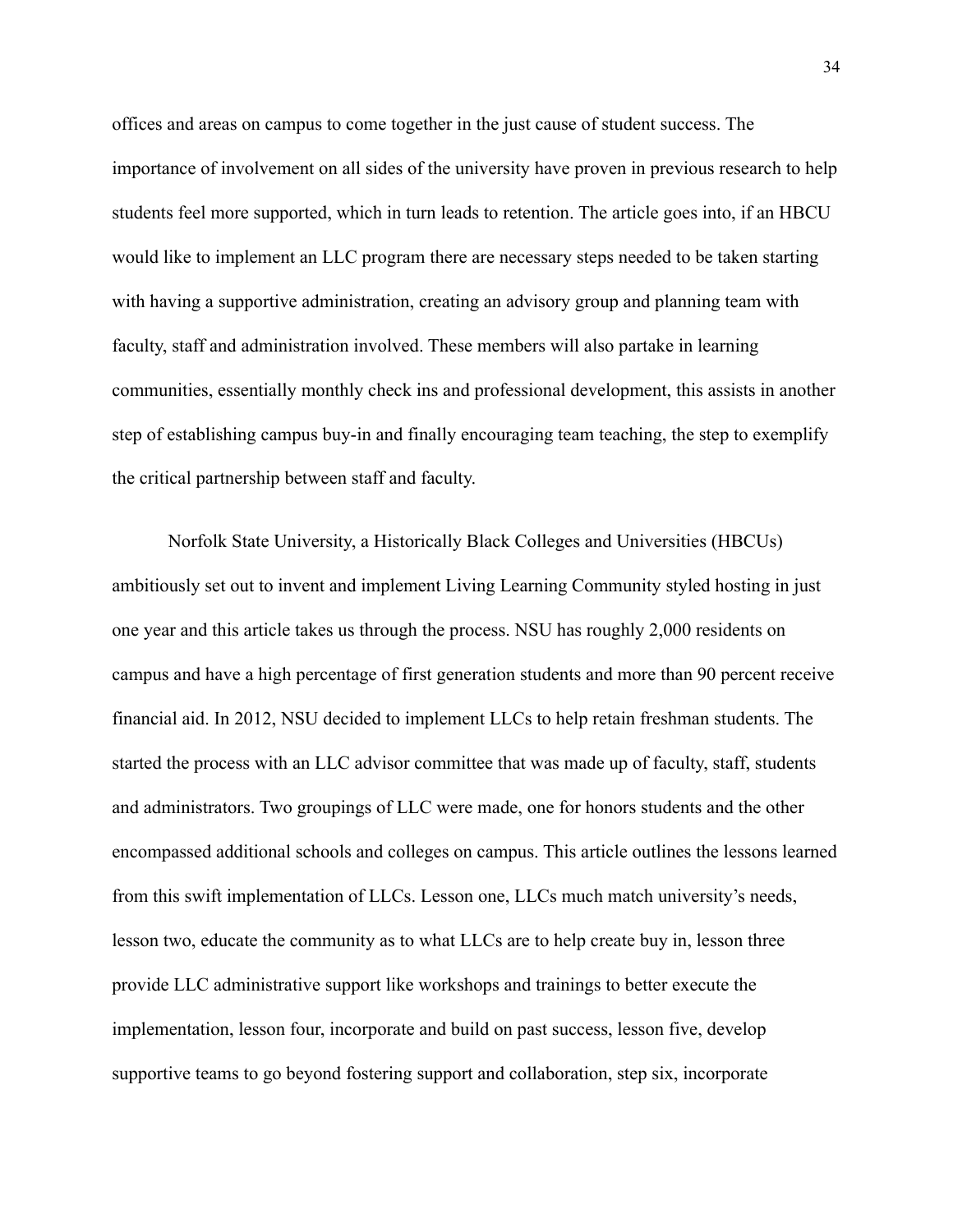assessment. The overarching lesson learned was that that must be a strong and intricate collaborative partnership between academic affairs and student affairs for these LLC to succeed, there must be campus and community wide buy in (Ericksen, 2015).

#### *Addressing the Challenges: Advisement/ Co-Curricular Advisors*

Within an article found during our research period, authors Palmer and Strayhorn explore the journey of 11 Black men who were academically underprepared for college who could persist to graduation at historically black colleges and universities (HBCUs) starting from a summer bridge or early start program. From challenges starting before students step on college campuses, we are quickly introduced to some systemic problems as to why Black men have trouble not only attending college but staying through to graduation. Data in the article educates the readers that beginning in high school and even earlier, Black males are disproportionately disciplined in schools, suspended for longer and are more likely to be discouraged from attending college than their White male counterparts. Much research has been done as far as Black male success at traditionally white institutions (TWIs) but not as frequently is it looked at as their success at HBCUs. This data found that between the 11 males, the average profile was a business major, junior having completed at least 93 credits and had a GPA was a 2.7. The findings showed through intensive interviews there were 4 non-cognitive themes that motivated these students to get to the graduation stage. Mastering one's own fate, maintaining focus and academic achievement, time management and balancing your time and developing a passion for one's academic major and achievement.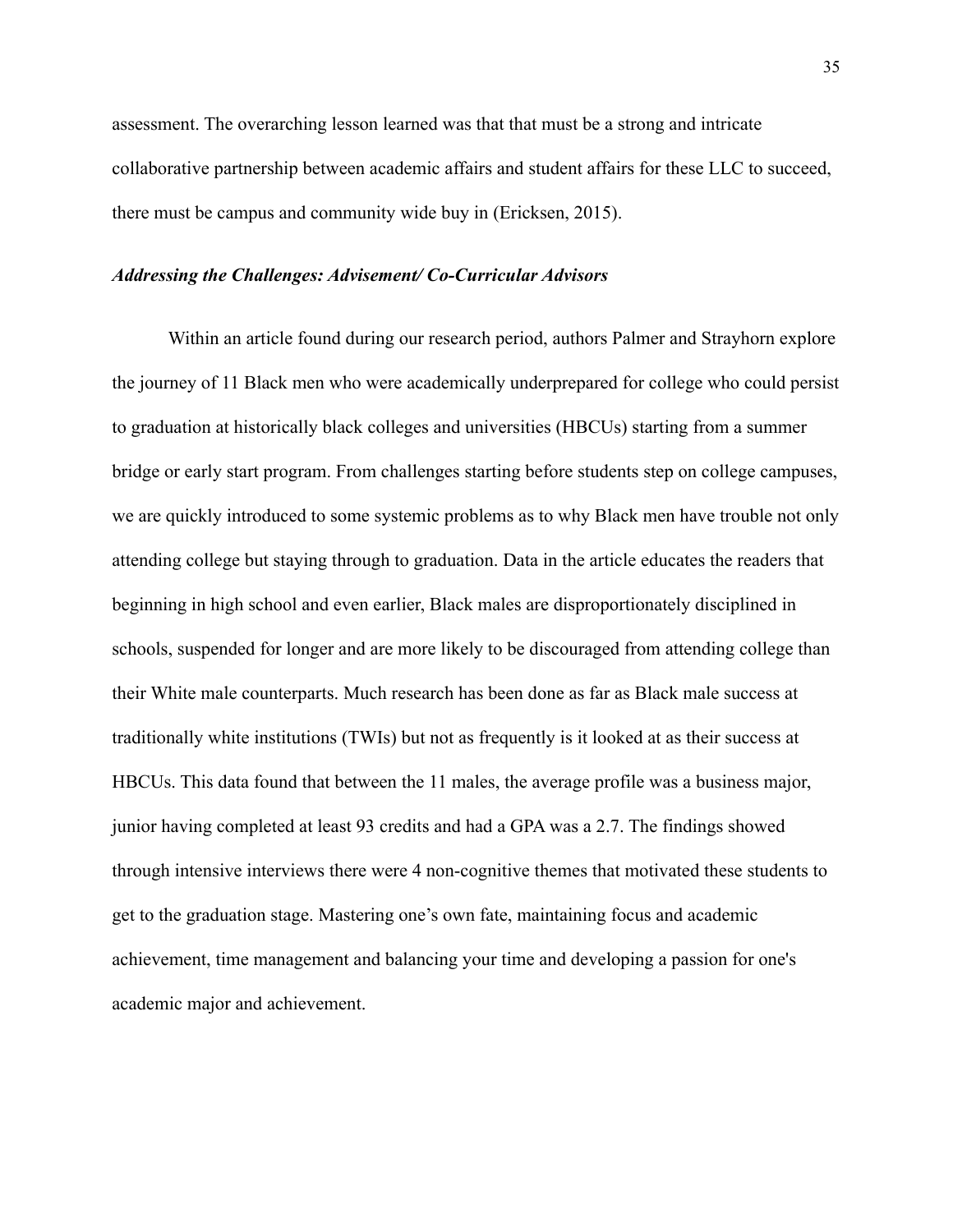I believe with research like this it is imperative in courses that so many universities have adopted like, Freshman Year Experience, Introduction to Campus or College, a variety of names have been placed on a variety of formatted courses, to adapt this research into the curriculum, often when a student is getting ready to withdraw or decides to leave at the end of the fall semester, it is already too late. Underprepared students specifically in this study, Black men at HBCUs, need to have relationships with professionals on campus to help encourage the development of these non-cognitive skills to better more positively impact their leadership and personal growth both in and out of the classroom. Of the 11 students surveyed and interviewed, 10 planned to move forward to at least a master's degree and 4 even voiced they wanted to pursue a doctoral degree, this coming from students who typically would not have been outright accepted into these universities. Non-cognitive development and a more student centered and hands on advisement theory could become a make or break for this population of students that so many researchers seem interested in helping, but keep missing the bar, whether it be starting too late in college or even in high school. There is much work to be done, but this article provided a unique insight to the heavily sought after Black male population at TWIs but instead at HBCUs and if it makes a difference regarding retention and persistence.

### *Addressing the Challenges: Summer Bridge Programs*

An article by Dr. Robert Palmer addresses the challenges that threaten the academic success of underprepared Black males at HBCUs. First the article introduces that Black Male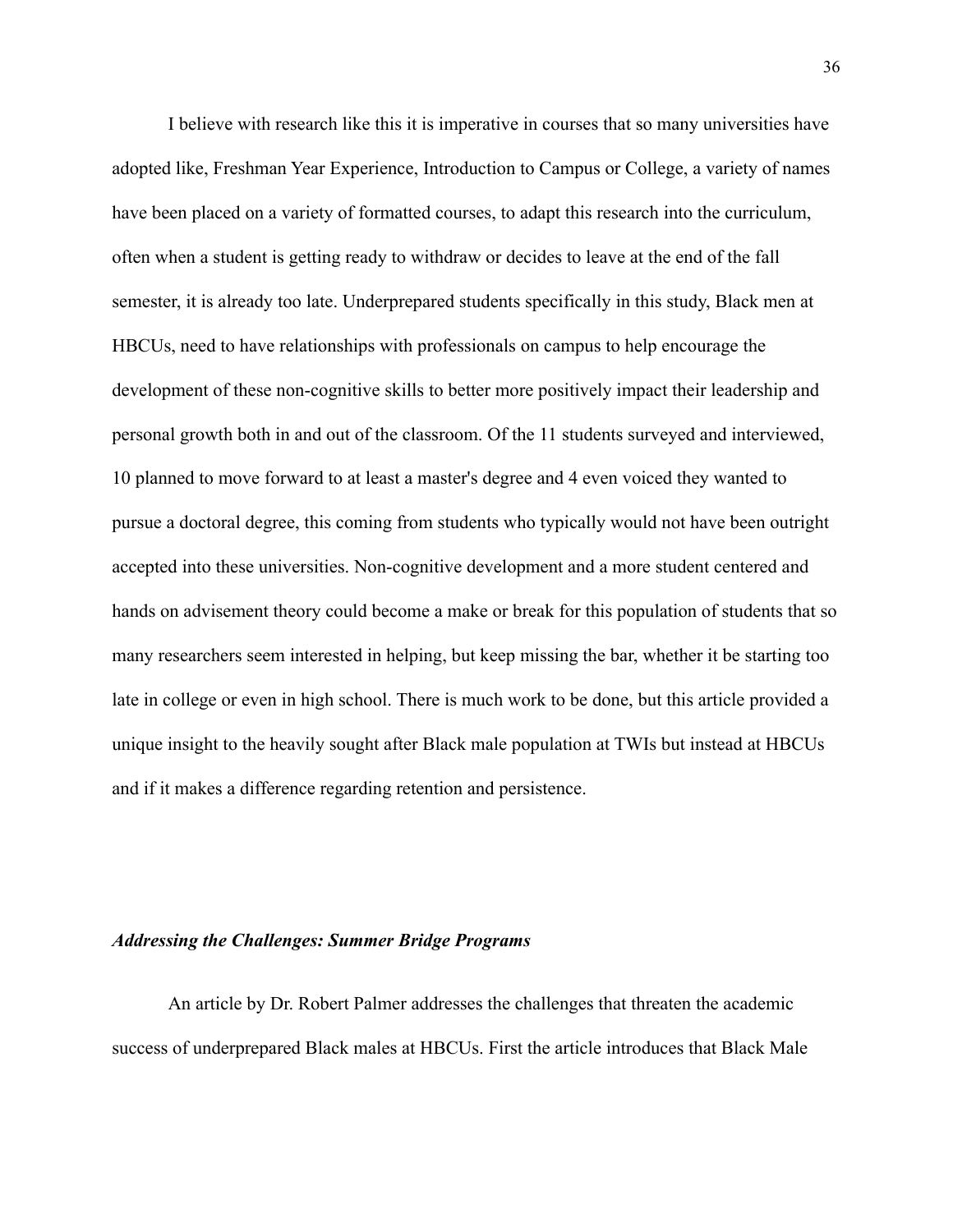completion and enrollment is far less significant compared to any other racial group, but especially compared to their female counterparts. Notably in 2004, Black women achieved twice as many associates, bachelors and master's degrees then their counterparts. Where does this stem from, the article tells us that social science literature is often fraught with terms describing Black males as endangered, uneducable, dysfunctional and dangerous. This study works to provide literature to speak to the Black male experience at historically Black colleges and universities (HBCUs) specifically, the underprepared male collegiate students. For this study they met with 11 juniors and seniors at public HBCUs who had come into the institutions from the remedial program. They conducted interviews and asked questions like: (a) What are key factors that you perceive as contributing to your academic success? (b) What were obstacles to your academic success? (c) How did you overcome those issues? (d) What has been your greatest challenge as a African American male at this institution? and (e) How have you been able to deal with or overcome that challenge? This research was conducted to give a voice to the students who persisted against the odds, instead of the more commonly found articles written on high achieving Black men. The findings showed that the following proved to be major barriers to persistence and degree completion, Financial support, reluctance of Black men seeking support or pride vs. need and the disconnect between home environment and academic success. The article suggests that more can be done to reach our Black male students on campus to help encourage that seeking support does not weaken or counter their masculinity. (Palmer, 2009)

Another article from Dr. Palmer introduces the fact that although HBCUs do succeed in educating Black students across the nation, they do face challenges in Black male enrollment, campus engagement, retention, success and graduation. The purpose of this article was to tell, in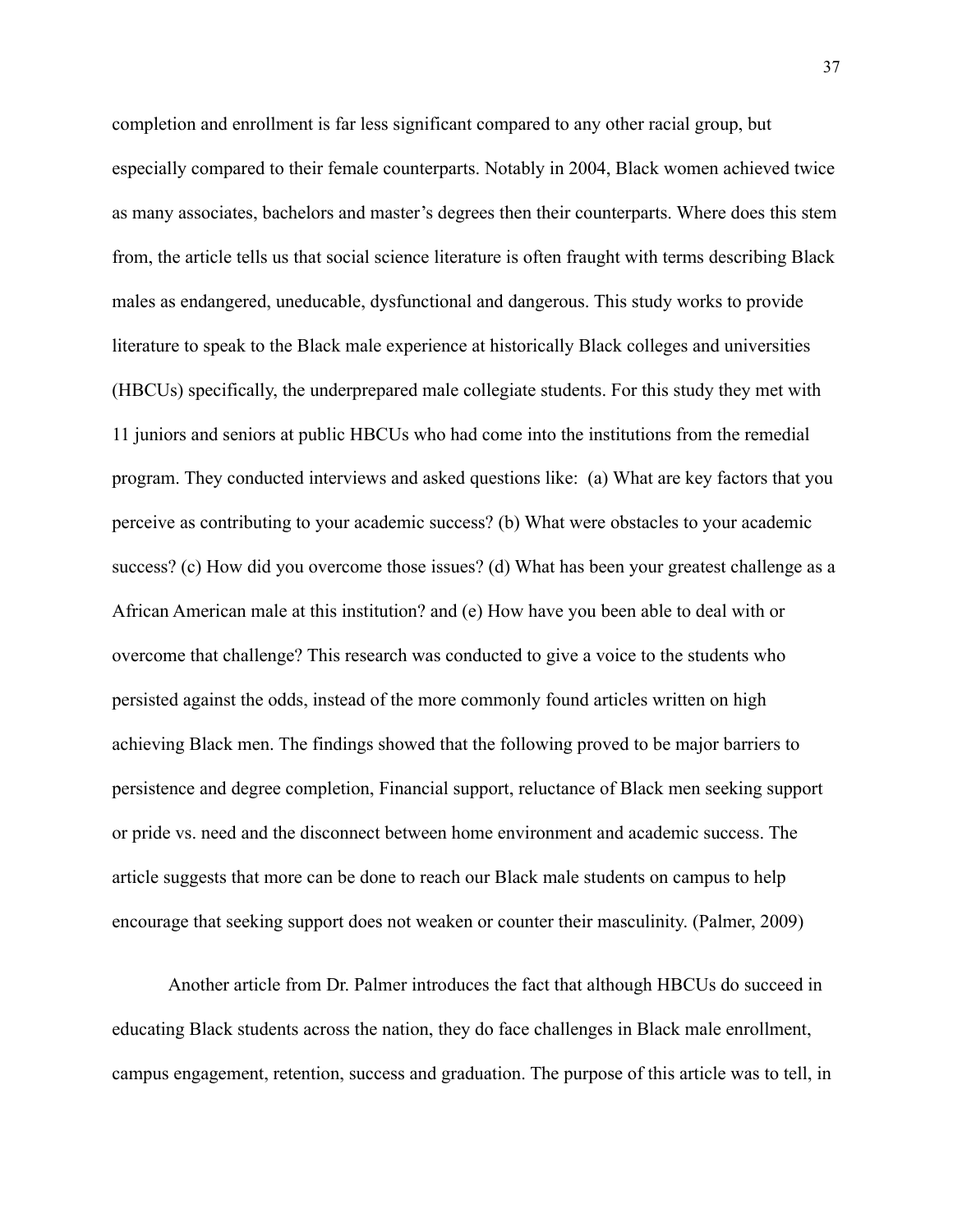detail, the impact of the Male Initiative on Leadership and Excellence, a program at an HBCU founded in 2004 to increase retention and graduation rates among Black males. This program involved many offices such as the Office of Student Retention, Honors Programs and Residence Life and has had support from faculty, administrators and staff. The program is anchored in theoretical concepts, one being that student engagement reflects the time and energy students invest in educationally purposeful activities, that student engagement emphasizes that student's involvement in college counts more in terms of desired outcomes, more than who they are or where they went to school. The other concept that anchors this program is the concept of "identity and learning" MILE activities and experiences are reflective to help students become familiar with their internal sense of self, like the theory of self-authorship. Also, participants engaged in a variety of out-of-the classroom activities and reflexive writing assignments, which positively impacted their in class academic performance (Palmer, 2013).

#### **Professional Experience: The Madness Behind the Method**

I graduated college in 2016 and went straight into the profession of higher education. My first job was working as an admissions counselor at a small, Catholic institution where I served as the recruiter for the greater Philadelphia area, central and northern New Jersey and the Lehigh Valley regions of Pennsylvania. It was here that I learned hands on just how different high school is for so many students. When I graduated, my dad asked me a reflective question as soon as I got to my family. He said, "Well, would you change anything?" In the high of graduating and even in retrospect, I don't think I would have. I attended college, live on campus all 4 years, I was highly involved and developed some great friendships that have plenty of memories to last a lifetime. As a first-generation student, I was not sure what waited for me on a college campus but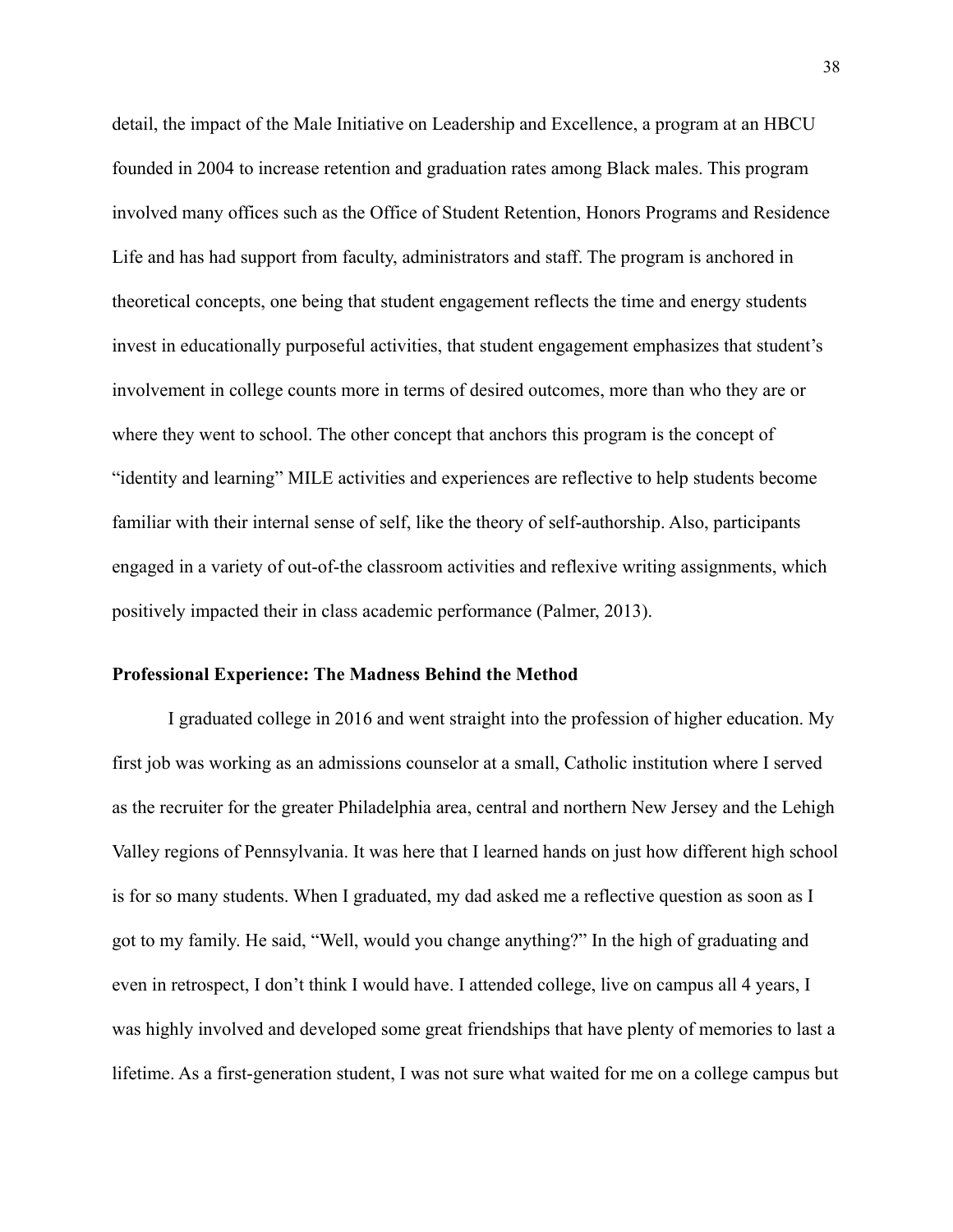I was ready to get involved. I would ask students I met in their schools what they knew about college, common answers would be fraternities, sororities, sports, student organizations, parties, studying abroad and of course, long papers. My second question showed a different side of what they were expecting from college. The question is, imagine we fast forward 4 years, and you wake up tomorrow on your college graduation day, what are some of the things you want to say you accomplished over the last 4 years? The overwhelming response was along the lines of, I just want to say I did it. It is our responsibility to make sure they can do it, to go above the typical expectation and support our students until they graduate. How can we do this? My intervention should be implemented for both new students and students once they find themselves in poor academic standing or academic probation. The intervention is an adjustment to the structural support that comes from enrollment management to act as a preventative measure before we meet students at the academic probation letter.

This approach was inspired by my professional time at Cheyney University. I entered Cheyney University in the last cycle of accreditation review before the Middle States Accreditation body would come in and decide the university's fate. Why is attending an accredited university so important? First, graduating from an accredited university tends to be a requirement for graduate and professional studies, so if your field of work requires anything above a bachelor's degree, attending a non-accredited institution would not be wise. Most importantly, if the institution is no longer accredited, it cannot receive federal funding, that means no subsidized or unsubsidized loans to help you cover the cost of tuition, fees and room and board, in short, paying for college becomes practically impossible for so many students. This time at Cheyney was very challenging. The pressure was on to increase and maintain enrollment to increase financial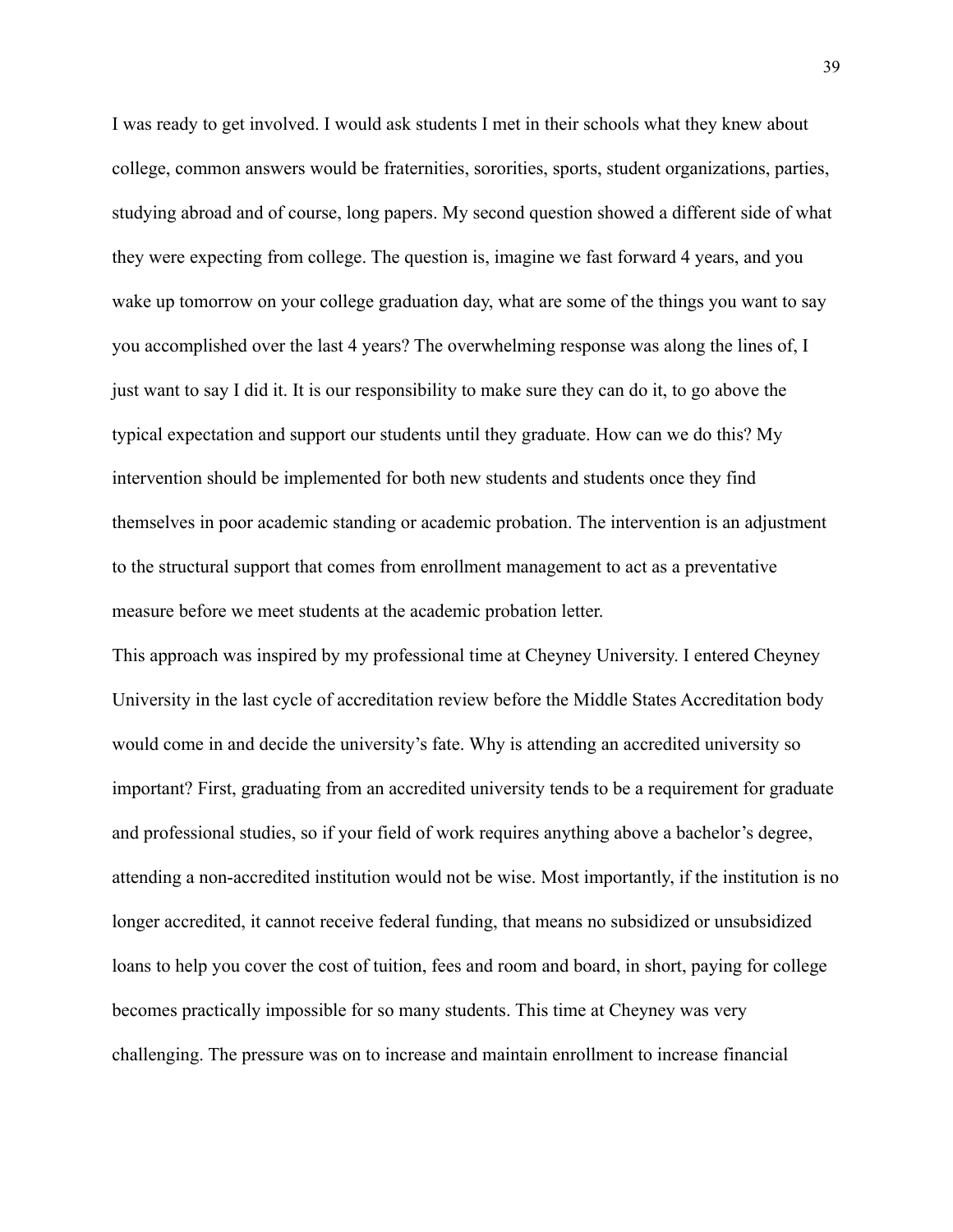revenue and make progress for Middle States Accreditation to see that we are moving forward to hit the marks of progress made clear in previous reviews. Out of practices created from this dire time, came my intervention. Programs were created in a rush to pump previously denied students into our doors through a bridge program with a local community college, where students could still live on Cheyney's campus, or, so they could pay the housing bill. These students still absolutely deserved a shot at attending college, but did not deserve the lack of support and services that were not made readily available to them. The inception of the program was confusing for students, parents and staff member alike; as higher education practitioners, we cannot lose sight of the reason our campuses are open. Our university missions typically include phrases like, equip and empower students to be visionary leaders in their chosen fields, to serve a multi-generational student population and provides education opportunities while promoting lifelong learning. Other phrases like fosters leadership, social responsibility are used to describe why universities are functioning. Our programming must be intentionally student centered to ensure our students can go out into the world and become highly educated-visionary leaders, lifelong learners, engaged community members who seek to make change in the world. In order to go out into the world as such, they must first be supported so that they can return, persist and graduate.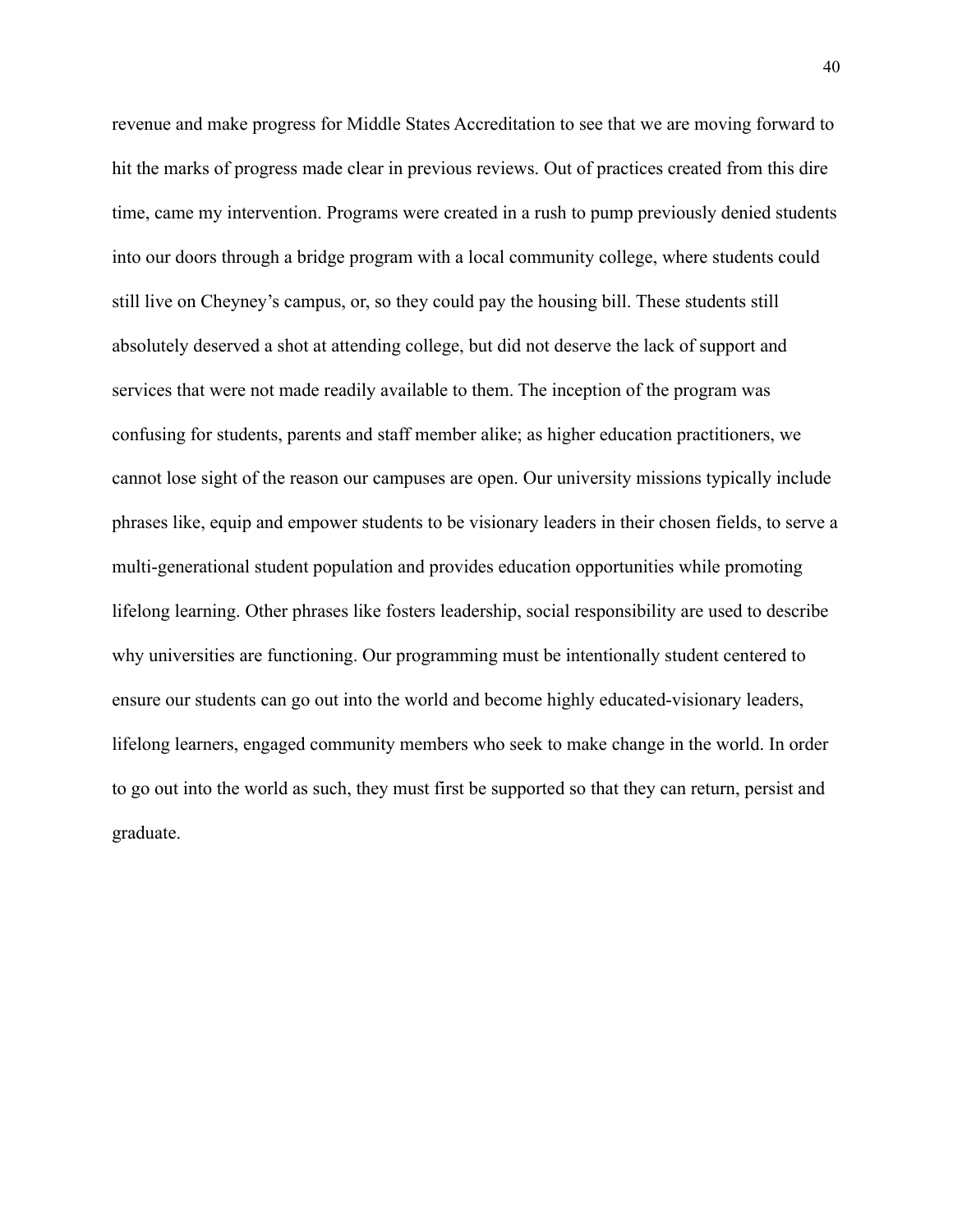#### **Chapter Four: Program Design**

The previous chapter demonstrated the importance of Historically Black Colleges and Universities (HBCUs), the struggles they have faced throughout history, and the systemic challenges that have been built to limit their potential. Originally, HBCUs were formed because Black students were not allowed to attend most colleges in the United States. Traditionally white institutions that were founded prior to the Brown v Board case were built for white students, more specifically wealthy, white, male students, and built on the backs of enslaved Black people. (Wilder, 2013, p. 176). In the book, *Ebony and Ivy, Race, Slavery and the troubled History of American Universities*, Wilder (2013) demonstrates how many of America's most revered colleges and universities—from Harvard to Yale to Princeton and countless more—were soaked in the sweat, the tears, and sometimes the blood of people of color. Slavery funded early colleges, built campuses, and paid the wages of professors. Enslaved Americans waited on faculty and students; academic leaders aggressively courted the support of slave owners and slave traders (Wilder, 2013). Significantly, as Wilder shows, our leading universities, dependent on human bondage, became breeding grounds for the racist ideas that sustained them. This intervention takes a structural approach to help combat some of the systemic issues embedded in society in order to uplift our Historically Black Colleges and Universities. The reasoning for a structural approach is because, to put simply, one siloed, individual program or initiative cannot work to combat systemic racism. Many of the problems within HBCUs are typically not by fault of the university or the student. As discussed in Chapter 3, the historical context of this thesis, there have been and continue to be things done to further disenfranchise Black students, who are the majority of those enrolled at HBCUs. The "Next 184 Year Initiative" will primarily be rooted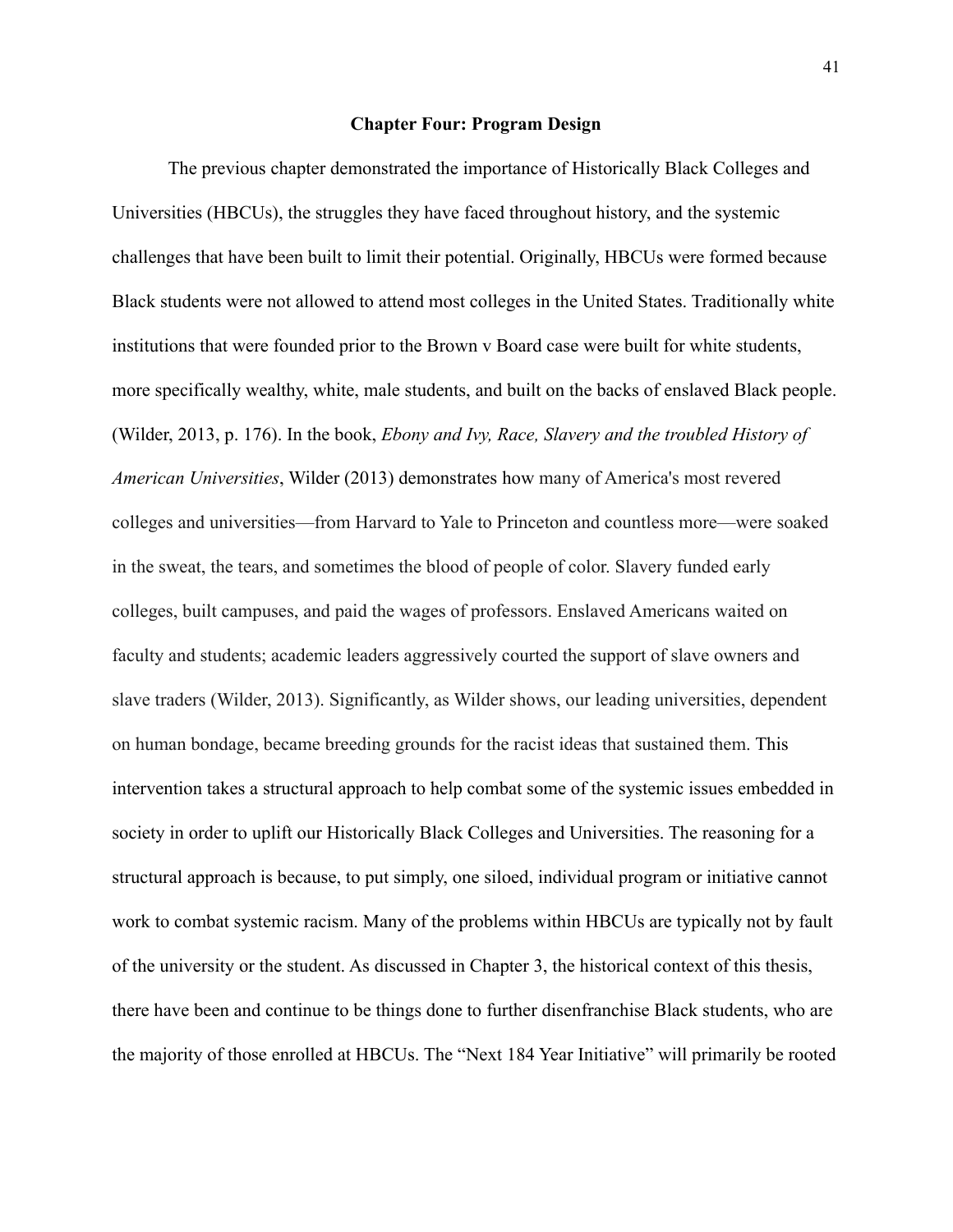in a core committee (see Table 1) of cross-campus representatives from academic affairs, student affairs, enrollment management, administration, and the student body with two main projects to implement:

# 1. Academic and Co-Curricular Orientation and Reorientation Plan Programs

2. 360 Campus Support Training

I truly believe with these projects through this intervention and initiative we would be able to better support our students through their time on our HBCU campuses and see higher retention, persistence and degree completion.

## **Purpose**

## *Overall Intervention Goals*

To structurally combat the effects of systematic racism in order to increase persistence, retention and degree completion rates at HBCUs. To create a campus culture of support for student success

### *The Next 184 Year Initiative Committee Objectives*

- 1. To collaborate with a variety of campus offices to facilitate campus wide buy-in and support for students and initiatives
- 2. To review, evaluate, and enact change on University policies, procedures, programs and services impacting student retention, persistence and degree completion
- 3. To perform assessments of intervention programs and adjust on a yearly basis

## *Academic and Co-Curricular Orientation and Reorientation Program Plan*

The academic and co-curricular orientation and reorientation program plan will be a workshop session within orientation and reorientation for students to establish their academic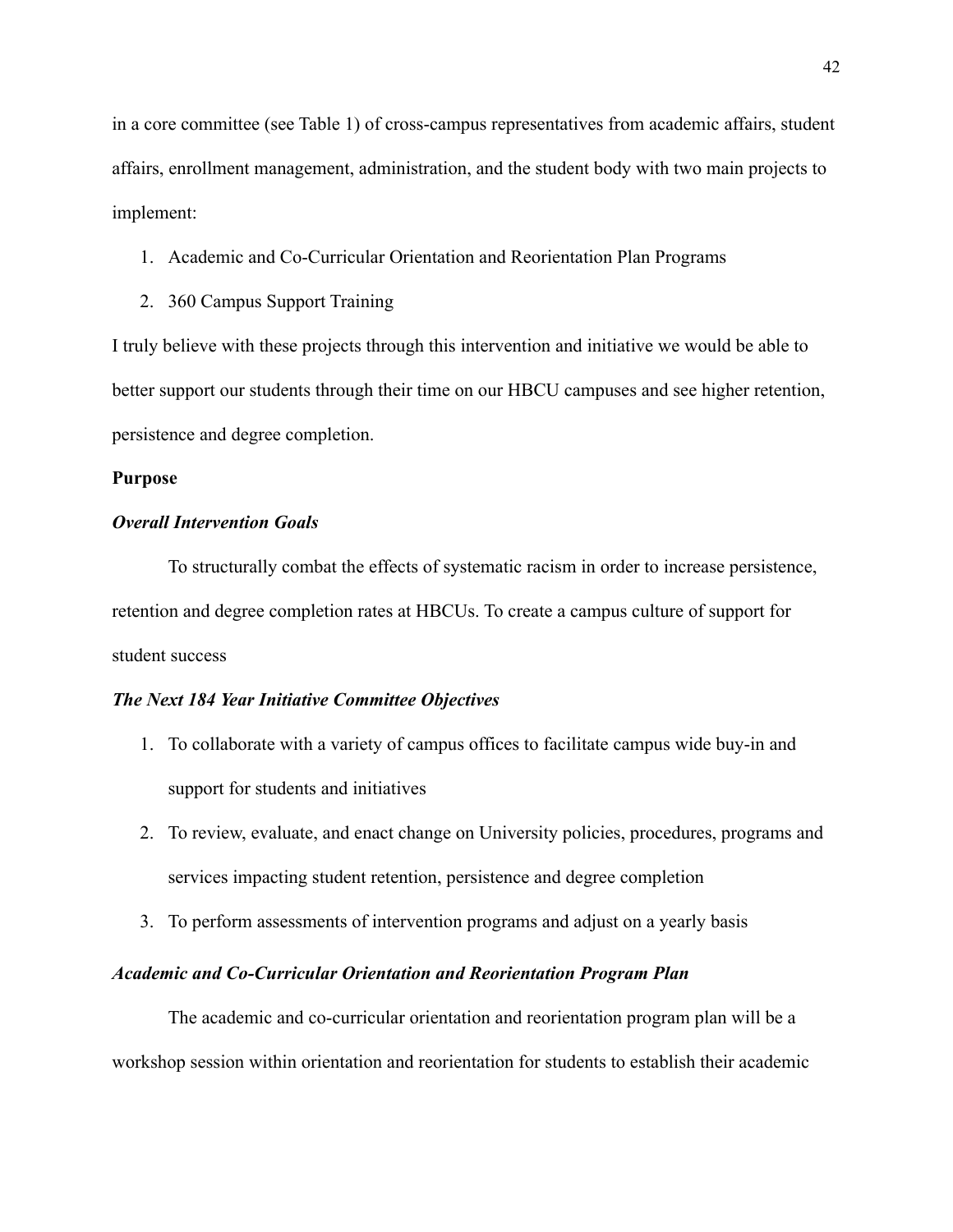and cocurricular goals and create a success plan to achieve them. They will use this plan to check in with both academic and cocurricular advisor to ensure that they stay on track to be successful. Reference Appendices A and B for the orientation and reorientation student success plan outline.

- 1. To create a tangible plan for students to outline their success and the steps they need to achieve it
- 2. To maintain student accountability when goals are not achieved or need to be restructured
- 3. To maintain student interaction with their academic and co-curricular advisors and build relationships to enhance feeling of mattering

### *360 Campus Support Training*

360 Campus Support Training will offer training to staff, faculty, administrators and student leaders to better prepare them to assist students when and where they need it most. This is to hope to close the gap when students may feel they do not have the supports or resources. In my experience, students may leave the institution without having the correct information. Refer to Appendix C for the training agenda. This component is key to assist in retention and persistence.

- 1. Objective: Develop a collaborative campus community to support student success
	- a. Learning Outcome 1: Attendees of the 360 Campus Support Training will be able assist students in identifying their support team: academic advisor, co-curricular advisor, residence hall director etc.,
	- b. Learning Outcome 2: Attendees of the 360 Campus Support Training will be able to identify other offices to implement intentional policy and programming to support student's persistence and retention from year to year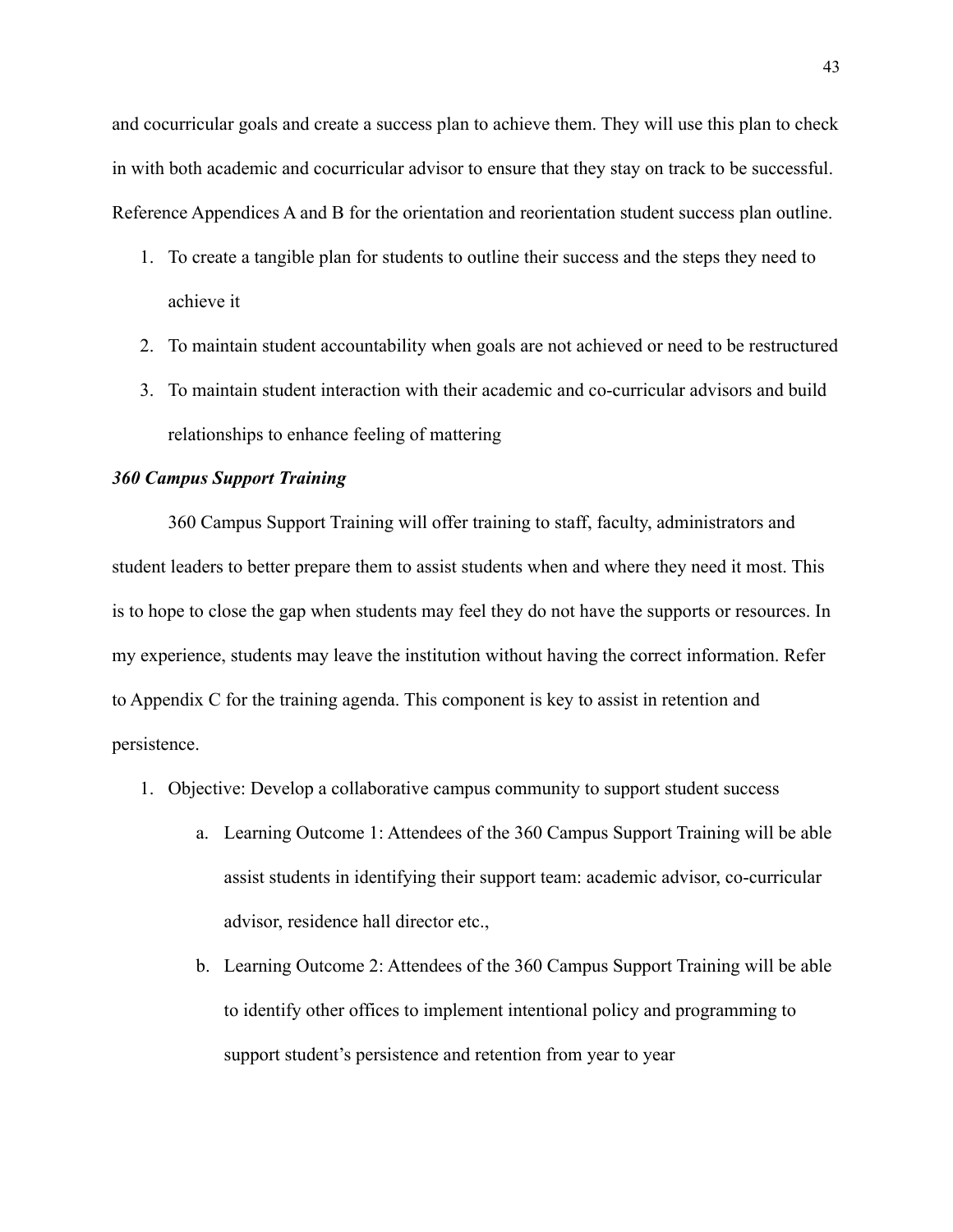Learning Outcome 3: Attendees of the 360 Campus Support Training will be able to counsel students and recognize the student's needs

- 2. Objective: Create Living Learning Communities (LLCs)
	- a. Learning Outcome 1: Residents will show evidence of their growing understanding of themselves as individuals demonstrating the ability to apply knowledge and skills in solving problems, reflecting thoughtfully on identity, and taking responsibility for the wellbeing of self and others
	- b. Resident Hall Directors will serve as support staff for their residents and resident advisors

#### **Theoretical Frameworks**

### *Looking to the Bottom*

Scholar, researcher, lawyer and professor Mari Matsuda is well known for her work in Critical Race Theory. I was introduced to her writing in her published work, "Looking to the Bottom: Critical Legal Studies and Reparations," which talks about adopting the perspective of those who have seen and felt the falsity of your concern area. What Matusda (1987) suggested is not abstract consideration of the position of the least advantaged. The imagination of the academic philosopher cannot recreate the experience of life on the bottom (Matsuda, 1987). We cannot possibly fix the issues we see happening on HBCU campuses from the outside; each campus has its own struggles and this intervention will never be a one size fits all campus solution. These programs being implemented could and should look differently at Shaw University in North Carolina and at Bethune-Cookman University in Florida. The intervention is intentionally created to start within the core committee to identify the needs of its own campus.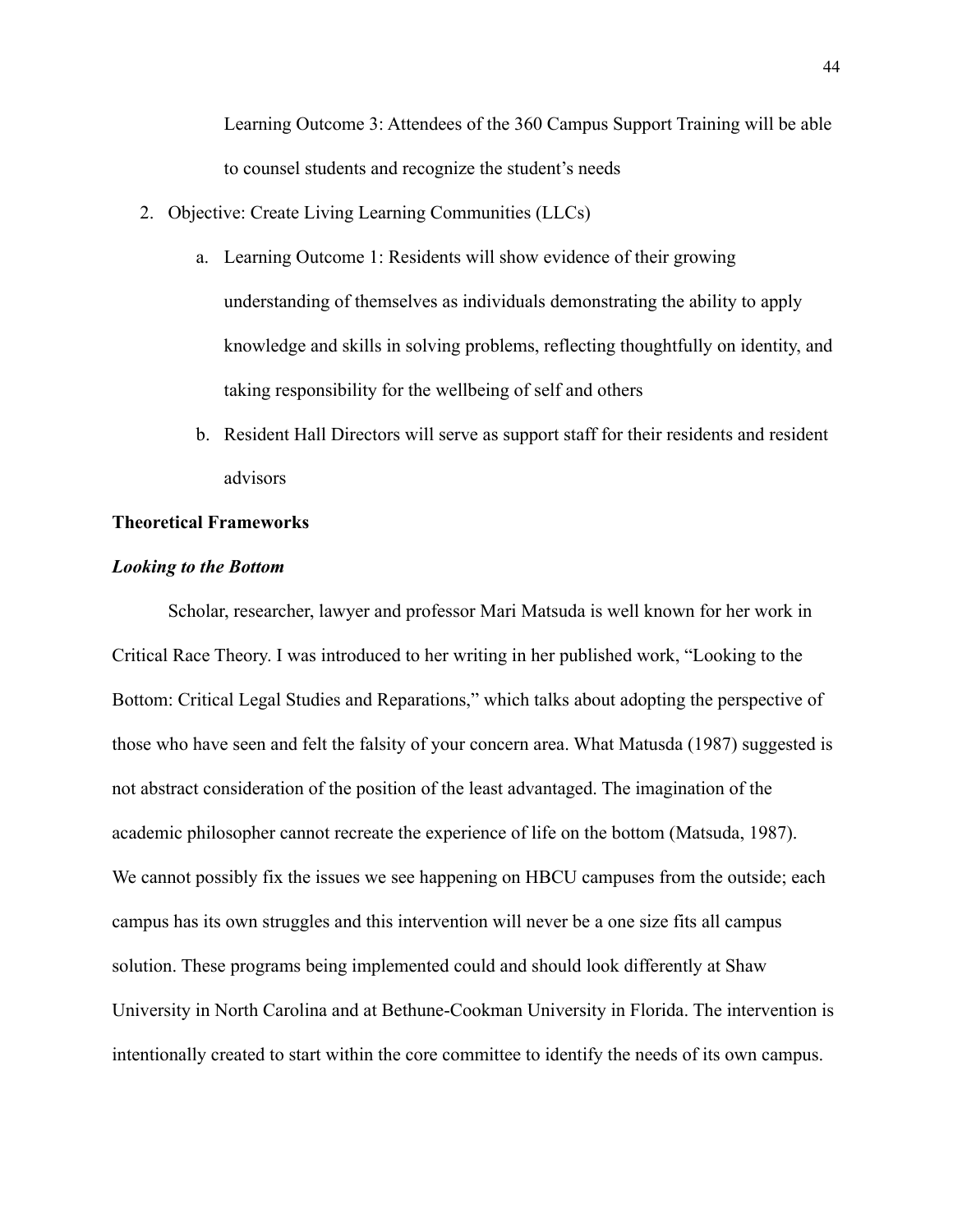The core committee is composed of every population on campus: faculty, staff, students, and administrators, in order to gain full knowledge from top to bottom of what needs to be addressed. The intention behind the intervention's two components is to help cover the basis of a student's collegiate journey. The academic and cocurricular plan will be introduced at orientation for new students and reimplemented for current students who fall below satisfactory academic progress. The 360-campus support training incorporates student leaders, faculty, staff, and administrators both in and out of the classroom to help students' success journeys. The living learning communities are designed to help establish camaraderie amongst students within their communities and to create stronger support systems when students need it most.

### *Black Lives Matter - Schlossberg*

My reason for coming into higher education as a profession was because I genuinely had such a great time during my time in my undergraduate career and I feel that everyone should be able to have that same experience. To be able to leave an institution and know that you belong there, to know that it is home and what you did made an impact there is a feeling that is hard to replicate. Schlossberg (1989) looks at the five aspects of mattering in their theory of Marginality vs. Mattering. These are: *attention*, the feeling that you are noticed; *importance*, the belief that you are cared about; *ego extension*, the belief that someone else will be proud of your success or will sympathize with you when you fail; *dependence*, the feeling of feeling needed; and *appreciation*, the feeling that one's efforts are appreciated by others (Schlossberg, 1989). This framework is key when it comes to seeing students move through their collegiate journey and is rooted in student success. We cannot have student success when students do not feel as if they matter. Within the intervention plan, all five aspects of mattering are highly focused on.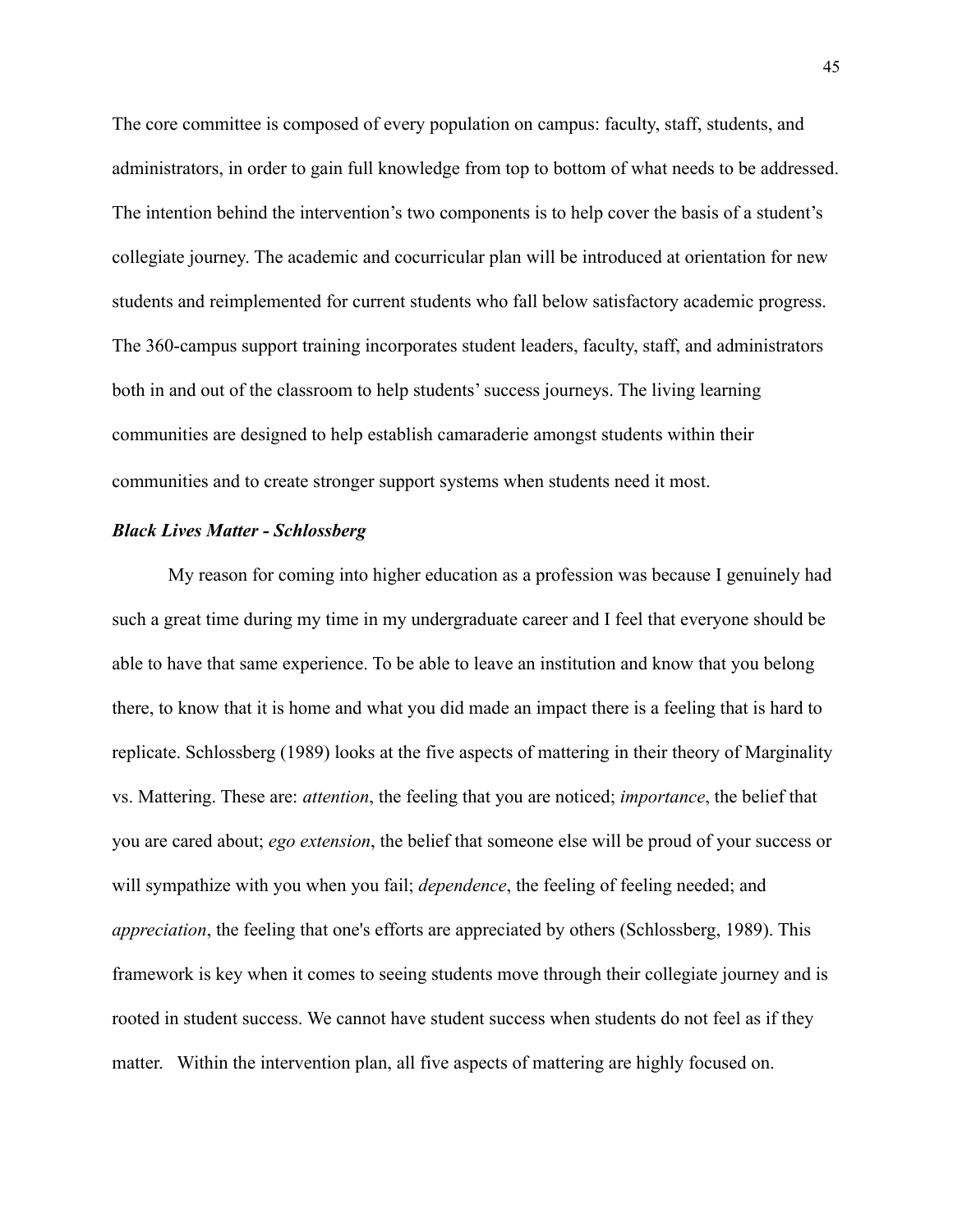The Core Committee is focused on all five areas, attention, importance, ego extension, dependence and appreciation. It is the responsibility of the core committee members to be reflective and critical on how they can better the current structure at their universities for students to feel more supported as they move through their collegiate journey. The intervention reflects all five aspects of mattering. The aspects are all feelings of support, as previously mentioned, the five aspects are all feel good words. This is truly the goal, restructure enrollment management policies to reflect being student success focused. When a cocurricular advisor or faculty member stops a student to ask, 'how are your goals going?' after meeting them at orientation, the first three aspects are covered. That student could feel noticed, cared about, and get a feeling that someone would be proud of them. The other two aspects of mattering, dependence and appreciation, would be core focused within the Living Learning Communities. Through the 360 Campus Support Training, staff, faculty and student leaders will be able to focus on how to implement and establish the five aspects of mattering in every aspect of campus life in the hopes of increasing student retention, persistence and in turn, degree completion rates. **Program Proposal**

The Next 184 Year Initiative will be responsible for assessing, planning and implementing solutions to help increase retention, persistence, and degree completion ratings at HBCUs. The two components of the proposed intervention would branch off as suggested interventions by the subcommittees formed from the Core Committee with personnel from the respective areas represented. The Vice Presidents of Academic Affairs, Enrollment Management and Student Affairs or their equivalents would oversee the Core Committee to ensure effectiveness in their tasks as well to avoid the potential for continued siloed programming.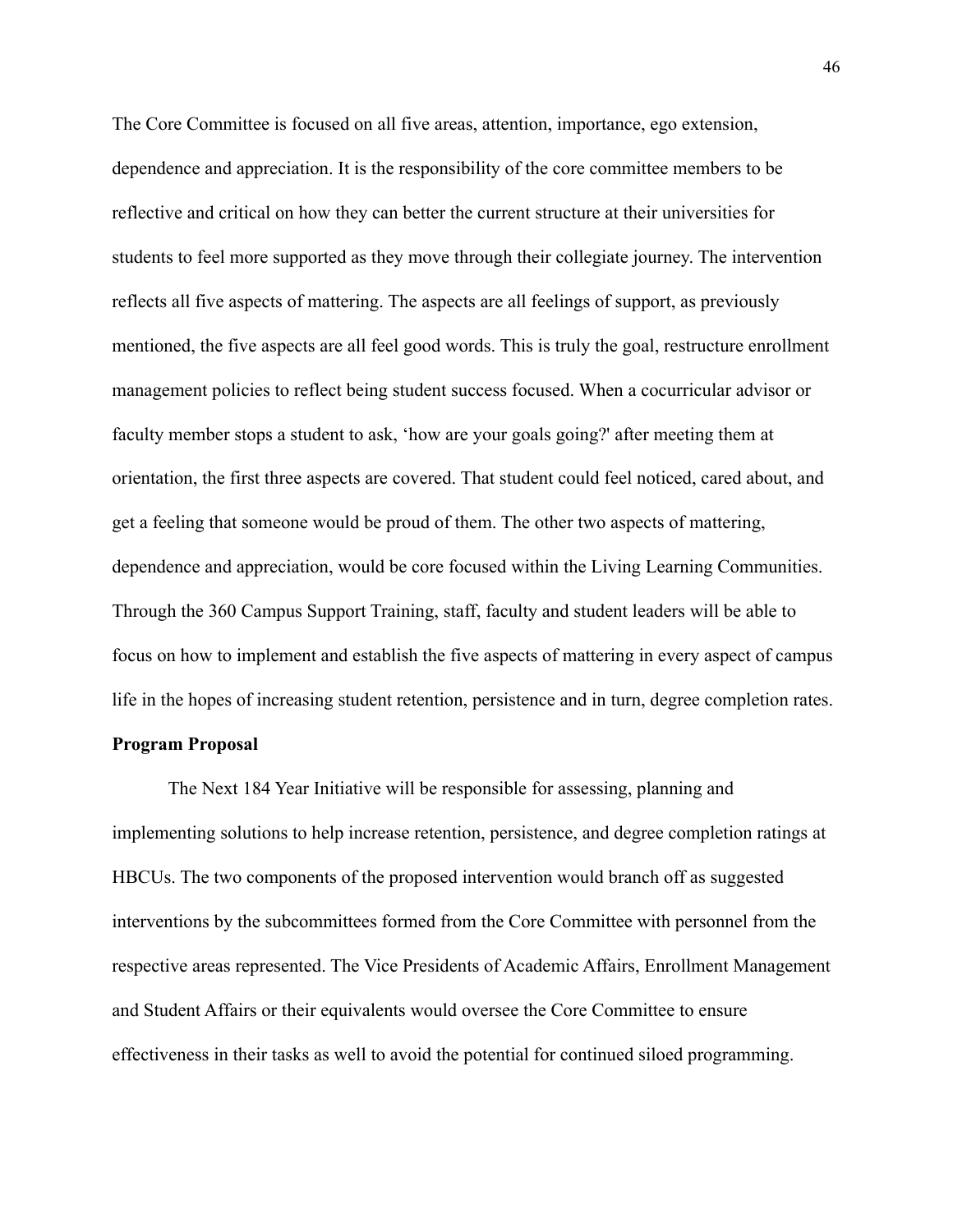Strategically placing the Initiative Committee under the three Vice Presidents holds the potential to prioritize and expedite solutions with approval coming directly from the president's cabinet members.

The Next 184 Year Initiative Core Committee, Core Committee for short, would be responsible for hosting two meetings a year to check in bi-annually with the subcommittees who would meet on a much more frequent basis to keep up to date with the planning, implementation, and changes needed for each component. The Core Committee would be responsible for assessing, strategizing, and implementing solutions to continue to raise retention, persistence and degree completion ratings at the respective HBCU campus. Reference Appendix D to see the training agenda for the Core Committee.

# *The Next 184 Year Initiative Core Committee Creation*

Cross campus representation and full campus buy-in is essential to make sure that all focus areas are addressed. The areas of focus are:

- 1. Enrollment and Recruitment
- 2. Persistence and Retention
- 3. Academic Success
- 4. Co-Curricular Involvement/Student Life
- 5. Housing and Residential Support
- 6. Support and Institutional Commitment
- 7. Counseling and Health

The suggested Core Committee makeup is outlined in Table 1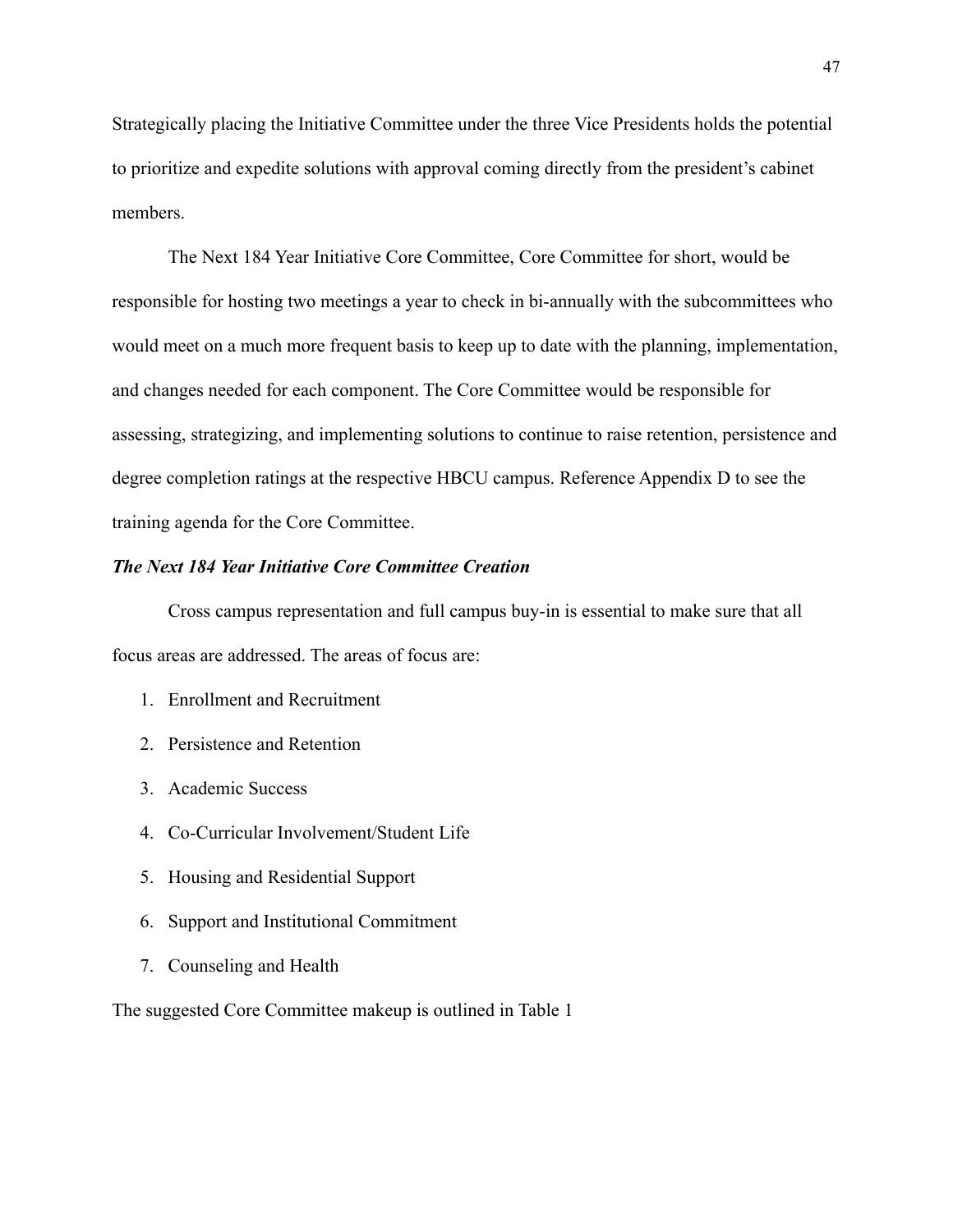*Table 1*

| <b>Representing Body</b>                                     | <b>Members</b><br>Represented | <b>Primary Role</b>                                                                                                                                                            |
|--------------------------------------------------------------|-------------------------------|--------------------------------------------------------------------------------------------------------------------------------------------------------------------------------|
| <b>Undergraduate Students</b>                                | 3                             | To represent the undergraduate student experience<br>and needs at the undergraduate level<br>Areas of Focus- 1, 2, 3, 6                                                        |
| <b>Graduate Students</b>                                     | 3                             | To represent the graduate student experience and<br>needs at the graduate level<br>Areas of Focus- 1, 2, 3, 6                                                                  |
| Faculty                                                      | 3                             | To represent the experience and needs of the<br>University Faculty and provide insight as to the<br>academic needs of students within the classroom<br>Areas of Focus- 2, 3, 6 |
| Office of the President                                      | $\mathbf{1}$                  | To represent and ensure a collaborative and<br>responsive relationship with the Office of the<br>President and our campus initiative<br>Areas of Focus-6                       |
| <b>Student Affairs</b><br>Administration                     | $\overline{2}$                | To provide insight for supporting students through<br>student affairs policy, procedures and practices<br>outside of the classroom<br>Areas of Focus- 2, 4, 5, 6, 7            |
| Academic Deans/<br><b>Academic Affairs</b><br>Administration | 3                             | To provide insight for supporting queer and trans<br>students through academic affairs policy, procedures<br>and practices<br>Areas of Focus-2, 36                             |
| <b>Student Conduct</b>                                       | 1                             | To represent and provide input on maintain inclusive<br>and supportive policy for students who find<br>themselves in the conduct office<br>Areas of Focus- 2, 4, 6             |
| New Student Orientation                                      | -1                            | To represent and instill institutional support students<br>when they first enter the university through new<br>student programs<br>Areas of Focus- 1, 3, 4, 6                  |
| Office of Admissions                                         | 1                             | To ensure recruitment and institutional support for<br>all students from the beginning of the application<br>process as prospective students                                   |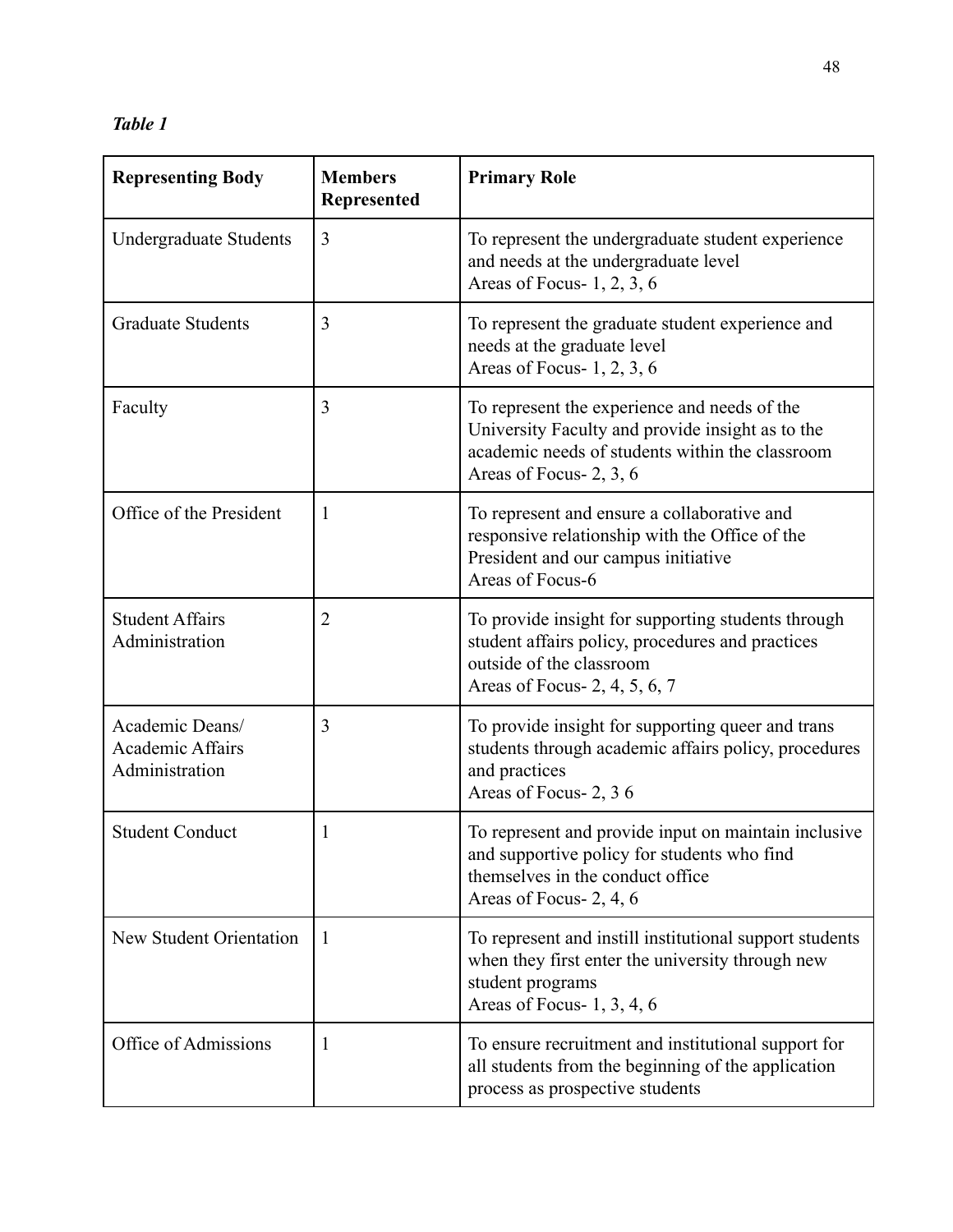|                                           |                | Areas of Focus-1, 2, 6                                                                                                                                                            |
|-------------------------------------------|----------------|-----------------------------------------------------------------------------------------------------------------------------------------------------------------------------------|
| Financial Aid/Registrar/<br><b>Bursar</b> | $\overline{2}$ | To represent and instill understanding and support<br>for students about the subject areas of this office<br>Areas of Focus- 1, 2, 6, 7                                           |
| Housing and Residential<br>Life           | -1             | To represent and instill support for students outside<br>of the classroom and provide insight as to what<br>students need in their living spaces<br>Areas of Focus- 1, 2, 4, 5, 7 |
| Counseling/Wellness<br>Center             | 1              | To include insight from a mental health perspective<br>as the committee meets to plan supportive practices<br>across campus<br>Areas of Focus- 2, 3, 4, 6, 7                      |
| <b>Total Representatives</b>              | 23             | The board is large but will work to help break<br>through silo and single office efforts to support<br>students during their time on campus                                       |

## *Academic and Co-Curricular Orientation and Reorientation Program*

When my sister went to her university's orientation, there was a time when they split up the parents, guardians, and guests from the students. We were introduced to the director of residence life and housing who walked us through an exercise of writing notes to our student that would be delivered to them roughly 10 days after they were dropped off in the beginning of the semester, typically when students start to show signs of homesickness. The idea of a simple, pre-addressed envelope to every live-in student that attended orientation being a persistence and retention initiative is so simple yet equally can be very effective. Instead of ice breakers or a physical activity, encouraging students to sit down and make a list of three to five goals for their first semester, and then having a follow up conversation with a co-curricular and academic advisor could be beneficial.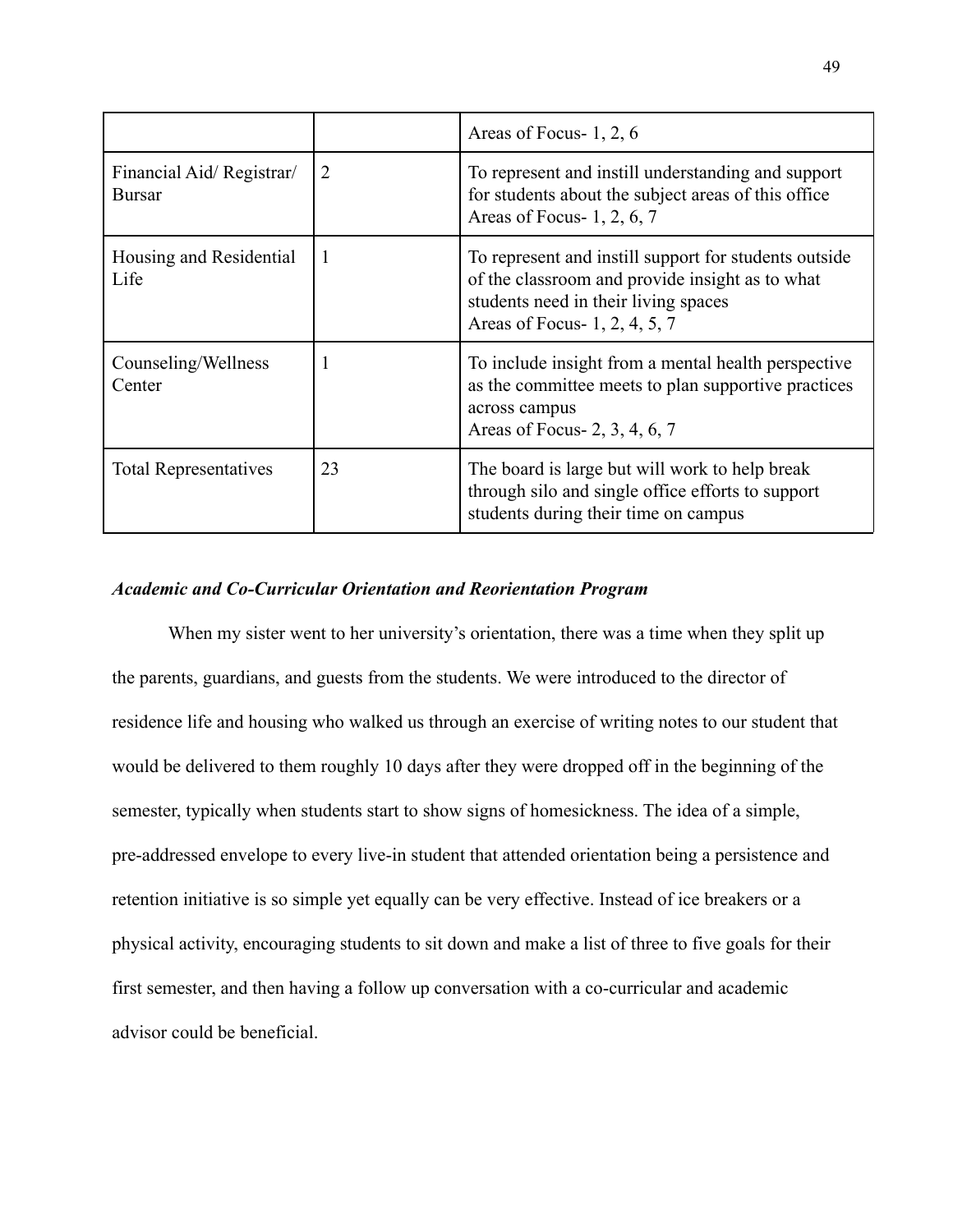In 2015, scholar and higher education professional, Terrell Strayhorn introduces and discussed what his institution does through the Center for Higher Education Enterprise. The "CHEE" focuses on four areas, college access, affordability, engagement, and excellence (Strayhorn, 2015). The CHEE is a research center that actively works both on and off campus to promote student success (Strayhorn, 2015). Strayhorn (2015) covers a few areas that are critical to student success. Examples are: (a) diversity, (b) the overall culture of higher education, (c) the use of cultural navigators or people who strive to help students move successfully through their academic career, and finally, (d) belonging and mattering as key aspects to what leads to student success. Strayhorn states that so much of these topics go hand in hand. Strayhorn (2015) says, "bringing in students to higher education means nothing if they're not successful. Access without success is useless" (p.58). Addressing the overall culture of higher education and identifying who the cultural navigators are, from parents to professors and classmates, shows the importance of noticing and recognizing students outside of the classroom and in their other areas of living. This is connected to a critical point of belonging and mattering. We have studied Schlossberg's theory of mattering when we talked about student development and it is key to understanding how educators, as cultural navigators and student affairs professionals are critical in creating this inclusive and supportive environment from a student's very first decision to apply to final act of graduation. The *Academic and Cocurricular Orientation and Reorientation Program* serves to assist students from their first strides on campus as new students. During orientation students will sit down with their orientation leaders, an academic advisor and a cocurricular advisor and set goals both inside and outside of the classroom. Students will take time to set at minimum four goals they want to achieve in their first semester, two for academic goals and two for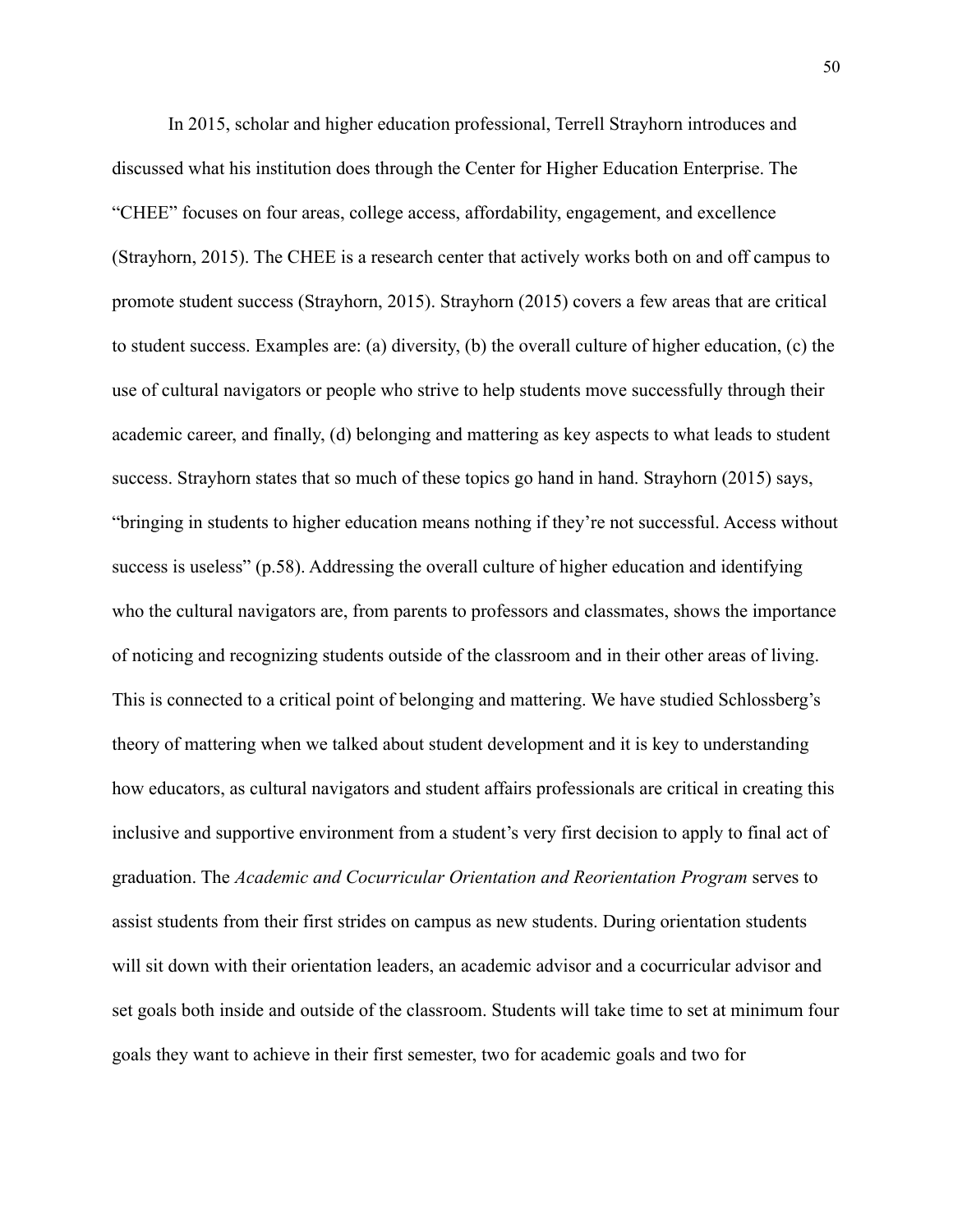cocurricular goals. Students will be able to reflect on their goals throughout monthly check ins with either their academic and cocurricular advisor. The goal of these check ins is to increase high touch practices between our students and college personal in order to positively effect student retention, persistence and graduation rates. Reference Appendices A and B to see the student success plan activity for orientation and reorientations.

#### *360 Campus Support Training*

This component was highly influenced by the idea of summer bridge programs. Oftentimes there is a high rate of success during a student's time in summer bridge due to the hyper focus attention and support since it is a much smaller student population. A high impact summer bridge program was implemented at North Carolina A&T called the Aggie Impact Scholar Program (AISP) which was looked at during 2011 and 2012 (Slade, 2015). In my observed experience, a comprehensive summer bridge initiative is one program that can be the difference for underprepared students to succeed in the same classes as other more prepared students. Sometimes these programs are referred to as "pipeline programs" to act as an early intervention method to strengthen academic success levels by getting students adapted to their college environment, residential program and campus resources.

A high impact summer bridge program was implemented at North Carolina A&T called the Aggie Impact Scholar Program (AISP) which was looked at during 2011 and 2012 (Slade,2015). Slade (2015) reviewed the test scores between traditionally, outright accepted students and summer bridge students. Results showed roughly a 50-point difference as well as the varying factors from their transcripts regarding AP coursework and average greats in English and math courses(Slade, 2015). How can a program reverse 12 years of formal learning deficits?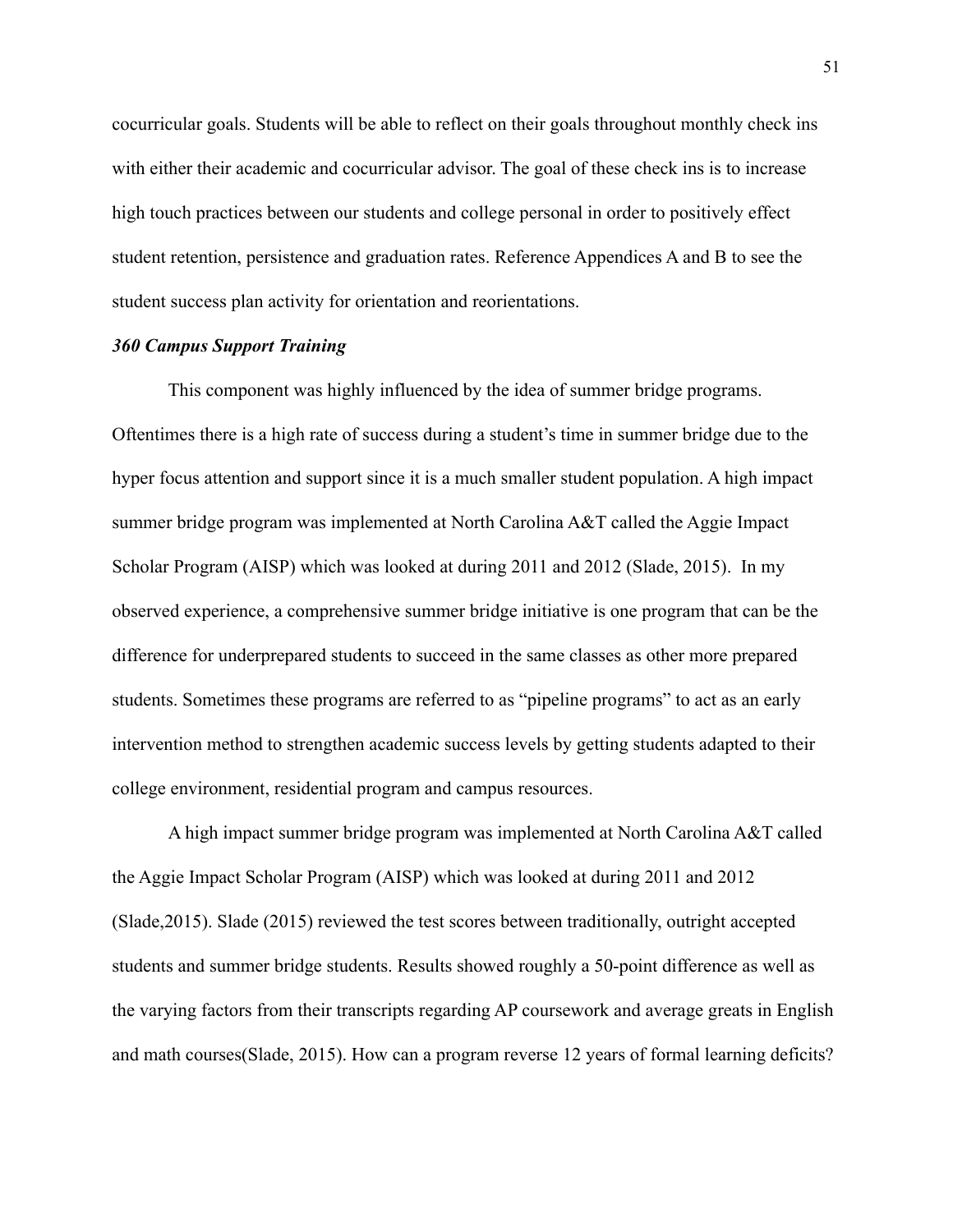Slade (2015) introduced a philosophically based format of the AISP that focuses on academic rigor and student engagement, attention to affective needs, and the acculturation to college life. Slade noted that overall, the program saw 97% retention from the fall semester to the spring semester and 95% returned to North Carolina A&T for their sophomore year.

The Next 184 Year Initiative takes a similar 360-support training approach. The hope is that all students would be able to have the same level of support and attention students experience in this summer bridge program, which may result in similar retention and persistence ratings as found in the Slade (2015) study. The goal of the 360 Campus Support Training would be to have cross-functional area groups go through these training sessions to help direct students as well as other staff and faculty to lead students to the support they need. The cross-functional area groups would be key to create a stronger connection between Academic Affairs, Student Affairs, Enrollment Management, Administration and all functional areas in between. Reference Appendix C to see the outline of the training agenda. From my own professional experience, what I have noticed it that there is often a large division between staff, faculty and other members of the campus community, but at the end of the day, we are all here to service students, so why do we not communicate more often?

**Living Learning Communities**. To combat having a siloed approach, it was imperative to bring in all areas from campus for implementation success. As a part of the 360 Campus Support Training component, Living Learning Communities should be implemented. Norfolk State University ambitiously set out to invent and implement Living Learning Community styled hosting in just one year (Ericksen,2015). Ericksen stated that NSU has roughly 2,000 residents on campus and has a high percentage of first generation students and more than 90% receive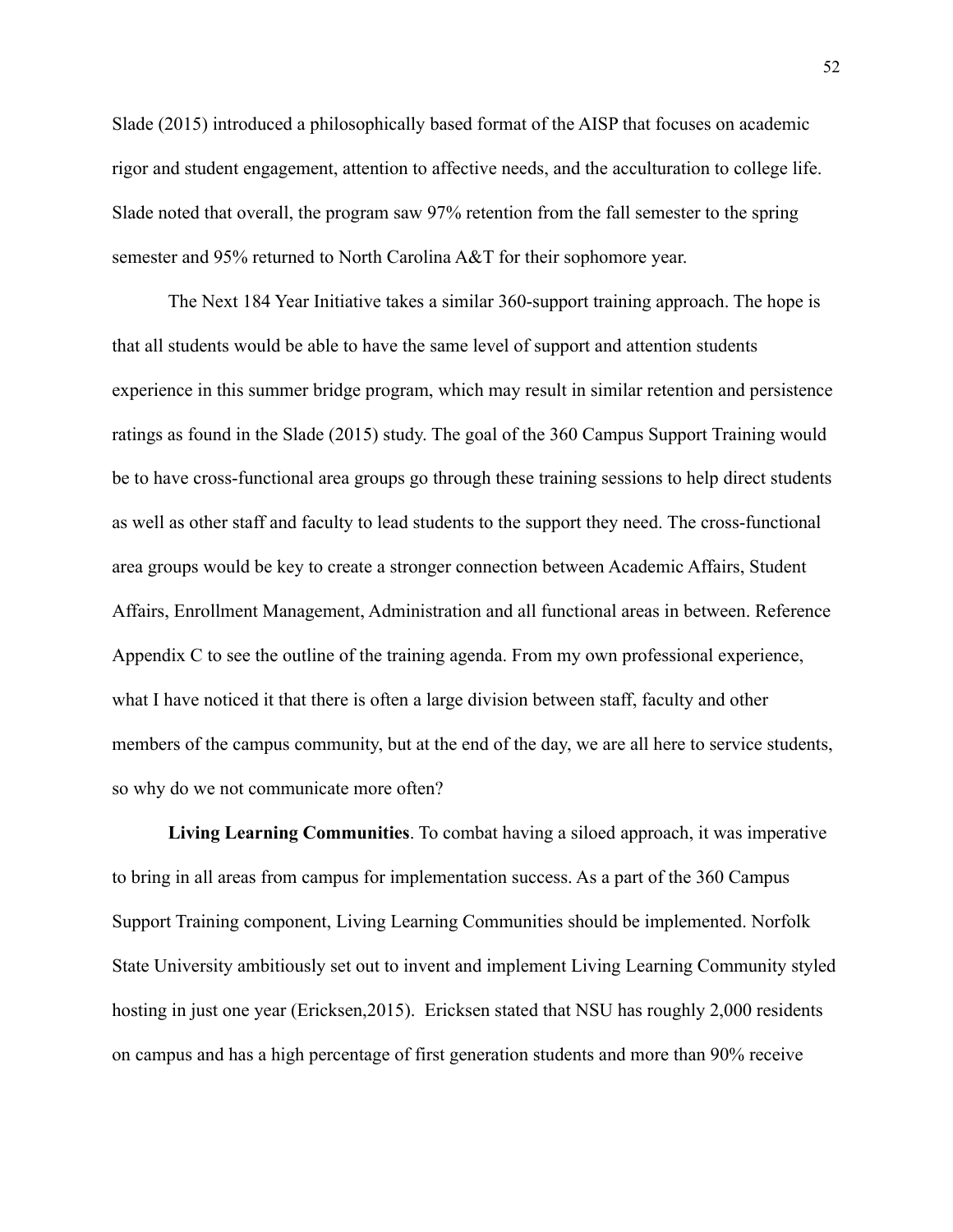financial aid. In 2012, NSU decided to implement LLCs to help retain freshman students. The institution started the process with an LLC advisor committee that was made up of faculty, staff, students, and administrators. Two groupings of LLCs were made, one for honors students and the other encompassed additional schools and colleges on campus (Ericksen, 2015). The author stated that the overarching lesson learned was that there must be a strong and intricate collaborative partnership between academic affairs and student affairs for these LLCs or any campus initiative to succeed; there must be campus and community wide buy-in. The university saw a 7% higher increase in freshman retention compared to other models with non-LLC participants (Ericksen, 2015). Higher retention and persistence ratings can be achieved when high touch practices are put into place and with input being put to use from students, staff, faculty, and administrators. This example at Norfolk State University lays a solid foundation for the reasoning to include the implementation in a student success focused intervention. When you have different areas of campus come together, like in the 360 Campus Support Training, the transition from being an applicant to a new student to a second year student can become so much easier, because the admissions team works hand in hand with the rest of enrollment management, residence life and housing and orientation, and those offices all work together to ensure that not only do staff, faculty and student leaders know where to send students who need help, but they have a specific name of who to go to and why that person or office would be helpful to ensure this student can persist.

### **Professional Competencies**

Regarding the American College Personnel Association (ACPA) and the National Association of Student Personnel Administrators(NASPA) Professional Competencies, my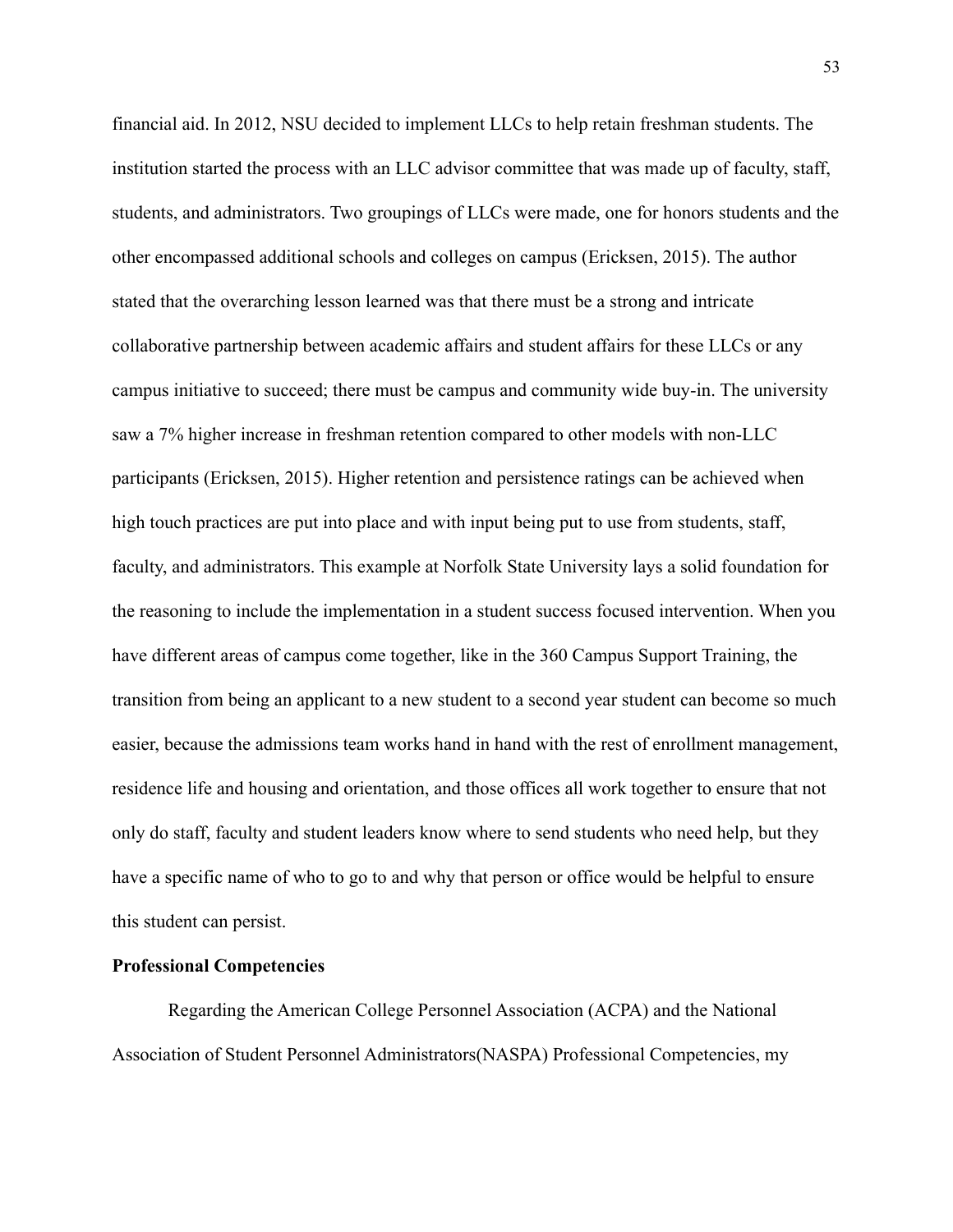thematic concern and proposed intervention touches on quite a few areas. I wanted to format this

section easily enough to see at a glance, which competencies are covered under which

components. The definitions of each NASPA and ACPA Competency are defined in Table 2.

*Table 2*

| Competency Area  | Description                                                                 |
|------------------|-----------------------------------------------------------------------------|
| Personal and     | Involves the knowledge, skills, and dispositions to develop and maintain    |
| Ethical          | integrity in one's life and work; this includes thoughtful development,     |
| Foundations      | critique, and adherence to a holistic and comprehensive standard of ethics  |
| (PEF)            | and commitment to one's own wellness and growth. Personal and ethical       |
|                  | foundations are aligned because integrity has an internal locus informed    |
|                  | by a combination of external ethical guidelines, an internal voice of care, |
|                  | and our own lived experiences. Our personal and ethical foundations grow    |
|                  | through a process of curiosity, reflection, and self-authorship.            |
| Values,          | Involves knowledge, skills, and dispositions that connect the history,      |
| Philosophy, and  | philosophy, and values of the student affairs profession to one's current   |
| History (VPH)    | professional practice. This competency area embodies the foundations of     |
|                  | the profession from which current and future research, scholarship, and     |
|                  | practice will change and grow. The commitment to demonstrating this         |
|                  | competency area ensures that our present and future practices are           |
|                  | informed by an understanding of the profession's history, philosophy, and   |
|                  | values.                                                                     |
| Assessment,      | Focuses on the ability to design, conduct, critique, and use various AER    |
| Evaluation, and  | methodologies and the results obtained from them, to utilize AER            |
| Research (AER)   | processes and their results to inform practice, and to shape the political  |
|                  | and ethical climate surrounding AER processes and uses in higher            |
|                  | education.                                                                  |
| Law, Policy, and | Includes the knowledge, skills, and dispositions relating to policy         |
| Governance       | development processes used in various contexts, the application of legal    |
| (LPG)            | constructs, compliance/policy issues, and the understanding of governance   |
|                  | structures and their impact on one's professional practice                  |
| Organizational   | Includes knowledge, skills, and dispositions used in the management of      |
| and Human        | institutional human capital, financial, and physical resources. This        |
| Resources (OHR)  | competency area recognizes that student affairs professionals bring         |
|                  | personal strengths and grow as managers through challenging themselves      |
|                  | to build new skills in the selection, supervision, motivation, and formal   |
|                  | evaluation of staff; resolution of conflict; management of the politics of  |
|                  | organizational discourse; and the effective application of strategies and   |
|                  | techniques associated with financial resources, facilities management,      |
|                  | fundraising, technology, crisis management, risk management and             |
|                  | sustainable resources.                                                      |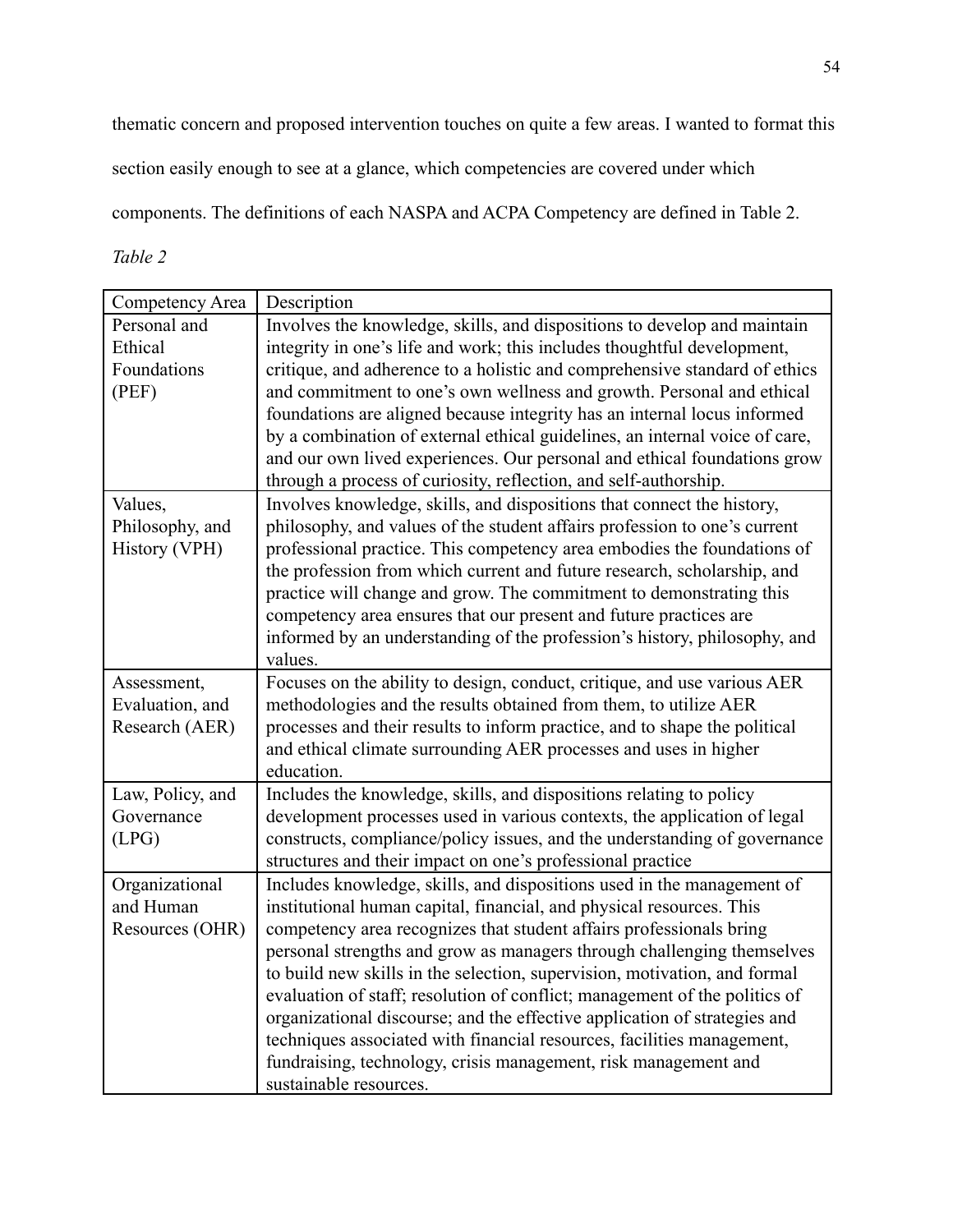| Leadership<br>(LEAD)                       | Addresses the knowledge, skills, and dispositions required of a leader,<br>with or without positional authority. Leadership involves both the<br>individual role of a leader and the leadership process of individuals<br>working together to envision, plan, and affect change in organizations and<br>respond to broad-based constituencies and issues. This can include<br>working with students, student affairs colleagues, faculty, and community<br>members. |
|--------------------------------------------|---------------------------------------------------------------------------------------------------------------------------------------------------------------------------------------------------------------------------------------------------------------------------------------------------------------------------------------------------------------------------------------------------------------------------------------------------------------------|
| Social Justice and                         | While there are many conceptions of social justice and inclusion in                                                                                                                                                                                                                                                                                                                                                                                                 |
| Inclusion (SJI)                            | various contexts, for the purposes of this competency area, it is defined                                                                                                                                                                                                                                                                                                                                                                                           |
|                                            | here as both a process and a goal which includes the knowledge, skills,                                                                                                                                                                                                                                                                                                                                                                                             |
|                                            | and dispositions needed to create learning environments that foster<br>equitable participation of all groups while seeking to address and                                                                                                                                                                                                                                                                                                                           |
|                                            | acknowledge issues of oppression, privilege, and power. This competency                                                                                                                                                                                                                                                                                                                                                                                             |
|                                            | involves student affairs educators who have a sense of their own agency                                                                                                                                                                                                                                                                                                                                                                                             |
|                                            | and social responsibility that includes others, their community, and the                                                                                                                                                                                                                                                                                                                                                                                            |
|                                            | larger global context. Student affairs educators may incorporate social                                                                                                                                                                                                                                                                                                                                                                                             |
|                                            | justice and inclusion competencies into their practice through seeking to                                                                                                                                                                                                                                                                                                                                                                                           |
|                                            | meet the needs of all groups, equitably distributing resources, raising                                                                                                                                                                                                                                                                                                                                                                                             |
|                                            | social consciousness, and repairing past and current harms on campus                                                                                                                                                                                                                                                                                                                                                                                                |
|                                            | communities                                                                                                                                                                                                                                                                                                                                                                                                                                                         |
| <b>Student Learning</b><br>and Development | Addresses the concepts and principles of student development and<br>learning theory. This includes the ability to apply theory to improve and                                                                                                                                                                                                                                                                                                                       |
| (SLD)                                      | inform student affairs and teaching practice.                                                                                                                                                                                                                                                                                                                                                                                                                       |
| Technology                                 | Focuses on the use of digital tools, resources, and technologies for the                                                                                                                                                                                                                                                                                                                                                                                            |
| (TECH)                                     | advancement of student learning, development, and success as well as the                                                                                                                                                                                                                                                                                                                                                                                            |
|                                            | improved performance of student affairs professionals. Included within                                                                                                                                                                                                                                                                                                                                                                                              |
|                                            | this area are knowledge, skills, and dispositions that lead to the generation                                                                                                                                                                                                                                                                                                                                                                                       |
|                                            | of digital literacy and digital citizenship within communities of students,                                                                                                                                                                                                                                                                                                                                                                                         |
|                                            | student affairs professionals, faculty members, and colleges and                                                                                                                                                                                                                                                                                                                                                                                                    |
|                                            | universities as a whole.                                                                                                                                                                                                                                                                                                                                                                                                                                            |
| Advising and                               | Addresses the knowledge, skills, and dispositions related to providing                                                                                                                                                                                                                                                                                                                                                                                              |
| Supporting $(A/S)$                         | advising and support to individuals and groups through direction,                                                                                                                                                                                                                                                                                                                                                                                                   |
|                                            | feedback, critique, referral, and guidance. Through developing advising                                                                                                                                                                                                                                                                                                                                                                                             |
|                                            | and supporting strategies that take into account self-knowledge and the<br>needs of others, we play critical roles in advancing the holistic wellness of                                                                                                                                                                                                                                                                                                            |
|                                            | ourselves, our students, and our colleagues.                                                                                                                                                                                                                                                                                                                                                                                                                        |
|                                            |                                                                                                                                                                                                                                                                                                                                                                                                                                                                     |

Below are the following components and the corresponding competencies for that project.

*The Next 184 Year Initiative Committee*

Personal and Ethical Foundations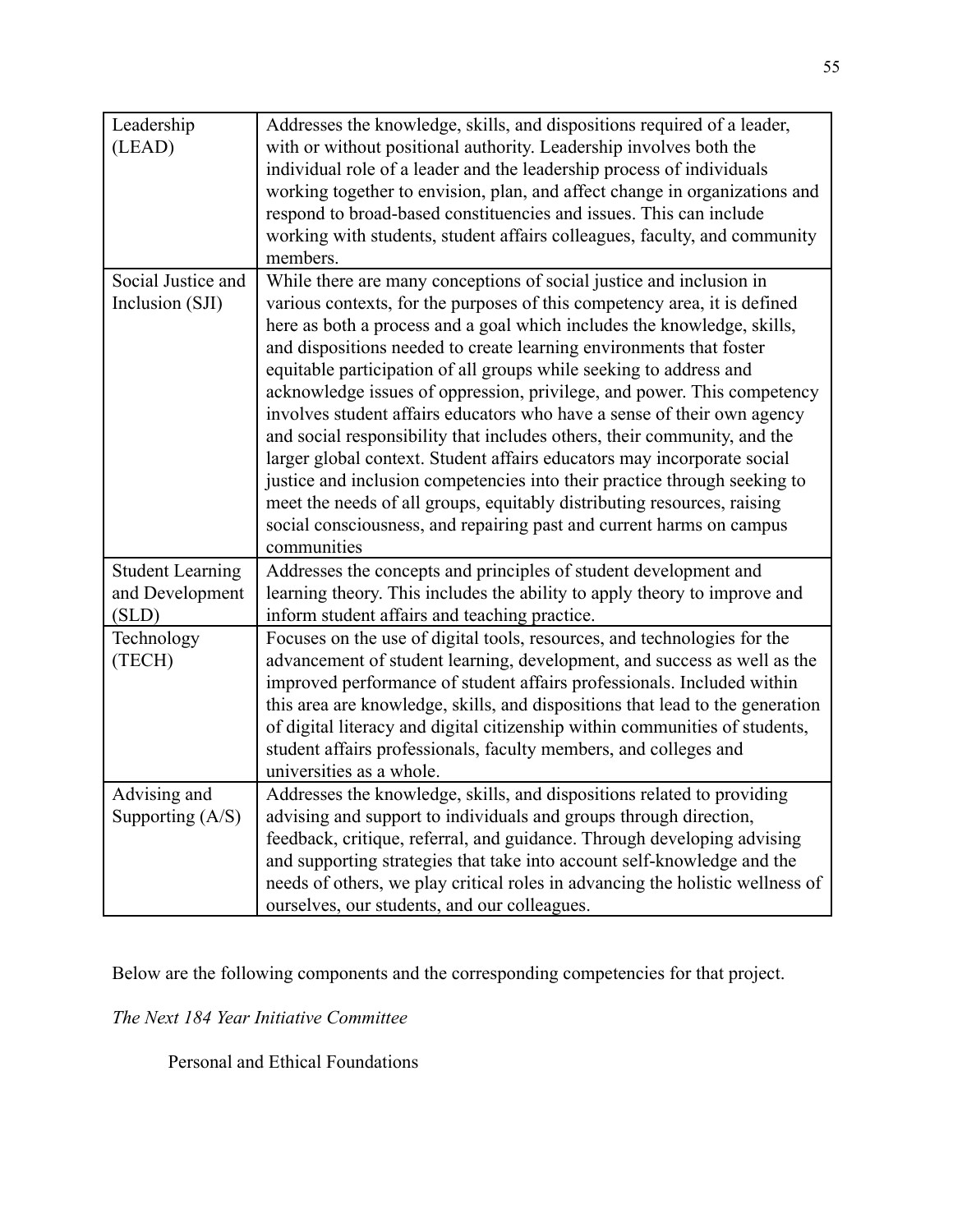Values, Philosophy and History

Student Learning and Development

Organizational and Human Resources

Social Justice and Inclusion

Leadership

Law, Policy, Governance

Assessment, Evaluation and Research

## *Academic and Co-Curricular Orientation and Reorientation*

Advising and Supporting

Student Learning and Development

Organizational and Human Resources

Social Justice and Inclusion

## *360 Support Training*

Values, Philosophy and History

Advising and Supporting

Student Learning and Development

Social Justice and Inclusion

Leadership

Personal and Ethical Foundations

ACPA and NASPA's Professional Competencies encourages college personnel to utilize the competencies to educate institutional stakeholders regarding the purpose and function of our work as well as utilize them to continue to advocate for the importance of holistic student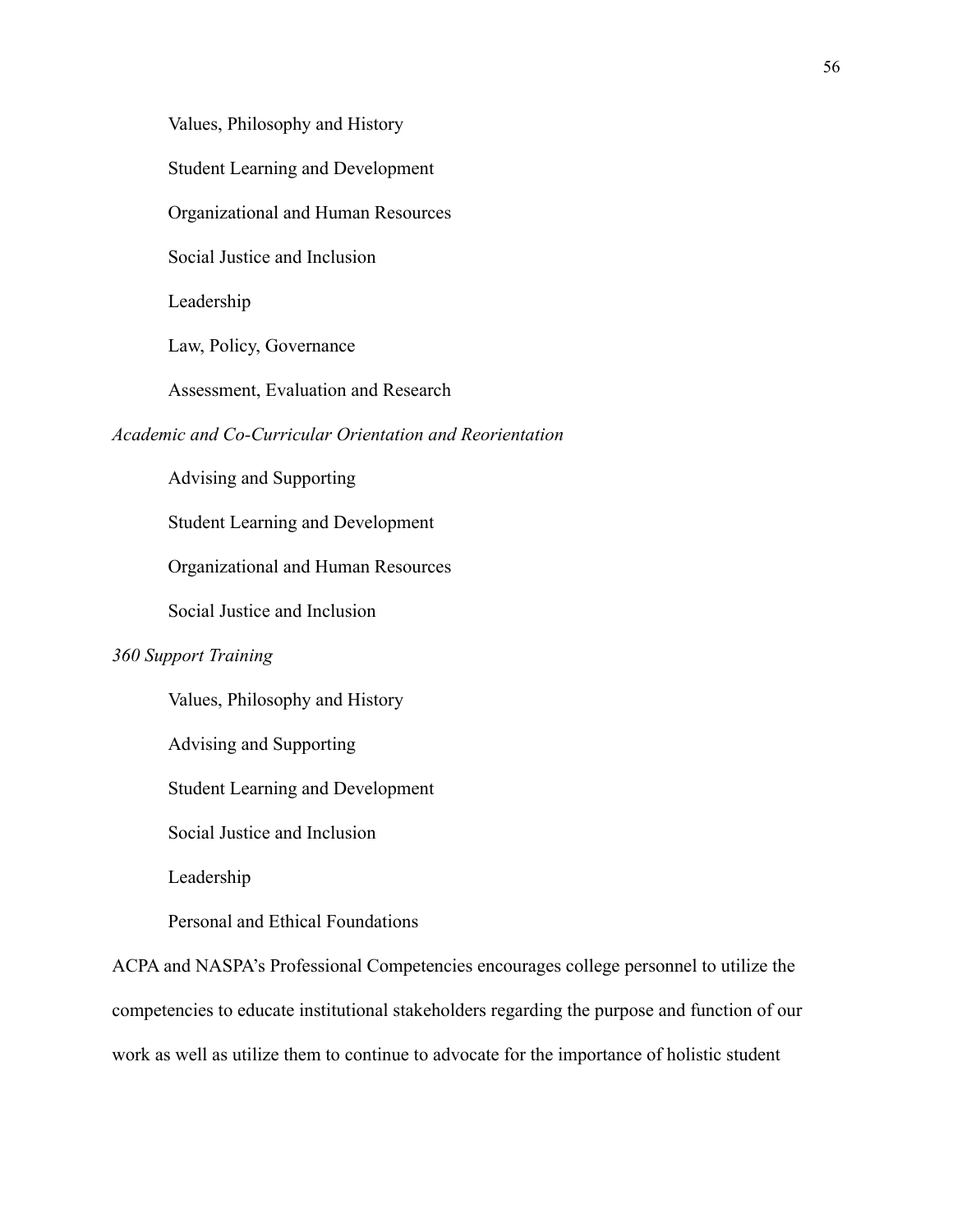learning, development and success within larger policy arenas (NASPA, 2010 p. 11) The three common competencies between all three components of the intervention:

- Student Learning and Development
- Advising and Supportive
- Social Justice and Inclusion

Social Justice and Inclusion is key to *The 184 Year Initiative* as the foundational outcomes are to understand how a person is affected by and participates in maintaining systems of oppression, privilege, and power (NASPA, 2010, p.30). As higher education professionals, we must address the impact of systemic racism for students during their K-12 education. The Social Justice Competencies emphasizes the importance and build meaningful relationships with others while recognizing multiple, intersecting identities, perspectives, and developmental differences that people hold (NASPA,2010, p.30). Students must be seen within not only their race, but their other identities and needs during their college experience, by restructuring to student success focused initiatives, we can better address our students needs and continue to support them as they persist to graduation. Student Learning Development is a focal point in the initiative, especially the foundational outcome to articulate theories and models that describe the development of college students and the conditions and practices that facilitate holistic development (NASPA, 2010, p.32). The 360 Campus Support Training component takes the Student Learning Development competency very seriously, as we must re-center our practices to support our students holistically to see the increases in students returning and completing their degrees. Finally, the Advising and Supporting foundational outcomes that this initiative is most heavily rooted in is to facilitate reflection to make meaning from experiences with students, groups,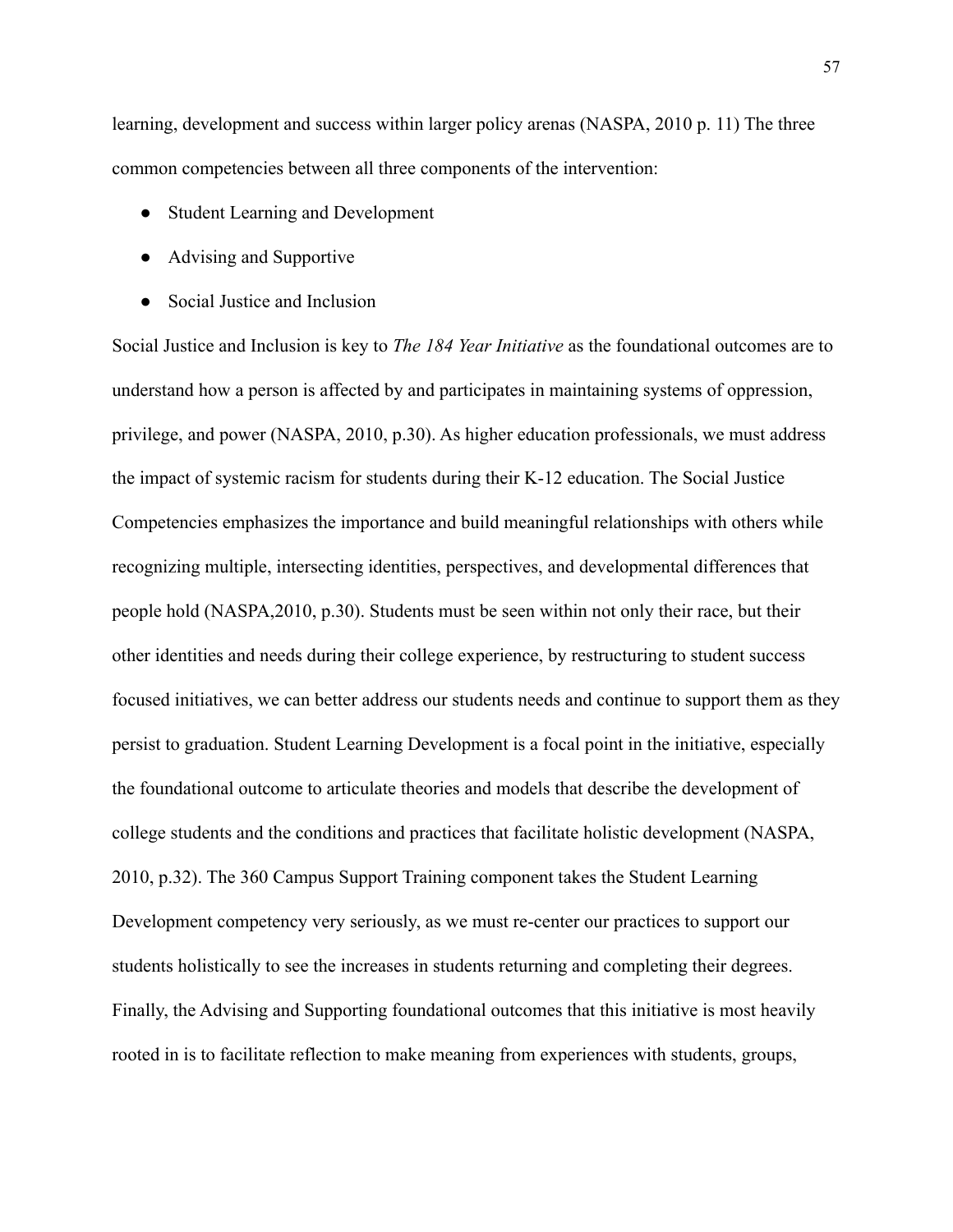colleagues, and others as well as the importance of establishing rapport with students, groups, colleagues (NASPA, 2010, p.36). This functional outcome goes both ways for students and colleagues to better establish rapport with each other to better assist fellow students or colleagues in their efforts to build a campus community of support where students and our professional staff can come together as a community. Having these professional competencies helps assist us to continue to grow as we challenge ourselves to become better professionals for our students.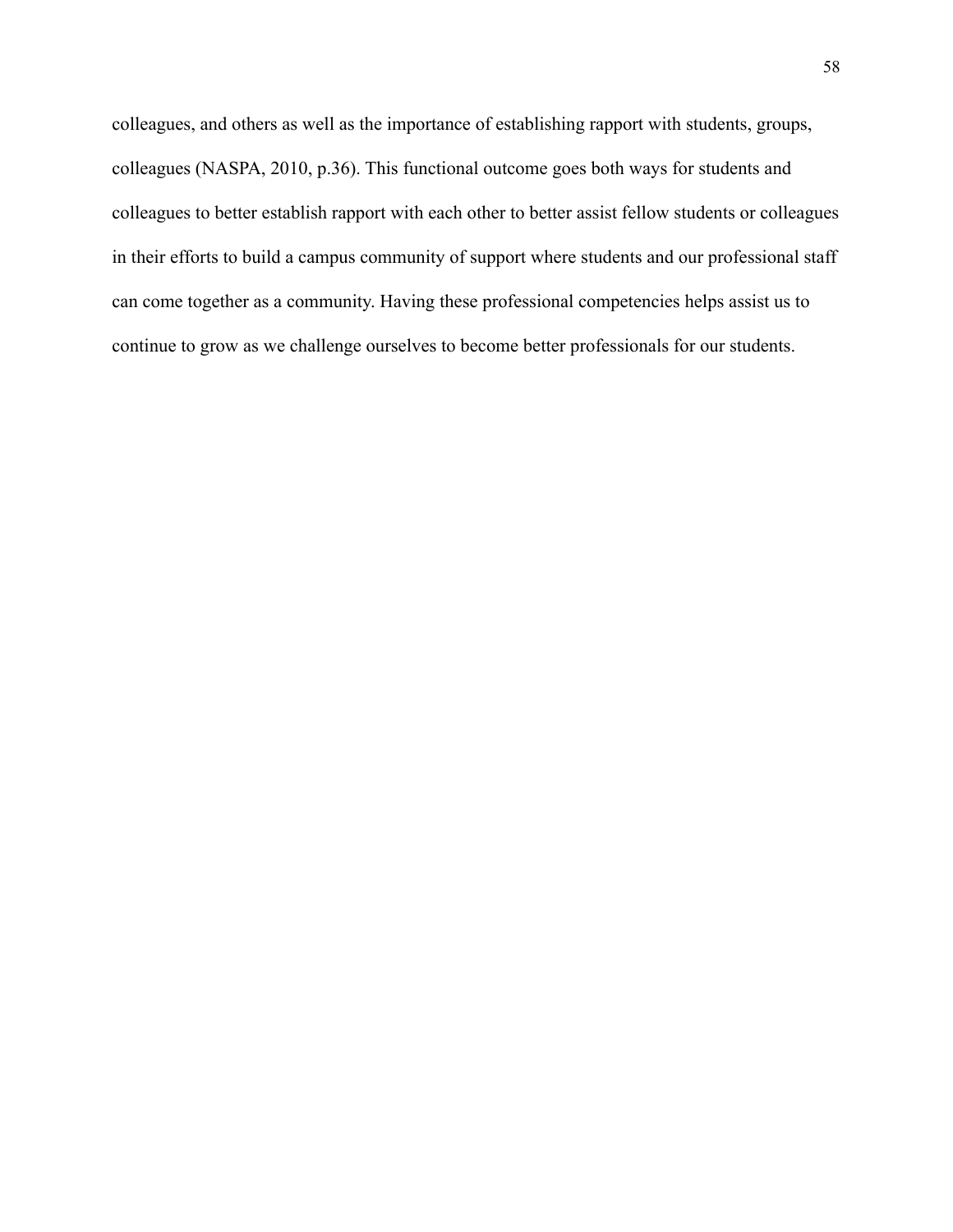# **Chapter Five: Implementation & Evaluation**

Recognizing that The Next 184 Year Initiative takes a structural approach to its intervention, the majority of the intervention can be completed with funds that are already in use within the university. The funding that would be needed to see this intervention be successful could possibly be allocated from a number of different sources including the office of the president, student affairs, academic affairs, residence life and housing as well as enrollment management. There are a few items that would need to be implemented. The largest item that is instrumental and quite frankly would need to be approved by the administration is the hiring of a few co-curricular advisors, this of course is the largest expense seeing as it is quite literally the salary and benefits of multiple positions depending on the size of the institution. Recognizing that often, we as higher education professionals are stretched thin under the understanding that our jobs encompass all other duties as assigned. We would want to avoid it by hiring other supporting staff to help with this initiative. Most of the costs would be items that are already within budget lines for other departments such as lunches for the overall committee meeting twice a year, paper and printing budgets, professional development opportunities through their respective departments. Please see the Table below to outline the projected budget.

*Table 3*

| <b>Expense Item</b>   | <b>Justification</b> | Cost                                 | <b>Total</b> |
|-----------------------|----------------------|--------------------------------------|--------------|
| Co-Curricular Advisor | 5 co-curricular      | \$45k annual salary                  | \$225,000    |
| Position              | advisors             |                                      |              |
|                       | 2-3 yrs experience   |                                      |              |
|                       | advising or related  |                                      |              |
|                       |                      |                                      |              |
|                       | bachelor's degree    |                                      |              |
| Breakfast/Food        | Initial meeting with | \$12 pp, 25 people max $\vert$ \$300 |              |
|                       | leadership           |                                      |              |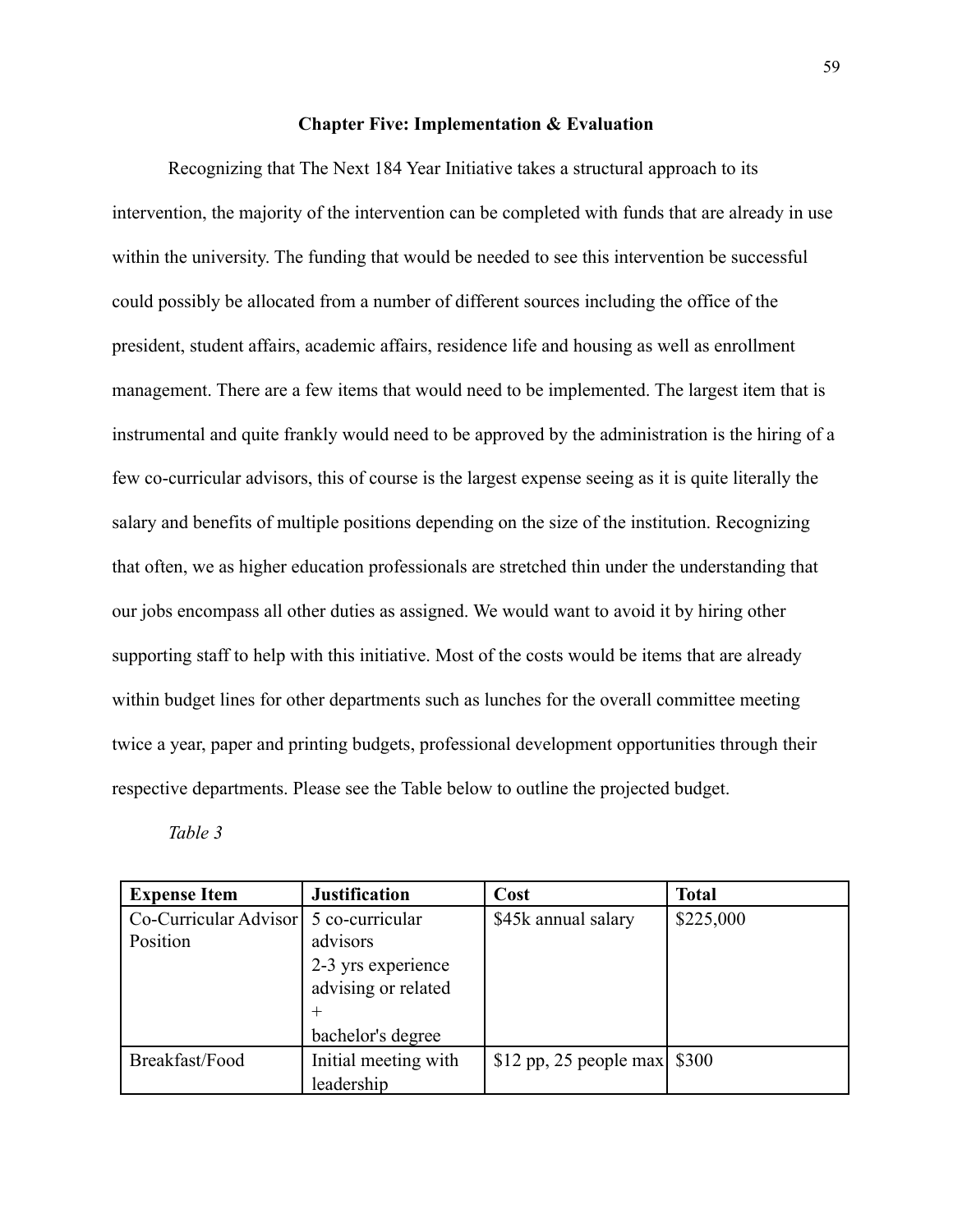| Breakfast/lunch       | Training, Learning    | \$30 pp, 25ppl x 2         | \$1,500              |
|-----------------------|-----------------------|----------------------------|----------------------|
| for meeting with      | Outcomes,             | times a year, 1 time       |                      |
| entire group          | expectations,         | per semester, new          |                      |
|                       | committee break ups   | appointees/trained         |                      |
|                       | Etc.                  |                            |                      |
| Paper Materials,      | To provide tools      | $$100$ pp                  | \$2,500              |
| Padfolios, Folders,   | for note taking       |                            |                      |
| printing, Materials   | and learning          |                            |                      |
| for                   | during the            |                            |                      |
| training              | training and meetings |                            |                      |
| Lunch for meeting     | Meeting to check in,  | $$25pp \times 25 \times 3$ | \$625 per meeting, 3 |
| with entire group/all | adjust approaches,    |                            | meetings per year    |
| committees x 3 a      | adapt and see what is |                            | \$1,875              |
| year                  | needed                |                            |                      |

# **Timeline**

Originally, when thinking about the proposed timeline, I thought that this could be accomplished and implemented within a year, after further thought, to see the true effects of this initiative and its three components, I believe it would be best to implement a 4 year plan. Within the first year, the full campus committee or core committee would be formed to establish campus wide buy in and establish the other committees for each component and they can begin to identify the needs of each specific committee and functional area. In year two, the committees will be informed well enough to begin implementation of the LLCs, pilot the orientation and reorientation programs as well as the 360 campus support training to launch in the summer prior to the fall semester. After one year of actively implementing these components, year three is the first year to audit. This audit will be done by implementing lots of opportunities for student, staff, faculty and administrative feedback via surveys and town halls to help the community even outside of the committee feel as though they have a place in forming their campus community and addressing the needs they see, that we may not be addressing. This leads to of course any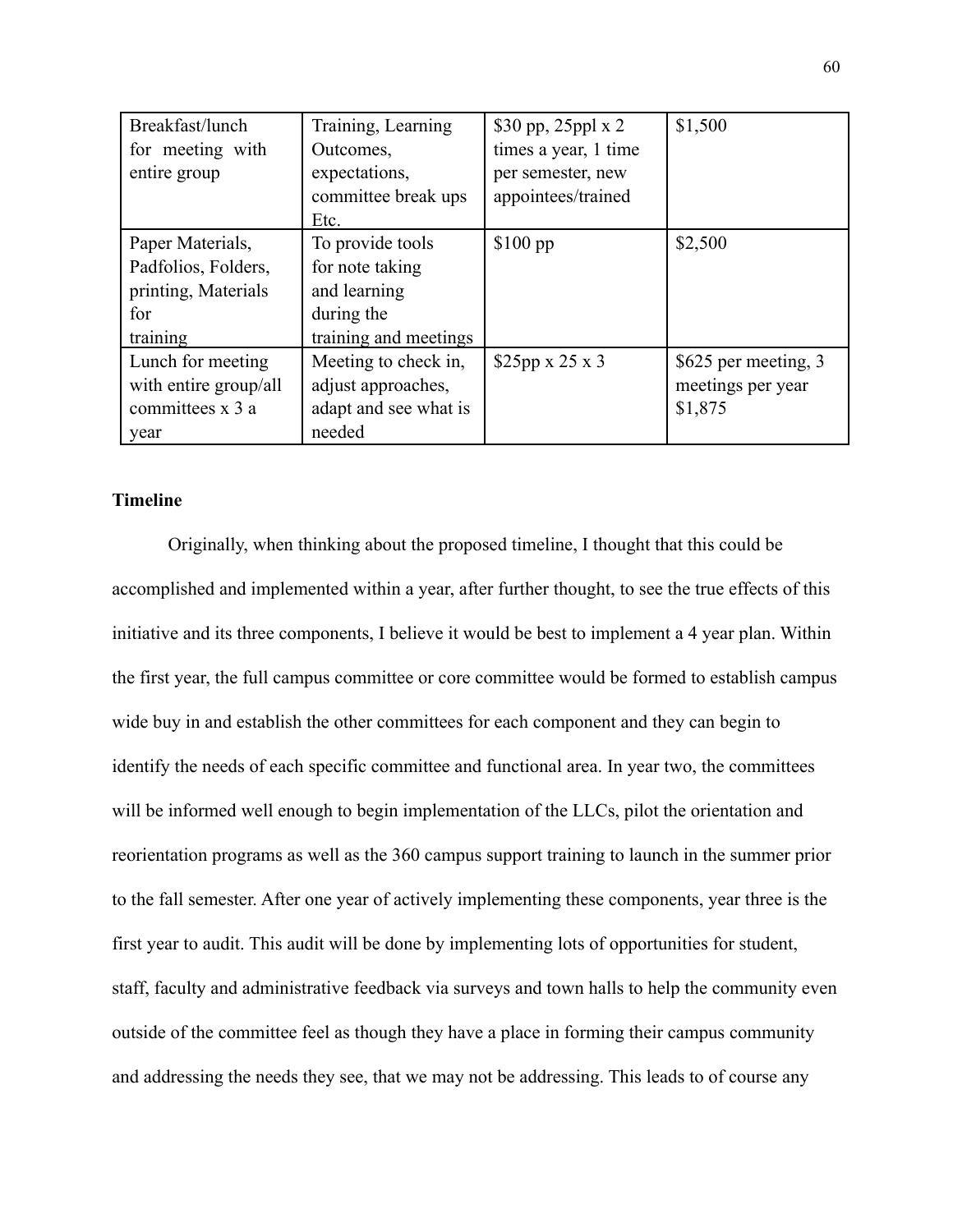alterations and changes that need to happen. Then we enter year four, which is where we will be able to begin the process for reviewing the data collected for retention and persistence. It would be too soon to get a sense of comparative data for degree completion, that would be more readily available at the six-year mark. Reference Appendix E to view the example timeline.

### **Leadership**

According to Peter G. Northouse, leadership is a process whereby an individual influence a group of individuals to achieve a common goal. To define leadership as a process, means that we take away the common perception that leadership is a trait or something that is possessed by the individual in the position of power. When we change this mindset, leadership becomes more accessible to those who may have originally subscribed to the thought that leaders are born and not made. In his research, we are shown that the trait definition of leadership is often defined by characteristics like height, intelligence, extraversion, fluency and other characteristics, where as a practice, it focuses on how the interaction takes place (Northouse, 2019). Higher education success is often seen under the president, when enrollment goes up, a new major is created, a new building is built, it is thanks to the President of the college, when in reality, it may have had hardly anything to with that position, but we give leadership a pedestal of recognition. I believe true leadership happens from the ground up and is truly a collaborative effort, great things cannot come from one individual or office and have great impact without the entire organization supporting the initiative or common goal, like Northouse notes.

My intervention is not a one year, one step plan, I would like to implement something transformative, to truly change the face of HBCUs that are struggling with retention, persistence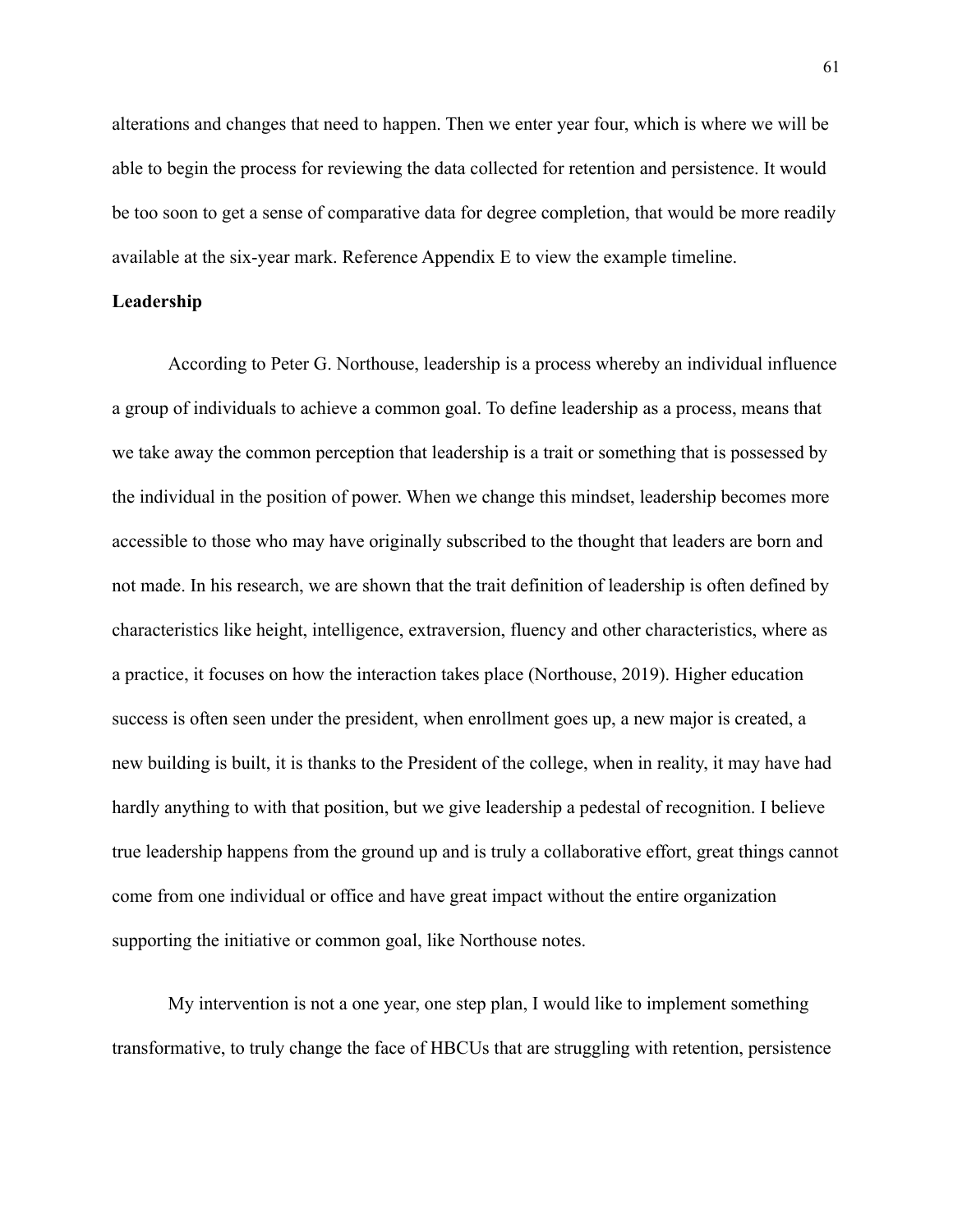and degree completion. By establishing full campus buy-in for high touch support practices for students coming in that, historically, may not be what many would consider college material, nothing can be achieved transformatively if we do not seek participation and feedback from our entire campus community when it comes to recruitment. After establishing these three components in the Next 184 Year Initiative, which would hopefully lead to increased enrollment and a more financially sound institution, the next steps as a leader or administrator would lean towards hiring more academic success staff and faculty roles would be the next step, as well as providing trainings, workshops and other professional development to better assist current staff and faculty in retention and persistence efforts for the institutions.

Effective leadership comes in many methods, there is no one way to be truly effective, but what we would like to see happen through this intervention is transformative results on our HBCU campuses. While transformative leadership is embodied by a motivator, an inspirational supervisor who helps team members reach their potential. Transformational leadership practices tend to focus on the big picture while working closely and hands on with their team, the transformation takes place through an intentional process professionals know as the five encompassing practices, introduced by Kouzes and Posner in 1983. Kouzes and Posner believe to have true transformative leadership, these five things must happen, as a leader you must model the way, inspire a shared vision, challenge the current process and look for innovative ways to improve the institution or organization, you must be able to enable others to act and finally, encourage the heart, celebrate the milestones and nurture a team spirit, provide recognition and accomplishments and other reaffirming actions. Effective leadership would have achieved enrollment goals through the admissions department and then handed off the first year students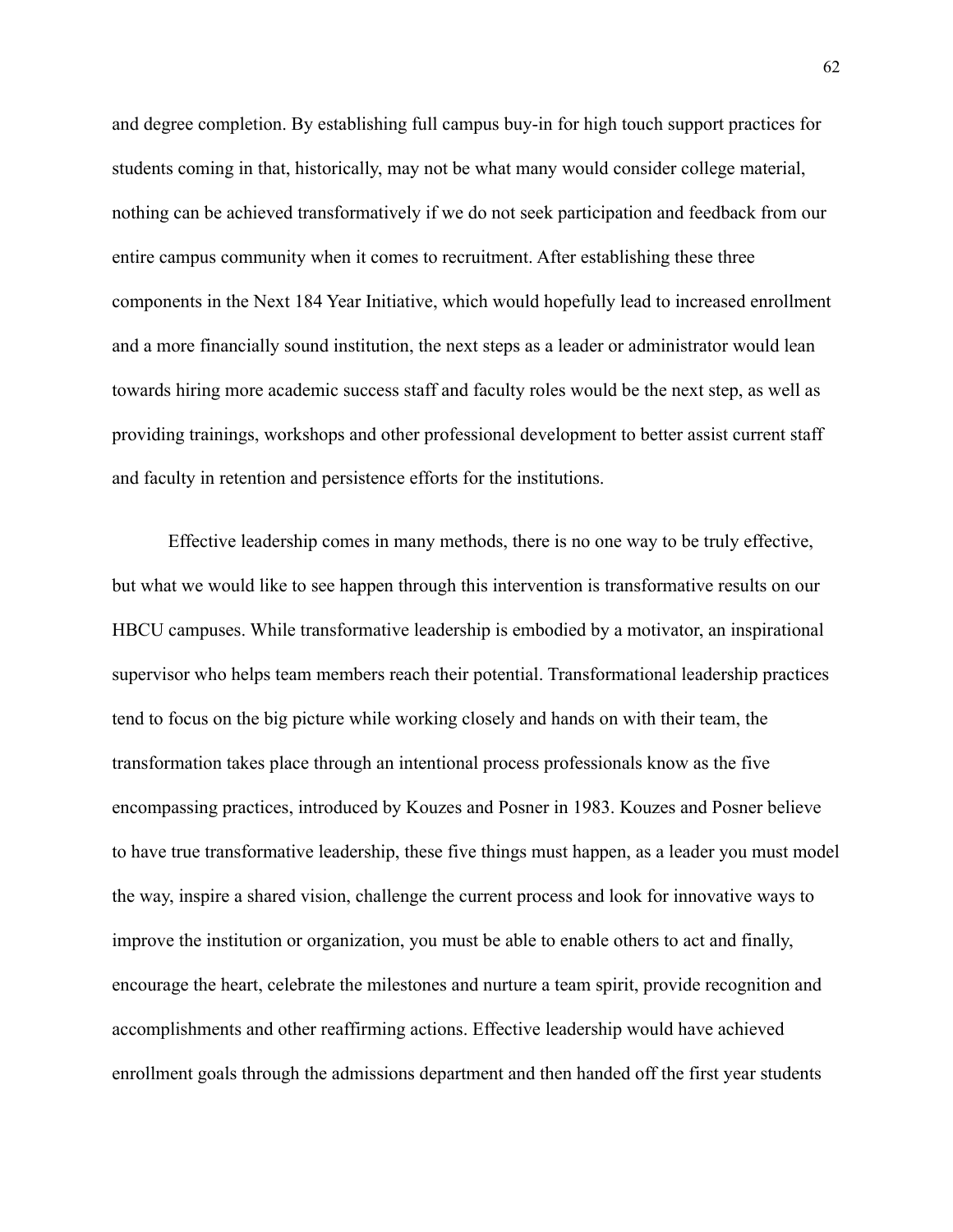to the housing and orientation offices because their job was completed, whereas transformational leadership was implemented at Norfolk State University when they implemented Living Learning Communities, worked beyond the typical expectations and called on professionals from across campus to aid in the active shift and change to see overall success of the students, and that is the goal of my intervention.

Within my first job at a small, private, catholic institution, I had four different supervisors within the course of a year, each with their own leadership styles, in total I have had 7 bosses prior to coming to West Chester University. My first boss, maintained a very hand off and laissez-faire leadership practice, he was kind but I believe he was stepping into his own as a director and wasn't quite sure on how to lead or provide instruction, the group think was missing as we all tended to look to the director for answers, but few were provided. Then my second boss, maintained a servant leadership blended with transactional leadership practice, he was data driven, but also cared that we were happy in the jobs we were doing, he celebrated our successes and clearly defined goals and responsibilities for our recruiting while listening about where we would like to be, both in our professional lives and on the road recruiting. My third boss was very transactional, she was data driven and goal oriented, she was also our Vice President, at the time we did not have a director, so we reported directly to her until a director was found. She was not encouraging and even reinforced many ideologies I took as traditional and complacent, for instance, having to simply wait to have your turn when it came to recognition or growing opportunities, often fueled by age, a very humbling experience that made me realize that I did not want to work for someone like that and also that I did not want to be a leader that recreated some of the same oppressive language that may have been said to me and a newer employee.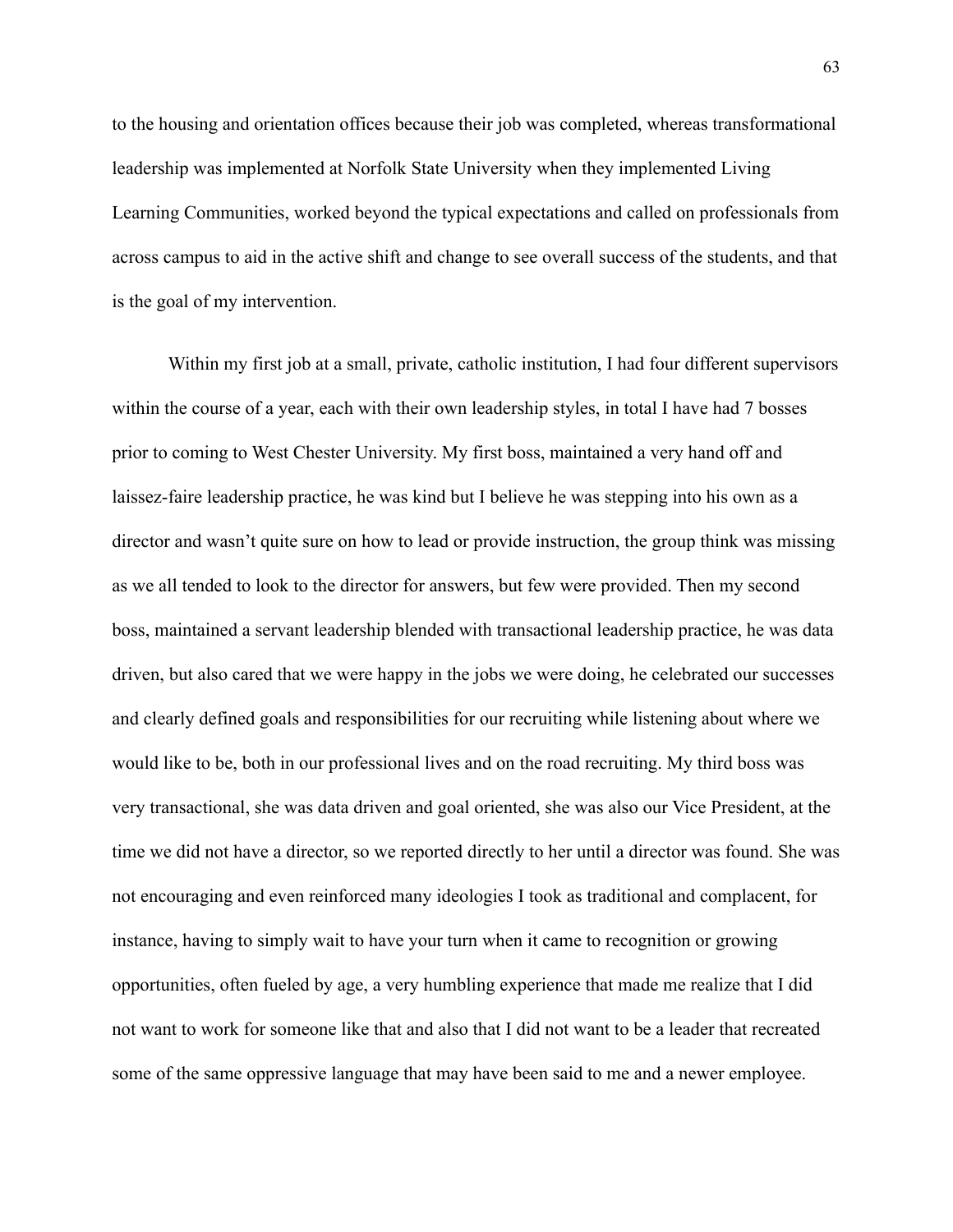Before coming to my current institution, my last three bosses practiced autocratic and dismissive leadership styles. All decisions were made by one person, with little to no input from anyone else, there could be no questions or criticisms or there would be punishment and busywork, this was my least favorite style of leadership practice and I learned very quickly how I would not want to adopt this practice myself as a supervisor in any position or be subjected to it. These different leadership styles have shaped my life in more ways than I could ever imagine, they have taught me who to be more like, what characteristics to never associate with leadership and the worst ones have even shaped my thematic concern, showing me that so much more can be done when you look past transactional and autocratic or authoritative leadership styles.

I believe a transformative leadership practice is imperative to truly see a shift at a struggling HBCU, during my time at the nation's first HBCU we often said, after 182 years, something needs to change, but it never did, not outside of transactional partnerships with private corporations. Student, staff and faculty deserve the best, our students are on our campus to be educated and serviced by the professionals during their time, I believe a challenge to truly shift a mindset of a campus from siloed, everyone moving in separate directions to bringing those same pieces together to create a well-oiled machine will prove to be a hassle, but studies like the creation of LLCs at Norfolk State University proved that is it is possible and that we see great results when staff, faculty and administration sit down and work for the common goal of student success. Transformative leadership will play a role within the execution of this intervention to help bring about change on the campus, no longer with departments or offices be solely focused on their own efforts, but hopefully through this intervention, over the follow 2-3 years a shift can be made not only to increase support for all students, the way summer bridge and dual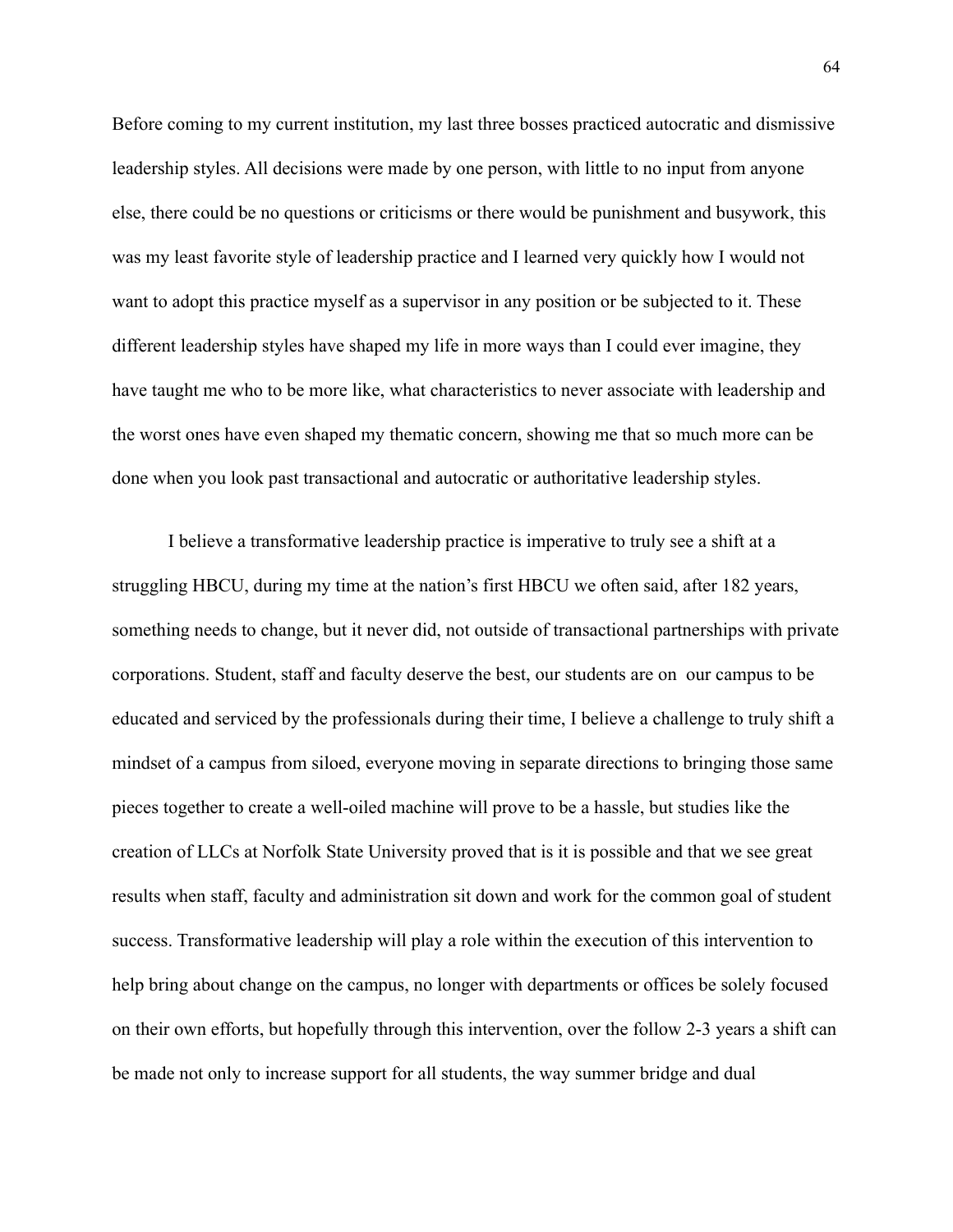enrollment students are supported, but also to have the campus community come together in its efforts to ensure our at-risk students do not have an opportunity to fall behind from collaborative efforts on behalf of staff, faculty and administration. Participative and democratic leadership practices will need to be utilized as well, the leadership within the enrollment department must be willing to listen to campus feedback and input, take ideas from the experts in other areas, such as administration, current students, faculty and staff and be able to make sound decisions with that information to still achieve an effective and beneficial outcome.

#### **Assessment & Evaluation of Program**

Well, how did it go? From how our day was, to how that meeting with your boss was, someone wants to know how it went. When it comes to planning an intervention to help combat systematic racism and its effects on our Black students at Historically Black Colleges and Universities, it must be intentional and strategic. Previously we have discussed the why and implementation, but without assessment and evaluation of a program, it can unravel as quickly as it would with poor planning and implementation.

Rather than simply facilitating programs and providing services, student affairs practitioners must think carefully and attentively about teaching and learning. This shift in perspective is crucial. The learner-centered approach requires consideration of programs and services with the students, and their learning, at the center of focus. Student affairs practitioners should be thinking about these programs in terms of what the student does that contributes or leads to their learning. By placing the student at the center, there is a change in perspective that leads to the possibility of measuring learning, rather than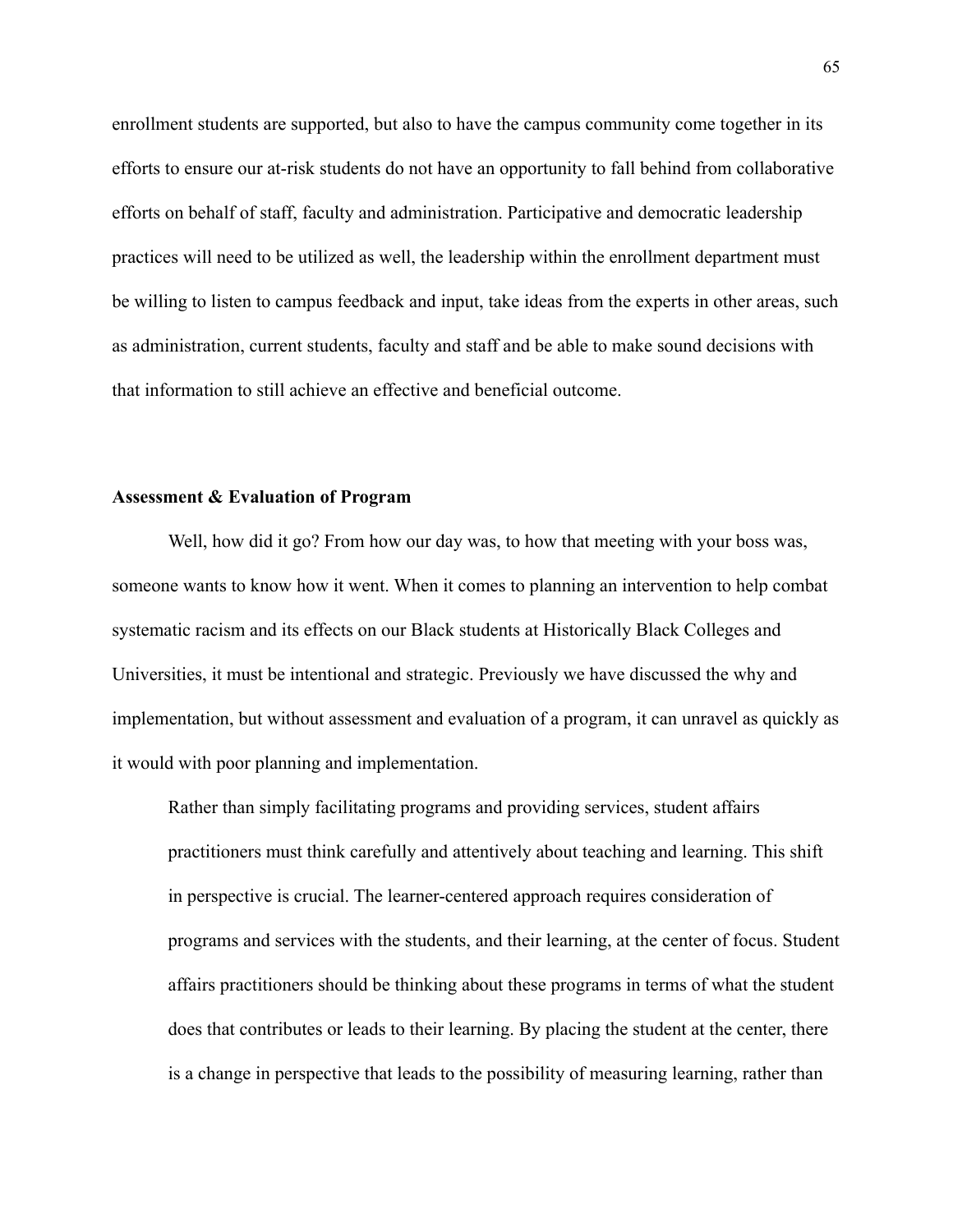solely focusing on attendance and satisfaction. This shift in paradigm is crucial for student affairs practitioners to engage in meaningful assessment of student learning in the co-curriculum. The learner-centered perspective urges practitioners to consider the learning that takes place within, and because of, intentionally designed experiences.

(Keith, 2019)

How do we gauge these intentionally designed experiences? In the short-term evaluation, surveys would be utilized to establish if students, staff and faculty saw these components as intentional, well planned and executed, helpful and valuable. Survey examples can be found in appendices F, G, and H. Long term, the data would speak for itself. In higher education, often we do not know if a program was truly successful until at least 3-6 years further down the road in order to compare against historical data. The implementation of assessment would change as we grasp hard data to back up the actions behind the core and subcommittees. If students, staff and faculty see and feel a difference in campus culture, student support services and see less students leave after the first semester or first year, the intervention worked. If retention, persistence and degree completion are trending up after 3 years of implementing these enrollment management and student service practices, then it worked and there will be data analysis reports to serve as the backbone for validation.

#### **Limitations and Looking Forward**

In every intervention or proposed solution, there will be challenges to seeing a successful launch, some small and some quite large. Compared to their white counterparts, most HBCUs are defined by a small to medium size category, eliminating some concern of transitioning this at a 20,000+ student or 'large institution' but still being aware that the implementation and funding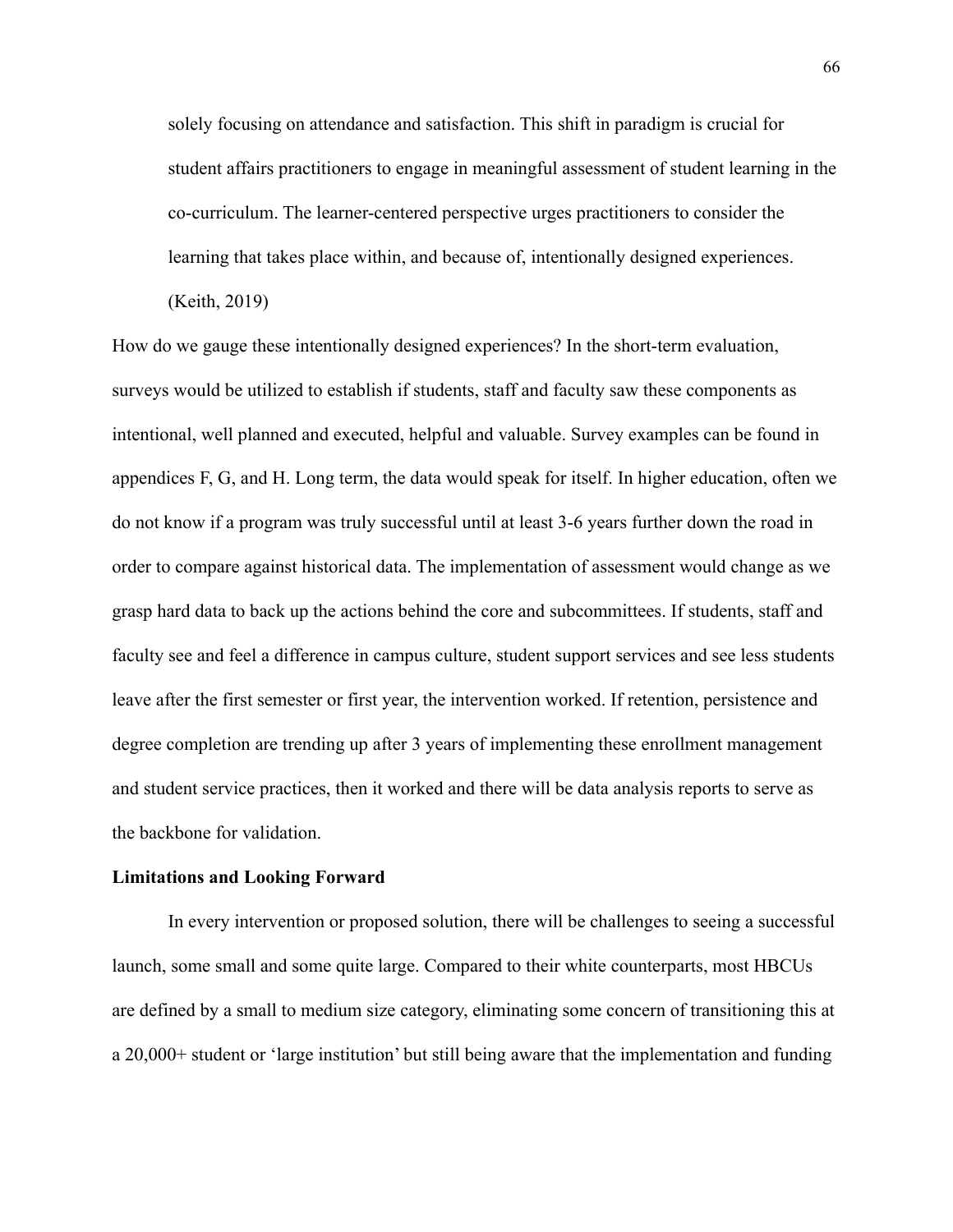will look very different at a larger HBCUs with closer to 8,000 students than at our smaller universities that have under 1,500 students in total. The intervention was created with the thought in mind that the majority of the campuses would already have an orientation office, academic advisors and residence halls with residence advisors and directors already staffed, although from professional experience, that is not always the case. Another challenge of course, if getting approval to hire new professionals to serve as these extracurricular advisors, but some campuses do offer these jobs, other staff and faculty unofficially put on that title and become a student's good company along their journey. Leaders and committee members involved with this proposed intervention will face a few challenges depending on the already existing offices and funding at each college or universities.

In conclusion, Historically Black Colleges and Universities are necessary in this society. They opened their doors for Black students when no other institution would. Our HBCUs stand on the shoulders of the Institute for Colored Youth, now Cheyney University, but we worry for our institution's solvency and strength to continue for years to come. Today, higher education institutions are beginning to see retention as the uncovered stone of stability. At least a quarter of students who begin college still fail to return the following year. As Bryan Matthews, director of athletics and associate vice president at Washington College, questions in Inside Higher Education, "What other industry do we know that successfully recruits 25 percent new clients each year, plans for an average loss of 25 percent of those new clients, and accepts this as business as usual?" (Olbrecht,2016). We cannot continue to move in a way where this is acceptable, not for the sake of our business model, but for the sake of the quarter of students who never return to their college campuses. Restructuring enrollment management policies at our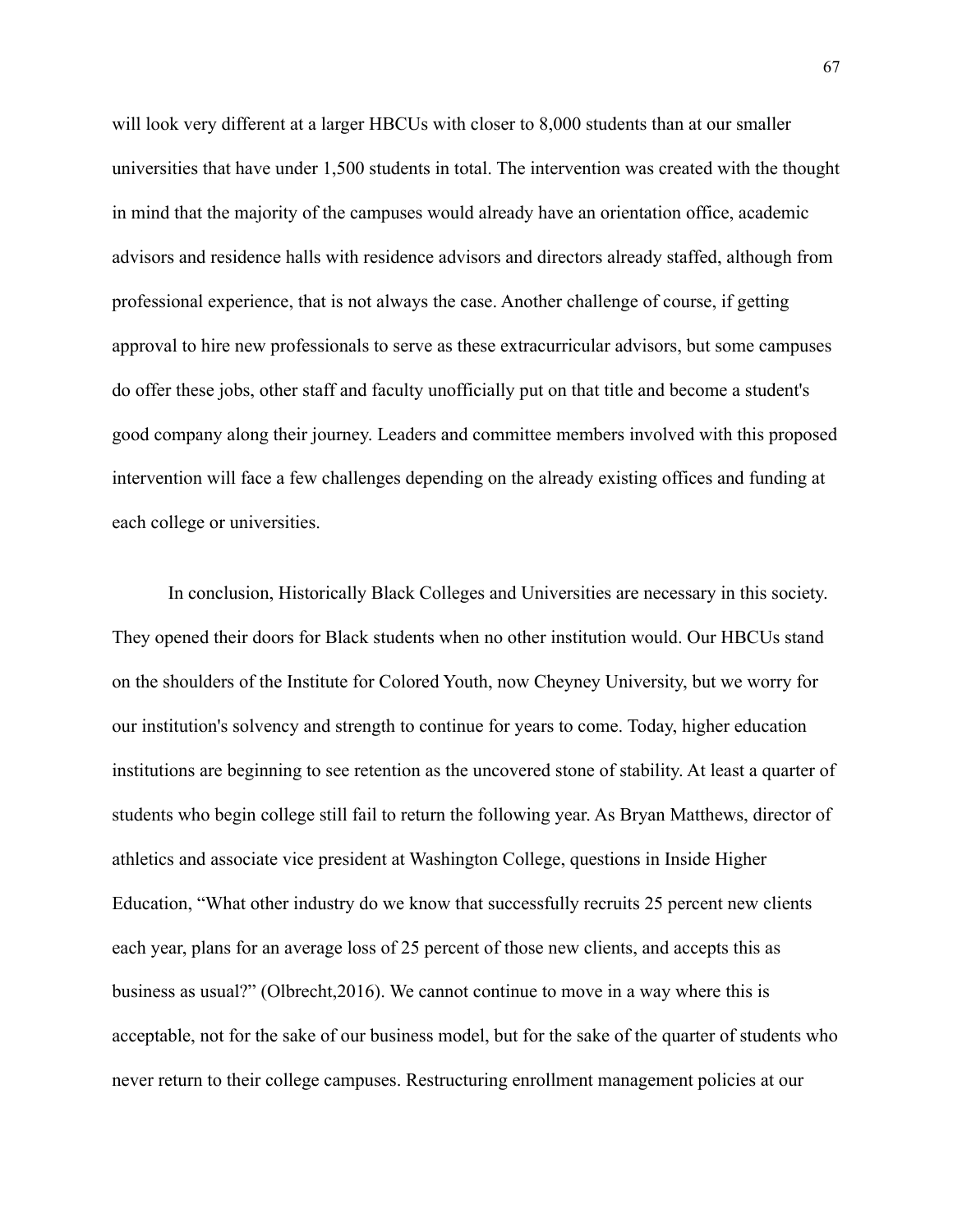HBCUs can be the key that unlocks the next century of our universities legacies. With full campus buy-in and participation, student success centered policy practices, staff, faculty, administrators and remaining focused on why HBCUs exist in the first place, instead of working to solely balance a budget, we will see another 184 years and beyond.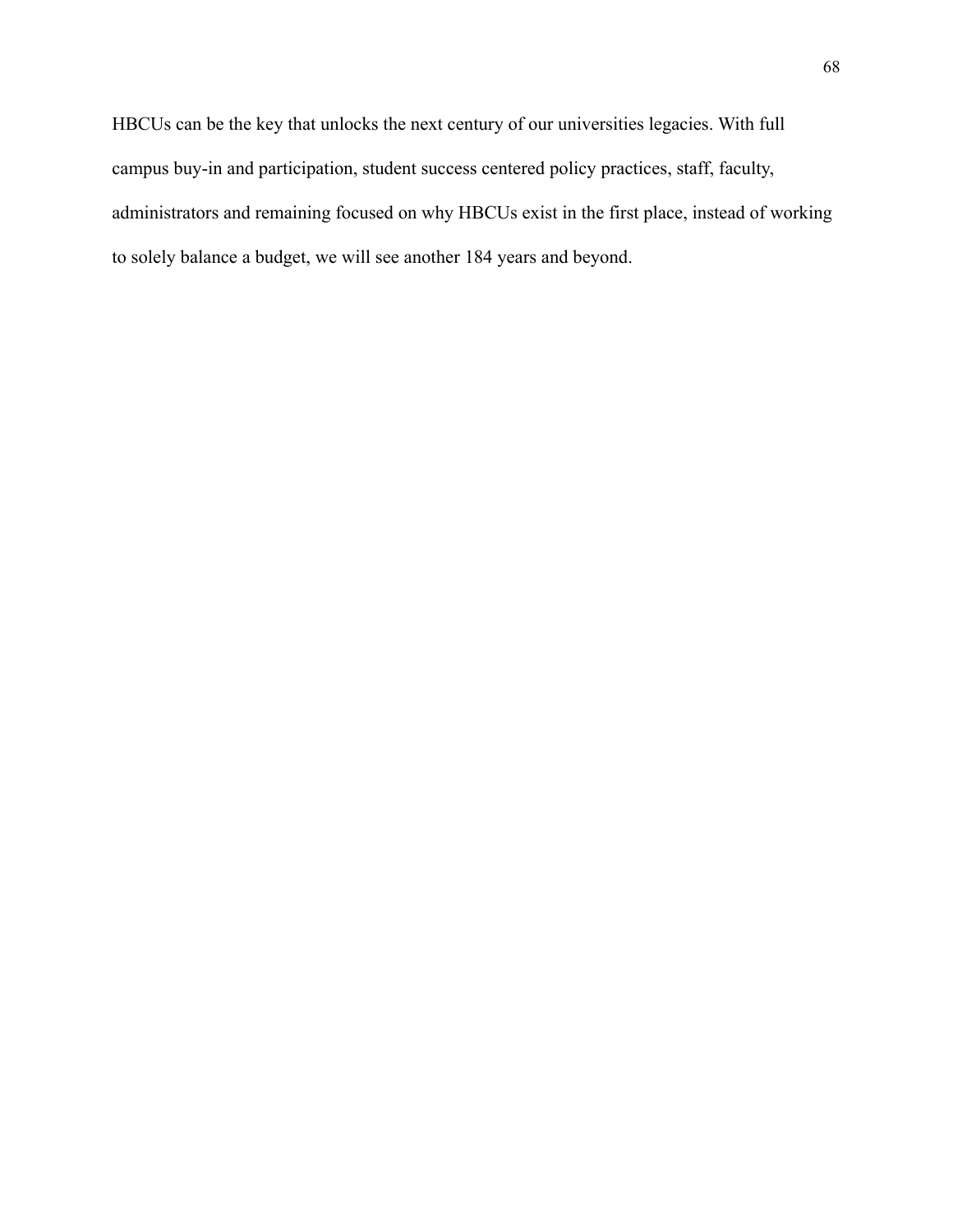#### **References**

Albritton, T.J. (2012) Educating Our Own: The Historical Legacy of HBCUs and Their Relevance for Educating a New Generation of Leaders. Urban Rev 44, 311–331.

Allen, W., Jewell, J., Griffin, K., & Wolf, D. (2007). Historically Black Colleges and Universities: Honoring the Past, Engaging the Present, Touching the Future. The Journal of Negro Education, 76(3), 263-280.

Anderson, J. D. (1988). The education of Blacks in the South, 1860-1935. Chapel Hill: University of North Carolina Press.

Backer, D. I. (2017). The politics of recitation: Ideology, interpellation, and hegemony. *Harvard Educational Review*, *87*(3), 357-379.

Burt, B. A., & Baber, L. D. (2018). The Power of Language: Exploring Foundations of Neoliberalism in Federal Financial Aid Policy. Journal of Negro Education, 87(2), 140– 153.

Clement, A. J., & Lidsky, A. J. (2011). The Danger of History Slipping Away: The Heritage Campus and HBCUs. Planning for Higher Education, 39(3), 149–158.

Ericksen, K. S., Walker, J., Laws, P., Fitzgerald, F., & Burwell, C. (2015). Inventing and Implementing LLCs at an HBCU in One Year: Lessons Learned. Learning Communities: Research & Practice, 3(2).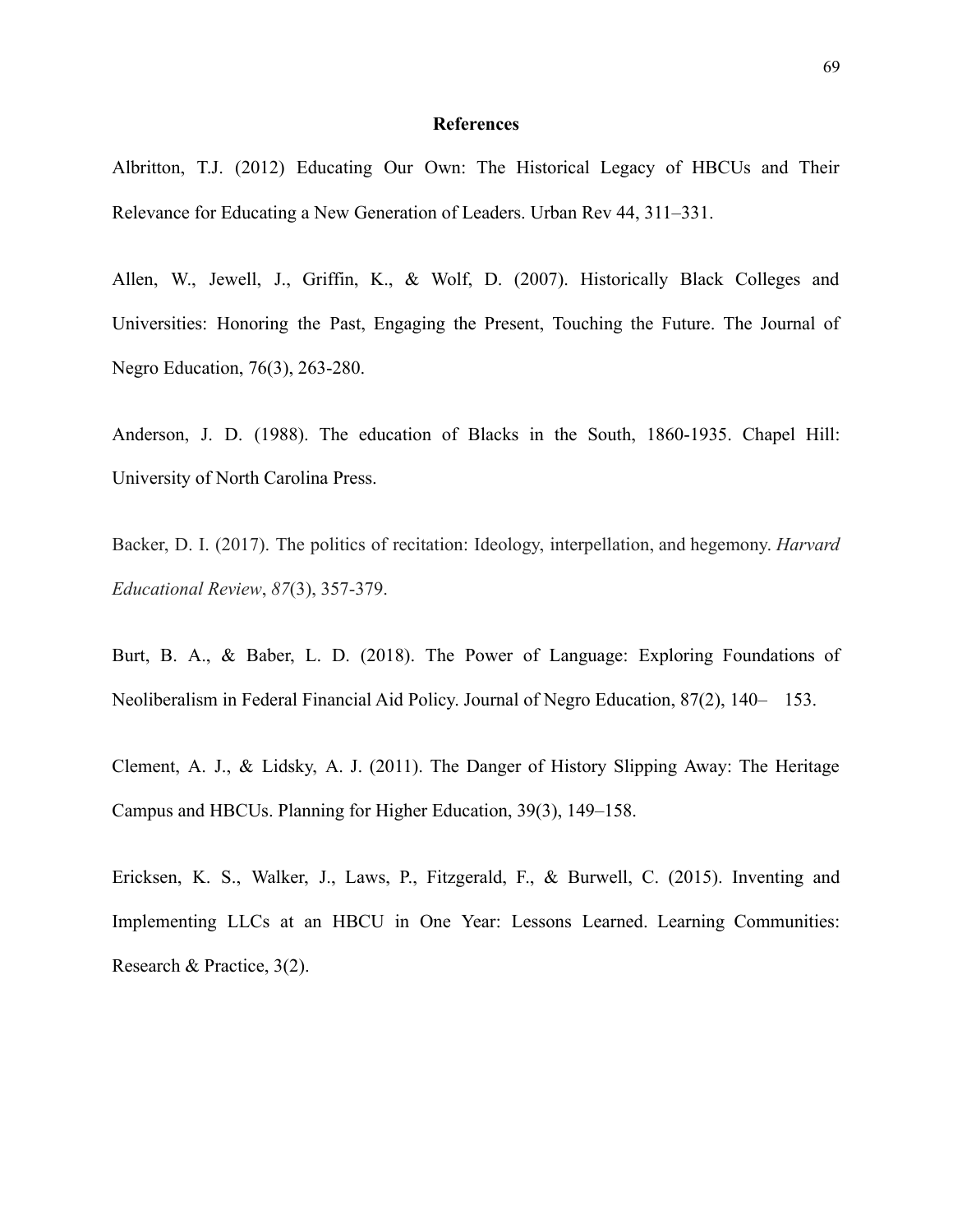Ericksen, Kirsten S. and Walker, Jonathan M. (2015) "The Value of Academic Affairs and Student Affairs Collaboration: Living-Learning Communities at Historically Black Colleges and Universities," Journal of Research Initiatives: Vol. 1 : No. 3 , Article 2.

Gallagher, B. (1966). American caste and the Negro college. New York: Gordian Press.(Originally published in 1938)

Gasman, M. (2017). The Black Lives Matter Movement and Historically Black Colleges and Universities. Perspectives on Urban Education, 14(1), 1–2.

Hooks, B. (1994). Confronting class in the classroom. *The critical pedagogy reader*, 142-150.

Jewell, J. O. (2002). To set an example: The tradition of diversity at historically Black colleges and universities. Urban Education, 57, 7-

Mitchell, M. L. (2002). settlement of Ayers v. Musgrove: Is Mississippi moving towards desegregation in higher education or merely separate but more equal system. Mississippi Law Journal, 71(3), 1011-1028.

Olbrecht, A. M., Romano, C., & Teigen, J. (2016). How Money Helps Keep Students in College: The Relationship between Family Finances, Merit-Based Aid, and Retention in Higher Education. Journal of Student Financial Aid, 46(1).

Palmer, R. T., Davis, R. J., & Hilton, A. A. (2009). Exploring Challenges That Threaten to Impede the Academic Success of Academically Underprepared Black Males at an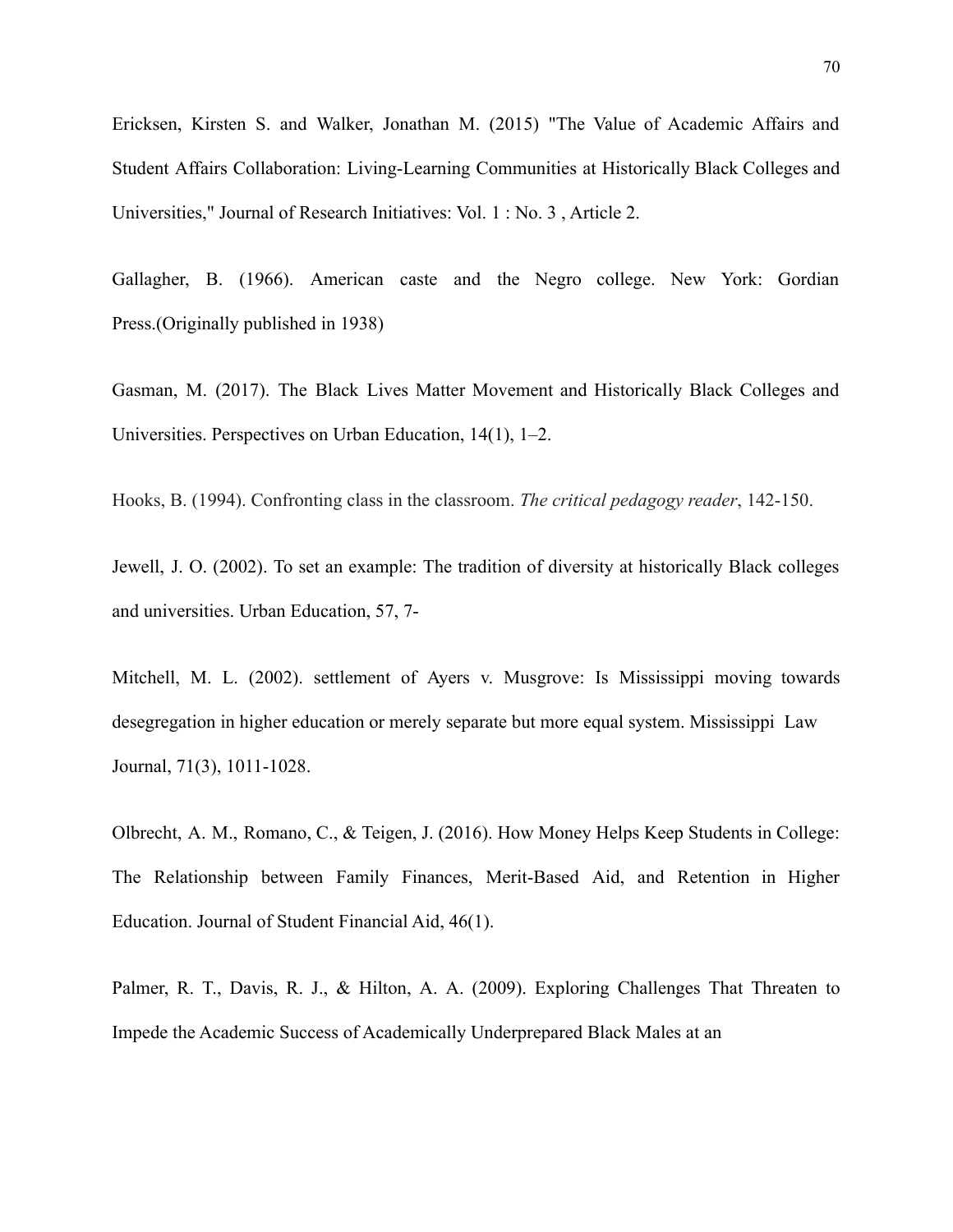HBCU. Journal of College Student Development, 50(4), 429–445. https://doi.org/10.1353/csd.0.0078

Palmer, R. T., Maramba, D. C., & Dancy, T. E. (2013). The magnificent "MILE": Impacting Black male retention and persistence at an HBCU. Journal of College Student Retention, 15(1), 65-72.

Richards, D. A., & Awokoya, J. T. (2012). Understanding HBCU Retention and Completion. Frederick D. Patterson Research Institute, UNCF.

Roebuck, J. B., & Murty, K. S. (1993). Historically Black colleges and universities: Their place in American higher education. Westport, CT: Praeger Publish

Saunders, D. B. (2010). Neoliberal ideology and public higher education in the United States. Journal for Critical Education Policy Studies, 8(1), 41-77.

- Snyder, S. (2019, February 28). *Wolf, state system leaders agree to give embattled Cheyney University more time*. https://www.inquirer.com.
- U.S. Department of Education, National Center for Education Statistics. (2019). *Digest of Education Statistics, 2018* (NCES 2020-009), Chapter 3
- Wilder, C. S. (2013). *Ebony and ivy: Race, slavery, and the troubled history of America's universities*. Bloomsbury Publishing USA.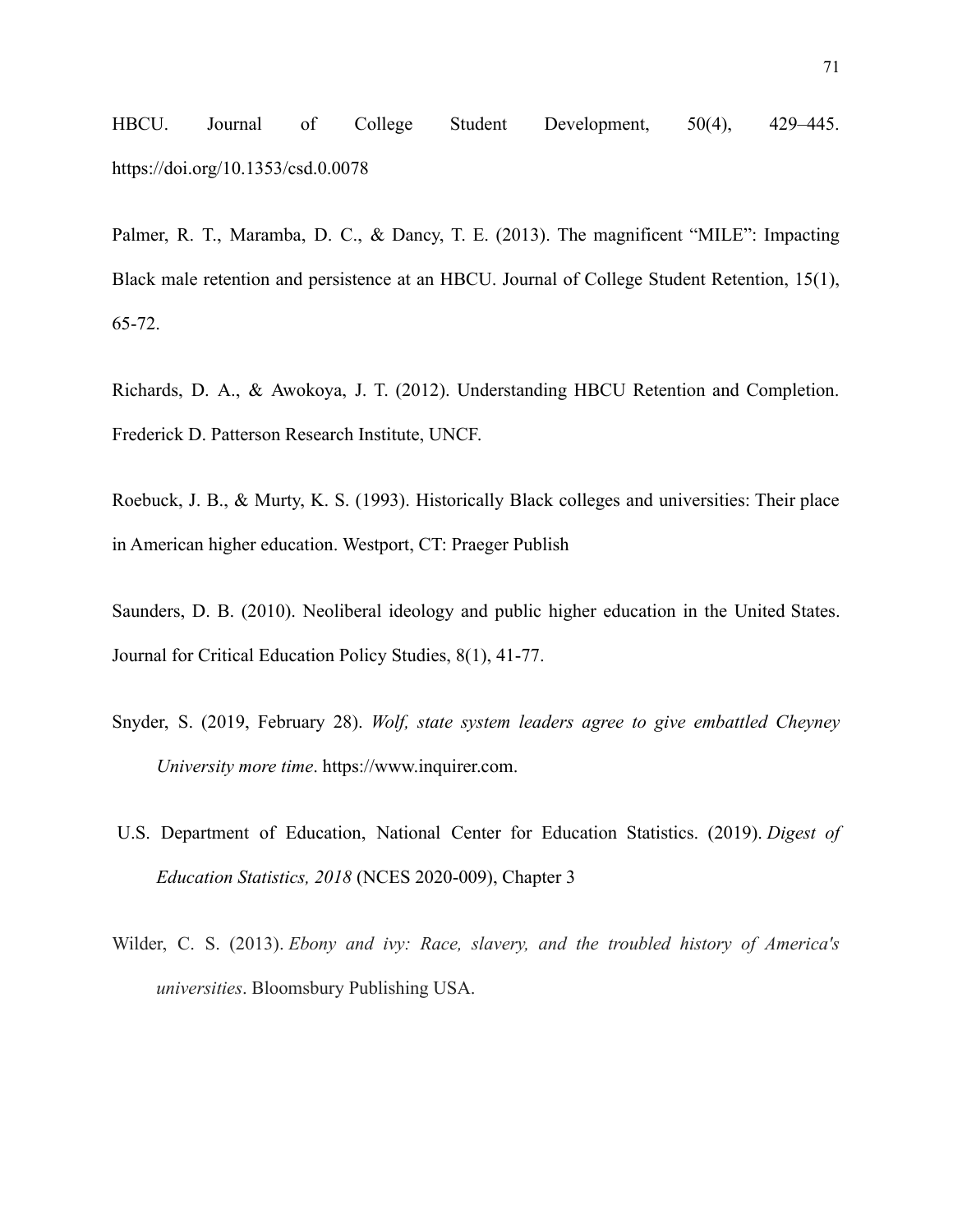Woodson, Carter G. (1915). The Education of the Negro Prior to 1861: A History of the Education of the Colored People of the United States from the Beginning of Slavery to the Civil War. New York: G. P. Putnam's Sons.

A History of Historically Black Colleges and Universities. https://hbcufirst.com/hbcu-historytimeline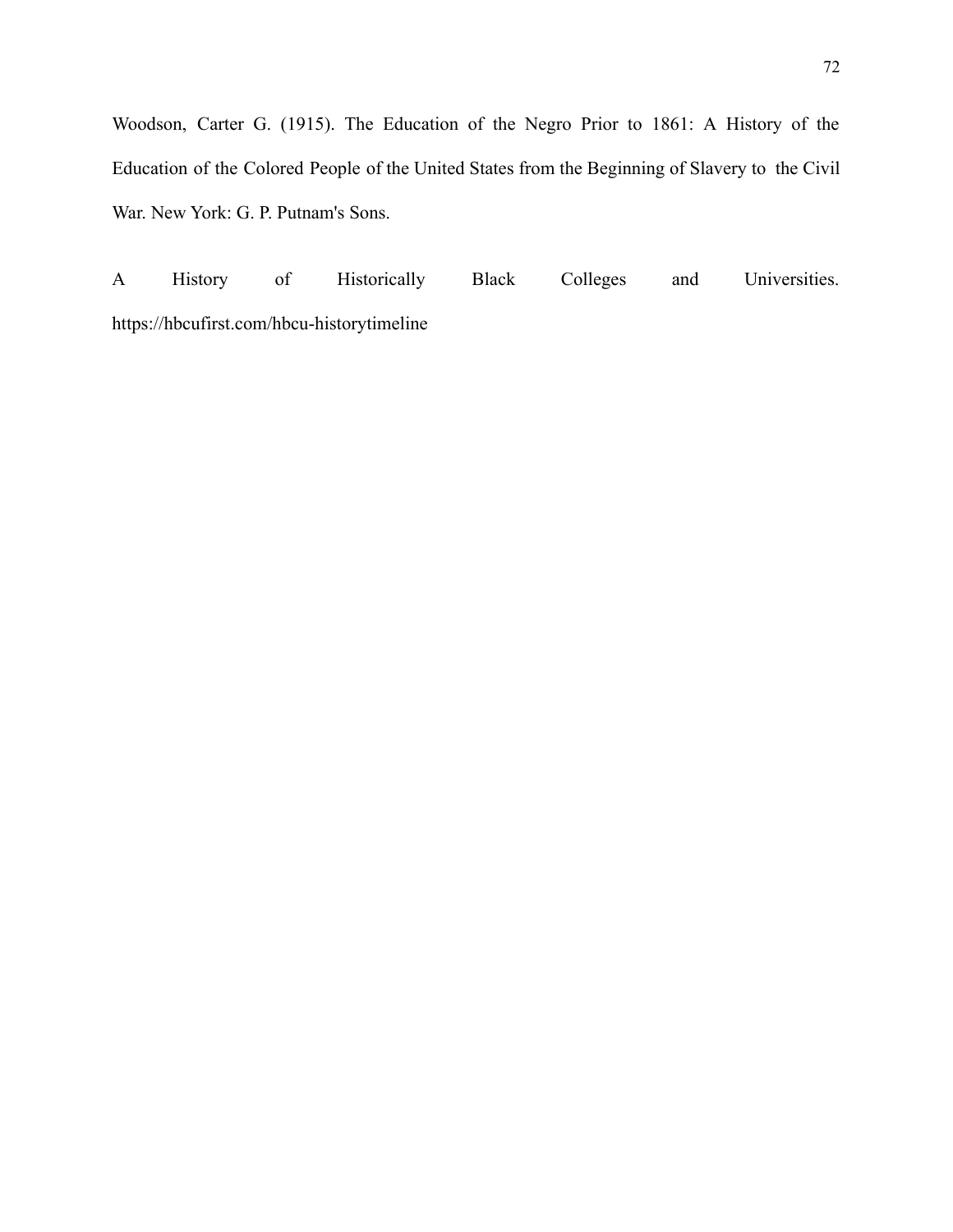#### **Appendix A**

#### **Academic and Co-Curricular Student Success Plan Activity**

Orientation Afternoon Session

- Students will break into groups with 2-3 orientation leaders, 1 staff member and 1 faculty member/academic advisor. In a group setting, students will be asked, how will you know you are successful in college? Then followed by, how will you get there?
- Staff and faculty will call on orientation leaders to share an anecdote of one thing they wish they would have known as a first-year student that would have been helpful.
- Students will then be asked to set four (4) goals for themselves for their first year on campus. Two (2) academically and two (2) within the cocurricular side of the university.
- Students will then be asked to make a plan for how they will achieve their goals. For example,
	- o Academic Goal 1 I will get a 3.0 or higher
		- I will utilize academic resources and my professor's office hours at least once a week or more frequently if needed
	- o Academic Goal 2- I will participate in class
		- I will be sure to sit within the T-Zone (first and middle row in front of the professor) to ensure I am attentive and involved in class discussions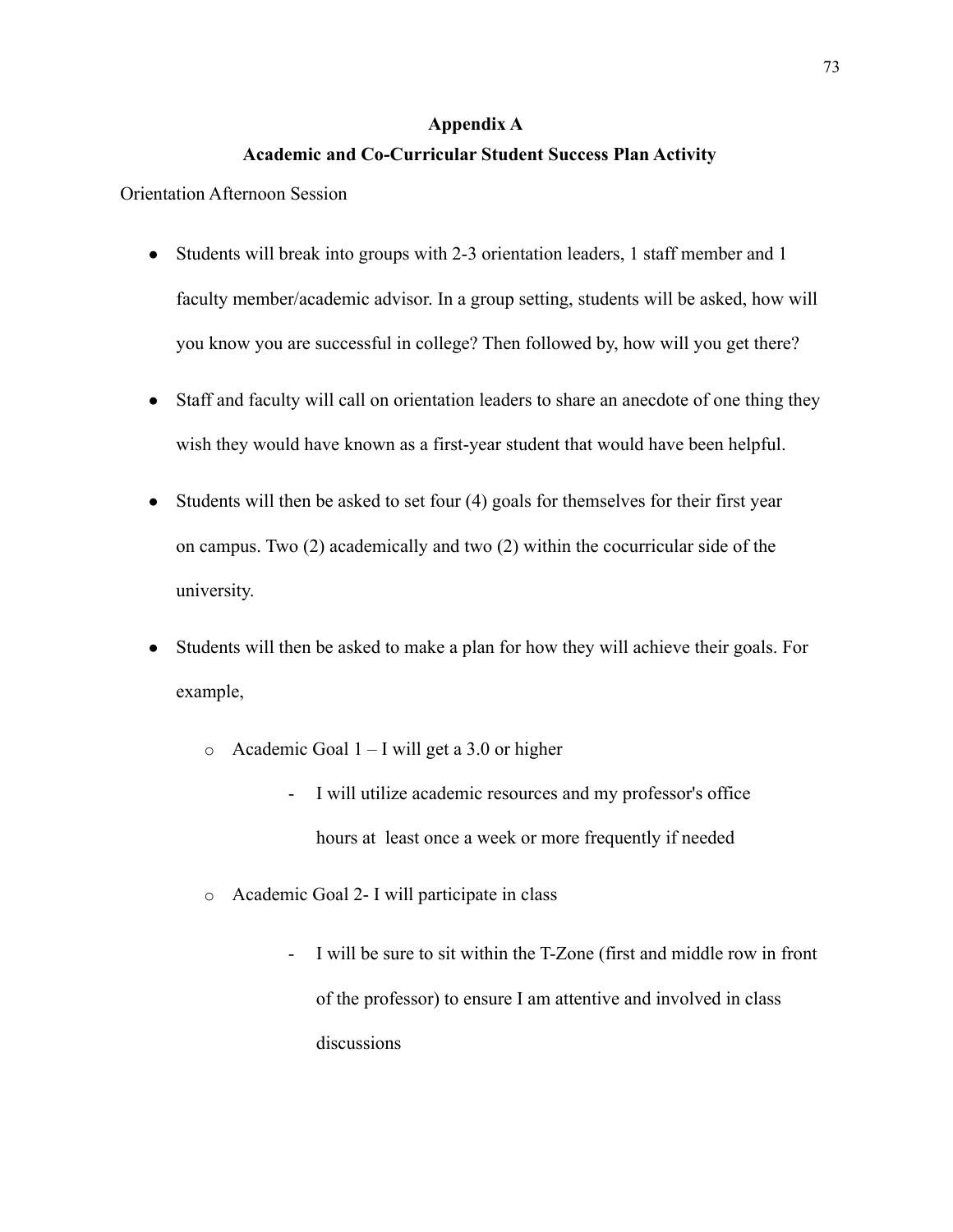- o Cocurricular Goal 1- I will not gain the "Freshman 15"
	- I will get involved in intramural sports and utilize the student recreation center
- o Cocurricular Goal 2- I will make new friends and try new things
	- I will join at least 2 clubs and attend my Resident Advisor's floor events to get to know more people on my floor

This activity should take about an hour. Students will be asked to share this with their academic and cocurricular advisors so that progress can be tracked to ensure students are staying on top of their goals as challenges may arise through their semesters on campus.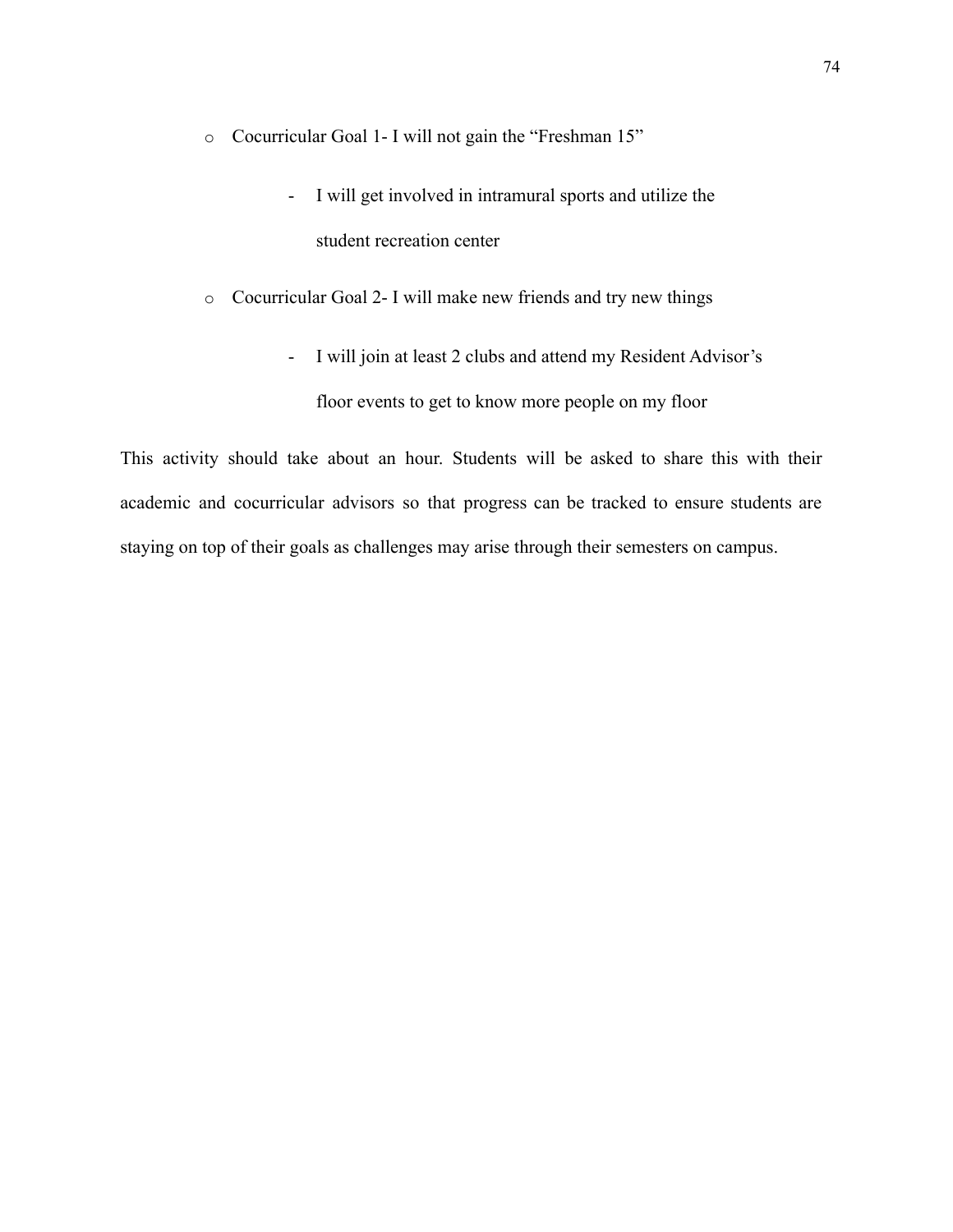#### **Appendix B**

#### **Reorientation Student Success Plan Activity**

#### 1. **Small Group Activity**

a. Students will break into groups with 2-3 orientation leaders, 1 staff member and 1 faculty member/academic advisor. In a group setting, students will be asked why they are here, what happened last semester that has their grades dip below the standards of "good academic progress" or a 2.0 grade point average (GPA).

#### 2. **Large Group Discussion and Panel**

- a. Students who have successfully regained "good academic progress" will speak on a panel of what caused them to lose track of their goals and what helped them refocus and not leave the university.
- 3. Individual Reflection (or small group discussion)
	- a. Students will be asked to reassess their first goals from orientation and be asked to come up with a plan to stick with their goals. Staff and faculty will ask, "how could we have helped" to help show students they are not alone on this journey to graduation. The emphasis in reorientation is that these students have someone in their "corner" to help them see it through.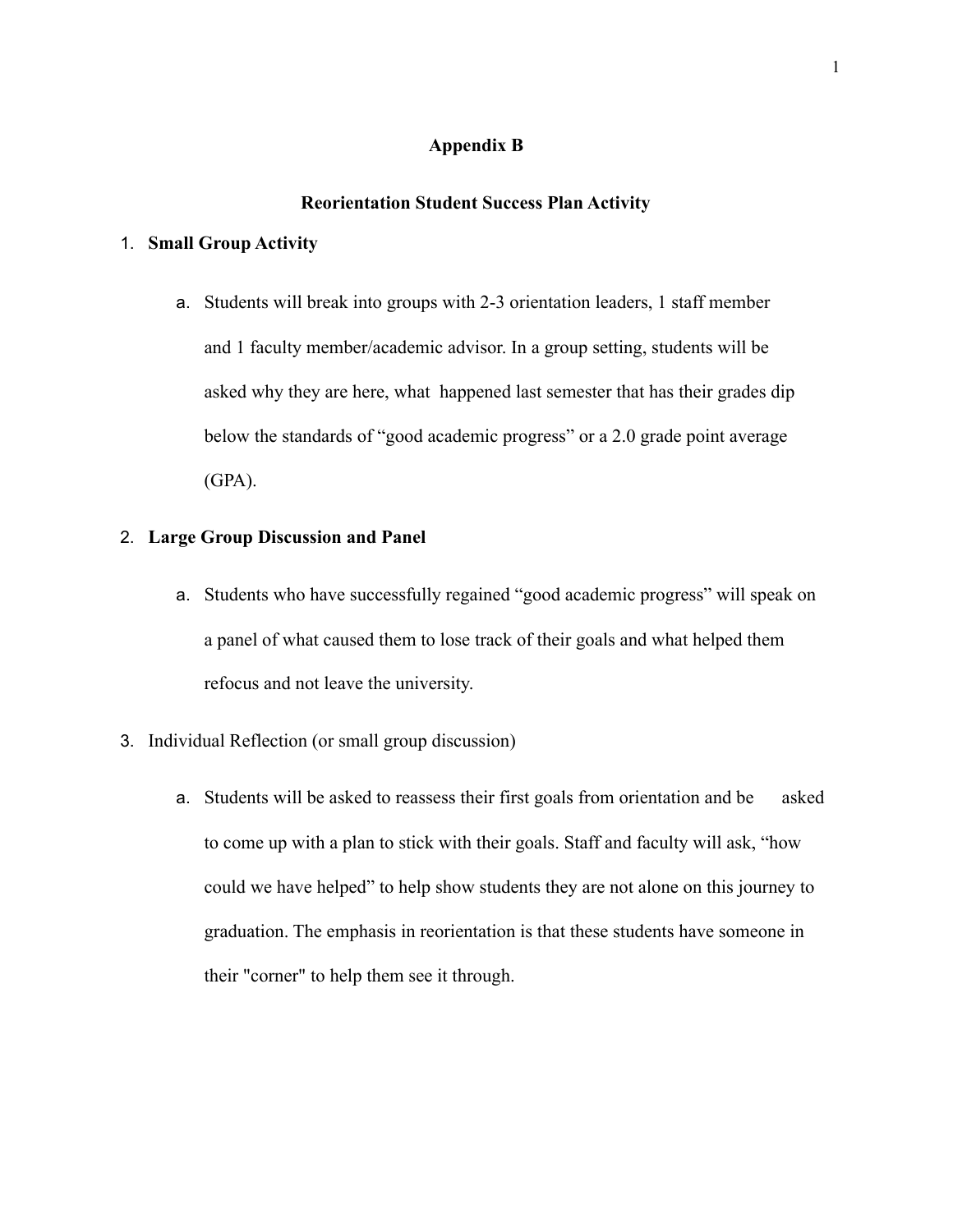### **Appendix C**

#### **360 Campus Support Training Agenda**

Cross functional area training to help bridge the gaps between the many areas of campus. The goal of this training is to bridge the gap between functional areas to help further our knowledge of what "the other side" of campus does and how we can help guide students to success.

8:30am - Breakfast

**9:00am - Welcome** Vice President of Academic, Enrollment Management, and Student Affairs

**9:30am – Ice Breaker** "On a Scale of 1-10" participants will move around the room from left to right or from 1-10 based on a series of questions. Some fun, "On a scale of 1-10, how much do you like ice cream" and some more professionally based, " On a scale of 1-10, how often do you feel you help students succeed."

**10am - Group Work** Participants will break out into cross functional groups and be asked to deliberate the top five (5) challenges that students on their campus face when it comes to retention, persistence, and degree completion.

**10:30am- Big Group Think** Each group will have a representative tell what they believe are the five biggest challenges students on their campus face when it comes to retention, persistence, and degree completion. Find the top 3 in common and ask yourselves why. The groups will be posed with how they can aid in students making it beyond these challenges.

**11:30am – Group Work** Begin to bridge the gaps. How can those in academic affairs help students get to the supports they need within student affairs and equally, how can those in student affairs help students to get the supports they need within academic and enrollment affairs. How can enrollment management bridge the gaps between the two areas and get students where they need to be to be successful

12:15 – Lunch

1:00pm – Closing End Remarks by the President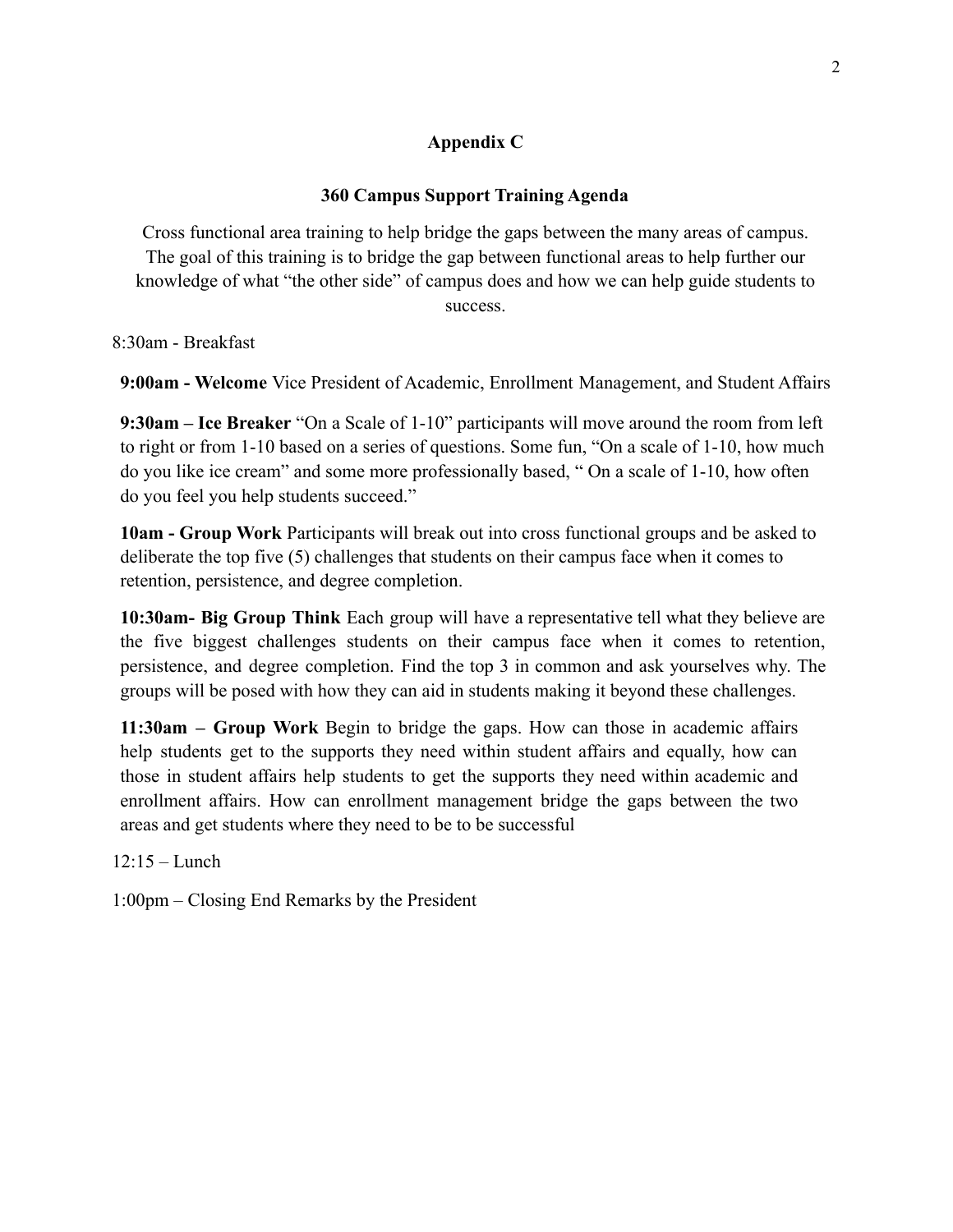### **Appendix D**

Core Committee Training Agenda

Members of the Core Committee consist of those listed in Table 1

8:30am - Breakfast

**9:00am - Welcome** Vice President of Academic and Student Affairs

**9:30am – Ice Breaker** "On a Scale of 1-10" participants will move around the room from left to right or from 1-10 based on a series of questions. Some fun, "On a scale of 1-10, how much do you like ice cream" and some more professionally based, " On a scale of 1-10, how often do you feel you help students succeed."

**10am - Group Work** Participants will break out into groups and be asked to deliberate the top five (5) challenges that students on their campus face when it comes to retention, persistence, and degree completion.

**10:30am- Big Group Think** Each group will have a representative tell what they believe are the five biggest challenges students on their campus face when it comes to retention, persistence, and degree completion. Find the top 3 in common and ask yourselves why.

**11:30am – Group Work** divide the room into three groups, one for each challenge and have them come up with solutions as to how it can be addressed with the prompt of "If you have a million dollars and a magic wand…"

# **12:15 – Lunch**

**1:00pm** Each group will have a representative tell what they believe is a solution for each challenge and open for discussion from the larger group

**2:00pm – Introductions of Sub-Committees** Based on the solutions brought up in light of the challenges students face, this core committee will break into three (3) sub-committees who will begin to actively work to implement these solutions, i.e., Living Learning Communities, Academic and Co-Curricular Orientation and Reorientation, and 360-Campus Support Training. Sub-committees will establish a reoccurring, monthly meeting to check in through the first year before a soft launch.

3:00pm – Closing End Remarks by the President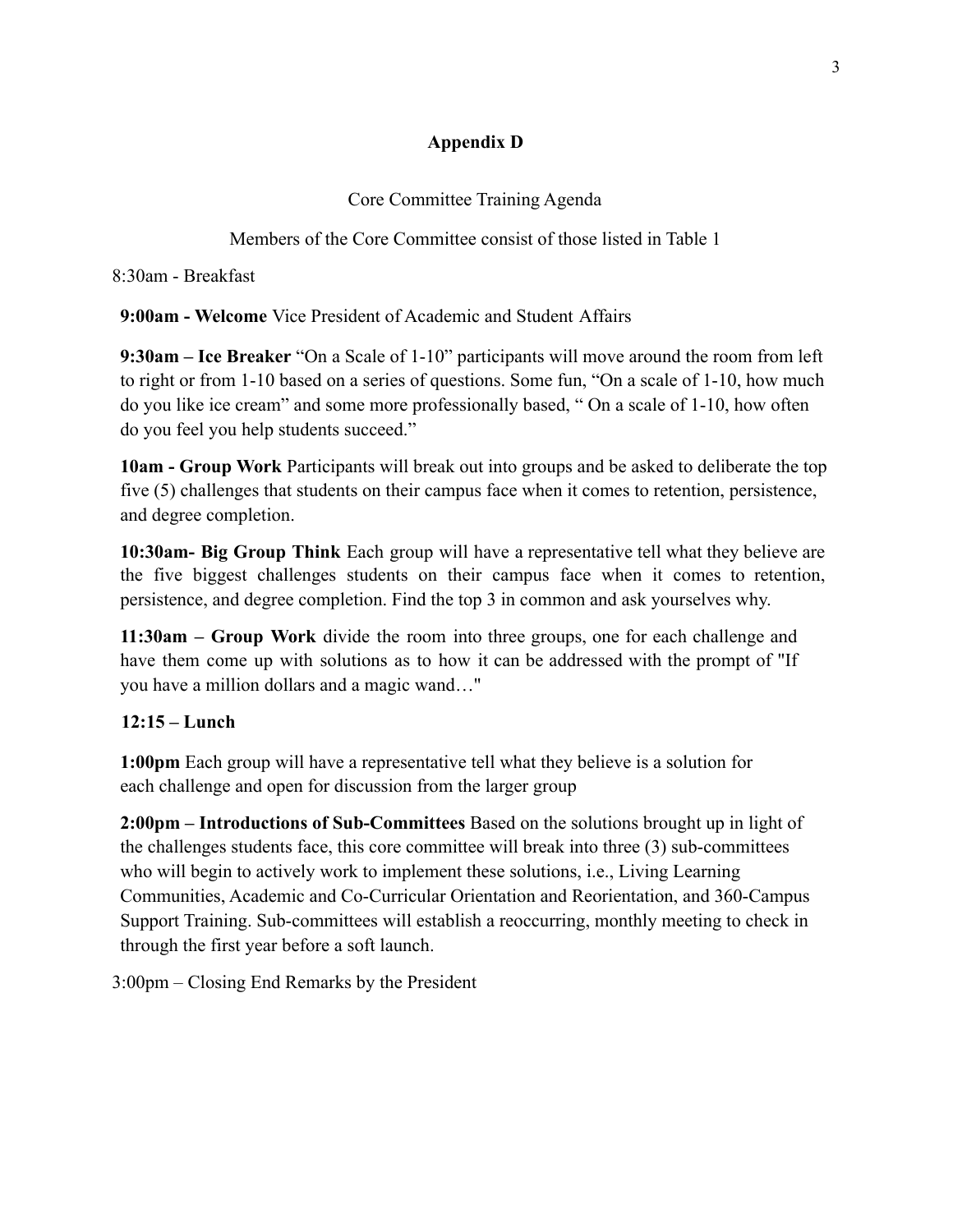### **Appendix E**

### **Timeline**

### First Year

- Beginning in Summer
- Establish the Core Committee to gain full campus buy-in
- Establish 3 areas of focus and assign Core Committee Members to the subcommittee based on their functional/professional area

# Second Year

- Beginning in August
- Implement Living Learning community-styled residence Halls
- Pilot Program of Orientation and Reorientation Program
- Pilot Program of 360 Campus Support Training for Staff, Faculty and Administrators

# Third Year

- Audit for Improvement via survey and town hall events
- Make changes and continue to provide trainings for the entire campus community
- Continue Orientation and Reorientation program

Fourth Year

- Begin to collect data and see how retention and persistence are being effected
- Audit for Improvement via survey and town hall events

Fifth Year

● Audit for Improvement via survey and town hall events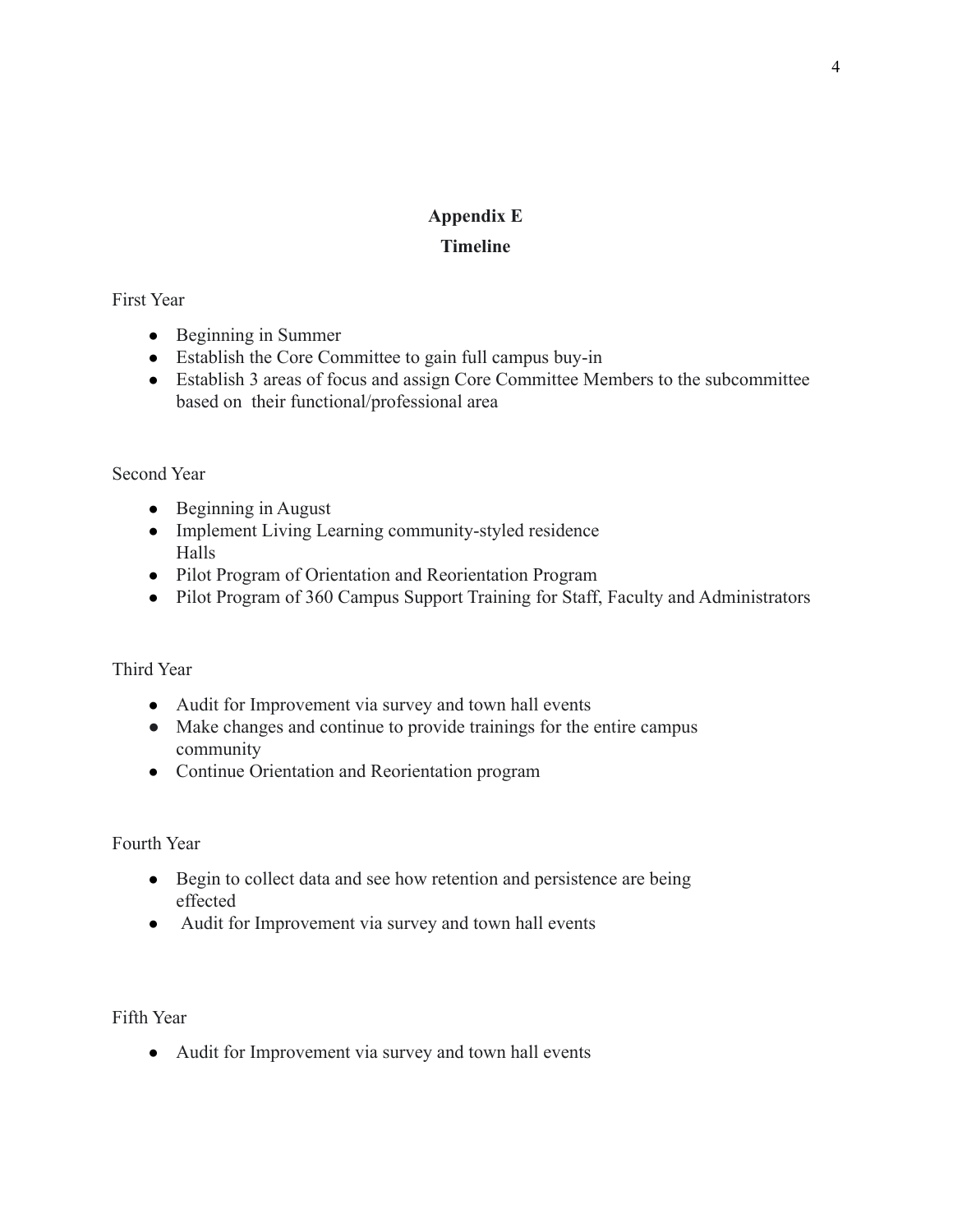Sixth Year

- Begin to collect data and see how retention, persistence, and degree completion are being affected
- Audit for Improvement via survey and town hall event

### **Appendix F**

### **Survey to Measure Impact of Academic and Cocurricular Success Planning**

How often did you reflect on and revisit the goals you set at orientation?

| Never                                                                                         | Once Per Semester                                                                        |                | Once a Month |  |                |  | Bi-Weekly |   | Weekly |  |  |  |
|-----------------------------------------------------------------------------------------------|------------------------------------------------------------------------------------------|----------------|--------------|--|----------------|--|-----------|---|--------|--|--|--|
|                                                                                               |                                                                                          |                |              |  |                |  |           |   |        |  |  |  |
| Did you feel that by checking your goals you set with your Academic and Co-Curricular Advisor |                                                                                          |                |              |  |                |  |           |   |        |  |  |  |
| you stayed more on track to achieve them?                                                     |                                                                                          |                |              |  |                |  |           |   |        |  |  |  |
| Yes                                                                                           |                                                                                          | Somewhat       |              |  | N <sub>0</sub> |  |           |   |        |  |  |  |
|                                                                                               |                                                                                          |                |              |  |                |  |           |   |        |  |  |  |
|                                                                                               | Did you feel that the presence of Cocurricular Advisors were helpful in addition to your |                |              |  |                |  |           |   |        |  |  |  |
| Academic Advisor?                                                                             |                                                                                          |                |              |  |                |  |           |   |        |  |  |  |
| Yes                                                                                           |                                                                                          | Somewhat       |              |  | N <sub>0</sub> |  |           |   |        |  |  |  |
|                                                                                               |                                                                                          |                |              |  |                |  |           |   |        |  |  |  |
| On a scale of 1 to 10, how supported do you feel by the staff and faculty on this campus to   |                                                                                          |                |              |  |                |  |           |   |        |  |  |  |
| complete your degree?                                                                         |                                                                                          |                |              |  |                |  |           |   |        |  |  |  |
| $\mathbf{1}$                                                                                  | $\overline{2}$                                                                           | 3 <sup>7</sup> |              |  | 4 5 6 7        |  | 8         | 9 | 10     |  |  |  |
|                                                                                               |                                                                                          |                |              |  |                |  |           |   |        |  |  |  |

No support Some sense of support I know I am supported and will be successful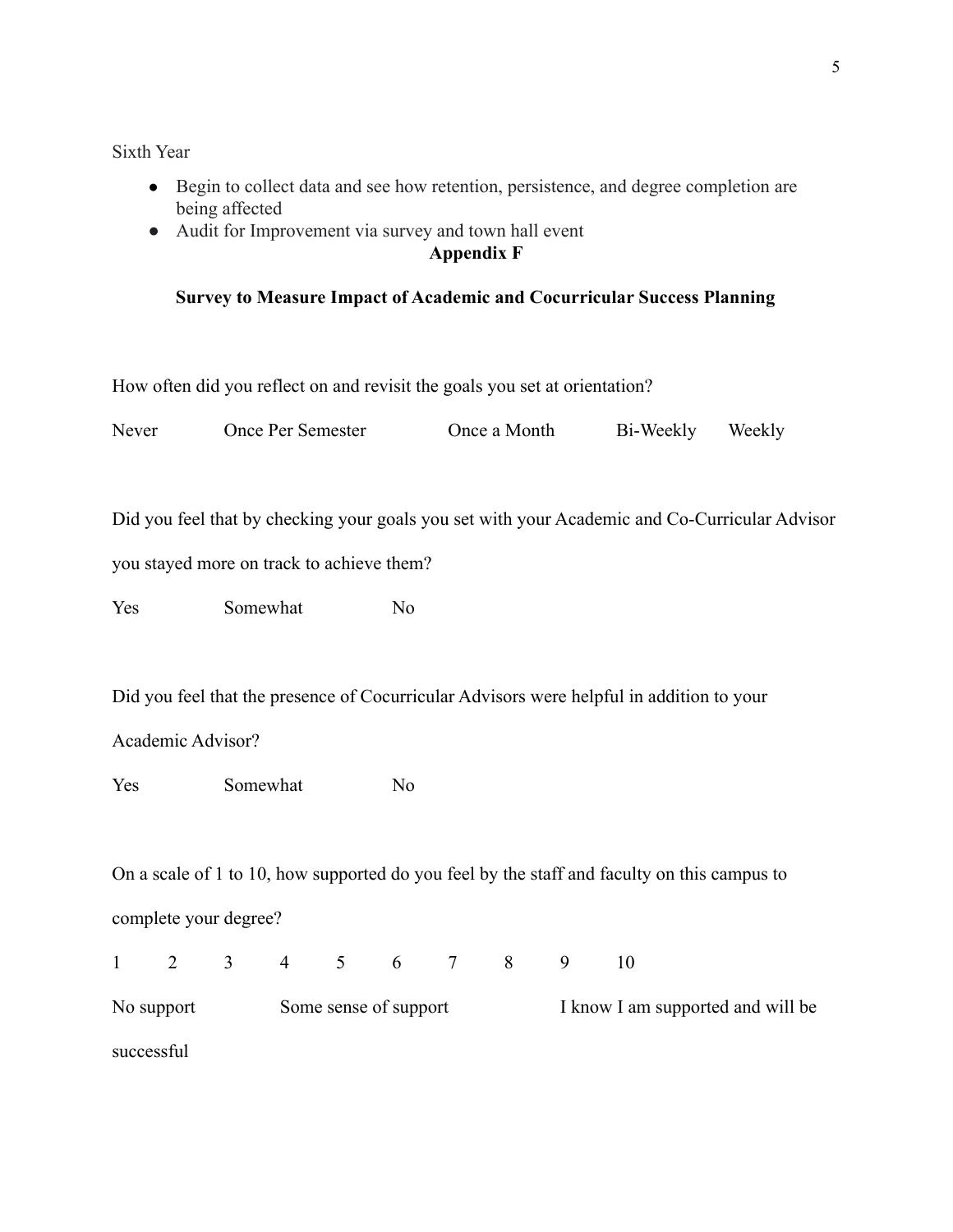How could faculty and staff better support students in their academic and co-curricular progress? Open Ended Response

#### **Appendix G**

# **Survey for Staff, Faculty and Administrators on Implementation of 360 Campus Support Training**

On a scale of one to ten, with 10 being the most prepared, how prepared did you feel to support students in your role before the training?

|  |  | $1 \t2 \t3 \t4 \t5 \t6 \t7 \t8 \t9 \t10$ |  |  |  |
|--|--|------------------------------------------|--|--|--|
|  |  |                                          |  |  |  |

On a scale of one to ten, with 10 being the most prepared, how prepared do you feel to support students in your role after the training?

1 2 3 4 5 6 7 8 9 10

What 3 things did you learn from the training?

Open Ended Response

Do you feel more connected to your colleagues across campus?

No Somewhat Yes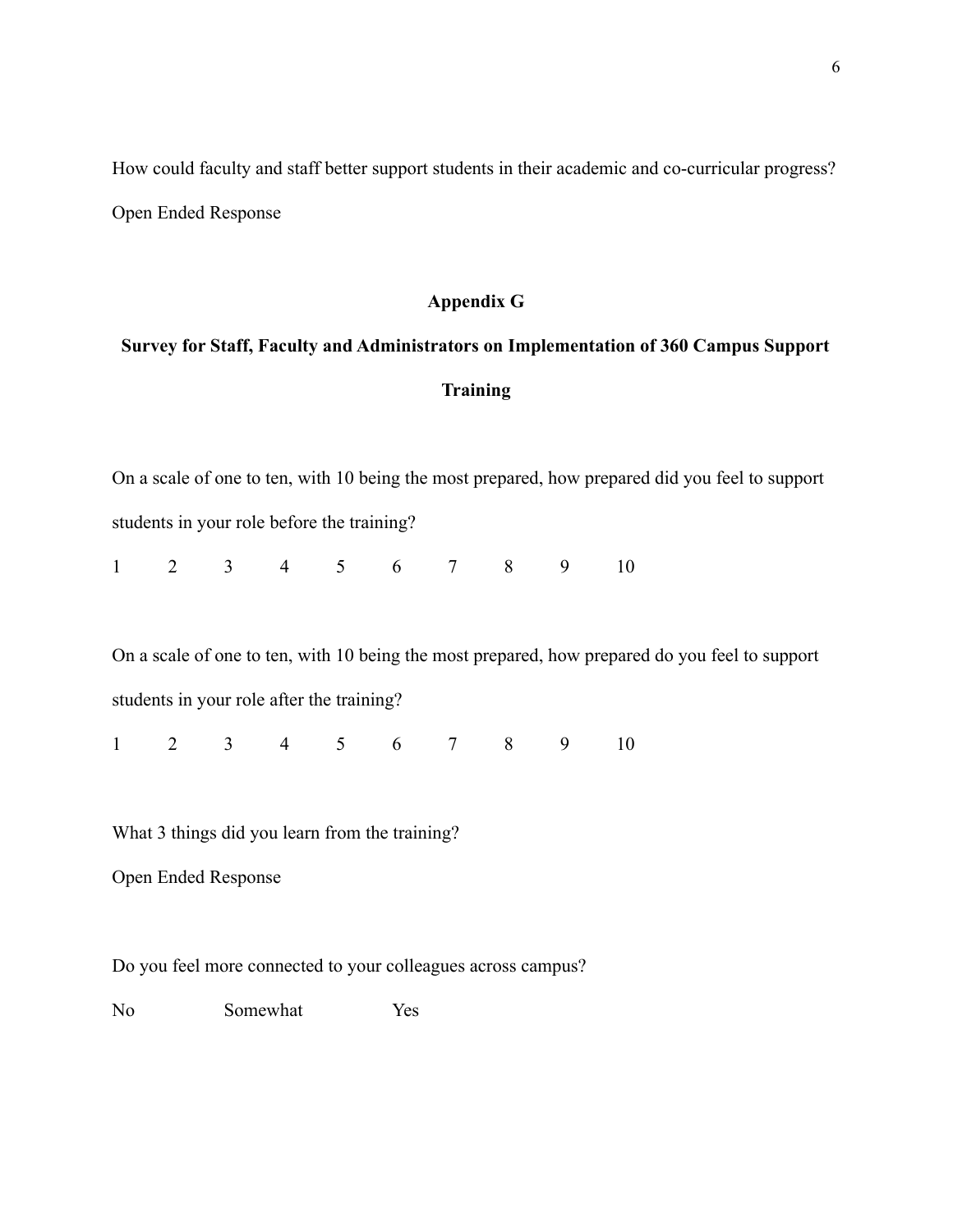How can training be adapted to better service you in your role to assist students succeed? Open Ended Response

# **Appendix H**

# **Survey for Residential Students living in LLCs**

|                  |                                               |  |  |                                                                                        | For upperclassmen: On a scale of one to ten, do you feel more connected to your floor/living        |  |
|------------------|-----------------------------------------------|--|--|----------------------------------------------------------------------------------------|-----------------------------------------------------------------------------------------------------|--|
|                  | community than in prior semesters?            |  |  |                                                                                        |                                                                                                     |  |
|                  |                                               |  |  | $\begin{array}{cccccccccccccccccc} 1 & 2 & 3 & 4 & 5 & 6 & 7 & 8 & 9 & 10 \end{array}$ |                                                                                                     |  |
|                  |                                               |  |  |                                                                                        | For first year students: On a scale of one to ten, how likely are you to return to campus next year |  |
|                  | based on your experience of living on campus? |  |  |                                                                                        |                                                                                                     |  |
|                  |                                               |  |  | $1 \t2 \t3 \t4 \t5 \t6 \t7 \t8 \t9 \t10$                                               |                                                                                                     |  |
|                  |                                               |  |  |                                                                                        | On a scale of one to ten, how supported did you feel by your Resident Hall Advisors, Directors      |  |
| and other Staff? |                                               |  |  |                                                                                        |                                                                                                     |  |
|                  |                                               |  |  | $1 \t2 \t3 \t4 \t5 \t6 \t7 \t8 \t9 \t10$                                               |                                                                                                     |  |

Agree or Disagree: Events and Programming within my LLC are a huge reason as to why I enjoyed my time on campus.